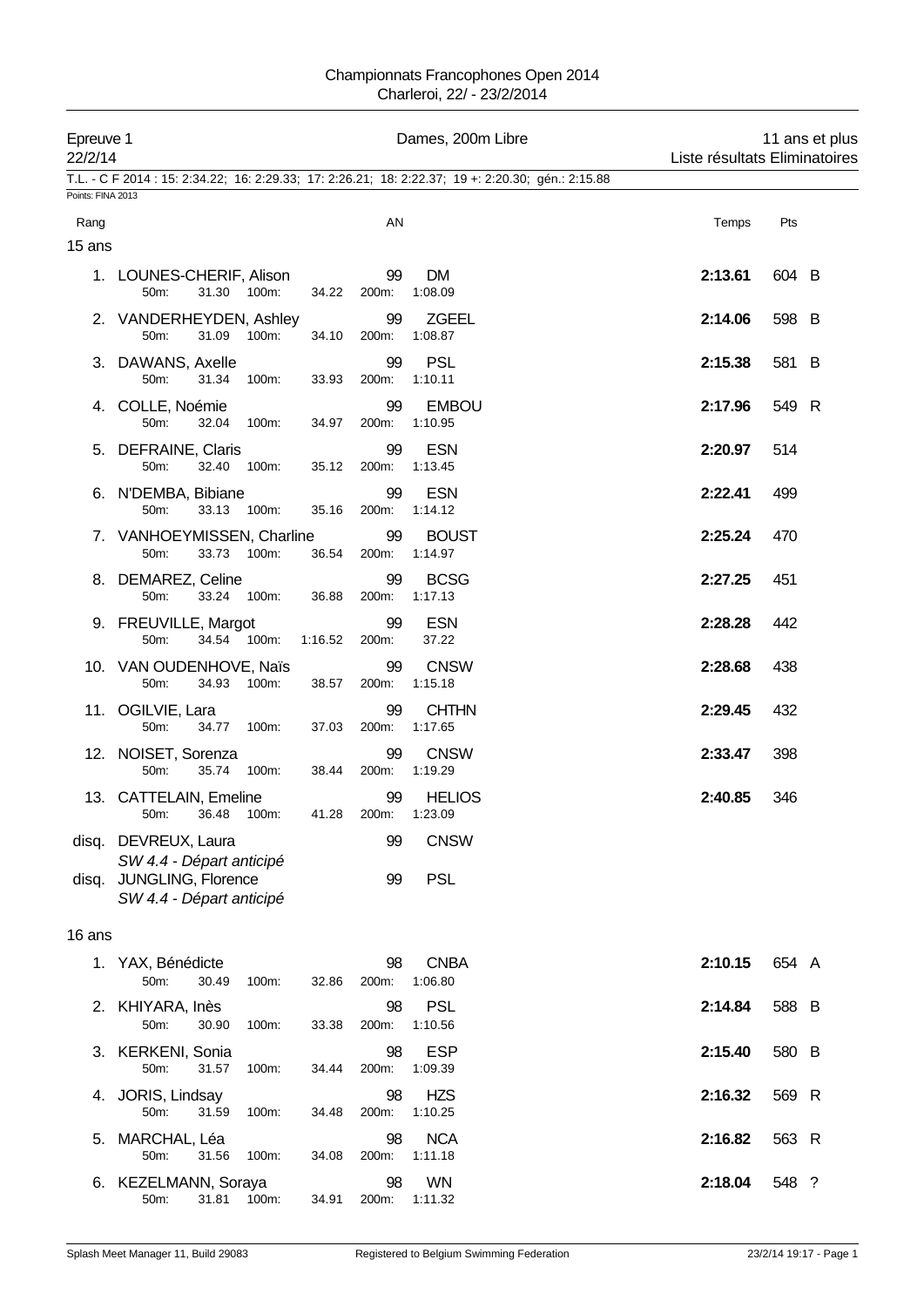| Rang        |                                                             | AN                | Temps                               | Pts           |
|-------------|-------------------------------------------------------------|-------------------|-------------------------------------|---------------|
|             | 7. CAVADINI, Virginie<br>100m:<br>50m:<br>32.01<br>34.90    | 98<br>200m:       | <b>CNBA</b><br>2:18.12<br>1:11.21   | 547           |
|             | 8. DUSSORT, Marie<br>50m:<br>31.94<br>100m:<br>35.15        | 98<br>200m:       | <b>CNBA</b><br>2:18.32<br>1:11.23   | 544           |
|             | 9. D'AGOSTINO, Léa<br>50m:<br>32.17 100m:<br>35.16          | 98<br>200m:       | <b>NCA</b><br>2:18.48<br>1:11.15    | 543           |
|             | 10. FAVART, Megan<br>50m:<br>32.50<br>100m:<br>35.92        | 98<br>200m:       | <b>ENN</b><br>2:19.50<br>1:11.08    | 531           |
|             | 11. DEFRENNE, Blandine<br>50m:<br>31.34<br>100m:<br>35.16   | 98<br>200m:       | <b>MHN</b><br>2:20.83<br>1:14.33    | 516           |
|             | 12. JEVENS, Clodagh<br>50m:<br>32.31 100m:<br>35.96         | 98<br>200m:       | <b>WN</b><br>2:21.72<br>1:13.45     | 506           |
|             | 13. NICOLE, Chloe<br>50m:<br>32.36 100m:<br>35.94           | 98<br>200m:       | <b>ESN</b><br>2:22.66<br>1:14.36    | 496           |
|             | 14. VAN DESSEL, Erika<br>33.53<br>50m:<br>100m:<br>36.94    | 98<br>200m:       | <b>HELIOS</b><br>2:24.35<br>1:13.88 | 479           |
|             | 15. WANGERMEZ, Camille<br>50m:<br>33.62 100m:<br>36.96      | 98<br>200m:       | <b>CMA</b><br>2:26.20<br>1:15.62    | 461           |
|             | 16. FAVART, Manon<br>50m:<br>33.84<br>100m:<br>37.52        | 98<br>200m:       | <b>ENN</b><br>2:26.74<br>1:15.38    | 456           |
|             | 17. DELCOURT, Morgan<br>33.68 100m:<br>50m:<br>37.65        | 98<br>200m:       | <b>TAN</b><br>2:31.83<br>1:20.50    | 412           |
|             | 18. MODZELEWSKA, Dominika<br>35.28 100m:<br>38.33<br>50m:   | 98<br>200m:       | <b>BLAC</b><br>2:33.18<br>1:19.57   | 401           |
|             | 19. PEETERMANS, Laura<br>50m:<br>35.68 100m:<br>40.17       | 98<br>200m:       | <b>BLAC</b><br>2:34.73<br>1:18.88   | 389           |
|             | 20. FRANCAUX, Alice<br>36.31 100m:<br>50m:                  | 98<br>39.42 200m: | <b>ONS</b><br>2:35.31<br>1:19.58    | 384           |
| 17 - 18 ans |                                                             |                   |                                     |               |
|             | 1. MIDREZ, Noémie<br>31.29 100m:<br>50m:<br>32.68           | 200m: 1:07.18     | 96 VN                               | 2:11.15 639 A |
|             | 2. VANLEYNSEELE, Sara<br>50m:<br>30.45 100m:<br>34.24       | 97<br>200m:       | <b>BRABO</b><br>2:16.58<br>1:11.89  | 566 R         |
|             | 3. FEUILLEN, Caroline<br>50m:<br>31.47 100m:<br>34.62       | 97<br>200m:       | <b>ESN</b><br>2:17.78<br>1:11.69    | 551 R         |
|             | 4. BULTE, Manon<br>50m:<br>31.65 100m:<br>36.22             | 97<br>200m:       | <b>ESN</b><br>2:21.01<br>1:13.14    | 514           |
|             | 5. CANTAMESSA, Roxane<br>50m:<br>31.51 100m:<br>35.63       | 97<br>200m:       | W<br>2:21.48<br>1:14.34             | 509           |
|             | 6. HENNEBERT, Alyssa<br>50m:<br>32.41<br>100m:<br>35.94     | 96<br>200m:       | <b>ENL</b><br>2:22.14<br>1:13.79    | 502           |
|             | 7. NEY, Laurine<br>50m:<br>33.01 100m:<br>35.31             | 96<br>200m:       | <b>NCA</b><br>2:22.61<br>1:14.29    | 497           |
|             | 8. VAN MELKEBEKE, Léonore<br>50m:<br>35.33 100m:<br>37.91   | 97<br>200m:       | <b>BOUST</b><br>2:27.01<br>1:13.77  | 453           |
|             | 9. MAHER, Alexandra<br>50m: 33.60 100m: 37.36 200m: 1:16.77 | 97                | <b>SCR</b><br>2:27.73               | 447           |

## Epreuve 1, Filles, 200m Libre, Eliminatoire, 16 ans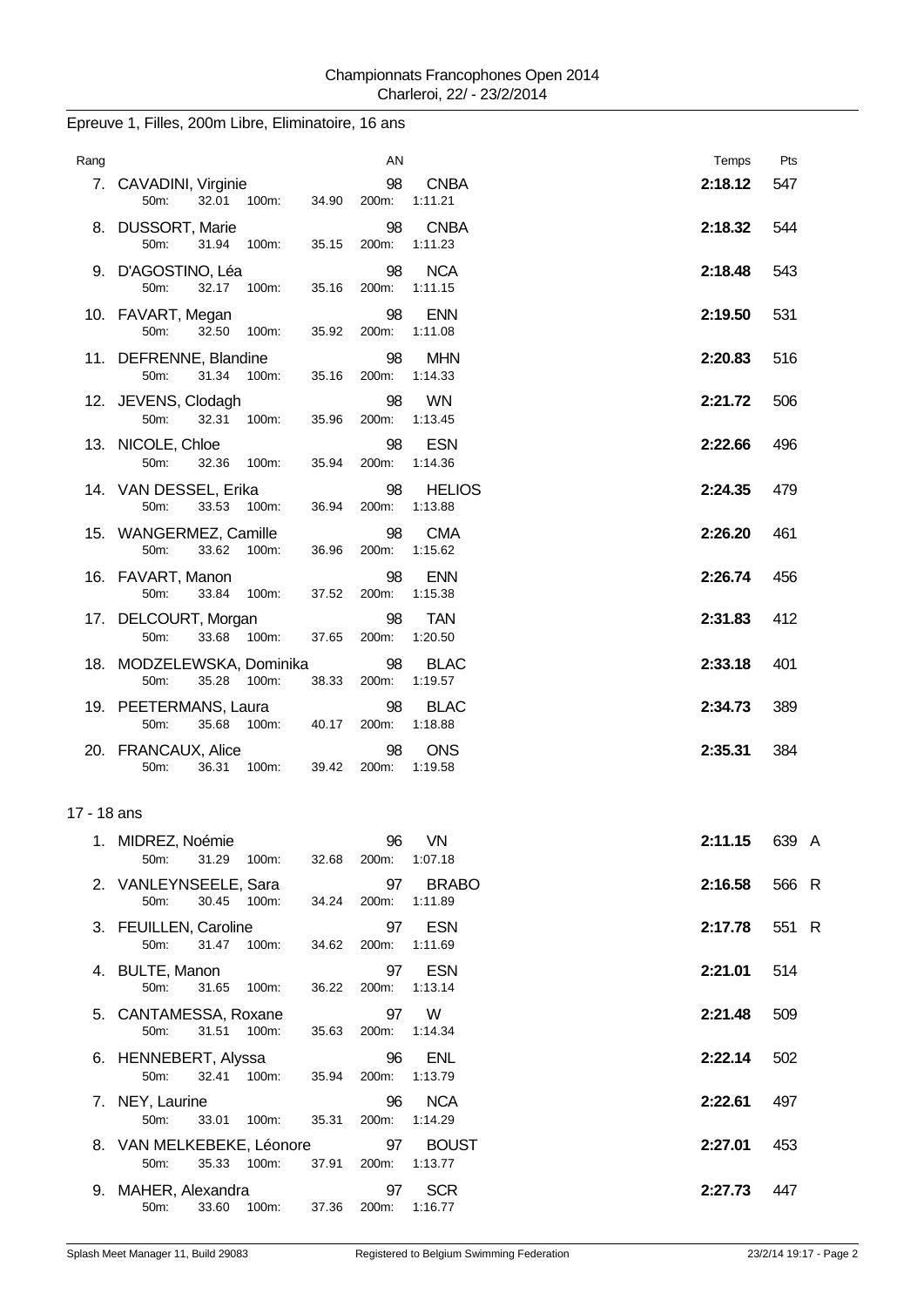| Rang                 |                                                           |       | AN          |                                                                                                    | Temps   | Pts                                             |
|----------------------|-----------------------------------------------------------|-------|-------------|----------------------------------------------------------------------------------------------------|---------|-------------------------------------------------|
|                      | 10. RIZZOLI, Elodie<br>50m:<br>37.00 100m:                | 38.95 | 96<br>200m: | <b>CNA</b><br>1:18.85                                                                              | 2:34.80 | 388                                             |
|                      | 11. MARÉCHAL, Marie<br>50m:<br>36.65 100m:                | 40.53 | 97<br>200m: | <b>CHTHN</b><br>1:22.65                                                                            | 2:39.83 | 353                                             |
|                      | 19 ans et plus                                            |       |             |                                                                                                    |         |                                                 |
|                      | 1. MULLER, Aurélie<br>30.41<br>50m:<br>100m:              | 32.01 | 90<br>200m: | <b>CNBA</b><br>1:04.98                                                                             | 2:07.40 | 697 A                                           |
|                      | 2. KRAAIJEVELD, Ilse<br>50m:<br>30.15 100m:               | 32.18 | 90<br>200m: | <b>ORCA</b><br>1:06.59                                                                             | 2:08.92 | 673 A                                           |
|                      | 3. BYNENS, Nathalie<br>50m:<br>30.58<br>100m:             | 32.74 | 93<br>200m: | <b>HZS</b><br>1:07.16                                                                              | 2:10.48 | 649 A                                           |
|                      | 4. TOUATI, Assia<br>50m:<br>30.93 100m:                   | 32.51 | 95<br>200m: | <b>CNBA</b><br>1:07.08                                                                             | 2:10.52 | 648 A                                           |
|                      | 5. HUYBREGHS, Nele<br>50 <sub>m</sub> :<br>31.50 100m:    | 33.66 | 95<br>200m: | <b>STT</b><br>1:06.78                                                                              | 2:11.94 | 627 A                                           |
|                      | 6. CAVADINI, Caroline<br>30.81 100m:<br>50m:              | 32.87 | 90<br>200m: | <b>CNBA</b><br>1:08.59                                                                             | 2:12.27 | 623 A                                           |
|                      | 7. ROMANINI, Aurelie<br>50m:<br>30.62 100m:               | 34.59 | 87<br>200m: | <b>BOUST</b><br>1:08.29                                                                            | 2:13.50 | 606 B                                           |
|                      | 8. CLEMENT, Kimberley<br>31.30 100m:<br>50 <sub>m</sub> : | 33.74 | 91<br>200m: | <b>HELIOS</b><br>1:09.60                                                                           | 2:14.64 | 590 B                                           |
|                      | 9. DELVOIE, Natacha<br>50m:<br>32.20<br>100m:             | 34.47 | 95<br>200m: | <b>MOSAN</b><br>1:11.38                                                                            | 2:18.05 | 548 R                                           |
|                      | 10. LHOST, Elodie<br>50m:<br>32.53 100m:                  | 34.91 | 93<br>200m: | <b>MOSAN</b><br>1:10.80                                                                            | 2:18.24 | 545                                             |
|                      | 11. NEY, Sarah<br>50m:<br>32.19<br>100m:                  | 34.80 | 93<br>200m: | <b>MOSAN</b><br>1:12.43                                                                            | 2:19.42 | 532                                             |
| 11 - 14 ans          |                                                           |       |             |                                                                                                    |         |                                                 |
|                      | 1. DUMONT, Juliette<br>50m:<br>31.19<br>100m:             | 34.18 | 00<br>200m: | <b>EMBOU</b><br>1:09.45                                                                            | 2:14.82 | 588 B                                           |
| 2.                   | DUMONT, Valentine<br>50m:<br>31.80<br>100m:               | 34.43 | 00<br>200m: | <b>NOC</b><br>1:11.81                                                                              | 2:18.04 | 548 ?                                           |
| Epreuve 2<br>22/2/14 |                                                           |       |             | Messieurs, 400m Libre                                                                              |         | 11 ans et plus<br>Liste résultats Eliminatoires |
| Points: FINA 2013    |                                                           |       |             | T.L. - C F 2014 : 15: 5:08.81; 16: 5:06.00; 17: 4:58.88; 18: 4:53.21; 19 +: 4:44.83; gén.: 4:27.62 |         |                                                 |
| Rang                 |                                                           |       | AN          |                                                                                                    | Temps   | Pts                                             |
| 15 ans               |                                                           |       |             |                                                                                                    |         |                                                 |
|                      | 1. DAL, Lucas<br>50m:<br>30.15<br>100m:                   | 32.59 | 99<br>200m: | DM<br>1:05.93<br>400m:<br>2:10.45                                                                  | 4:19.12 | 612 A                                           |
|                      | 2. WIRTZ, Valentin<br>50m:<br>29.97<br>100m:              | 33.04 | 99<br>200m: | <b>CNBA</b><br>1:07.45<br>400m:<br>2:14.88                                                         | 4:25.34 | 570 B                                           |
|                      | 3. SCAPIN, Nicolas                                        |       | 99          | <b>NCH</b>                                                                                         | 4:35.61 | 509 B                                           |

### Epreuve 1, Dames, 200m Libre, Eliminatoire, 17 - 18 ans

50m: 31.03 100m: 35.21 200m: 1:10.28 400m: 2:19.09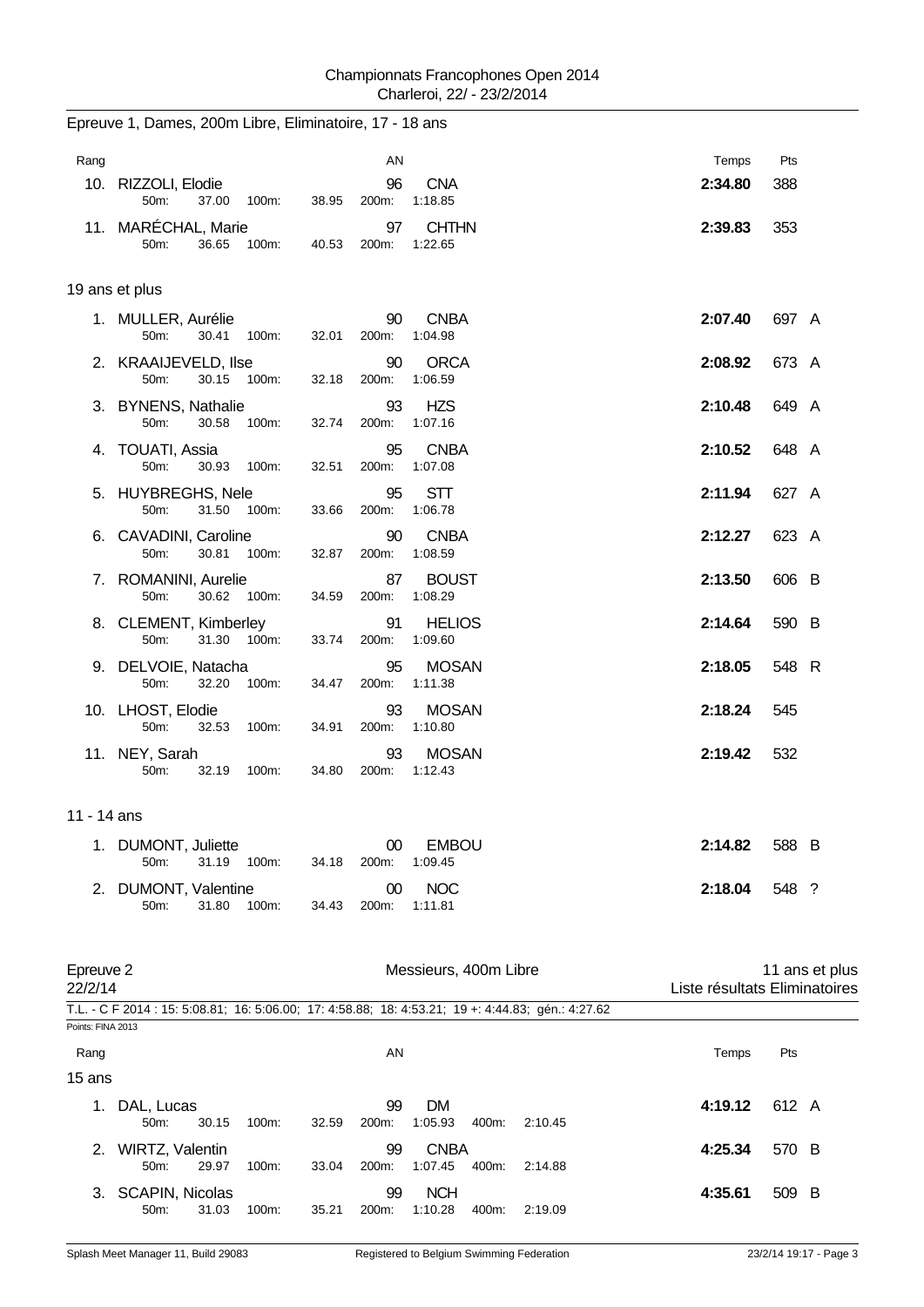| Rang        |                                      |             |       |       | AN                |                                |       |               | Temps   | Pts   |  |
|-------------|--------------------------------------|-------------|-------|-------|-------------------|--------------------------------|-------|---------------|---------|-------|--|
|             | 4. BERTRAND, Amaury<br>50m:          | 30.50 100m: |       | 33.25 | 99<br>200m:       | <b>ONS</b><br>1:11.47          |       | 400m: 2:23.13 | 4:38.35 | 494 R |  |
|             | 5. MERTENS, Lucas<br>50m:            | 30.91       | 100m: | 33.98 | 99<br>200m:       | <b>PSL</b><br>1:10.80          | 400m: | 2:26.14       | 4:41.83 | 476 R |  |
|             | 6. FEUILLEN, David<br>50m:           | 29.22       | 100m: | 33.51 | 99<br>200m:       | <b>ESN</b><br>1:11.77          | 400m: | 2:29.55       | 4:44.05 | 465 R |  |
|             | 7. VIELVOYE, Martin<br>50m:          | 32.08 100m: |       | 35.44 | 99<br>200m:       | <b>DWST</b><br>1:13.70 400m:   |       | 2.26.74       | 4:47.96 | 446 R |  |
|             | 8. DEBONGNIE, Aymeric<br>50m:        | 34.32 100m: |       | 36.98 | 99<br>200m:       | <b>CNSW</b><br>1:16.58         | 400m: | 2:33.08       | 5:00.96 | 390   |  |
|             | 9. BEAUCLERCQ, Quentin<br>50m:       | 34.32 100m: |       | 38.61 | 99<br>200m:       | <b>WN</b><br>1:20.32           | 400m: | 2:40.67       | 5:13.92 | 344   |  |
| 16 ans      |                                      |             |       |       |                   |                                |       |               |         |       |  |
|             | 1. GOIRE, Adrien<br>50m:             | 32.18 100m: |       | 35.23 | 98<br>200m:       | <b>EMBOU</b><br>1:12.19        | 400m: | 2:18.38       | 4:37.98 | 496 R |  |
|             | 2. AMBROES, benjamin<br>50m:         | 30.81 100m: |       |       | 98<br>34.74 200m: | <b>ENN</b><br>1:13.81          | 400m: | 2:26.21       | 4:45.57 | 457 R |  |
|             | 3. TABI, Zaccaria<br>50m:            | 32.96       | 100m: | 35.54 | 98<br>200m:       | <b>HELIOS</b><br>1:13.71       | 400m: | 2.29.49       | 4:51.70 | 429 R |  |
|             | 4. FARRAPA PINGUINHAS, Lucas<br>50m: | 35.80       | 100m: | 39.87 | 98<br>200m:       | <b>CNSN</b><br>1:21.80 400m:   |       | 2:41.97       | 5:19.44 | 326   |  |
| 17 - 18 ans |                                      |             |       |       |                   |                                |       |               |         |       |  |
|             | 1. TRAP, Alexander                   |             |       |       | 97                | <b>STT</b>                     |       |               | 4:08.70 | 692 A |  |
|             | 50m:                                 | 28.32 100m: |       | 30.29 | 200m:             | 1:03.57                        | 400m: | 2:06.52       |         |       |  |
|             | 2. VAN AUDEKERKE, Nils<br>50m:       | 28.05 100m: |       | 31.11 | 96<br>200m:       | <b>TSZ</b><br>1:04.45          | 400m: | 2:06.48       | 4:10.09 | 681 A |  |
|             | 3. BORISAVLJEVIC, Valentin<br>50m:   | 29.58       | 100m: | 31.51 | 97<br>200m:       | <b>BEST</b><br>1:05.29         | 400m: | 2:11.48       | 4:17.86 | 621 A |  |
|             | 4. SORET, Lucas<br>50m:              | 28.75 100m: |       | 32.81 |                   | 97 PSL<br>200m: 1:07.21 400m:  |       | 2:11.26       | 4:20.03 | 606 A |  |
|             | 5. COUPE, Thomas<br>50m:             | 29.96       | 100m: | 33.25 | 97<br>200m:       | <b>BOUST</b><br>1:07.35 400m:  |       | 2:13.81       | 4:24.37 | 576 A |  |
|             | 6. KUIPERS, Richard<br>50m:          | 28.45       | 100m: | 31.68 | 97<br>200m:       | <b>ORCA</b><br>1:07.98         | 400m: | 2:17.49       | 4:25.60 | 568 B |  |
|             | 7. ALDRIC, Martial<br>50m:           | 30.76       | 100m: | 35.85 | 97<br>200m:       | <b>HELIOS</b><br>1:03.19 400m: |       | 2:16.79       | 4:26.59 | 562 B |  |
|             | 8. MAROT, Joseph<br>50m:             | 28.62       | 100m: | 31.72 | 96<br>200m:       | <b>CNHUY</b><br>1:09.46        | 400m: | 2:19.81       | 4:29.61 | 543 B |  |
|             | 9. LOOP, Romain<br>50m:              | 30.58       | 100m: | 33.10 | 97<br>200m:       | VN<br>1:10.95                  | 400m: | 2:21.23       | 4:35.86 | 507 B |  |
|             |                                      |             |       |       |                   |                                |       |               |         |       |  |
|             | 10. DUNESME, Loic<br>50m:            | 30.35       | 100m: | 34.02 | 96<br>200m:       | <b>MHN</b><br>1:10.57          | 400m: | 2:21.02       | 4:35.96 | 507 B |  |
|             | 11. BRAHAM, Kilian<br>50m:           | 31.11       | 100m: | 34.81 | 97<br>200m:       | VN<br>1:14.04 400m:            |       | 2:32.14       | 4:52.10 | 427   |  |

## Epreuve 2, Garçons, 400m Libre, Eliminatoire, 15 ans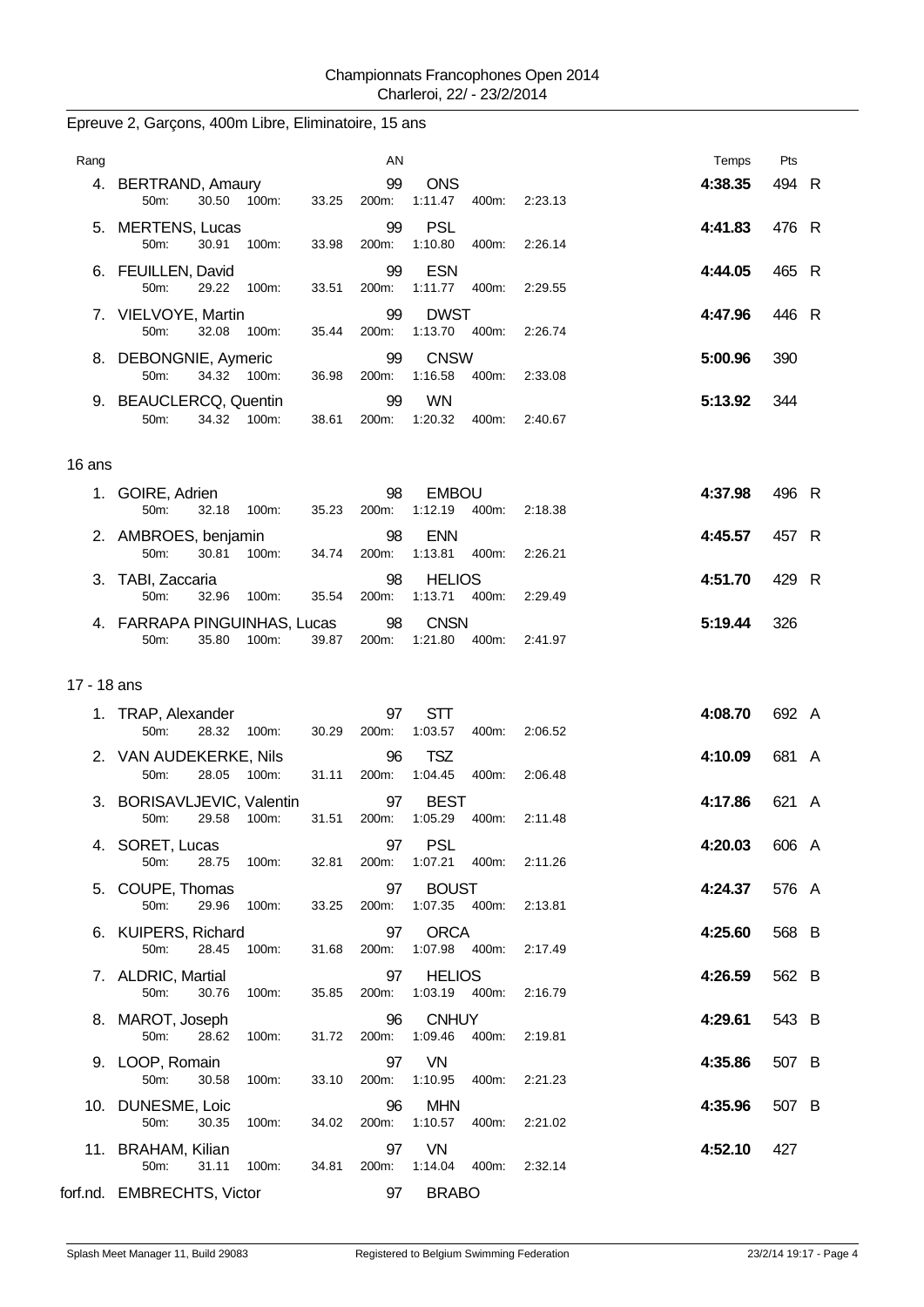### Epreuve 2, Messieurs, 400m Libre, Eliminatoire

|             | 19 ans et plus                        |       |          |       |             |                          |       |         |         |       |  |
|-------------|---------------------------------------|-------|----------|-------|-------------|--------------------------|-------|---------|---------|-------|--|
| $1_{\cdot}$ | MATTELAER, Mathieu<br>$50m$ :         | 29.52 | 100m:    | 31.16 | 91<br>200m: | <b>GOLD</b><br>1:03.66   | 400m: | 2:06.72 | 4:11.06 | 673 A |  |
| 2.          | DEOLET, Timothy<br>$50m$ :            | 27.64 | 100m:    | 32.02 | 95<br>200m: | MEGA<br>1:01.75          | 400m: | 2:09.77 | 4:11.18 | 672 A |  |
| 3.          | TABI, Mehdi<br>$50m$ :                | 30.85 | 100m:    | 33.33 | 95<br>200m: | <b>HELIOS</b><br>1:09.62 | 400m: | 2:22.10 | 4:35.90 | 507 B |  |
|             | 4. LONGDOZ, Enki<br>50 <sub>m</sub> : | 32.27 | $100m$ : | 34.99 | 95<br>200m: | <b>MOSAN</b><br>1:12.94  | 400m: | 2:30.81 | 4:51.01 | 432 R |  |

| 22/2/14           | Epreuve 3                             |       |       | Dames, 100m Brasse | 11 ans et plus<br>Liste résultats Eliminatoires                                                    |         |       |  |
|-------------------|---------------------------------------|-------|-------|--------------------|----------------------------------------------------------------------------------------------------|---------|-------|--|
|                   |                                       |       |       |                    | T.L. - C F 2014 : 15: 1:35.90; 16: 1:33.07; 17: 1:30.24; 18: 1:26.87; 19 +: 1:25.61; gén.: 1:22.19 |         |       |  |
| Points: FINA 2013 |                                       |       |       |                    |                                                                                                    |         |       |  |
| Rang              |                                       |       |       | AN                 |                                                                                                    | Temps   | Pts   |  |
| 15 ans            |                                       |       |       |                    |                                                                                                    |         |       |  |
|                   | 1. MICHELS, Lise<br>50m:<br>34.65     | 100m: | 37.89 | 99                 | <b>DM</b>                                                                                          | 1:12.54 | 701 A |  |
| 2.                | DELMOTTE, Elodie<br>40.37<br>50m:     | 100m: | 43.88 | 99                 | <b>BOUST</b>                                                                                       | 1:24.25 | 447 R |  |
|                   | 3. COLLE, Noémie<br>50m:<br>41.09     | 100m: | 43.33 | 99                 | <b>EMBOU</b>                                                                                       | 1:24.42 | 444 R |  |
|                   | 4. MAGREMANNE, Zoé<br>50m:<br>40.32   | 100m: | 44.96 | 99                 | <b>WN</b>                                                                                          | 1:25.28 | 431 R |  |
|                   | 5. TALEB, Yasmine<br>39.62<br>50m:    | 100m: | 46.70 | 99                 | <b>MHN</b>                                                                                         | 1:26.32 | 416 R |  |
|                   | 6. HUBERT, Lauriane<br>50m:<br>41.74  | 100m: | 45.18 | 99                 | <b>NCA</b>                                                                                         | 1:26.92 | 407 R |  |
|                   | 7. NÉLIS, Léa<br>41.92<br>50m:        | 100m: | 45.47 | 99                 | <b>MOSAN</b>                                                                                       | 1:27.39 | 401   |  |
|                   | 8. VANVYNCKT, Lisa<br>50m:<br>42.40   | 100m: | 46.31 | 99                 | <b>CNSW</b>                                                                                        | 1:28.71 | 383   |  |
|                   | 9. MOMMEN, Ines<br>50m:<br>42.22      | 100m: | 46.72 | 99                 | <b>ENW</b>                                                                                         | 1:28.94 | 380   |  |
|                   | 10. JEANGOUT, Cécile<br>41.84<br>50m: | 100m: | 47.30 | 99                 | <b>CNA</b>                                                                                         | 1:29.14 | 377   |  |
|                   | 11. LACOCHE, Laurine<br>41.28<br>50m: | 100m: | 48.63 | 99                 | <b>DM</b>                                                                                          | 1:29.91 | 368   |  |
|                   | 12. HEUKEMES, Marie<br>50m:<br>43.38  | 100m: | 47.85 | 99                 | <b>SSSV</b>                                                                                        | 1:31.23 | 352   |  |
|                   | 13. BECKMANN, Anais<br>50m:<br>43.38  | 100m: | 48.44 | 99                 | <b>CNB</b>                                                                                         | 1:31.82 | 345   |  |
|                   | 14. PORTON, Océane<br>42.24<br>50m:   | 100m: | 50.06 | 99                 | <b>CNSW</b>                                                                                        | 1:32.30 | 340   |  |
|                   | 15. MOSKWIAK, Zoé<br>50m:<br>43.41    | 100m: | 49.45 | 99                 | <b>ENN</b>                                                                                         | 1:32.86 | 334   |  |
| 16.               | GOFFAUX, Célia<br>50m:<br>43.77       | 100m: | 49.89 | 99                 | W                                                                                                  | 1:33.66 | 325   |  |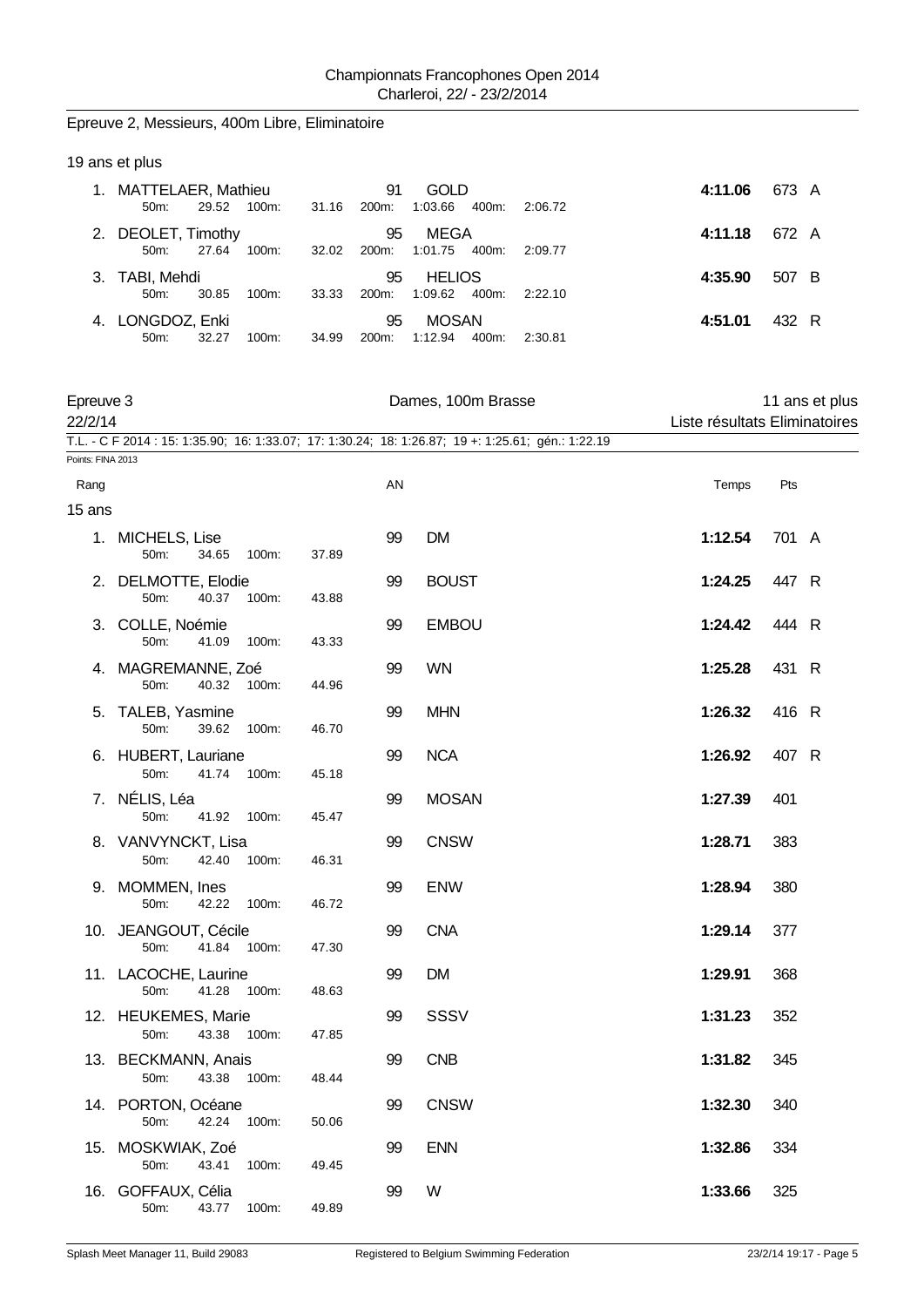| AN<br>Rang<br>99<br>17. LAVENS, Camille<br><b>FLIPP</b><br>1:33.72<br>44.62<br>50m:<br>100m:<br>49.10<br><b>CNB</b><br>18. GIRS, Manon<br>99<br>1:33.79<br>44.29<br>50m:<br>100m:<br>49.50<br>19. CALET, Malorie<br>99<br><b>HELIOS</b><br>1:34.62<br>50m:<br>44.79<br>100m:<br>49.83<br><b>ESN</b><br>99<br>1:35.02<br>20. PIRON, Juliette<br>50m:<br>46.11<br>100m:<br>48.91<br><b>CNB</b><br>21. SCHROEDER, Chloé<br>99<br>1:35.03<br>45.11 100m:<br>50m:<br>49.92<br><b>CNA</b><br>22. FOSSEPREZ, Lisa<br>99<br>1:36.26<br>50m:<br>46.42<br>100m:<br>49.84<br>23. MAHY, Alexandra<br>99<br><b>CNJ</b><br>1:36.33<br>50m:<br>44.19<br>100m:<br>52.14<br>24. WUILLEM, Sannerie<br>99<br><b>RBP</b><br>1:37.09<br>50m:<br>46.02<br>100m:<br>51.07<br>99<br>25. TCHALTSEV, Elisa<br><b>RBP</b><br>1:37.25<br>50m:<br>46.65<br>100m:<br>50.60<br>26. BESEME, Bérénice<br><b>NST</b><br>99<br>1:37.88<br>46.21<br>100m:<br>50m:<br>51.67<br><b>EMBOU</b><br>27. PIGEON, Louise<br>99<br>1:37.96<br>50m:<br>46.47<br>100m:<br>51.49<br>16 ans<br><b>ASF</b><br>1. HASANVA ELVIRA, Salim<br>98<br>1:19.45<br>37.27 100m:<br>50m:<br>42.18<br><b>WN</b><br>98<br>1:19.97<br>2. MURPHY, Anya | Temps | Pts<br>325<br>324<br>316 |
|----------------------------------------------------------------------------------------------------------------------------------------------------------------------------------------------------------------------------------------------------------------------------------------------------------------------------------------------------------------------------------------------------------------------------------------------------------------------------------------------------------------------------------------------------------------------------------------------------------------------------------------------------------------------------------------------------------------------------------------------------------------------------------------------------------------------------------------------------------------------------------------------------------------------------------------------------------------------------------------------------------------------------------------------------------------------------------------------------------------------------------------------------------------------------------------|-------|--------------------------|
|                                                                                                                                                                                                                                                                                                                                                                                                                                                                                                                                                                                                                                                                                                                                                                                                                                                                                                                                                                                                                                                                                                                                                                                        |       |                          |
|                                                                                                                                                                                                                                                                                                                                                                                                                                                                                                                                                                                                                                                                                                                                                                                                                                                                                                                                                                                                                                                                                                                                                                                        |       |                          |
|                                                                                                                                                                                                                                                                                                                                                                                                                                                                                                                                                                                                                                                                                                                                                                                                                                                                                                                                                                                                                                                                                                                                                                                        |       |                          |
|                                                                                                                                                                                                                                                                                                                                                                                                                                                                                                                                                                                                                                                                                                                                                                                                                                                                                                                                                                                                                                                                                                                                                                                        |       |                          |
|                                                                                                                                                                                                                                                                                                                                                                                                                                                                                                                                                                                                                                                                                                                                                                                                                                                                                                                                                                                                                                                                                                                                                                                        |       | 312                      |
|                                                                                                                                                                                                                                                                                                                                                                                                                                                                                                                                                                                                                                                                                                                                                                                                                                                                                                                                                                                                                                                                                                                                                                                        |       | 311                      |
|                                                                                                                                                                                                                                                                                                                                                                                                                                                                                                                                                                                                                                                                                                                                                                                                                                                                                                                                                                                                                                                                                                                                                                                        |       | 300                      |
|                                                                                                                                                                                                                                                                                                                                                                                                                                                                                                                                                                                                                                                                                                                                                                                                                                                                                                                                                                                                                                                                                                                                                                                        |       | 299                      |
|                                                                                                                                                                                                                                                                                                                                                                                                                                                                                                                                                                                                                                                                                                                                                                                                                                                                                                                                                                                                                                                                                                                                                                                        |       | 292                      |
|                                                                                                                                                                                                                                                                                                                                                                                                                                                                                                                                                                                                                                                                                                                                                                                                                                                                                                                                                                                                                                                                                                                                                                                        |       | 291                      |
|                                                                                                                                                                                                                                                                                                                                                                                                                                                                                                                                                                                                                                                                                                                                                                                                                                                                                                                                                                                                                                                                                                                                                                                        |       | 285                      |
|                                                                                                                                                                                                                                                                                                                                                                                                                                                                                                                                                                                                                                                                                                                                                                                                                                                                                                                                                                                                                                                                                                                                                                                        |       | 284                      |
|                                                                                                                                                                                                                                                                                                                                                                                                                                                                                                                                                                                                                                                                                                                                                                                                                                                                                                                                                                                                                                                                                                                                                                                        |       |                          |
|                                                                                                                                                                                                                                                                                                                                                                                                                                                                                                                                                                                                                                                                                                                                                                                                                                                                                                                                                                                                                                                                                                                                                                                        |       |                          |
|                                                                                                                                                                                                                                                                                                                                                                                                                                                                                                                                                                                                                                                                                                                                                                                                                                                                                                                                                                                                                                                                                                                                                                                        |       | 533 A                    |
| 50m:<br>38.04<br>100m:<br>41.93                                                                                                                                                                                                                                                                                                                                                                                                                                                                                                                                                                                                                                                                                                                                                                                                                                                                                                                                                                                                                                                                                                                                                        |       | 523 A                    |
| 3. VAN GINDERACHTER, Justine<br>1:20.14<br>98<br><b>BOUST</b><br>38.39<br>100m:<br>50m:<br>41.75                                                                                                                                                                                                                                                                                                                                                                                                                                                                                                                                                                                                                                                                                                                                                                                                                                                                                                                                                                                                                                                                                       |       | 520 A                    |
| <b>PSL</b><br>98<br>4. KHIYARA, Inès<br>1:20.79<br>50m:<br>39.03<br>41.76<br>100m:                                                                                                                                                                                                                                                                                                                                                                                                                                                                                                                                                                                                                                                                                                                                                                                                                                                                                                                                                                                                                                                                                                     |       | 507 B                    |
| VN<br>5. GREGOIRE, Raphaëlle<br>98<br>1:22.08<br>50m:<br>39.05 100m:<br>43.03                                                                                                                                                                                                                                                                                                                                                                                                                                                                                                                                                                                                                                                                                                                                                                                                                                                                                                                                                                                                                                                                                                          |       | 484 B                    |
| <b>DWST</b><br>6. KRIMPELBEIN, Celina-Marie<br>98<br>1:22.79<br>100m:                                                                                                                                                                                                                                                                                                                                                                                                                                                                                                                                                                                                                                                                                                                                                                                                                                                                                                                                                                                                                                                                                                                  |       | 471 B                    |
| 39.00<br>50m:<br>43.79<br>98<br>W<br>7. CANTAMESSA, Astrid<br>1:27.11                                                                                                                                                                                                                                                                                                                                                                                                                                                                                                                                                                                                                                                                                                                                                                                                                                                                                                                                                                                                                                                                                                                  |       | 405                      |
| 50m:<br>41.32 100m:<br>45.79<br>98<br><b>ATLAS</b><br>8. LONGTON, Louise<br>1:27.50                                                                                                                                                                                                                                                                                                                                                                                                                                                                                                                                                                                                                                                                                                                                                                                                                                                                                                                                                                                                                                                                                                    |       | 399                      |
| 40.96<br>50m:<br>100m:<br>46.54<br><b>CMA</b><br>9. MELICE, Océane<br>98<br>1:27.79                                                                                                                                                                                                                                                                                                                                                                                                                                                                                                                                                                                                                                                                                                                                                                                                                                                                                                                                                                                                                                                                                                    |       | 395                      |
| 50m:<br>40.79<br>100m:<br>47.00<br>98<br><b>CNSW</b><br>10. PIVONT, Laura<br>1:29.99                                                                                                                                                                                                                                                                                                                                                                                                                                                                                                                                                                                                                                                                                                                                                                                                                                                                                                                                                                                                                                                                                                   |       | 367                      |
| 50m:<br>42.97<br>100m:<br>47.02<br><b>CNSW</b><br>11. BRANDT, Tasha<br>98<br>1:31.78                                                                                                                                                                                                                                                                                                                                                                                                                                                                                                                                                                                                                                                                                                                                                                                                                                                                                                                                                                                                                                                                                                   |       | 346                      |
| 50m:<br>43.84<br>100m:<br>47.94<br>12. PEETERMANS, Laura<br>98<br><b>BLAC</b><br>1:31.80<br>43.78 100m:<br>48.02<br>50m:                                                                                                                                                                                                                                                                                                                                                                                                                                                                                                                                                                                                                                                                                                                                                                                                                                                                                                                                                                                                                                                               |       | 346                      |

### Epreuve 3, Filles, 100m Brasse, Eliminatoire, 15 ans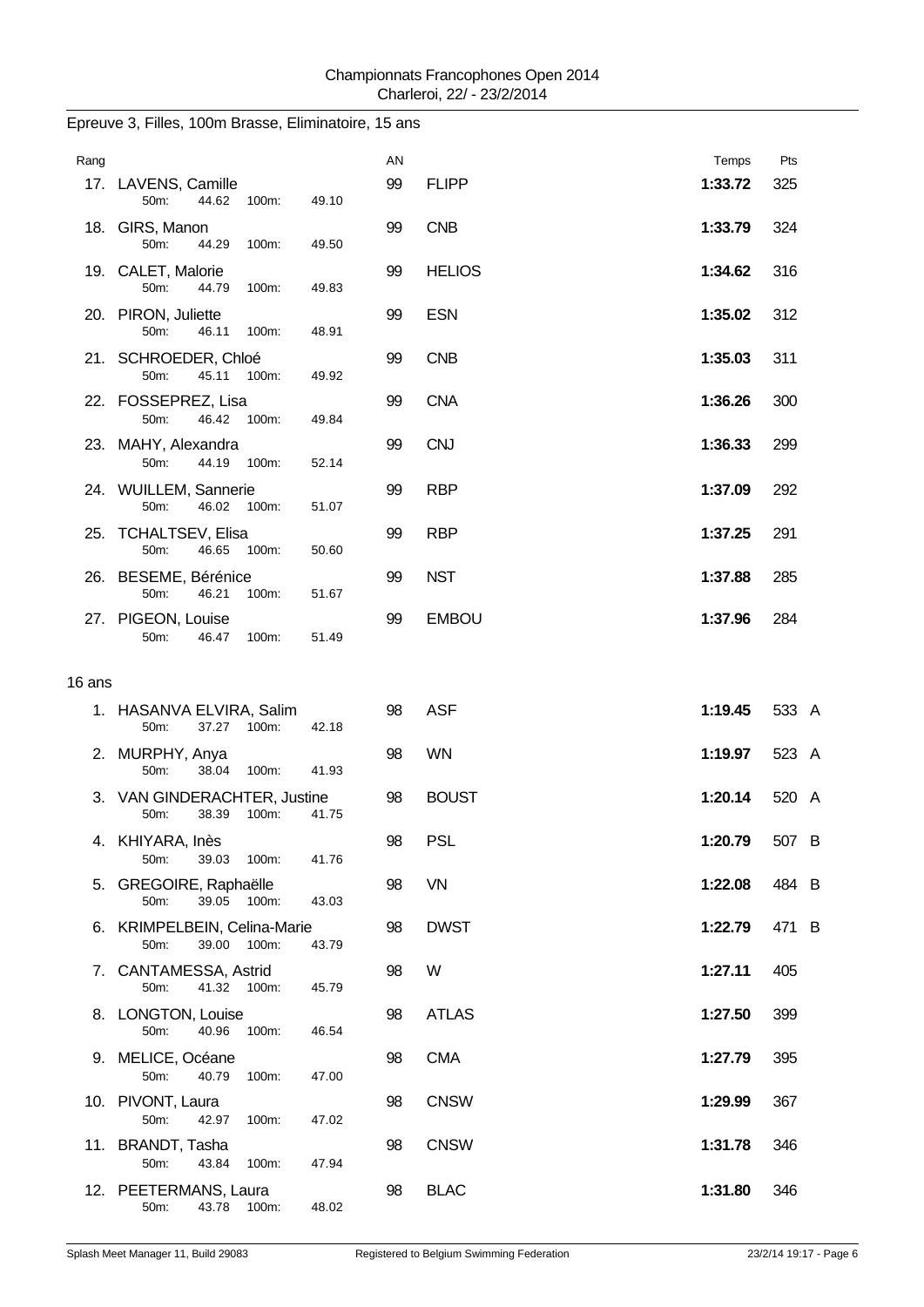|             | Epreuve 3, Filles, 100m Brasse, Eliminatoire, 16 ans  |       |    |                                                                                                 |         |       |
|-------------|-------------------------------------------------------|-------|----|-------------------------------------------------------------------------------------------------|---------|-------|
| Rang        |                                                       |       | AN |                                                                                                 | Temps   | Pts   |
|             | 13. HARDY, Soline<br>50m:<br>43.09<br>100m:           | 49.09 | 98 | <b>NCH</b>                                                                                      | 1:32.18 | 341   |
|             | 14. TROISFONTAINES, Clelie<br>50m:<br>43.98<br>100m:  | 48.38 | 98 | <b>ATLAS</b>                                                                                    | 1:32.36 | 339   |
|             | disq. COCU, Florine                                   |       | 98 | <b>MHN</b><br>SW 7.1 a - Au départ ou pendant le virage a fait plus d'un mouvement d'ondulation |         |       |
| 17 - 18 ans |                                                       |       |    |                                                                                                 |         |       |
|             | 1. FOSSE, Chloé<br>50m:<br>37.92<br>100m:             | 42.63 | 96 | <b>CNBA</b>                                                                                     | 1:20.55 | 512 B |
|             | 2. HARZE, Marine<br>50m:<br>38.30<br>100m:            | 42.41 | 97 | <b>ATLAS</b>                                                                                    | 1:20.71 | 509 B |
|             | 3. BEAUVOIS, Aurélie<br>50m:<br>38.31<br>100m:        | 42.83 | 97 | <b>BOUST</b>                                                                                    | 1:21.14 | 501 B |
|             | 4. VAN DEN BOSSCHE, Manon<br>50m:<br>38.21<br>100m:   | 43.48 | 97 | <b>MOSAN</b>                                                                                    | 1:21.69 | 491 B |
|             | 5. EZQUER ECHANDIA, Pauline<br>50m:<br>38.94<br>100m: | 44.68 | 97 | <b>BCSG</b>                                                                                     | 1:23.62 | 457 B |
| 6.          | <b>GOEMANS, Manon</b><br>50m:<br>40.01<br>100m:       | 44.96 | 96 | EC                                                                                              | 1:24.97 | 436 R |
|             | 7. SMEEKENS, Clothilde<br>50m:<br>39.11<br>100m:      | 46.06 | 96 | <b>CHTHN</b>                                                                                    | 1:25.17 | 433 R |
|             | 8. DE GRAEVE, Caroline<br>40.51<br>50m:<br>100m:      | 45.80 | 96 | <b>CCM</b>                                                                                      | 1:26.31 | 416 R |
|             | 9. VANNESTE, Margaux<br>50m:<br>41.11 100m:           | 45.90 | 97 | <b>BOUST</b>                                                                                    | 1:27.01 | 406   |
|             | 10. BADER, Zoe<br>50m:<br>100m:<br>40.44              | 48.32 | 96 | <b>NCH</b>                                                                                      | 1:28.76 | 382   |
|             | 11. CARPIN, Violette<br>43.51 100m:<br>$50m$ :        | 45.91 | 97 | <b>ENL</b>                                                                                      | 1:29.42 | 374   |
|             | 12. CASTAIGNE, Justine<br>50m:<br>46.11<br>100m:      | 51.06 | 96 | <b>CNA</b>                                                                                      | 1:37.17 | 291   |
|             | 19 ans et plus                                        |       |    |                                                                                                 |         |       |
|             | 1. LECLUYSE, Fanny<br>33.86 100m:<br>50m:             | 36.15 | 92 | <b>DM</b>                                                                                       | 1:10.01 | 780 A |
|             | 2. ELZERMAN, Anouk<br>50m:<br>34.44<br>100m:          | 37.67 | 90 | De Dolfijn                                                                                      | 1:12.11 | 713 A |
|             | 3. BOMMER, Sanne<br>50m:<br>36.84<br>100m:            | 39.42 | 95 | De Dolfijn                                                                                      | 1:16.26 | 603 A |
| 4.          | VRIEZE, Guusje<br>37.34<br>50m:<br>100m:              | 41.51 | 95 | De Dolfijn                                                                                      | 1:18.85 | 546 A |
|             | 5. PIRON, Noémie<br>50m:<br>42.59<br>100m:            | 47.34 | 95 | <b>ESN</b>                                                                                      | 1:29.93 | 368   |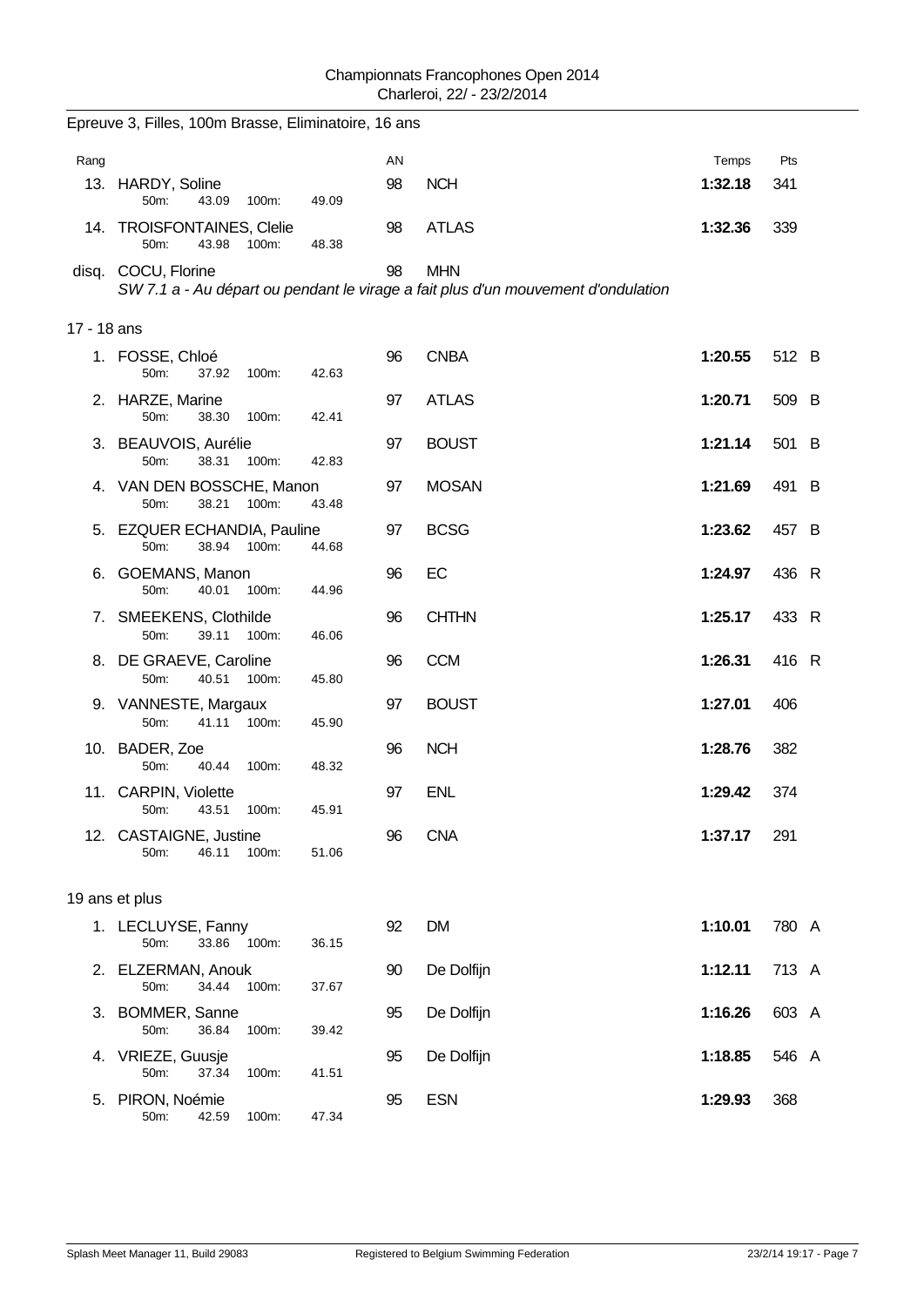| 22/2/14           | Epreuve 4                                                                               |       | Messieurs, 200m Papillon |                                                                                                             |         | 11 ans et plus<br>Liste résultats Eliminatoires |  |  |  |
|-------------------|-----------------------------------------------------------------------------------------|-------|--------------------------|-------------------------------------------------------------------------------------------------------------|---------|-------------------------------------------------|--|--|--|
|                   |                                                                                         |       |                          | T.L. - C F 2014 : 15: 3:00.18; 16: 2:54.47; 17: 2:48.86; 18: 2:45.72; 19 +: 2:41.30; gén.: 2:28.09          |         |                                                 |  |  |  |
| Points: FINA 2013 |                                                                                         |       |                          |                                                                                                             |         |                                                 |  |  |  |
| Rang              |                                                                                         |       | AN                       |                                                                                                             | Temps   | Pts                                             |  |  |  |
| 15 ans            |                                                                                         |       |                          |                                                                                                             |         |                                                 |  |  |  |
|                   | 1. DE SMET, Guillaume<br>50m:<br>31.95<br>100m:                                         | 37.37 | 99<br>200m:              | <b>BLAC</b><br>1:16.46                                                                                      | 2:25.78 | 447 B                                           |  |  |  |
|                   | 2. LAGAE, Remy<br>50m:<br>33.20<br>100m:                                                | 37.75 | 99<br>200m:              | DM<br>1:16.98                                                                                               | 2:27.93 | 428 B                                           |  |  |  |
|                   | 3. BAUDOUX, Valentin<br>50m:<br>33.29<br>100m:                                          | 37.30 | 99<br>200m:              | <b>HELIOS</b><br>1:18.90                                                                                    | 2:29.49 | 415 B                                           |  |  |  |
|                   | 4. LEDNICKY, Vit<br>50m:<br>32.03<br>100m:                                              | 37.91 | 99<br>200m:              | <b>CNSW</b><br>1:20.57                                                                                      | 2:30.51 | 406 R                                           |  |  |  |
|                   | 5. MORIAU, Thibault<br>50m:<br>35.55<br>100m:                                           | 41.18 | 99<br>200m:              | <b>CNSW</b><br>1:19.93                                                                                      | 2:36.66 | 360 R                                           |  |  |  |
|                   | 6. SCAPIN, Nicolas<br>50m:<br>34.13<br>100m:                                            | 41.70 | 99<br>200m:              | <b>NCH</b><br>1:23.80                                                                                       | 2:39.63 | 340 R                                           |  |  |  |
|                   | 7. VEKEMANS, Kilian<br>36.48<br>50m:<br>100m:                                           | 43.65 | 99<br>200m:              | <b>EMBOU</b><br>1:27.75                                                                                     | 2:47.88 | 293                                             |  |  |  |
| 16 ans            |                                                                                         |       |                          |                                                                                                             |         |                                                 |  |  |  |
|                   | 1. BIERBERG, Grégory<br>29.41<br>50m:<br>100m:                                          | 33.25 | 98<br>200m:              | VN<br>1:14.78                                                                                               | 2:17.44 | 534 A                                           |  |  |  |
|                   | 2. XHONNEUX, Thomas<br>50m:<br>30.99<br>100m:                                           | 36.48 | 98<br>200m:              | <b>ATLAS</b><br>1:15.73                                                                                     | 2:23.20 | 472 A                                           |  |  |  |
|                   | 3. FRIPPIAT, Florian<br>50m:<br>30.20<br>100m:                                          | 35.93 | 98<br>200m:              | <b>NCA</b><br>1:17.74                                                                                       | 2:23.87 | 465 B                                           |  |  |  |
|                   | 4. BALLINGER, Guillaume<br>50m:<br>32.96<br>100m:                                       | 37.18 | 98<br>200m:              | <b>CNBA</b><br>1:19.04                                                                                      | 2:29.18 | 417 B                                           |  |  |  |
|                   | 5. BOUHANI, Ilyas<br>50m: 34.33 100m:                                                   | 41.07 | 98<br>200m: 1:29.16      | EC                                                                                                          | 2:44.56 | 311 R                                           |  |  |  |
|                   | 6. PORTIER, Théo<br>50m:<br>34.25<br>100m:                                              | 41.41 | 98<br>200m:              | <b>ATLAS</b><br>1:34.27                                                                                     | 2:49.93 | 282                                             |  |  |  |
| disq.             | disq. MOUALHI, Yanni<br>SW 8.3 a - Mouvements des pieds non simultanés<br>PIRE, Clément |       | 98<br>98                 | <b>ENL</b><br>CAB<br>SW 8.2 a - Le nageur n'a pas ramené ses bras en avant au dessus de la surface de l'eau |         |                                                 |  |  |  |
| 17 - 18 ans       |                                                                                         |       |                          |                                                                                                             |         |                                                 |  |  |  |
|                   | 1. VANHUYS, Logan<br>29.14 100m:<br>50m:                                                | 33.43 | 97<br>200m:              | <b>DM</b><br>1:08.38                                                                                        | 2:10.95 | 617 A                                           |  |  |  |
|                   | 2. VAN AUDEKERKE, Nils<br>50m:<br>28.83<br>100m:                                        | 33.48 | 96<br>200m:              | <b>TSZ</b><br>1:10.06                                                                                       | 2:12.37 | 597 A                                           |  |  |  |
|                   | 3. VANGOETSENHOVEN, Dries<br>30.37 100m:<br>50m:                                        | 33.05 | 97<br>200m:              | <b>STT</b><br>1:10.48                                                                                       | 2:13.90 | 577 A                                           |  |  |  |
|                   | 4. AERTS-BANCKEN, Guillaume<br>50m:<br>29.85<br>100m:                                   | 34.72 | 96<br>200m:              | <b>ATLAS</b><br>1:13.44                                                                                     | 2:18.01 | 527 A                                           |  |  |  |
|                   | 5. MATAIGNE, Martin<br>50m:<br>32.15<br>100m:                                           | 36.45 | 97<br>200m:              | <b>NCA</b><br>1:18.08                                                                                       | 2:26.68 | 439 B                                           |  |  |  |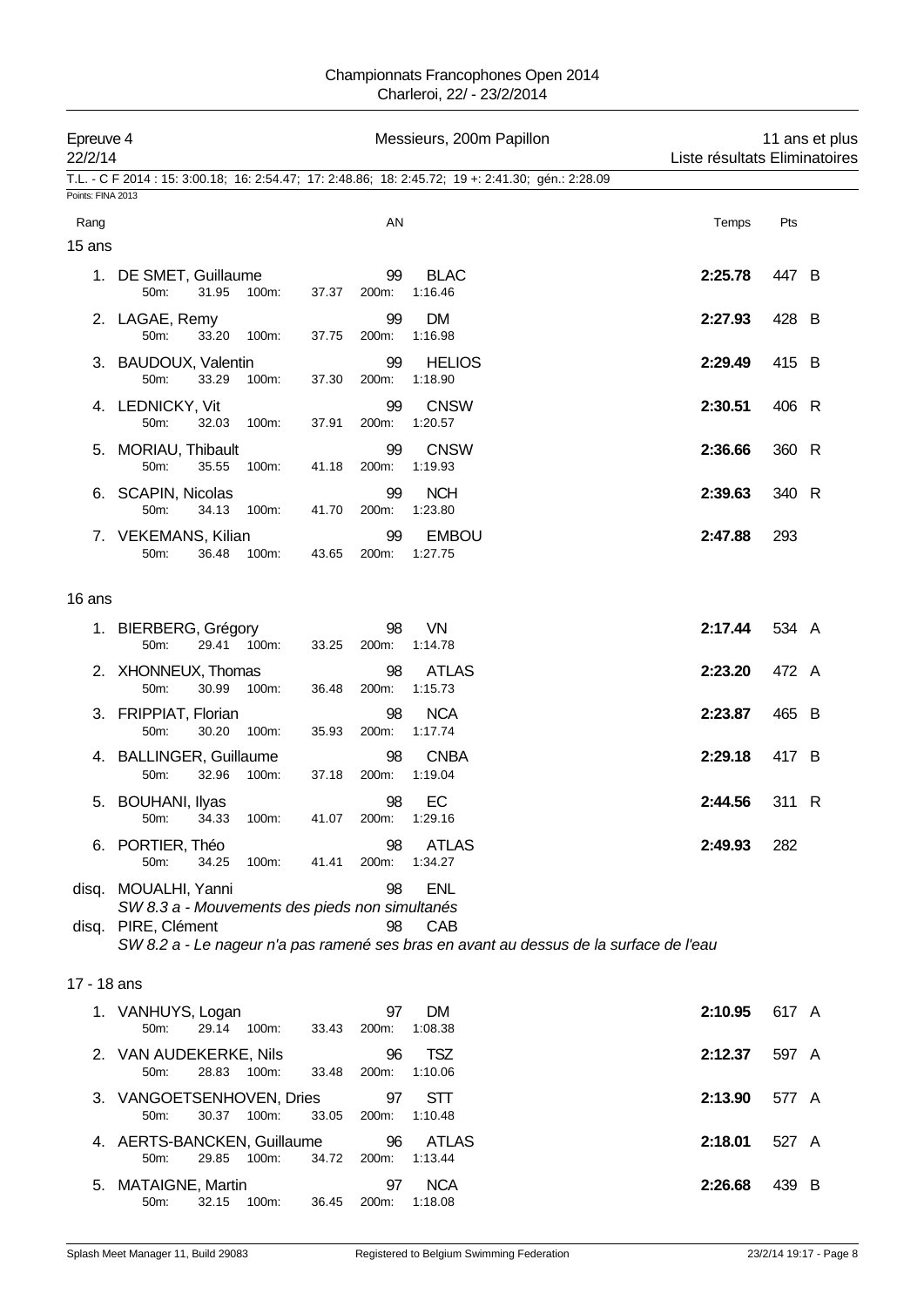| Rang                 |                                                    | AN                   |                                                                                                    | Temps                         | Pts            |
|----------------------|----------------------------------------------------|----------------------|----------------------------------------------------------------------------------------------------|-------------------------------|----------------|
|                      | 6. LECLEF, Rafael<br>50m:<br>32.50<br>100m:        | 96<br>38.94<br>200m: | <b>GAC</b><br>1:21.58                                                                              | 2:33.02                       | 386 R          |
|                      | 7. LAGNEAU, Jean-Marie<br>50m:<br>33.92 100m:      | 97<br>39.24<br>200m: | GAC<br>1:22.74                                                                                     | 2:35.90                       | 365 R          |
|                      | 8. WILLEMART, François<br>50m:<br>33.42 100m:      | 97<br>200m:<br>37.55 | CAB<br>1:26.41                                                                                     | 2:37.38                       | 355 R          |
|                      | 9. D'ANGELO, Lisandro<br>31.16<br>50m:<br>100m:    | 97<br>200m:<br>37.48 | <b>ENL</b><br>1:32.26                                                                              | 2:40.90                       | 332 R          |
|                      | forf.nd. CHICA GUZMAN, Daniel Eduardo              | 97                   | <b>CNBA</b>                                                                                        |                               |                |
|                      | 19 ans et plus                                     |                      |                                                                                                    |                               |                |
|                      | 1. ANDRIEN, Maxime<br>27.59<br>50m:<br>100m:       | 94<br>200m:<br>30.95 | <b>ESN</b><br>1:07.98                                                                              | 2:06.52                       | 684 A          |
| 2.                   | JACQUERIE, Pierre<br>50m:<br>29.92 100m:           | 88<br>200m:<br>35.44 | HN<br>1:14.26                                                                                      | 2:19.62                       | 509 A          |
|                      | 3. JACOB, Geoffrey<br>50m:<br>30.74<br>100m:       | 88<br>35.65<br>200m: | HN<br>1:19.51                                                                                      | 2:25.90                       | 446 B          |
|                      | 4. GASTALDELLO, Marvin<br>32.03 100m:<br>50m:      | 91<br>35.78<br>200m: | <b>MOSAN</b><br>1:18.54                                                                            | 2:26.35                       | 442 B          |
| Epreuve 5<br>22/2/14 |                                                    |                      | Dames, 400m 4 nages                                                                                | Liste résultats Eliminatoires | 11 ans et plus |
| Points: FINA 2013    |                                                    |                      | T.L. - C F 2014 : 15: 6:26.37; 16: 6:14.94; 17: 6:05.08; 18: 5:54.76; 19 +: 5:49.63; gén.: 5:33.80 |                               |                |
| Rang                 |                                                    | AN                   |                                                                                                    | Temps                         | Pts            |
| 15 ans               |                                                    |                      |                                                                                                    |                               |                |
|                      | 1. MICHELS, Lise<br>50m:<br>34.66<br>100m:         | 99<br>39.58<br>200m: | <b>DM</b><br>1:24.26<br>400m:<br>2:37.63                                                           | 5:16.13                       | 612 A          |
|                      | 2. MEERE, Joleen<br>100m:<br>33.61<br>50m:         | 99<br>41.62 200m:    | <b>DDAT</b><br>1:25.30  400m:<br>2:47.29                                                           | 5:27.82                       | 549 A          |
|                      | 3. ETIENNE, Marie<br>50m:<br>35.30<br>100m:        | 99<br>41.76<br>200m: | <b>EMBOU</b><br>1:25.36<br>2:52.11<br>400m:                                                        | 5:34.53                       | 516 B          |
| 4.                   | <b>REINQUIN, Justine</b><br>50m:<br>35.16<br>100m: | 99<br>41.68<br>200m: | <b>DM</b><br>1:29.51<br>400m:<br>2:53.65                                                           | 5:40.00                       | 492 R          |
|                      | 5. DUBUFFET, Marah<br>50m:<br>37.97 100m:          | 99<br>45.47<br>200m: | <b>MOSAN</b><br>1:30.09<br>400m:<br>3:05.06                                                        | 5:58.59                       | 419 R          |

Epreuve 4, Garçons, 200m Papillon, Eliminatoire, 17 - 18 ans

*SW 7.4 a - Mouvements des jambes non simultanés ou pas dans le même plan horizontal*

16 ans

| 1. GILLET, Victoria   |       |       |       | 98    | PSL                 |       |         | 5:18.46 | 598 A |  |
|-----------------------|-------|-------|-------|-------|---------------------|-------|---------|---------|-------|--|
| $50m$ :               | 31.57 | 100m: | 38.27 | 200m: | 1:21.27             | 400m: | 2:47.35 |         |       |  |
| 2. DE BOCK, Sonia     |       |       |       | 98    | <b>BRABO</b>        |       |         | 5:24.84 | 564 A |  |
| 50m                   | 33.13 | 100m: | 38.65 |       | 200m: 1:26.06 400m: |       | 2:47.00 |         |       |  |
|                       |       |       |       |       |                     |       |         |         |       |  |
| 3. CAVADINI, Virginie |       |       |       | 98    | <b>CNBA</b>         |       |         | 5:34.97 | 514 B |  |
| $50m$ :               | 35.68 | 100m: | 39.88 |       | 200m: 1:26.02       | 400m: | 2:53.39 |         |       |  |
| 4. MURPHY, Anya       |       |       |       | 98    | <b>WN</b>           |       |         | 5:37.59 | 502 B |  |

disq. DELAHAUT, Romane 99 WN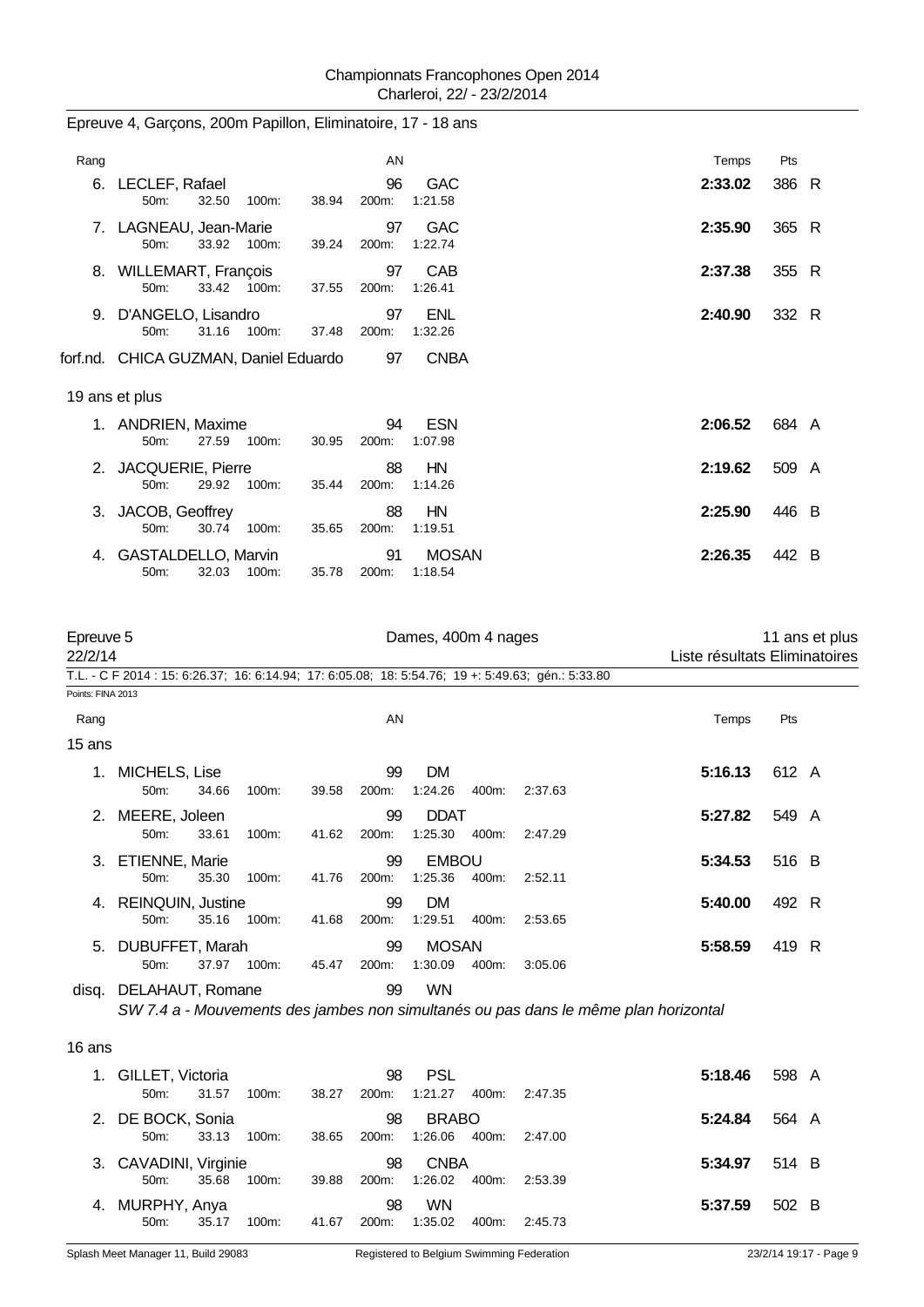Epreuve 5, Filles, 400m 4 nages, Eliminatoire, 16 ans

| Rang        |                                                                 |             |       | ΑN                |                               |       |         | Temps                                                                                          | Pts            |  |
|-------------|-----------------------------------------------------------------|-------------|-------|-------------------|-------------------------------|-------|---------|------------------------------------------------------------------------------------------------|----------------|--|
| 5.          | LENAERTZ, Kiara<br>50m:<br>35.55                                | 100m:       | 41.71 | 98<br>200m:       | <b>SCR</b><br>1:33.50         | 400m: | 2.54.13 | 5:44.89                                                                                        | 471 R          |  |
|             | 6. VAN GINDERACHTER, Justine<br>50m:<br>35.93                   | 100m:       | 42.57 | 98<br>200m:       | <b>BOUST</b><br>1:33.04       | 400m: | 2:53.49 | 5:45.03                                                                                        | 470 R          |  |
|             | 7. HENNEBERT, Barbara<br>50m:<br>37.14                          | 100m:       | 45.35 | 98<br>200m:       | <b>ENL</b><br>1:28.65         | 400m: | 3:01.45 | 5:52.59                                                                                        | 441 R          |  |
|             | 8. FRANCAUX, Alice<br>50m:<br>38.50                             | 100m:       | 46.69 | 98<br>200m:       | <b>ONS</b><br>1:34.42         | 400m: | 3:05.51 | 6:05.12                                                                                        | 397 R          |  |
|             | disq. ALEXANDRE, Anaïs                                          |             |       | 98                | <b>EMBOU</b>                  |       |         | SW 8.4 - Touche à l'arrivée, au virage avec 2 mains non simultanément et/ou mains non séparées |                |  |
| 17 - 18 ans |                                                                 |             |       |                   |                               |       |         |                                                                                                |                |  |
|             | 1. VERKAIK, Cynthia<br>32.16<br>50m:                            | 100m:       | 36.05 | 96<br>200m:       | <b>ORCA</b><br>1:19.20        | 400m: | 2:38.56 | 5:05.97                                                                                        | 675 A          |  |
|             | 2. GRANDJEAN, Joan<br>50m:<br>31.54                             | 100m:       | 36.59 | 96<br>200m:       | <b>PSL</b><br>1:22.65         | 400m: | 2:43.56 | 5:14.34                                                                                        | 622 A          |  |
|             | 3. DAUBA, Camille<br>50m:<br>32.46                              | 100m:       | 37.22 | 97<br>200m:       | <b>NCA</b><br>1:23.47         | 400m: | 2:43.23 | 5:16.38                                                                                        | 610 A          |  |
|             | 4. FOSSE, Chloé<br>50m:<br>35.50                                | 100m:       | 43.03 | 96<br>200m:       | <b>CNBA</b><br>1:26.35        | 400m: | 2:44.78 | 5:29.66                                                                                        | 539 A          |  |
|             | 5. COESSENS, Audrey<br>50m:                                     | 34.40 100m: | 40.04 | 96<br>200m:       | <b>CMA</b><br>1:24.61         | 400m: | 2:56.21 | 5:35.26                                                                                        | 513 B          |  |
| 7.          | 6. L'HOMME, Camille<br><b>GHYSENS, Alienor</b><br>39.60<br>50m: | 100m:       | 46.49 | 97<br>97<br>200m: | W<br><b>MOSAN</b><br>1:33.88  | 400m: | 3:05.54 | 5:55.79<br>6:05.51                                                                             | 429 R<br>396 R |  |
|             | 19 ans et plus                                                  |             |       |                   |                               |       |         |                                                                                                |                |  |
|             | 1. DEVILLE, Alexandra<br>50m:<br>31.77                          | 100m:       | 40.01 | 95<br>200m:       | <b>CNBA</b><br>1:27.73        | 400m: | 2:52.10 | 5:31.61                                                                                        | 530 B          |  |
|             | 2. LEPOMME, Anne-Sophie<br>50m:<br>35.54                        | 100m:       | 40.94 | 86<br>200m:       | <b>NST</b><br>1:26.20         | 400m: | 2:50.61 | 5:33.29                                                                                        | 522 B          |  |
|             | 3. NEY, Sarah<br>50m:<br>35.53                                  | 100m:       | 41.51 | 93<br>200m:       | <b>MOSAN</b><br>1:27.02 400m: |       | 2:53.07 | 5:37.13                                                                                        | 504 B          |  |
| 11 - 14 ans |                                                                 |             |       |                   |                               |       |         |                                                                                                |                |  |
|             | 1. PITTERI, Maria-Cristina<br>50m:<br>33.66                     | 100m:       | 37.60 | $00\,$<br>200m:   | <b>SCC</b><br>1:24.14         | 400m: | 2:54.56 | 5:29.96                                                                                        | 538 B          |  |
|             | forf.nd. DUMONT, Juliette                                       |             |       | $00\,$            | <b>EMBOU</b>                  |       |         |                                                                                                |                |  |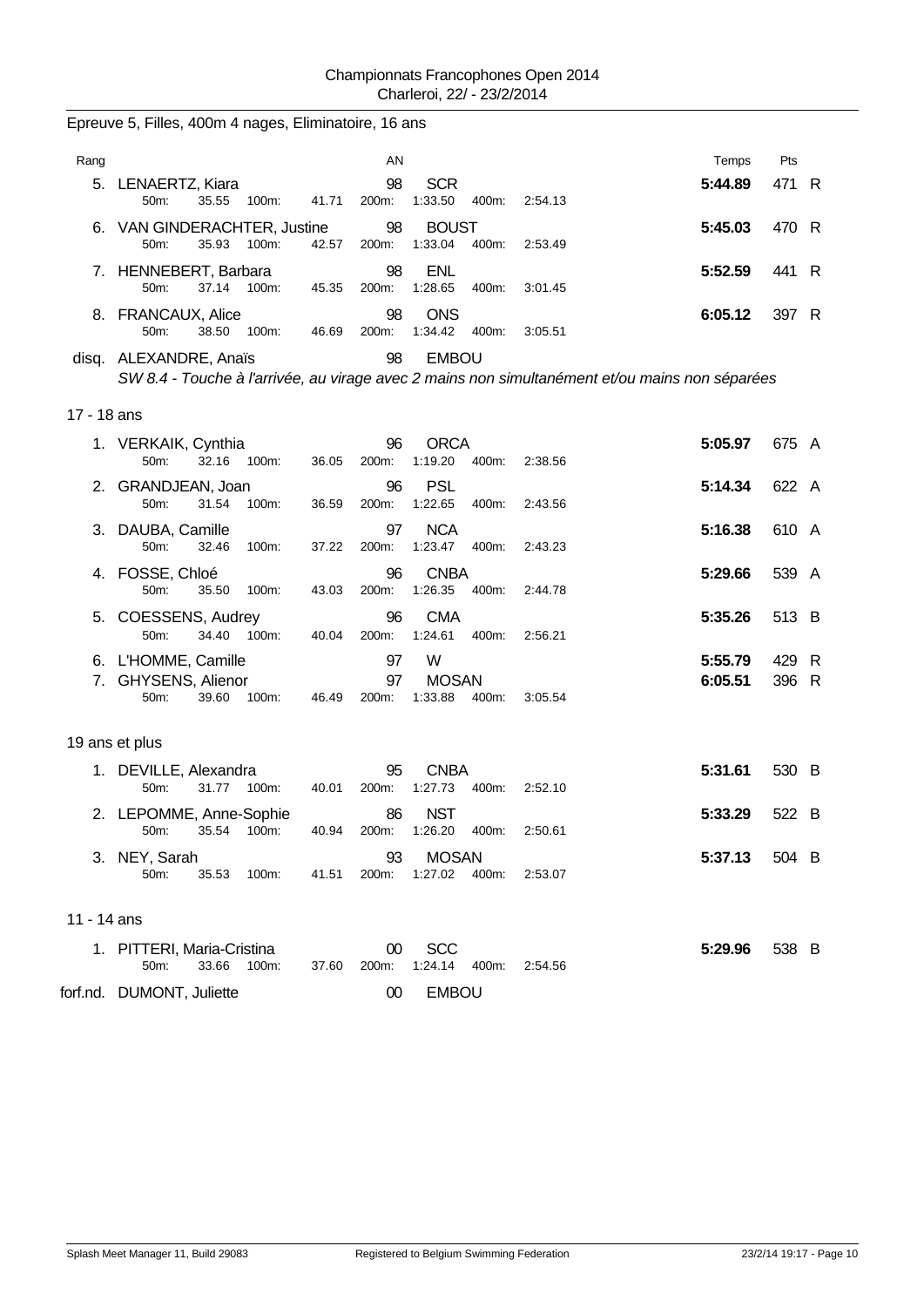| Epreuve 6<br>22/2/14 |                                                        |       |         |    | Messieurs, 200m 4 nages                                                                            | Liste résultats Eliminatoires |       | 11 ans et plus |
|----------------------|--------------------------------------------------------|-------|---------|----|----------------------------------------------------------------------------------------------------|-------------------------------|-------|----------------|
|                      |                                                        |       |         |    | T.L. - C F 2014 : 15: 2:46.33; 16: 2:44.57; 17: 2:41.54; 18: 2:38.53; 19 +: 2:32.73; gén.: 2:22.03 |                               |       |                |
| Points: FINA 2013    |                                                        |       |         |    |                                                                                                    |                               |       |                |
| Rang                 |                                                        |       |         | AN |                                                                                                    | Temps                         | Pts   |                |
| 15 ans               |                                                        |       |         |    |                                                                                                    |                               |       |                |
|                      | 1. DAL, Lucas<br>50m:<br>30.44                         | 200m: | 1:50.90 | 99 | <b>DM</b>                                                                                          | 2:21.34                       | 524 A |                |
|                      | 2. DE SMET, Guillaume<br>30.02 200m:<br>50m:           |       | 1:55.94 | 99 | <b>BLAC</b>                                                                                        | 2:25.96                       | 476 B |                |
|                      | 3. KOBAYASHI, Ryuji<br>50m:<br>29.59 200m:             |       | 1:56.82 | 99 | <b>CNSW</b>                                                                                        | 2:26.41                       | 472 B |                |
|                      | 4. CLAYSON, Thomas<br>50m:<br>33.17 200m:              |       | 1:54.53 | 99 | <b>BLAC</b>                                                                                        | 2:27.70                       | 459 B |                |
|                      | 5. HUPPERTZ, Stefan<br>32.61<br>50m:                   | 200m: | 1:55.86 | 99 | <b>SSSV</b>                                                                                        | 2:28.47                       | 452 R |                |
|                      | 6. WIRTZ, Valentin<br>50m:<br>30.56                    | 200m: | 1:59.29 | 99 | <b>CNBA</b>                                                                                        | 2:29.85                       | 440 R |                |
|                      | 7. BERTRAND, Amaury<br>50m:<br>30.61                   | 200m: | 1:59.47 | 99 | <b>ONS</b>                                                                                         | 2:30.08                       | 438 R |                |
|                      | 8. MERTENS, Lucas<br>50m:<br>32.45 200m:               |       | 1:58.94 | 99 | <b>PSL</b>                                                                                         | 2:31.39                       | 426   |                |
|                      | 9. SEBILLE, Corenthin<br>50m:<br>32.01                 | 200m: | 2:00.10 | 99 | <b>ENL</b>                                                                                         | 2:32.11                       | 420   |                |
|                      | 10. BAUDOUX, Valentin<br>50m:<br>30.67                 | 200m: | 2:02.15 | 99 | <b>HELIOS</b>                                                                                      | 2:32.82                       | 415   |                |
|                      | 11. LUCASSEN, Loïc<br>50m:<br>34.66                    | 200m: | 2:03.18 | 99 | <b>NCH</b>                                                                                         | 2:37.84                       | 376   |                |
|                      | 12. BIAD, Karim<br>50m:<br>34.21                       | 200m: | 2:07.44 | 99 | <b>CMA</b>                                                                                         | 2:41.65                       | 350   |                |
| 16 ans               |                                                        |       |         |    |                                                                                                    |                               |       |                |
|                      | 1. THIRY, Simon<br>30.54 200m:<br>50m:                 |       | 1:51.64 | 98 | W                                                                                                  | 2:22.18                       | 515 A |                |
|                      | 2. FAZEKAS ABEL DORIAN, Ishtvan<br>50m:<br>29.86 200m: |       | 1:52.51 | 98 | <b>ASF</b>                                                                                         | 2:22.37                       | 513 A |                |
|                      | 3. GONCALVES, Joshua<br>30.50 200m:<br>50m:            |       | 1:54.84 | 98 | <b>CNSW</b>                                                                                        | 2:25.34                       | 482 B |                |
|                      | 4. LHEUREUX, Tom<br>50m:<br>31.27                      | 200m: | 1:59.18 | 98 | <b>BOUST</b>                                                                                       | 2:30.45                       | 435 R |                |
|                      | 5. BALLINGER, Guillaume<br>50m:<br>32.67 200m:         |       | 1:59.04 | 98 | <b>CNBA</b>                                                                                        | 2:31.71                       | 424   |                |
|                      | 6. DISIÈRE, Thibeaut<br>50m:<br>34.05                  | 200m: | 2:03.32 | 98 | <b>ESP</b>                                                                                         | 2:37.37                       | 380   |                |
|                      | 7. DOLIVIER, Cyril<br>50m:<br>33.09                    | 200m: | 2:04.89 | 98 | <b>ENL</b>                                                                                         | 2:37.98                       | 375   |                |
|                      | 8. TABI, Zaccaria<br>50m:<br>36.56                     | 200m: | 2:05.72 | 98 | <b>HELIOS</b>                                                                                      | 2:42.28                       | 346   |                |
|                      | 9. MAWAIT, Maxime<br>50m:<br>35.38                     | 200m: | 2:10.68 | 98 | <b>CNJ</b>                                                                                         | 2:46.06                       | 323   |                |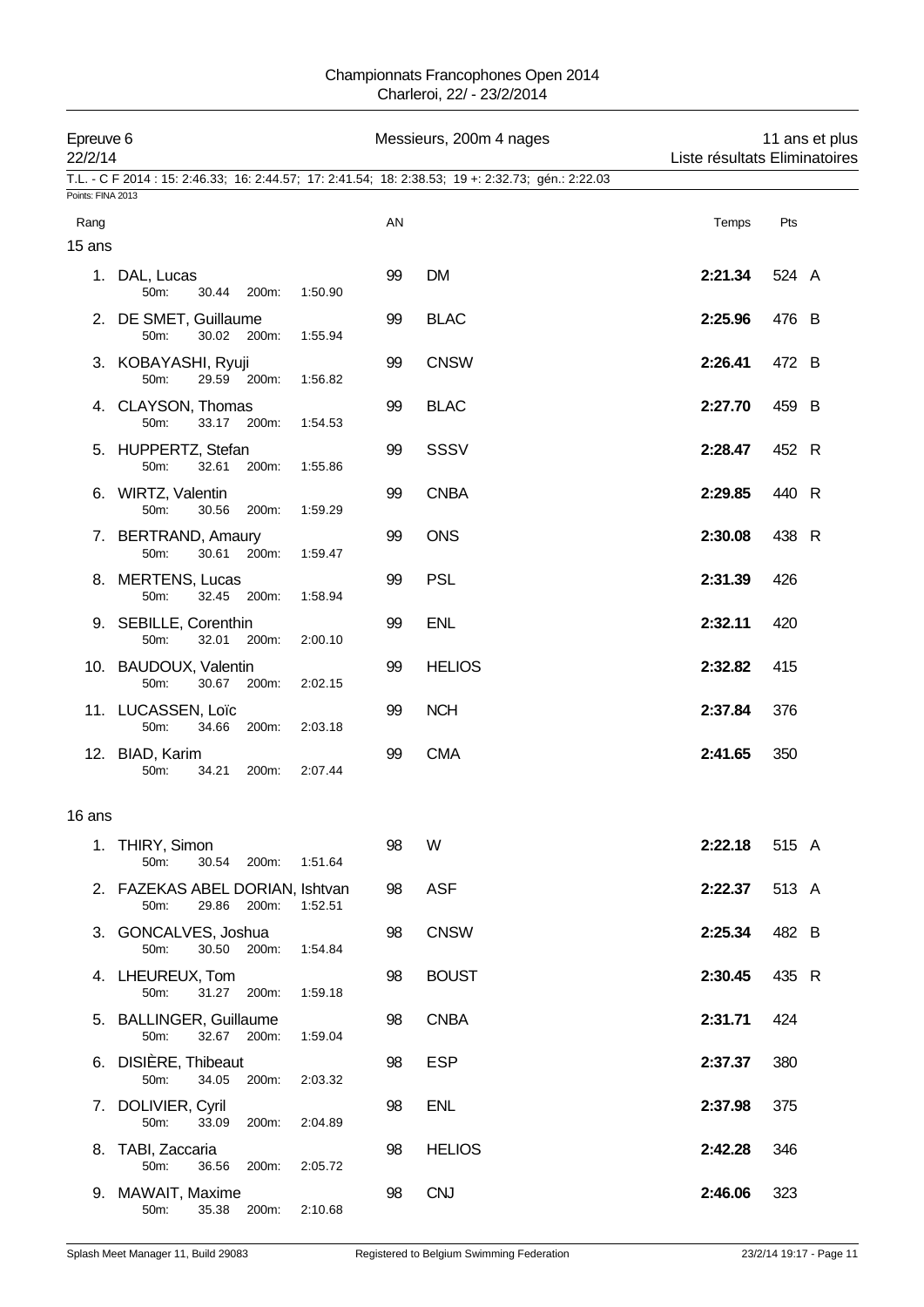| Rang |                                                                   |         | AN       |                            | Temps   | Pts   |  |  |  |  |
|------|-------------------------------------------------------------------|---------|----------|----------------------------|---------|-------|--|--|--|--|
|      | 10. CALLEWAERT, Corentin<br>50m:<br>35.15 200m:                   | 2:11.34 | 98       | <b>RBP</b>                 | 2:46.49 | 321   |  |  |  |  |
|      | 17 - 18 ans                                                       |         |          |                            |         |       |  |  |  |  |
|      | 1. DAL, Thomas<br>50m:<br>29.29<br>200m:                          | 1:44.89 | 97       | <b>DM</b>                  | 2:14.18 | 613 A |  |  |  |  |
|      | 2. BORISAVLJEVIC, Alexis<br>50m:<br>28.47 200m:                   | 1:49.05 | 97       | <b>BEST</b>                | 2:17.52 | 569 A |  |  |  |  |
|      | 3. MÜLLER, Matthias<br>29.57 200m:<br>50m:                        | 1:48.86 | 96       | <b>SSSV</b>                | 2:18.43 | 558 A |  |  |  |  |
|      | 4. BOULLE, Romain<br>50m:<br>31.48<br>200m:                       | 1:53.91 | 97       | <b>CNSW</b>                | 2:25.39 | 482 B |  |  |  |  |
|      | 5. DUNESME, Loic<br>50m:<br>28.55<br>200m:                        | 1:58.67 | 96       | <b>MHN</b>                 | 2:27.22 | 464 B |  |  |  |  |
|      | 6. MATAIGNE, Martin<br>31.25 200m:<br>50 <sub>m</sub> :           | 1:56.09 | 97       | <b>NCA</b>                 | 2:27.34 | 463 B |  |  |  |  |
|      | 7. ALDRIC, Martial<br>50m:<br>30.62<br>200m:                      | 1:57.51 | 97       | <b>HELIOS</b>              | 2:28.13 | 455 R |  |  |  |  |
|      | 8. DUBUC, Armand<br>50m:<br>31.81<br>200m:                        | 1:57.91 | 97       | EC                         | 2:29.72 | 441 R |  |  |  |  |
|      | 9. VERBAUWHEDE, Tristan<br>31.93 200m:<br>50 <sub>m</sub>         | 1:58.20 | 96       | <b>CNSW</b>                | 2:30.13 | 437 R |  |  |  |  |
|      | 10. RORIVE, Nicolas<br>31.87<br>50m:<br>200m:                     | 1:59.39 | 96       | <b>CNHUY</b>               | 2:31.26 | 428   |  |  |  |  |
|      | 11. SIMONS, Maxence<br>33.59<br>200m:<br>50m:                     | 1:58.41 | 97       | <b>NCH</b>                 | 2:32.00 | 421   |  |  |  |  |
|      | 12. RAQUET, Damien<br>50m:<br>33.45<br>200m:                      | 1:59.99 | 97       | <b>CNBA</b>                | 2:33.44 | 410   |  |  |  |  |
|      | 13. MABILLE, Loic<br>32.34<br>50m:<br>200m:                       | 2:01.54 | 97       | <b>ENL</b>                 | 2:33.88 | 406   |  |  |  |  |
|      | 14. POPGEORGIEV, Georgi<br>30.49 200m:<br>50m:                    | 2:07.12 | 96       | <b>RBP</b>                 | 2:37.61 | 378   |  |  |  |  |
|      | 15. ROISEUX, Antoine<br>200m:<br>50m:<br>34.43                    | 2:10.31 | 96       | <b>CEBENA</b>              | 2:44.74 | 331   |  |  |  |  |
|      | forf.nd. VISÉE, Corentin<br>forf.nd. CHICA GUZMAN, Daniel Eduardo |         | 97<br>97 | <b>BCSG</b><br><b>CNBA</b> |         |       |  |  |  |  |
|      | 19 ans et plus                                                    |         |          |                            |         |       |  |  |  |  |
|      | 1. MATTELAER, Mathieu<br>30.40<br>200m:<br>50m:                   | 1:45.59 | 91       | <b>GOLD</b>                | 2:15.99 | 589 A |  |  |  |  |
|      | 2. FREDRIK, Ramon<br>50m:<br>29.69<br>200m:                       | 1:48.97 | 94       | <b>ORCA</b>                | 2:18.66 | 555 A |  |  |  |  |
|      | 3. MOUREAU, Charles<br>29.97 200m:<br>50m:                        | 1:54.68 | 95       | <b>ESN</b>                 | 2:24.65 | 489 B |  |  |  |  |
| 4.   | TABI, Mehdi<br>50m:<br>32.19<br>200m:                             | 1:58.61 | 95       | <b>HELIOS</b>              | 2:30.80 | 432 R |  |  |  |  |
|      | 5. PEREZ, Leo<br>50m:<br>31.38 200m:                              | 2:05.21 | 94       | EC                         | 2:36.59 | 385   |  |  |  |  |

Epreuve 6, Garçons, 200m 4 nages, Eliminatoire, 16 ans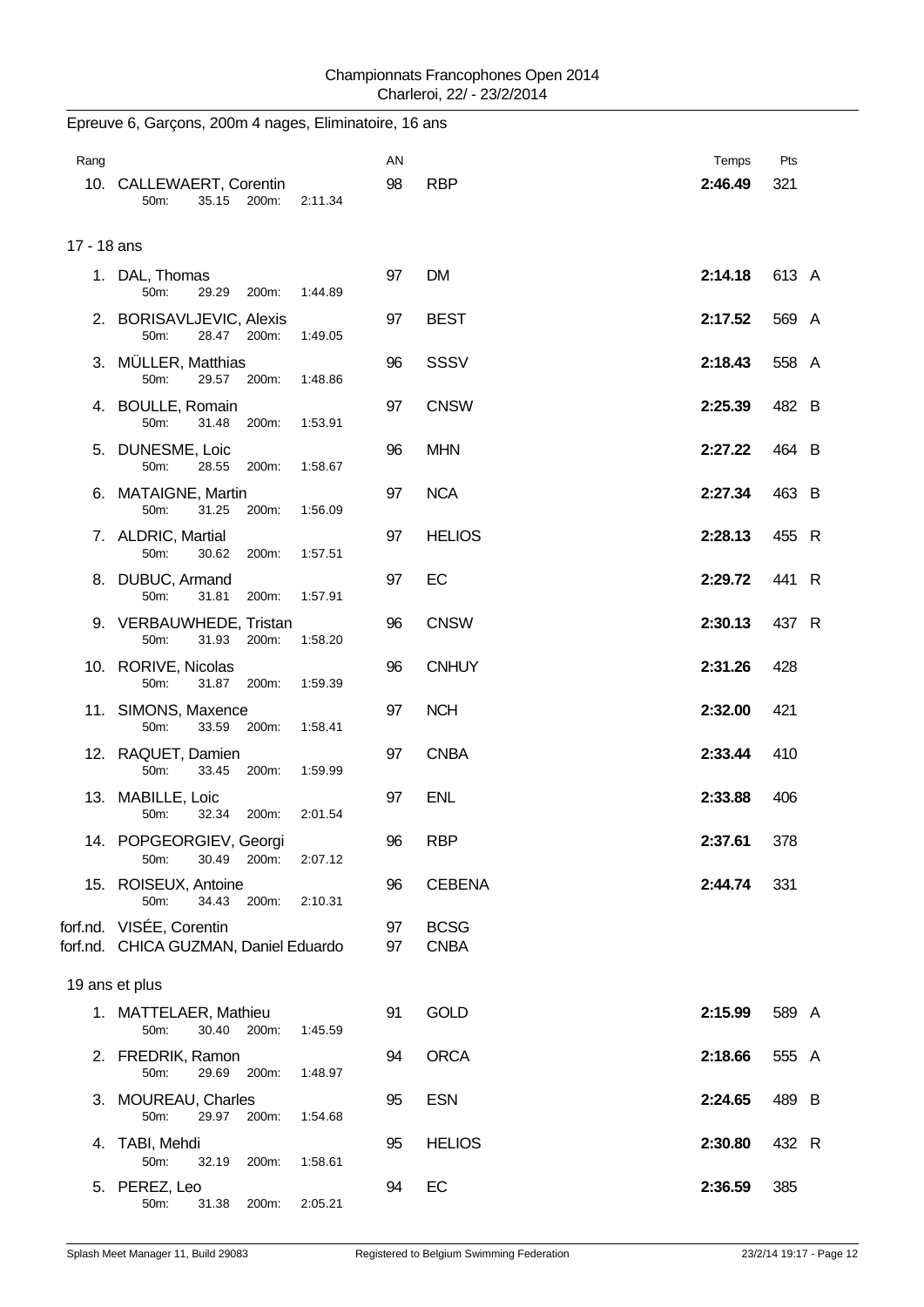| Epreuve 7<br>22/2/14 |                                                                                                            |          | Dames, 200m Dos                | 11 ans et plus<br>Liste résultats Eliminatoires |                     |  |
|----------------------|------------------------------------------------------------------------------------------------------------|----------|--------------------------------|-------------------------------------------------|---------------------|--|
|                      | T.L. - C F 2014 : 15: 2:57.78; 16: 2:52.68; 17: 2:47.57; 18: 2:42.81; 19 +: 2:40.46; gén.: 2:34.01         |          |                                |                                                 |                     |  |
| Points: FINA 2013    |                                                                                                            |          |                                |                                                 |                     |  |
| Rang                 |                                                                                                            | AN       |                                | Temps                                           | Pts                 |  |
| 15 ans               |                                                                                                            |          |                                |                                                 |                     |  |
|                      | 1. JUNGLING, Florence                                                                                      | 99       | <b>PSL</b>                     | 2:32.02                                         | 543 B               |  |
|                      | 2. VAN DEN BOSSCHE, Eline                                                                                  | 99       | <b>MOSAN</b>                   | 2:34.99                                         | 512 R               |  |
|                      | 3. VANHOEYMISSEN, Charline                                                                                 | 99       | <b>BOUST</b>                   | 2:38.00                                         | 484<br>R            |  |
|                      | 4. VOOS, Marie                                                                                             | 99       | <b>BLAC</b>                    | 2:39.05                                         | 474                 |  |
|                      | 5. VAN OUDENHOVE, Naïs                                                                                     | 99       | <b>CNSW</b>                    | 2:41.93                                         | 449                 |  |
|                      | 6. WATHIONG, Marine                                                                                        | 99       | <b>BLAC</b>                    | 2:42.04                                         | 448                 |  |
|                      | 7. HUBERT, Lauriane                                                                                        | 99       | <b>NCA</b>                     | 2:42.39                                         | 445                 |  |
|                      | 8. DEWANDRE, Valentine                                                                                     | 99       | <b>MOSAN</b>                   | 2:42.44                                         | 445                 |  |
|                      | 9. DEMAREZ, Celine                                                                                         | 99       | <b>BCSG</b>                    | 2:46.14                                         | 416                 |  |
|                      | 10. FREUVILLE, Margot                                                                                      | 99       | <b>ESN</b>                     | 2:46.72                                         | 412                 |  |
|                      | 11. N'DEMBA, Bibiane                                                                                       | 99       | <b>ESN</b>                     | 2:50.07                                         | 388                 |  |
|                      | 12. HEUKEMES, Marie                                                                                        | 99       | <b>SSSV</b>                    | 2:52.84                                         | 369                 |  |
| 13.                  | JOVENEAU, Cheyenne                                                                                         | 99       | <b>DM</b>                      | 2:52.94                                         | 369                 |  |
|                      | 14. GIRS, Manon                                                                                            | 99       | <b>CNB</b>                     | 2:53.56                                         | 365                 |  |
|                      | 15. NAVA, Caterina                                                                                         | 99       | <b>CNSW</b>                    | 2:53.79                                         | 363                 |  |
|                      | 16. NOISET, Sorenza                                                                                        | 99       | <b>CNSW</b>                    | 2:54.23                                         | 361                 |  |
|                      | 17. GREGOIRE, Lea                                                                                          | 99       | <b>NCH</b>                     | 2:56.46                                         | 347                 |  |
|                      | 18. CALET, Malorie<br>19. CATTELAIN, Emeline                                                               | 99<br>99 | <b>HELIOS</b><br><b>HELIOS</b> | 3:00.35<br>3:01.25                              | 325<br>320          |  |
| disq.                | DEVREUX, Laura                                                                                             | 99       | <b>CNSW</b>                    |                                                 |                     |  |
|                      | SW 4.4 - Départ anticipé                                                                                   |          |                                |                                                 |                     |  |
|                      |                                                                                                            |          |                                |                                                 |                     |  |
| 16 ans               |                                                                                                            |          |                                |                                                 |                     |  |
|                      | 1. BOCKEN, Anne                                                                                            | 98       | <b>PSL</b>                     | 2:26.31                                         | 609 A               |  |
|                      | 2. STEL, Serena                                                                                            | 98       | De Dolfijn                     | 2:30.89                                         | 555<br>$\mathsf{A}$ |  |
|                      | 3. JORIS, Lindsay                                                                                          | 98       | <b>HZS</b>                     | 2:32.54                                         | 537<br>B            |  |
|                      | 4. SIMON, Fiona                                                                                            | 98       | <b>ESN</b>                     | 2:33.22                                         | 530<br>B            |  |
| 5.                   | D'AGOSTINO, Léa                                                                                            | 98       | <b>NCA</b>                     | 2:33.72                                         | 525<br>B            |  |
|                      | 6. HAZENDONCK, Wynona                                                                                      | 98       | <b>CNSW</b>                    | 2:34.15                                         | 521<br>$\mathsf{R}$ |  |
|                      | 7. STEPHAN, Charlotte                                                                                      | 98       | <b>CNBA</b>                    | 2:35.47                                         | 508 R               |  |
|                      | 8. VOLCHER, Caroline                                                                                       | 98       | <b>MHN</b>                     | 2:36.55                                         | 497 R               |  |
|                      | 9. PIVONT, Laura                                                                                           | 98       | <b>CNSW</b>                    | 2:39.72                                         | 468                 |  |
|                      | 10. RUMFELS, Océane                                                                                        | 98       | <b>ATLAS</b>                   | 2:41.09                                         | 456                 |  |
|                      | 11. KEUNEBROCK, Charlotte                                                                                  | 98       | <b>ESP</b>                     | 2:41.63                                         | 452                 |  |
|                      | 12. KEZELMANN, Soraya                                                                                      | 98       | WN                             | 2:44.09                                         | 432                 |  |
|                      | 13. DUMOULIN, Tamara                                                                                       | 98       | <b>ESN</b>                     | 2:45.35                                         | 422                 |  |
|                      | 14. BRANDT, Tasha                                                                                          | 98       | <b>CNSW</b>                    | 2:45.57                                         | 420                 |  |
| 15.                  | DELCOURT, Morgan                                                                                           | 98       | <b>TAN</b>                     | 2:46.66                                         | 412                 |  |
| 16.                  | JACQUES, Alison                                                                                            | 98       | <b>TAN</b>                     | 2:49.47                                         | 392                 |  |
|                      | 17. WANGERMEZ, Camille                                                                                     | 98       | <b>CMA</b>                     | 2:51.95                                         | 375                 |  |
| disq.                | MODZELEWSKA, Dominika<br>SW 6.4 c - Le nageur n'a pas entamé le virage directement après traction des bras | 98       | <b>BLAC</b>                    |                                                 |                     |  |
|                      |                                                                                                            |          |                                |                                                 |                     |  |
| 17 - 18 ans          |                                                                                                            |          |                                |                                                 |                     |  |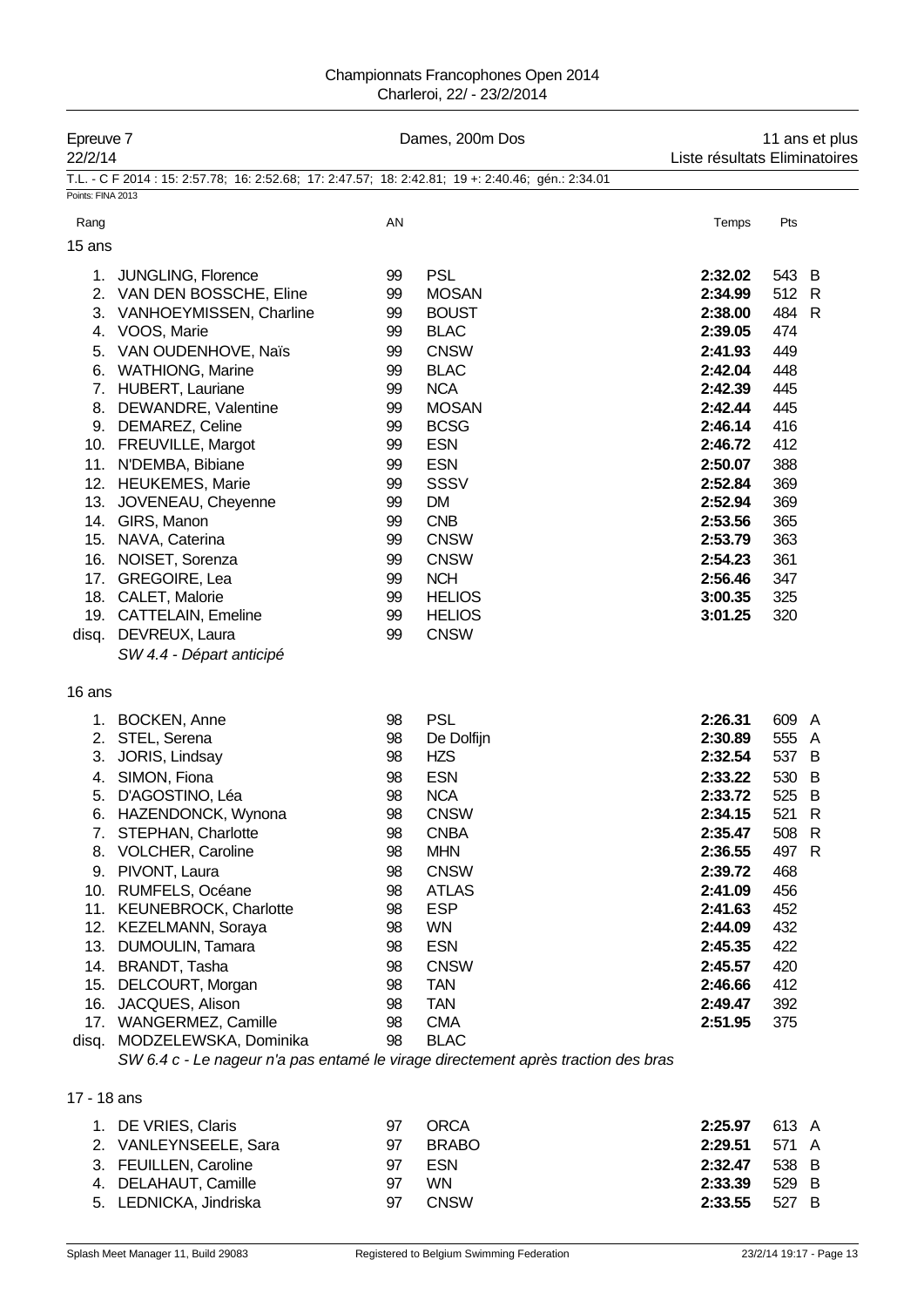|  |  |  | Epreuve 7, Dames, 200m Dos, Eliminatoire, 17 - 18 ans |  |  |
|--|--|--|-------------------------------------------------------|--|--|
|--|--|--|-------------------------------------------------------|--|--|

| Rang        |                           | AN |               | Temps   | Pts   |   |
|-------------|---------------------------|----|---------------|---------|-------|---|
| 6.          | LEVEQUE, Justine          | 97 | <b>MHN</b>    | 2:34.62 | 516 R |   |
| 7.          | COESSENS, Audrey          | 96 | <b>CMA</b>    | 2:35.36 | 509   | R |
| 8.          | <b>BAUDUIN, Fiona</b>     | 97 | WN.           | 2:38.24 | 481   |   |
| 9.          | STOLL, Justine            | 97 | <b>CNSW</b>   | 2:39.36 | 471   |   |
| 10.         | HENNEBERT, Alyssa         | 96 | <b>ENL</b>    | 2:40.71 | 460   |   |
|             | 19 ans et plus            |    |               |         |       |   |
| 1.          | STEVENS, Laura            | 95 | <b>HZS</b>    | 2:23.09 | 651 A |   |
| 2.          | <b>GOETHALS, Hilkje</b>   | 95 | <b>MEGA</b>   | 2:25.74 | 616 A |   |
| 3.          | DOBRIN, Alexandra         | 93 | <b>CNBA</b>   | 2:29.88 | 567 A |   |
| 4.          | LHOST, Elodie             | 93 | <b>MOSAN</b>  | 2:30.65 | 558 A |   |
| 5.          | <b>CLEMENT, Kimberley</b> | 91 | <b>HELIOS</b> | 2:32.93 | 533 B |   |
| 6.          | <b>BULTÉ, Maureen</b>     | 93 | <b>ESN</b>    | 2:38.70 | 477   |   |
| 7.          | DELVOIE, Natacha          | 95 | <b>MOSAN</b>  | 2:39.50 | 470   |   |
| 11 - 14 ans |                           |    |               |         |       |   |
|             | <b>HEINE, Clarisse</b>    | 00 | <b>ENW</b>    | 2:37.17 | 491   | R |

| Epreuve 8<br>22/2/14 |                                                                                                    |          | Messieurs, 100m Dos | 11 ans et plus<br>Liste résultats Eliminatoires |              |              |
|----------------------|----------------------------------------------------------------------------------------------------|----------|---------------------|-------------------------------------------------|--------------|--------------|
| Points: FINA 2013    | T.L. - C F 2014 : 15: 1:17.57; 16: 1:15.67; 17: 1:14.65; 18: 1:13.28; 19 +: 1:10.10; gén.: 1:05.08 |          |                     |                                                 |              |              |
| Rang                 |                                                                                                    | AN       |                     | Temps                                           | Pts          |              |
| 15 ans               |                                                                                                    |          |                     |                                                 |              |              |
|                      |                                                                                                    |          | <b>PSL</b>          |                                                 |              |              |
|                      | 1. MARCOURT, Alexandre                                                                             | 99<br>99 | <b>NCA</b>          | 1:02.23<br>1:04.44                              | 581 A<br>523 | B            |
|                      | 2. DURIEUX, Damien<br>3. FEUILLEN, David                                                           | 99       | <b>ESN</b>          | 1:05.42                                         | 500 B        |              |
|                      | 4. VERVONDEL, Jesens                                                                               | 99       | <b>MOSAN</b>        | 1:07.65                                         | 452 R        |              |
|                      |                                                                                                    | 99       | <b>HN</b>           | 1:09.21                                         | 422          | $\mathsf{R}$ |
| 6.                   | 5. DOUKMANI, Zakariya<br>SEBILLE, Corenthin                                                        | 99       | <b>ENL</b>          | 1:10.28                                         | 403          |              |
|                      | 7. LEDECQ, Nicolas                                                                                 | 99       | <b>BOUST</b>        | 1:12.74                                         | 364          |              |
| 8.                   | MORIAU, Thibault                                                                                   | 99       | <b>CNSW</b>         | 1:13.79                                         | 348          |              |
|                      | 9. LAGAE, Remy                                                                                     | 99       | <b>DM</b>           | 1:14.76                                         | 335          |              |
|                      | 10. VIELVOYE, Martin                                                                               | 99       | <b>DWST</b>         | 1:15.35                                         | 327          |              |
|                      | 11. DARGE, Martin                                                                                  | 99       | <b>SCR</b>          | 1:15.70                                         | 323          |              |
|                      | 12. SOOLS, Emmanuel                                                                                | 99       | <b>TAN</b>          | 1:16.35                                         | 314          |              |
|                      | 13. BIAD, Karim                                                                                    | 99       | <b>CMA</b>          | 1:18.42                                         | 290          |              |
|                      | 14. BEAUCLERCQ, Quentin                                                                            | 99       | <b>WN</b>           | 1:18.73                                         | 287          |              |
|                      | 15. MEURANT, Rémy                                                                                  | 99       | <b>HELIOS</b>       | 1:19.35                                         | 280          |              |
|                      | forf.nd. WERTZ, Sascha                                                                             | 99       | <b>COUNTRY</b>      |                                                 |              |              |
| 16 ans               |                                                                                                    |          |                     |                                                 |              |              |
| 1.                   | <b>AERTS-BANCKEN, Martin</b>                                                                       | 98       | <b>ATLAS</b>        | 1:01.37                                         | 606          | A            |
| 2.                   | <b>INNES, Timothee</b>                                                                             | 98       | <b>ENW</b>          | 1:08.23                                         | 441          | R            |
|                      | 3. COUASNARD, Maxime                                                                               | 98       | <b>DM</b>           | 1:08.42                                         | 437 R        |              |
|                      | 4. FRIPPIAT, Florian                                                                               | 98       | <b>NCA</b>          | 1:09.43                                         | 418          | R            |
| 5.                   | DISIÈRE, Thibeaut                                                                                  | 98       | <b>ESP</b>          | 1:09.72                                         | 413          | R            |
| 6.                   | <b>BAUDUIN, Liam</b>                                                                               | 98       | <b>BOUST</b>        | 1:10.57                                         | 398          |              |
| 7.                   | CHEVREMONT, Etienne                                                                                | 98       | <b>VN</b>           | 1:11.99                                         | 375          |              |
| 8.                   | SIMOENS, Jerome                                                                                    | 98       | <b>HELIOS</b>       | 1:12.66                                         | 365          |              |
| 9.                   | DOLIVIER, Cyril                                                                                    | 98       | <b>ENL</b>          | 1:12.98                                         | 360          |              |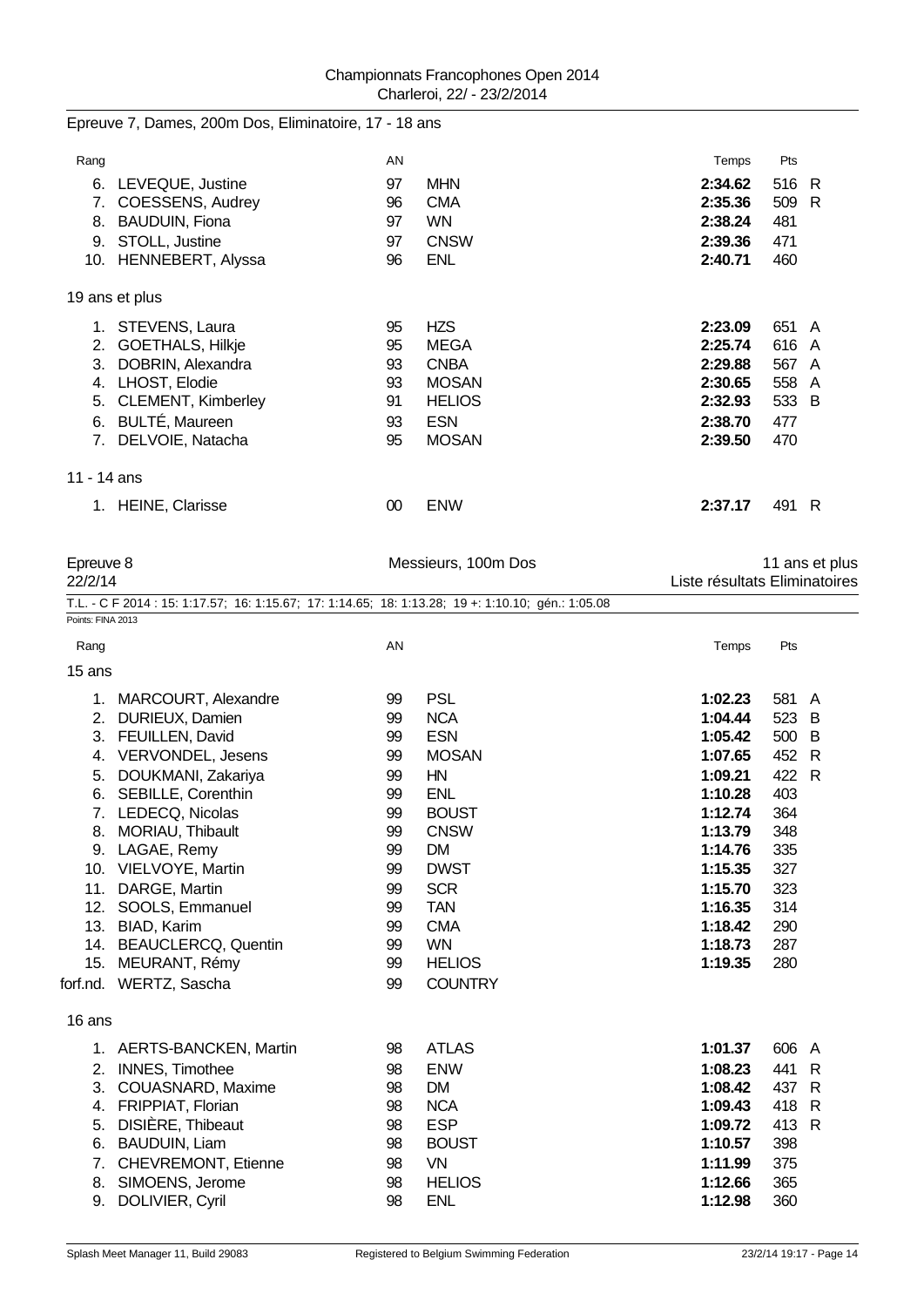Epreuve 8, Garçons, 100m Dos, Eliminatoire, 16 ans

| Rang        |                                | AN |                                                                                   | Temps   | Pts   |  |
|-------------|--------------------------------|----|-----------------------------------------------------------------------------------|---------|-------|--|
|             | 10. GOIRE, Adrien              | 98 | <b>EMBOU</b>                                                                      | 1:13.73 | 349   |  |
|             | 11. JACQUEMYN, Gabriel         | 98 | <b>CNJ</b>                                                                        | 1:14.41 | 340   |  |
|             | 12. CORREIA DUARTE, Pedro Jose | 98 | <b>MOSAN</b>                                                                      | 1:15.00 | 332   |  |
|             | 13. THUMAS, Arthur             | 98 | <b>WN</b>                                                                         | 1:15.72 | 322   |  |
|             | disq. ABIB, Driss              | 98 | <b>CNSW</b>                                                                       |         |       |  |
|             |                                |    | SW 6.4 c - Le nageur n'a pas entamé le virage directement après traction des bras |         |       |  |
|             | forf.nd. DE COCK, Justin       | 98 | <b>BOUST</b>                                                                      |         |       |  |
| 17 - 18 ans |                                |    |                                                                                   |         |       |  |
|             | 1. TRAP, Alexander             | 97 | <b>STT</b>                                                                        | 1:01.47 | 603 A |  |
|             | 2. SORET, Lucas                | 97 | <b>PSL</b>                                                                        | 1:03.09 | 557 A |  |
|             | 3. HUPPERTZ, Matthias          | 97 | SSSV                                                                              | 1:03.22 | 554 A |  |
|             | 4. IEMMOLO, Romain             | 97 | <b>MOSAN</b>                                                                      | 1:04.52 | 521 B |  |
|             | 5. DAWANS, Audric              | 97 | <b>PSL</b>                                                                        | 1:05.15 | 506 B |  |
|             | 6. MAROT, Joseph               | 96 | <b>CNHUY</b>                                                                      | 1:05.78 | 492 B |  |
|             | 7. GUEUNING, Louis             | 97 | <b>BOUST</b>                                                                      | 1:07.13 | 463 B |  |
|             | 8. HUTZEMAKERS, Julien         | 97 | <b>ATLAS</b>                                                                      | 1:07.89 | 447 R |  |
|             | 9. ANSELAIN, Benoit            | 96 | <b>ESP</b>                                                                        | 1:10.02 | 408   |  |
|             | 10. ZERAIDI, Amine             | 96 | <b>CNBA</b>                                                                       | 1:10.14 | 406   |  |
|             | 11. RAQUET, Damien             | 97 | <b>CNBA</b>                                                                       | 1:10.98 | 391   |  |
|             | 12. DE GRATIE, Yannick         | 96 | <b>RBP</b>                                                                        | 1:10.99 | 391   |  |
|             | 13. SIMONS, Maxence            | 97 | <b>NCH</b>                                                                        | 1:12.51 | 367   |  |
|             | 14. RORIVE, Nicolas            | 96 | <b>CNHUY</b>                                                                      | 1:12.87 | 362   |  |
|             | 15. LARSY, Julien              | 96 | <b>ESP</b>                                                                        | 1:13.35 | 355   |  |
|             | 16. TEMPLE, Mike               | 96 | <b>ESP</b>                                                                        | 1:13.57 | 351   |  |
|             | 17. ATTARD, Matthias           | 96 | <b>RBP</b>                                                                        | 1:13.73 | 349   |  |
|             | 18. DEFOURNY, Guillaume        | 97 | <b>NCH</b>                                                                        | 1:13.94 | 346   |  |
|             | 19. BRAHAM, Kilian             | 97 | VN                                                                                | 1:14.39 | 340   |  |
|             | disq. DEMEZ, Florian           | 97 | EN                                                                                |         |       |  |
|             |                                |    | SW 6.4 c - Le nageur n'a pas entamé le virage directement après traction des bras |         |       |  |
|             | forf.nd. VISÉE, Corentin       | 97 | <b>BCSG</b>                                                                       |         |       |  |
|             | forf.nd. EMBRECHTS, Victor     | 97 | <b>BRABO</b>                                                                      |         |       |  |
|             | 19 ans et plus                 |    |                                                                                   |         |       |  |
|             | 1. DAVID, Mathieu              | 95 | <b>WN</b>                                                                         | 1:01.41 | 605 A |  |
|             | 2. CABROL, Alexis              | 91 | <b>CNBA</b>                                                                       | 1:02.56 | 572 A |  |
| 3.          | MATTELAER, Mathieu             | 91 | <b>GOLD</b>                                                                       | 1:02.64 | 570 A |  |
|             | 4. FREDRIK, Ramon              | 94 | <b>ORCA</b>                                                                       | 1:03.46 | 548 B |  |
| 5.          | JANON, Guillaume               | 95 | <b>ESN</b>                                                                        | 1:06.12 | 484 B |  |
| 6.          | JACQUERIE, Paul                | 94 | HN                                                                                | 1:07.51 | 455 R |  |
| 7.          | COLOGNESI, Victor              | 93 | <b>BOUST</b>                                                                      | 1:10.00 | 408   |  |
|             | 8. LEMAINE, Kevin              | 95 | <b>WN</b>                                                                         | 1:14.33 | 341   |  |
|             | 9. LONGDOZ, Enki               | 95 | <b>MOSAN</b>                                                                      | 1:15.16 | 330   |  |
| 10.         | DIGNEFFE, Sébastien            | 93 | <b>DGH</b>                                                                        | 1:16.03 | 318   |  |
| disq.       | PARMENTIER, Aymeric            | 93 | <b>WN</b>                                                                         |         |       |  |
|             |                                |    |                                                                                   |         |       |  |

*SW 6.2 - Le nageur a quitté la position dorsale (en dehors de l'exécution du virage)*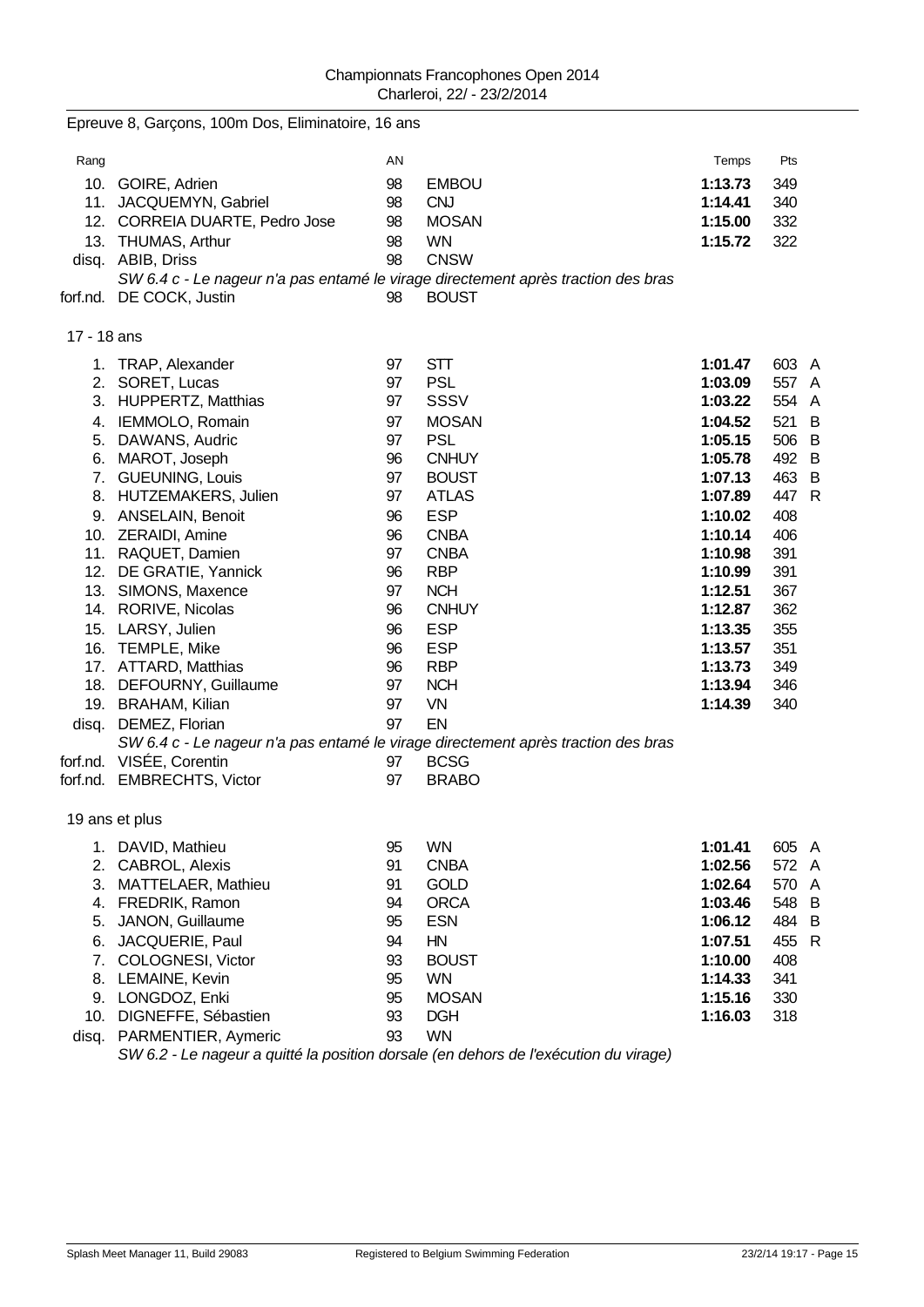#### Championnats Francophones Open 2014 Charleroi, 22/ - 23/2/2014

| Epreuve 9<br>22/2/14 |                                                                                        |    | Dames, 50m Libre |       | 11 ans et plus<br>Liste résultats Eliminatoires |  |  |
|----------------------|----------------------------------------------------------------------------------------|----|------------------|-------|-------------------------------------------------|--|--|
|                      | T.L. - C F 2014 : 15: 33.54; 16: 32.73; 17: 31.61; 18: 30.42; 19 +: 29.98; gén.: 29.01 |    |                  |       |                                                 |  |  |
| Points: FINA 2013    |                                                                                        |    |                  |       |                                                 |  |  |
| Rang                 |                                                                                        | AN |                  | Temps | Pts                                             |  |  |
| 15 ans               |                                                                                        |    |                  |       |                                                 |  |  |
|                      |                                                                                        |    |                  |       |                                                 |  |  |
|                      | 1. MEERE, Joleen                                                                       | 99 | <b>DDAT</b>      | 28.63 | 569<br>B                                        |  |  |
|                      | 2. KAMEL, Joy                                                                          | 99 | <b>DM</b>        | 29.08 | 543<br>B                                        |  |  |
| 3.                   | COLLE, Noémie                                                                          | 99 | <b>EMBOU</b>     | 29.73 | 508<br>$\mathsf{R}$                             |  |  |
| 4.                   | DEFRAINE, Claris                                                                       | 99 | <b>ESN</b>       | 29.74 | 508<br>$\mathsf{R}$                             |  |  |
| 5.                   | LOUNES-CHERIF, Alison                                                                  | 99 | <b>DM</b>        | 29.83 | 503                                             |  |  |
|                      | 6. VAN DEN BOSSCHE, Eline                                                              | 99 | <b>MOSAN</b>     | 29.89 | 500                                             |  |  |
| 7.                   | N'DEMBA, Bibiane                                                                       | 99 | <b>ESN</b>       | 30.23 | 483                                             |  |  |
| 8.                   | JEANGOUT, Cécile                                                                       | 99 | <b>CNA</b>       | 30.70 | 461                                             |  |  |
|                      | 9. FALLAISE, Sarah                                                                     | 99 | W                | 31.10 | 444                                             |  |  |
|                      | 10. HUBERT, Lauriane                                                                   | 99 | <b>NCA</b>       | 31.15 | 442                                             |  |  |
| 11.                  | <b>REINQUIN, Justine</b>                                                               | 99 | <b>DM</b>        | 31.18 | 440                                             |  |  |
|                      | 12. OGILVIE, Lara                                                                      | 99 | <b>CHTHN</b>     | 31.34 | 434                                             |  |  |
|                      | 13. WUILLEM, Sannerie                                                                  | 99 | <b>RBP</b>       | 31.42 | 430                                             |  |  |
|                      | 14. MAGREMANNE, Zoé                                                                    | 99 | <b>WN</b>        | 31.49 | 427                                             |  |  |
|                      | 15. DEMAREZ, Celine                                                                    | 99 | <b>BCSG</b>      | 31.64 | 421                                             |  |  |
|                      | 16. VANVYNCKT, Lisa                                                                    | 99 | <b>CNSW</b>      | 31.81 | 415                                             |  |  |
|                      | 17. PORTON, Océane                                                                     | 99 | <b>CNSW</b>      | 32.08 | 404                                             |  |  |
|                      | 18. CATTELAIN, Emeline                                                                 | 99 | <b>HELIOS</b>    | 32.15 | 402                                             |  |  |
|                      | 19. BRUNELLI, Luana                                                                    | 99 | <b>MHN</b>       | 32.27 | 397                                             |  |  |
|                      | 20. GIRS, Manon                                                                        | 99 | <b>CNB</b>       | 32.36 | 394                                             |  |  |
|                      | 21. DELMOTTE, Elodie                                                                   | 99 | <b>BOUST</b>     | 32.39 | 393                                             |  |  |
|                      | 22. DELAHAUT, Katya                                                                    | 99 | <b>ESN</b>       | 32.78 | 379                                             |  |  |
|                      | 23. GREGOIRE, Lea                                                                      | 99 | <b>NCH</b>       | 33.38 | 359                                             |  |  |
|                      | 24. PIGEON, Louise                                                                     | 99 | <b>EMBOU</b>     | 33.53 | 354                                             |  |  |
|                      | 25. TCHALTSEV, Elisa                                                                   | 99 | <b>RBP</b>       | 33.86 | 344                                             |  |  |
|                      | 26. FOSSEPREZ, Lisa                                                                    | 99 | <b>CNA</b>       | 34.09 | 337                                             |  |  |
| 16 ans               |                                                                                        |    |                  |       |                                                 |  |  |
|                      | 1. HASANVA ELVIRA, Salim                                                               | 98 | <b>ASF</b>       | 28.53 | 575 A                                           |  |  |
| 2.                   | <b>KERKENI, Sonia</b>                                                                  | 98 | <b>ESP</b>       | 28.94 | 551<br>B                                        |  |  |
| 3.                   | YAX, Bénédicte                                                                         | 98 | <b>CNBA</b>      | 29.01 | 547<br>B                                        |  |  |
| 4.                   | DEFRENNE, Blandine                                                                     | 98 | <b>MHN</b>       | 29.31 | 530<br>R                                        |  |  |
| 5.                   | KRIMPELBEIN, Celina-Marie                                                              | 98 | <b>DWST</b>      | 29.56 | $\mathsf{R}$<br>517                             |  |  |
| 6.                   | KEZELMANN, Soraya                                                                      | 98 | WN               | 29.71 | 509<br>$\mathsf{R}$                             |  |  |
| 7.                   | <b>DUSSORT, Marie</b>                                                                  | 98 | <b>CNBA</b>      | 29.76 | 506                                             |  |  |
| 8.                   | MARCHAL, Léa                                                                           | 98 | <b>NCA</b>       | 29.97 | 496                                             |  |  |
|                      | 9. VAN DESSEL, Erika                                                                   | 98 | <b>HELIOS</b>    | 30.44 | 473                                             |  |  |
| 10.                  | GREGOIRE, Raphaëlle                                                                    | 98 | VN               | 30.55 | 468                                             |  |  |
| 11.                  | JEVENS, Clodagh                                                                        | 98 | <b>WN</b>        | 30.73 | 460                                             |  |  |
|                      | 12. LONGTON, Louise                                                                    | 98 | <b>ATLAS</b>     | 30.90 | 452                                             |  |  |
| 13.                  | DUMOULIN, Tamara                                                                       | 98 | <b>ESN</b>       | 31.11 | 443                                             |  |  |
| 14.                  | DONNELLY, Claire                                                                       | 98 | WN               | 31.17 | 441                                             |  |  |
| 15.                  | <b>KEUNEBROCK, Charlotte</b>                                                           | 98 | <b>ESP</b>       | 31.43 | 430                                             |  |  |
| 16.                  | <b>CANTAMESSA, Astrid</b>                                                              | 98 | W                | 31.75 | 417                                             |  |  |
|                      | 17. ALEXANDRE, Anaïs                                                                   | 98 | <b>EMBOU</b>     | 31.92 | 410                                             |  |  |
| 18.                  | PEETERMANS, Laura                                                                      | 98 | <b>BLAC</b>      | 32.03 | 406                                             |  |  |
|                      | 19. HENNEBERT, Barbara                                                                 | 98 | <b>ENL</b>       | 32.46 | 390                                             |  |  |
|                      | 20. CUVELLIEZ, Lucie                                                                   | 98 | <b>WN</b>        | 32.77 | 379                                             |  |  |
|                      | FRANCAUX, Alice                                                                        | 98 | <b>ONS</b>       | 32.77 | 379                                             |  |  |
| 22.                  | <b>HARDY, Soline</b>                                                                   | 98 | <b>NCH</b>       | 32.85 | 376                                             |  |  |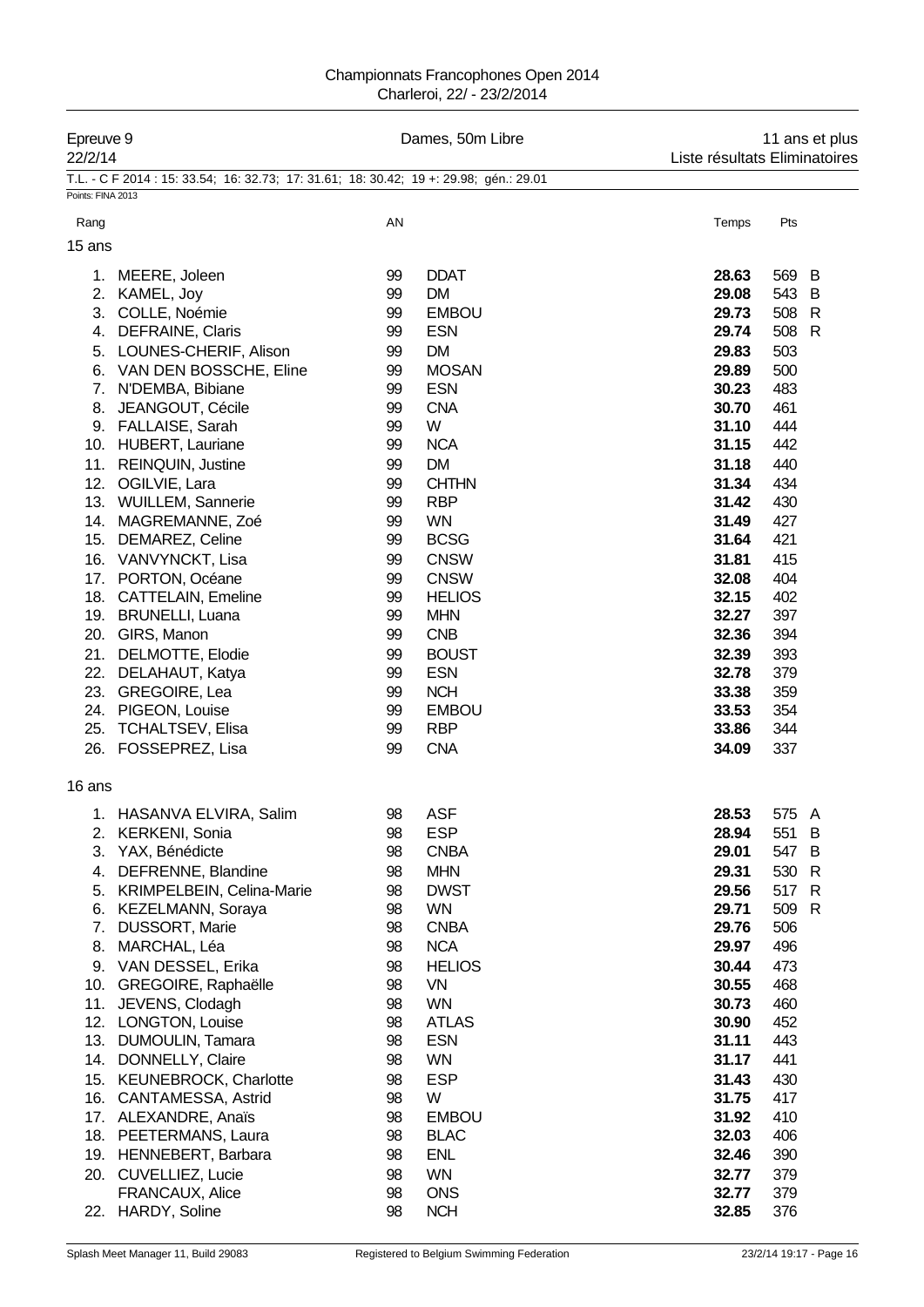|             | Epreuve 9, Filles, 50m Libre, Eliminatoire, 16 ans    |    |               |       |          |  |
|-------------|-------------------------------------------------------|----|---------------|-------|----------|--|
| Rang        |                                                       | AN |               | Temps | Pts      |  |
|             | 23. TROISFONTAINES, Clelie                            | 98 | <b>ATLAS</b>  | 33.96 | 341      |  |
| disq.       | JAMAR DE BOLSEE, Mathilde<br>SW 4.4 - Départ anticipé | 98 | <b>ATLAS</b>  |       |          |  |
|             | forf.nd. VANDENBORGHT, Valentine                      | 98 | <b>SCR</b>    |       |          |  |
| 17 - 18 ans |                                                       |    |               |       |          |  |
|             | 1. SCHOEMANS, Céline                                  | 96 | <b>LSC</b>    | 28.10 | 602 A    |  |
|             | 2. HUYBREGHS, Lotte                                   | 97 | <b>STT</b>    | 28.77 | 561<br>B |  |
|             | 3. HARZE, Marine                                      | 97 | <b>ATLAS</b>  | 28.96 | 550<br>B |  |
| 4.          | <b>BULTE, Manon</b>                                   | 97 | <b>ESN</b>    | 29.05 | 545 B    |  |
|             | 5. BEAUVOIS, Aurélie                                  | 97 | <b>BOUST</b>  | 29.48 | 521<br>R |  |
|             | 6. LEVEQUE, Justine                                   | 97 | <b>MHN</b>    | 29.54 | 518 R    |  |
|             | 7. CANTAMESSA, Roxane                                 | 97 | W             | 29.86 | 501      |  |
|             | 8. ANCIAUX, Camille                                   | 97 | <b>NOC</b>    | 30.31 | 479      |  |
|             | 9. GODEFROID, Marie                                   | 96 | <b>CHTHN</b>  | 30.44 | 473      |  |
|             | 10. VAN MELKEBEKE, Léonore                            | 97 | <b>BOUST</b>  | 30.75 | 459      |  |
|             | 11. COESSENS, Audrey                                  | 96 | <b>CMA</b>    | 30.86 | 454      |  |
|             | 12. THIRY, Coralie                                    | 97 | <b>SCR</b>    | 30.98 | 449      |  |
|             | 13. BADER, Zoe                                        | 96 | <b>NCH</b>    | 31.07 | 445      |  |
|             | 14. DE GRAEVE, Caroline                               | 96 | <b>CCM</b>    | 31.12 | 443      |  |
|             | 15. HENNEBERT, Alyssa                                 | 96 | <b>ENL</b>    | 31.20 | 439      |  |
|             | 16. VANNESTE, Margaux                                 | 97 | <b>BOUST</b>  | 31.50 | 427      |  |
|             | 17. SMEEKENS, Clothilde                               | 96 | <b>CHTHN</b>  | 31.68 | 420      |  |
|             | 18. MAHER, Alexandra                                  | 97 | <b>SCR</b>    | 31.70 | 419      |  |
|             | 19. MARÉCHAL, Marie                                   | 97 | <b>CHTHN</b>  | 32.53 | 388      |  |
|             | 20. RIZZOLI, Elodie                                   | 96 | <b>CNA</b>    | 32.58 | 386      |  |
|             | 21. CARPIN, Violette                                  | 97 | <b>ENL</b>    | 33.55 | 353      |  |
|             | forf.nd. MELOTTE, Elise                               | 96 | <b>NOC</b>    |       |          |  |
|             |                                                       |    |               |       |          |  |
|             | 19 ans et plus                                        |    |               |       |          |  |
|             | 1. KRAAIJEVELD, Ilse                                  | 90 | <b>ORCA</b>   | 27.41 | 648 A    |  |
|             | 2. TOUATI, Assia                                      | 95 | <b>CNBA</b>   | 27.86 | 617 A    |  |
|             | 3. ROMANINI, Aurelie                                  | 87 | <b>BOUST</b>  | 28.07 | 604 A    |  |
|             | 4. BYNENS, Nathalie                                   | 93 | <b>HZS</b>    | 28.54 | 574 A    |  |
|             | BAUM, Sydney                                          | 93 | <b>BOUST</b>  | 28.54 | 574 A    |  |
|             | 6. HUYBREGHS, Nele                                    | 95 | <b>STT</b>    | 28.57 | 573 A    |  |
|             | 7. CAVADINI, Caroline                                 | 90 | <b>CNBA</b>   | 28.77 | 561<br>B |  |
| 8.          | MELICE, Eloïse                                        | 95 | <b>CMA</b>    | 29.25 | 533 R    |  |
| 9.          | <b>CLEMENT, Kimberley</b>                             | 91 | <b>HELIOS</b> | 30.46 | 472      |  |
|             |                                                       |    |               |       |          |  |

| Epreuve 10<br>22/2/14                                                                  | Messieurs, 50m Papillon | 11 ans et plus<br>Liste résultats Eliminatoires |
|----------------------------------------------------------------------------------------|-------------------------|-------------------------------------------------|
| T.L. - C F 2014 : 15: 33.64; 16: 32.34; 17: 31.78; 18: 31.18; 19 +: 30.00; qén.: 27.88 |                         |                                                 |
| Points: FINA 2013                                                                      |                         |                                                 |
| Rang                                                                                   | AN                      | Pts<br>Temps                                    |
| 15 ans                                                                                 |                         |                                                 |
| DE SMET, Guillaume                                                                     | <b>BLAC</b>             | 496 R                                           |
| 1.                                                                                     | 99                      | 28.32                                           |
| MARCOURT, Alexandre                                                                    | <b>PSL</b>              | 491 R                                           |
| 2.                                                                                     | 99                      | 28.42                                           |
| KOBAYASHI, Ryuji                                                                       | <b>CNSW</b>             | 461                                             |
| 3.                                                                                     | 99                      | 29.02                                           |
| <b>BERTRAND, Amaury</b>                                                                | <b>ONS</b>              | 29.06                                           |
| 4.                                                                                     | 99                      | 459                                             |
| BAUDOUX, Valentin                                                                      | 99                      | 429                                             |
| 5.                                                                                     | <b>HELIOS</b>           | 29.73                                           |
| LEDNICKY, Vit                                                                          | <b>CNSW</b>             | 424                                             |
| 6.                                                                                     | 99                      | 29.84                                           |
|                                                                                        |                         |                                                 |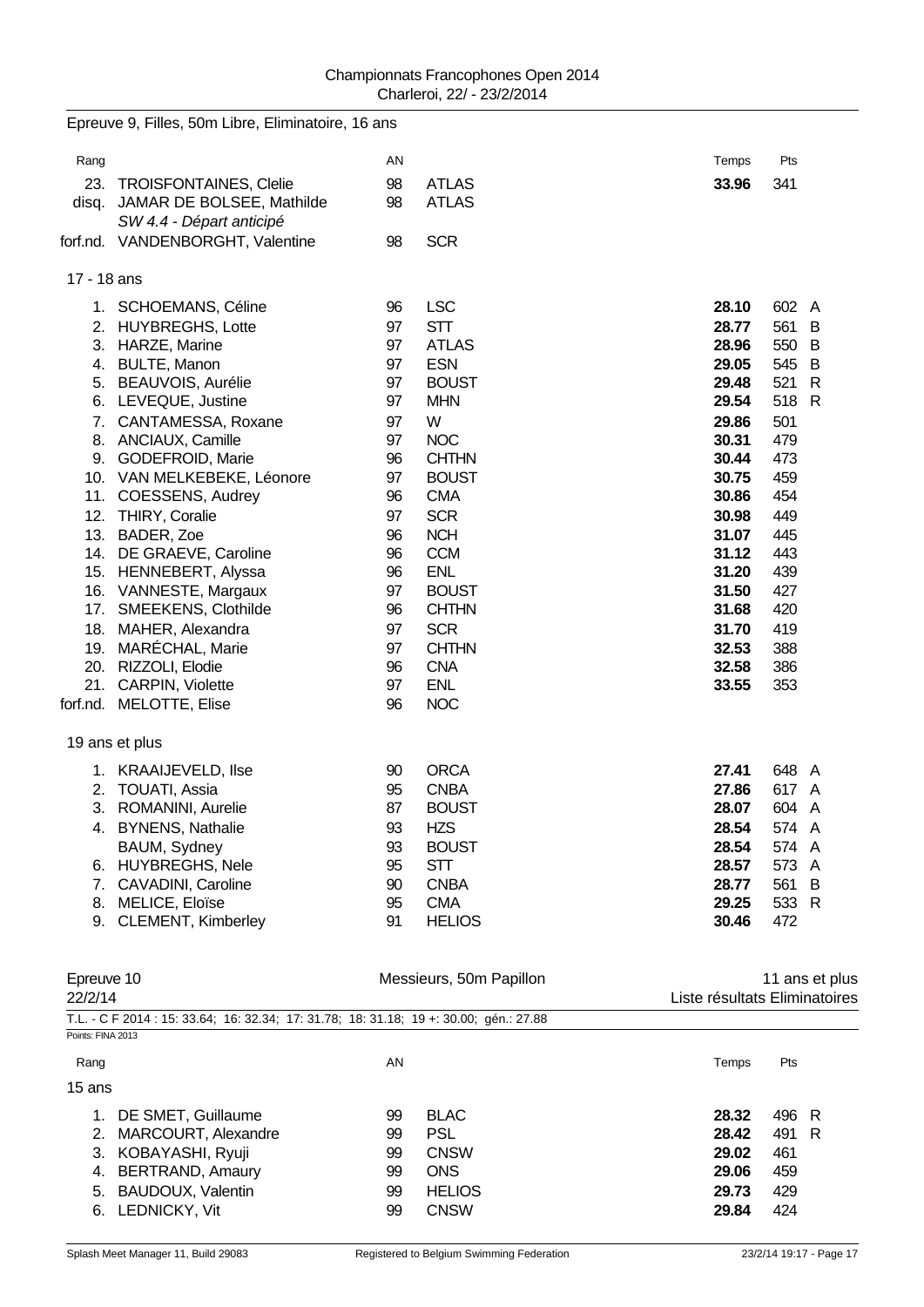## Epreuve 10, Garçons, 50m Papillon, Eliminatoire, 15 ans

| Rang        |                                            | AN       |                            | Temps          | Pts        |  |
|-------------|--------------------------------------------|----------|----------------------------|----------------|------------|--|
|             | 7. VERVONDEL, Jesens                       | 99       | <b>MOSAN</b>               | 30.93          | 381        |  |
|             | 8. CAVALLONE, Matteo                       | 99       | <b>BCSG</b>                | 30.98          | 379        |  |
|             | 9. SEBILLE, Corenthin                      | 99       | <b>ENL</b>                 | 31.88          | 348        |  |
|             | 10. BIAD, Karim                            | 99       | <b>CMA</b>                 | 32.59          | 326        |  |
|             | 11. VEKEMANS, Kilian                       | 99       | <b>EMBOU</b>               | 33.67          | 295        |  |
|             |                                            |          |                            |                |            |  |
| 16 ans      |                                            |          |                            |                |            |  |
|             | 1. BIERBERG, Grégory                       | 98       | VN                         | 27.70          | 530 B      |  |
|             | 2. AERTS-BANCKEN, Martin                   | 98       | <b>ATLAS</b>               | 27.95          | 516 B      |  |
|             | 3. FRIPPIAT, Florian                       | 98       | <b>NCA</b>                 | 28.01          | 513 R      |  |
|             | 4. XHONNEUX, Thomas                        | 98       | <b>ATLAS</b>               | 28.51          | 486 R      |  |
|             | 5. CAFAROV KAMRAN, Nasib                   | 98       | <b>ASF</b>                 | 28.82          | 471        |  |
|             | 6. THIRY, Simon                            | 98       | W                          | 28.91          | 467        |  |
|             | 7. ABIB, Driss                             | 98       | <b>CNSW</b>                | 28.92          | 466        |  |
|             | 8. LHEUREUX, Tom                           | 98       | <b>BOUST</b>               | 29.65          | 432        |  |
|             | 9. BALLINGER, Guillaume                    | 98       | <b>CNBA</b>                | 29.70          | 430        |  |
|             | 10. BOURSEAU, Lucas                        | 98       | VN                         | 29.76          | 428        |  |
|             | 11. CHEVREMONT, Etienne                    | 98       | <b>VN</b>                  | 30.34          | 404        |  |
|             | 12. DOS SANTOS, Sam<br>13. PORTIER, Théo   | 98       | <b>CNBA</b>                | 30.61          | 393        |  |
|             | 14. MOUALHI, Yanni                         | 98<br>98 | <b>ATLAS</b><br><b>ENL</b> | 30.64<br>31.47 | 392<br>362 |  |
|             | 15. CALLEWAERT, Corentin                   | 98       | <b>RBP</b>                 | 31.82          | 350        |  |
|             | 16. SIMOENS, Jerome                        | 98       | <b>HELIOS</b>              | 32.50          | 328        |  |
|             | 17. JACQUEMYN, Gabriel                     | 98       | <b>CNJ</b>                 | 34.18          | 282        |  |
|             | forf.nd. DE COCK, Justin                   | 98       | <b>BOUST</b>               |                |            |  |
|             |                                            |          |                            |                |            |  |
| 17 - 18 ans |                                            |          |                            |                |            |  |
|             | 1. AERTS-BANCKEN, Guillaume                | 96       | <b>ATLAS</b>               | 26.54          | 603 A      |  |
|             | 2. HUPPERTZ, Matthias                      | 97       | <b>SSSV</b>                | 26.56          | 602 A      |  |
|             | 3. BORISAVLJEVIC, Valentin                 | 97       | <b>BEST</b>                | 26.94          | 577 B      |  |
|             | 4. BORISAVLJEVIC, Alexis                   | 97       | <b>BEST</b>                | 27.24          | 558 B      |  |
|             | 5. ARKANIYA, Zaur                          | 97       | <b>ASF</b>                 | 27.79          | 525 B      |  |
|             | 6. COUPE, Thomas                           | 97       | <b>BOUST</b>               | 28.28          | 498 R      |  |
|             | 7. HANIN, Matthieu                         | 96       | <b>CNA</b>                 | 28.46          | 489 R      |  |
|             | 8. KUIPERS, Richard                        | 97       | <b>ORCA</b>                | 28.65          | 479        |  |
|             | 9. HUTZEMAKERS, Julien                     | 97       | <b>ATLAS</b>               | 28.85          | 469        |  |
|             | 10. BARNSTIJN, Alexandre                   | 96       | <b>CNBA</b>                | 29.13          | 456        |  |
|             | 11. POPGEORGIEV, Georgi                    | 96       | <b>RBP</b>                 | 29.30          | 448        |  |
| 12.         | D'ANGELO, Lisandro                         | 97       | <b>ENL</b>                 | 29.44          | 442        |  |
| 13.         | MEURANT, Jason                             | 97       | <b>ENL</b>                 | 29.93          | 420        |  |
|             | 14. ANSELAIN, Benoit                       | 96       | <b>ESP</b>                 | 30.22          | 408        |  |
|             | 15. DAWANS, Audric                         | 97       | <b>PSL</b><br><b>RBP</b>   | 30.66          | 391        |  |
|             | 16. DE GRATIE, Yannick<br>17. TEMPLE, Mike | 96<br>96 | <b>ESP</b>                 | 30.75<br>30.78 | 388<br>386 |  |
|             | 18. ATTARD, Matthias                       | 96       | <b>RBP</b>                 | 31.18          | 372        |  |
|             | 19. DEFOURNY, Guillaume                    | 97       | <b>NCH</b>                 | 31.65          | 355        |  |
|             | forf.nd. CHICA GUZMAN, Daniel Eduardo      | 97       | <b>CNBA</b>                |                |            |  |
|             |                                            |          |                            |                |            |  |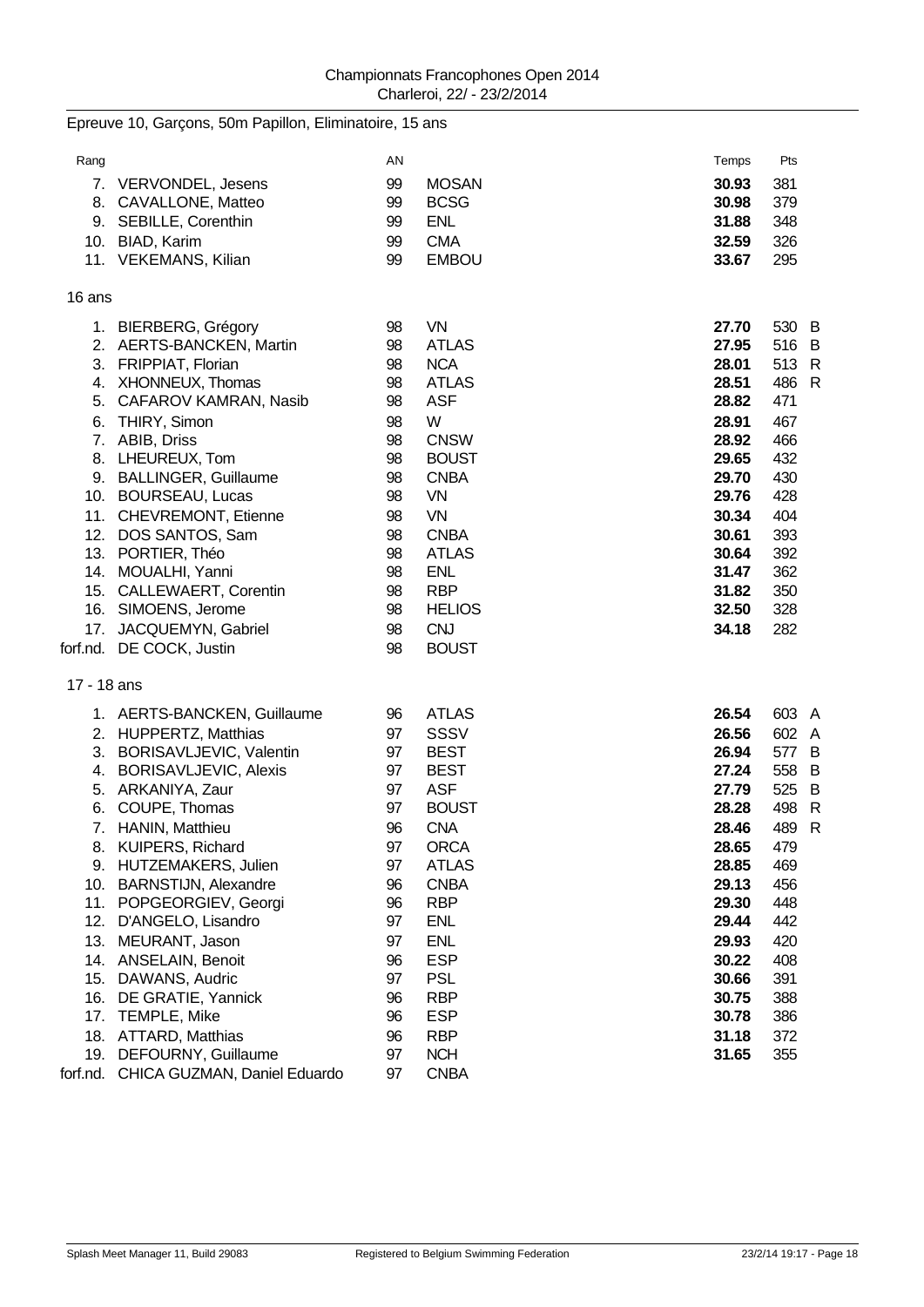## Epreuve 10, Messieurs, 50m Papillon, Eliminatoire

19 ans et plus

| 1.  | HEERSBRANDT, François   | 89 | <b>NST</b>   | 24.65 | 753 A |   |
|-----|-------------------------|----|--------------|-------|-------|---|
| 2.  | DE WILDE, Gilles        | 90 | <b>MEGA</b>  | 25.36 | 691   | A |
| 3.  | ANDRIEN, Maxime         | 94 | <b>ESN</b>   | 25.68 | 666   | A |
| 4.  | OLSEN, Antoine          | 87 | <b>NST</b>   | 26.48 | 607   | A |
| 5.  | DE BOER, Thom           | 91 | De Dolfijn   | 26.49 | 607   | A |
| 6.  | DELVOIE, Cédric         | 92 | <b>MOSAN</b> | 26.58 | 600   | A |
| 7.  | JACQUERIE, Pierre       | 88 | HN           | 26.96 | 575 B |   |
| 8.  | FLOREAN, Remy           | 86 | <b>CNBA</b>  | 27.15 | 563   | B |
| 9.  | JACQUERIE, Paul         | 94 | HN           | 27.81 | 524 B |   |
| 10. | LENAERTS, Michael       | 91 | <b>CNBA</b>  | 27.97 | 515   | R |
| 11. | <b>BRUSTEN, Arthur</b>  | 95 | <b>ONS</b>   | 28.14 | 506 R |   |
| 12. | <b>GROSDENT, Thomas</b> | 92 | <b>BOUST</b> | 28.66 | 479   |   |
| 13. | COLOGNESI, Victor       | 93 | <b>BOUST</b> | 28.88 | 468   |   |
| 14. | GASTALDELLO, Marvin     | 91 | <b>MOSAN</b> | 28.95 | 465   |   |
| 15. | ROGGEMAN, Guillaume     | 93 | WN.          | 29.06 | 459   |   |
| 16. | JAMART, Nicolas         | 88 | <b>ENN</b>   | 29.11 | 457   |   |
| 17. | JACOB, Geoffrey         | 88 | HN           | 29.36 | 445   |   |
| 18. | MOUREAU, Charles        | 95 | <b>ESN</b>   | 29.37 | 445   |   |
| 19. | DE POTTER, Quentin      | 94 | <b>BOUST</b> | 29.49 | 440   |   |
| 20. | ARDENOY, Roy            | 92 | <b>DGH</b>   | 30.38 | 402   |   |
|     | 21. LEMAINE, Kevin      | 95 | WN.          | 30.65 | 391   |   |
| 22. | DE MENNA, Anthony       | 94 | <b>ESN</b>   | 30.70 | 390   |   |
| 23. | DEVILLE, Michael        | 92 | <b>DGH</b>   | 31.30 | 368   |   |

|                   | Epreuve 11<br>22/2/14                                                                  |    | Dames, 50m Dos | 11 ans et plus<br>Liste résultats Eliminatoires |           |  |  |
|-------------------|----------------------------------------------------------------------------------------|----|----------------|-------------------------------------------------|-----------|--|--|
|                   | T.L. - C F 2014 : 15: 39.57; 16: 38.43; 17: 37.38; 18: 35.99; 19 +: 35.47; gén.: 33.89 |    |                |                                                 |           |  |  |
| Points: FINA 2013 |                                                                                        |    |                |                                                 |           |  |  |
| Rang              |                                                                                        | AN |                | Temps                                           | Pts       |  |  |
| 15 ans            |                                                                                        |    |                |                                                 |           |  |  |
| 1.                | VANDERHEYDEN, Ashley                                                                   | 99 | <b>ZGEEL</b>   | 31.93                                           | 608 A     |  |  |
| 2.                | VAN DEN BOSSCHE, Eline                                                                 | 99 | <b>MOSAN</b>   | 33.70                                           | 517<br>-B |  |  |
| 3.                | DEVREUX, Laura                                                                         | 99 | <b>CNSW</b>    | 33.83                                           | 511 B     |  |  |
| 4.                | DEWANDRE, Valentine                                                                    | 99 | <b>MOSAN</b>   | 34.49                                           | 482<br>R  |  |  |
| 5.                | DEMAREZ, Celine                                                                        | 99 | <b>BCSG</b>    | 35.27                                           | 451       |  |  |
| 6.                | WATHIONG, Marine                                                                       | 99 | <b>BLAC</b>    | 35.99                                           | 425       |  |  |
| 7.                | JEANGOUT, Cécile                                                                       | 99 | <b>CNA</b>     | 36.09                                           | 421       |  |  |
| 8.                | GIRS, Manon                                                                            | 99 | <b>CNB</b>     | 36.89                                           | 394       |  |  |
| 9.                | DUBUFFET, Marah                                                                        | 99 | <b>MOSAN</b>   | 37.08                                           | 388       |  |  |
| 10.               | FREUVILLE, Margot                                                                      | 99 | <b>ESN</b>     | 37.30                                           | 381       |  |  |
| 11.               | DELAHAUT, Katya                                                                        | 99 | <b>ESN</b>     | 38.50                                           | 347       |  |  |
| 12.               | HEUKEMES, Marie                                                                        | 99 | <b>SSSV</b>    | 38.78                                           | 339       |  |  |
| 13.               | <b>CATTELAIN, Emeline</b>                                                              | 99 | <b>HELIOS</b>  | 38.84                                           | 338       |  |  |
| 14.               | JOVENEAU, Cheyenne                                                                     | 99 | DM.            | 38.86                                           | 337       |  |  |
| 15.               | VANHOEYMISSEN, Charline                                                                | 99 | <b>BOUST</b>   | 39.04                                           | 333       |  |  |
|                   | 16. BESEME, Bérénice                                                                   | 99 | <b>NST</b>     | 39.11                                           | 331       |  |  |
|                   | WUILLEM, Sannerie                                                                      | 99 | <b>RBP</b>     | 39.11                                           | 331       |  |  |
| 18.               | CALET, Malorie                                                                         | 99 | <b>HELIOS</b>  | 40.41                                           | 300       |  |  |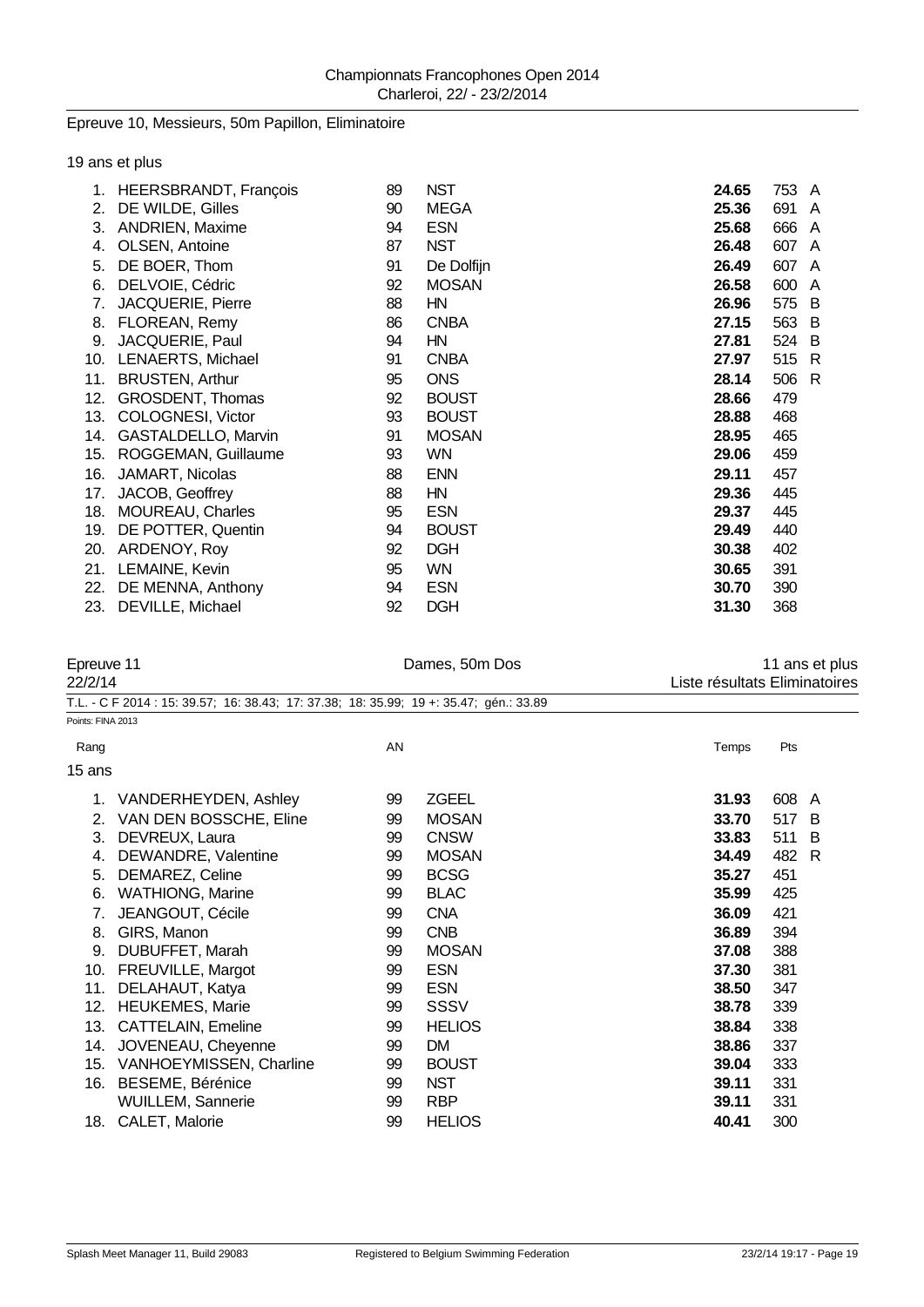## Epreuve 11, Dames, 50m Dos, Eliminatoire

16 ans

| 5.          | 1. STEL, Serena<br>2. VANDENHAUTE, Sarah<br>3. STEPHAN, Charlotte<br>4. HAZENDONCK, Wynona<br>STESYREK, Yulya<br>6. FAVART, Megan<br>7. VOLCHER, Caroline<br>8. MELICE, Océane<br>9. SIMON, Fiona<br>10. DUMOULIN, Tamara<br>11. CAVADINI, Virginie<br>12. NICOLE, Chloe<br>13. RUMFELS, Océane<br>14. PIVONT, Laura<br>15. KEUNEBROCK, Charlotte<br>16. JACQUES, Alison<br>17. HERREBOUT, Constance<br>18. BRANDT, Tasha<br>19. HENNEBERT, Barbara<br>20. DELCOURT, Morgan<br>21. DONNELLY, Claire<br>22. CUVELLIEZ, Lucie<br>23. JAMAR DE BOLSEE, Mathilde<br>forf.nd. MODZELEWSKA, Dominika<br>forf.nd. VANDENBORGHT, Valentine | 98<br>98<br>98<br>98<br>98<br>98<br>98<br>98<br>98<br>98<br>98<br>98<br>98<br>98<br>98<br>98<br>98<br>98<br>98<br>98<br>98<br>98<br>98<br>98<br>98 | De Dolfijn<br><b>MEGA</b><br><b>CNBA</b><br><b>CNSW</b><br><b>ASF</b><br><b>ENN</b><br><b>MHN</b><br><b>CMA</b><br><b>ESN</b><br><b>ESN</b><br><b>CNBA</b><br><b>ESN</b><br><b>ATLAS</b><br><b>CNSW</b><br><b>ESP</b><br><b>TAN</b><br><b>SCR</b><br><b>CNSW</b><br><b>ENL</b><br><b>TAN</b><br><b>WN</b><br><b>WN</b><br><b>ATLAS</b><br><b>BLAC</b><br><b>SCR</b> | 32.17<br>32.63<br>32.77<br>33.60<br>34.38<br>34.53<br>34.61<br>35.43<br>35.50<br>35.89<br>35.97<br>35.98<br>36.22<br>36.26<br>36.29<br>36.35<br>36.49<br>37.01<br>37.18<br>37.84<br>38.25<br>39.33<br>39.36 | 595 A<br>570 A<br>563 B<br>522 B<br>487 R<br>481 R<br>477 R<br>445<br>442<br>428<br>425<br>425<br>417<br>415<br>414<br>412<br>407<br>390<br>385<br>365<br>354<br>325<br>324 |
|-------------|------------------------------------------------------------------------------------------------------------------------------------------------------------------------------------------------------------------------------------------------------------------------------------------------------------------------------------------------------------------------------------------------------------------------------------------------------------------------------------------------------------------------------------------------------------------------------------------------------------------------------------|----------------------------------------------------------------------------------------------------------------------------------------------------|---------------------------------------------------------------------------------------------------------------------------------------------------------------------------------------------------------------------------------------------------------------------------------------------------------------------------------------------------------------------|-------------------------------------------------------------------------------------------------------------------------------------------------------------------------------------------------------------|-----------------------------------------------------------------------------------------------------------------------------------------------------------------------------|
| 17 - 18 ans | 1. DE VRIES, Claris<br>2. LAGAE, Chloe<br>3. FEUILLEN, Caroline<br>4. LEVEQUE, Justine<br>5. LEDNICKA, Jindriska<br>6. CANTAMESSA, Roxane<br>7. VAN DEN BOSSCHE, Manon<br>8. BAUDUIN, Fiona<br>9. DELAHAUT, Camille<br>10. ANCIAUX, Camille<br>11. STOLL, Justine<br>12. GODEFROID, Marie<br>13. COESSENS, Audrey<br>14. DE GRAEVE, Caroline<br>15. CASTAIGNE, Justine<br>16. HENNEBERT, Alyssa<br>17. RIZZOLI, Elodie<br>18. CARPIN, Violette<br>forf.nd. EZQUER ECHANDIA, Pauline                                                                                                                                                | 97<br>96<br>97<br>97<br>97<br>97<br>97<br>97<br>97<br>97<br>97<br>96<br>96<br>96<br>96<br>96<br>96<br>97<br>97                                     | <b>ORCA</b><br><b>DM</b><br><b>ESN</b><br><b>MHN</b><br><b>CNSW</b><br>W<br><b>MOSAN</b><br><b>WN</b><br><b>WN</b><br>NOC<br><b>CNSW</b><br><b>CHTHN</b><br><b>CMA</b><br><b>CCM</b><br><b>CNA</b><br><b>ENL</b><br><b>CNA</b><br><b>ENL</b><br><b>BCSG</b>                                                                                                         | 31.43<br>32.38<br>33.09<br>33.63<br>33.74<br>34.39<br>34.44<br>34.82<br>35.01<br>35.25<br>35.36<br>35.40<br>35.46<br>35.74<br>37.29<br>37.37<br>39.21<br>39.22                                              | 638 A<br>583 A<br>546 B<br>520 B<br>515 B<br>487 R<br>485 R<br>469<br>461<br>452<br>448<br>446<br>444<br>434<br>382<br>379<br>328<br>328                                    |
|             | 19 ans et plus<br>1. GOETHALS, Hilkje<br>2. VRIEZE, Guusje<br>3. STEVENS, Laura<br>4. DOBRIN, Alexandra<br>5. LHOST, Elodie<br>6. CLEMENT, Kimberley                                                                                                                                                                                                                                                                                                                                                                                                                                                                               | 95<br>95<br>95<br>93<br>93<br>91                                                                                                                   | <b>MEGA</b><br>De Dolfijn<br><b>HZS</b><br><b>CNBA</b><br><b>MOSAN</b><br><b>HELIOS</b>                                                                                                                                                                                                                                                                             | 31.05<br>32.25<br>32.27<br>33.07<br>34.06<br>34.63                                                                                                                                                          | 661<br>- A<br>590 A<br>589 A<br>547 B<br>501 R<br>477 R                                                                                                                     |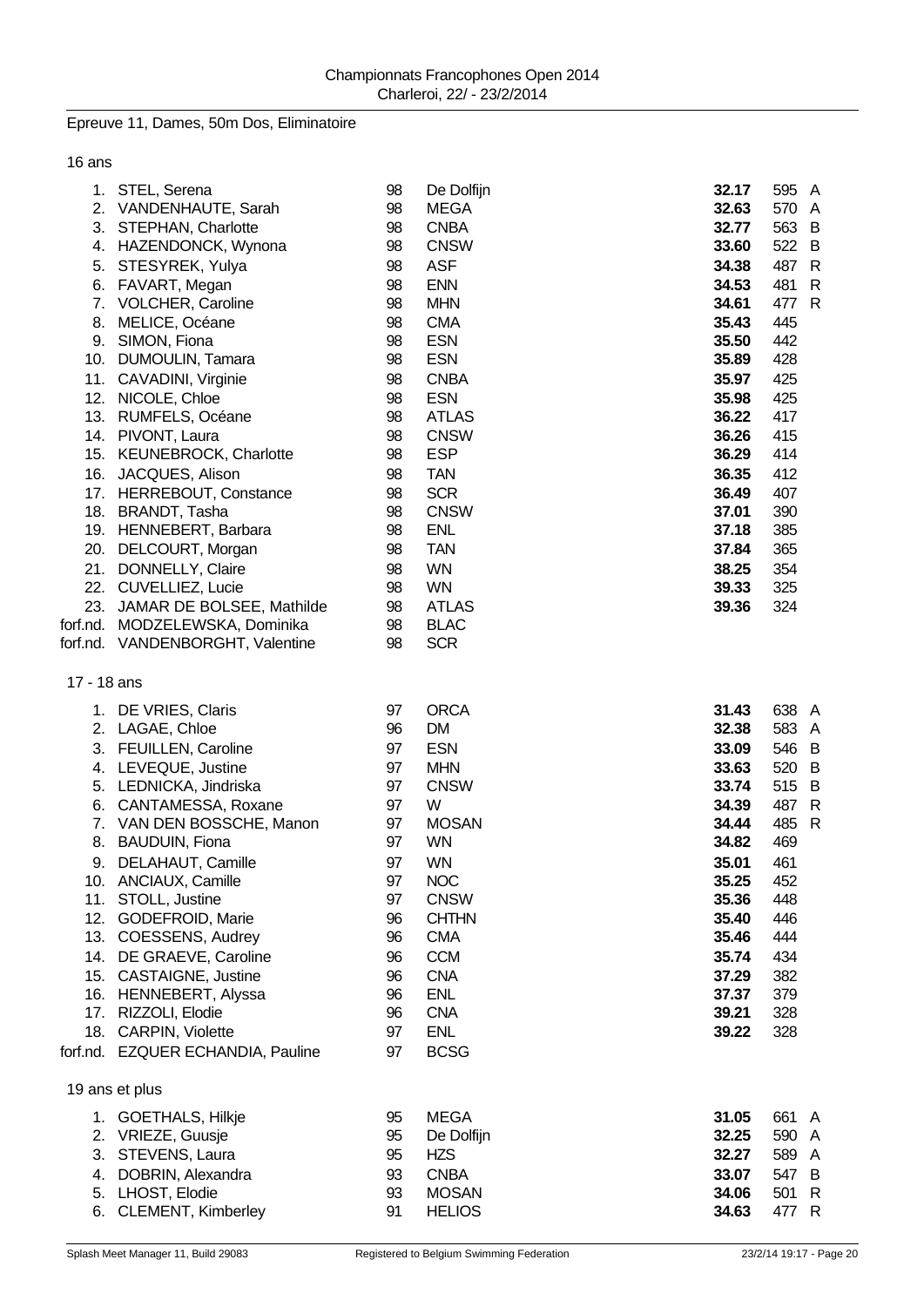Epreuve 11, Dames, 50m Dos, Eliminatoire, 19 ans et plus

| Rang       |                                           | AN       |                          | Temps          | Pts        |                |
|------------|-------------------------------------------|----------|--------------------------|----------------|------------|----------------|
| 7.         | MELICE, Eloïse                            | 95       | <b>CMA</b>               | 34.93          | 464        |                |
|            | 8. BULTÉ, Maureen                         | 93       | <b>ESN</b>               | 35.47          | 444        |                |
|            |                                           |          |                          |                |            |                |
|            | 11 ans et plus                            |          |                          |                |            |                |
|            | 1. GOETHALS, Hilkje                       | 95       | <b>MEGA</b>              | 31.05          | 661        | A              |
| 2.         | DE VRIES, Claris                          | 97       | <b>ORCA</b>              | 31.43          | 638 A      |                |
|            | 3. VANDERHEYDEN, Ashley                   | 99       | <b>ZGEEL</b>             | 31.93          | 608 A      |                |
|            | 4. STEL, Serena                           | 98       | De Dolfijn               | 32.17          | 595 A      |                |
|            | 5. VRIEZE, Guusje                         | 95       | De Dolfijn               | 32.25          | 590 A      |                |
|            | 6. STEVENS, Laura                         | 95       | <b>HZS</b>               | 32.27          | 589 A      |                |
|            | 7. LAGAE, Chloe                           | 96       | <b>DM</b>                | 32.38          | 583 A      |                |
|            | 8. VANDENHAUTE, Sarah                     | 98       | <b>MEGA</b>              | 32.63          | 570 A      |                |
|            | 9. STEPHAN, Charlotte                     | 98       | <b>CNBA</b>              | 32.77          | 563 B      |                |
|            | 10. DOBRIN, Alexandra                     | 93       | <b>CNBA</b>              | 33.07          | 547 B      |                |
|            | 11. FEUILLEN, Caroline                    | 97       | <b>ESN</b>               | 33.09          | 546 B      |                |
|            | 12. HAZENDONCK, Wynona                    | 98       | <b>CNSW</b>              | 33.60          | 522 B      |                |
|            | 13. LEVEQUE, Justine                      | 97       | <b>MHN</b>               | 33.63          | 520 B      |                |
|            | 14. VAN DEN BOSSCHE, Eline                | 99       | <b>MOSAN</b>             | 33.70          | 517 B      |                |
|            | 15. LEDNICKA, Jindriska                   | 97       | <b>CNSW</b>              | 33.74          | 515 B      |                |
|            | 16. DEVREUX, Laura                        | 99       | <b>CNSW</b>              | 33.83          | 511        | $\overline{B}$ |
|            | 17. LHOST, Elodie                         | 93       | <b>MOSAN</b>             | 34.06          | 501        | $\mathsf{R}$   |
|            | 18. STESYREK, Yulya                       | 98       | <b>ASF</b>               | 34.38          | 487 R      |                |
|            | 19. CANTAMESSA, Roxane                    | 97       | W                        | 34.39          | 487        | $\mathsf{R}$   |
|            | 20. VAN DEN BOSSCHE, Manon                | 97       | <b>MOSAN</b>             | 34.44          | 485        | $\mathsf{R}$   |
|            | 21. DEWANDRE, Valentine                   | 99       | <b>MOSAN</b>             | 34.49          | 482 R      |                |
|            | 22. FAVART, Megan                         | 98       | <b>ENN</b>               | 34.53          | 481        | $\mathsf{R}$   |
|            | 23. VOLCHER, Caroline                     | 98       | <b>MHN</b>               | 34.61          | 477        | R              |
|            | 24. CLEMENT, Kimberley                    | 91       | <b>HELIOS</b>            | 34.63          | 477        | $\mathsf{R}$   |
| 25.        | <b>BAUDUIN, Fiona</b>                     | 97       | <b>WN</b>                | 34.82          | 469        |                |
|            | 26. MELICE, Eloïse                        | 95       | <b>CMA</b>               | 34.93          | 464        |                |
| 27.        | DELAHAUT, Camille                         | 97       | <b>WN</b>                | 35.01          | 461        |                |
|            | 28. ANCIAUX, Camille                      | 97       | <b>NOC</b>               | 35.25          | 452        |                |
| 29.        | DEMAREZ, Celine                           | 99       | <b>BCSG</b>              | 35.27          | 451        |                |
| 30.        | STOLL, Justine                            | 97       | <b>CNSW</b>              | 35.36          | 448        |                |
| 31.        | GODEFROID, Marie                          | 96       | <b>CHTHN</b>             | 35.40          | 446        |                |
|            | 32. MELICE, Océane                        | 98       | <b>CMA</b>               | 35.43          | 445        |                |
| 33.<br>34. | COESSENS, Audrey<br><b>BULTÉ, Maureen</b> | 96<br>93 | <b>CMA</b><br><b>ESN</b> | 35.46<br>35.47 | 444<br>444 |                |
| 35.        | SIMON, Fiona                              | 98       | <b>ESN</b>               | 35.50          | 442        |                |
| 36.        | DE GRAEVE, Caroline                       | 96       | <b>CCM</b>               | 35.74          | 434        |                |
| 37.        | <b>DUMOULIN, Tamara</b>                   | 98       | <b>ESN</b>               | 35.89          | 428        |                |
|            | 38. CAVADINI, Virginie                    | 98       | <b>CNBA</b>              | 35.97          | 425        |                |
|            | 39. NICOLE, Chloe                         | 98       | <b>ESN</b>               | 35.98          | 425        |                |
| 40.        | <b>WATHIONG, Marine</b>                   | 99       | <b>BLAC</b>              | 35.99          | 425        |                |
|            | 41. JEANGOUT, Cécile                      | 99       | <b>CNA</b>               | 36.09          | 421        |                |
|            | 42. RUMFELS, Océane                       | 98       | <b>ATLAS</b>             | 36.22          | 417        |                |
|            | 43. PIVONT, Laura                         | 98       | <b>CNSW</b>              | 36.26          | 415        |                |
| 44.        | <b>KEUNEBROCK, Charlotte</b>              | 98       | <b>ESP</b>               | 36.29          | 414        |                |
| 45.        | JACQUES, Alison                           | 98       | <b>TAN</b>               | 36.35          | 412        |                |
|            | 46. HERREBOUT, Constance                  | 98       | <b>SCR</b>               | 36.49          | 407        |                |
| 47.        | GIRS, Manon                               | 99       | <b>CNB</b>               | 36.89          | 394        |                |
| 48.        | BRANDT, Tasha                             | 98       | <b>CNSW</b>              | 37.01          | 390        |                |
|            | 49. DUBUFFET, Marah                       | 99       | <b>MOSAN</b>             | 37.08          | 388        |                |
| 50.        | HENNEBERT, Barbara                        | 98       | <b>ENL</b>               | 37.18          | 385        |                |
|            |                                           |          |                          |                |            |                |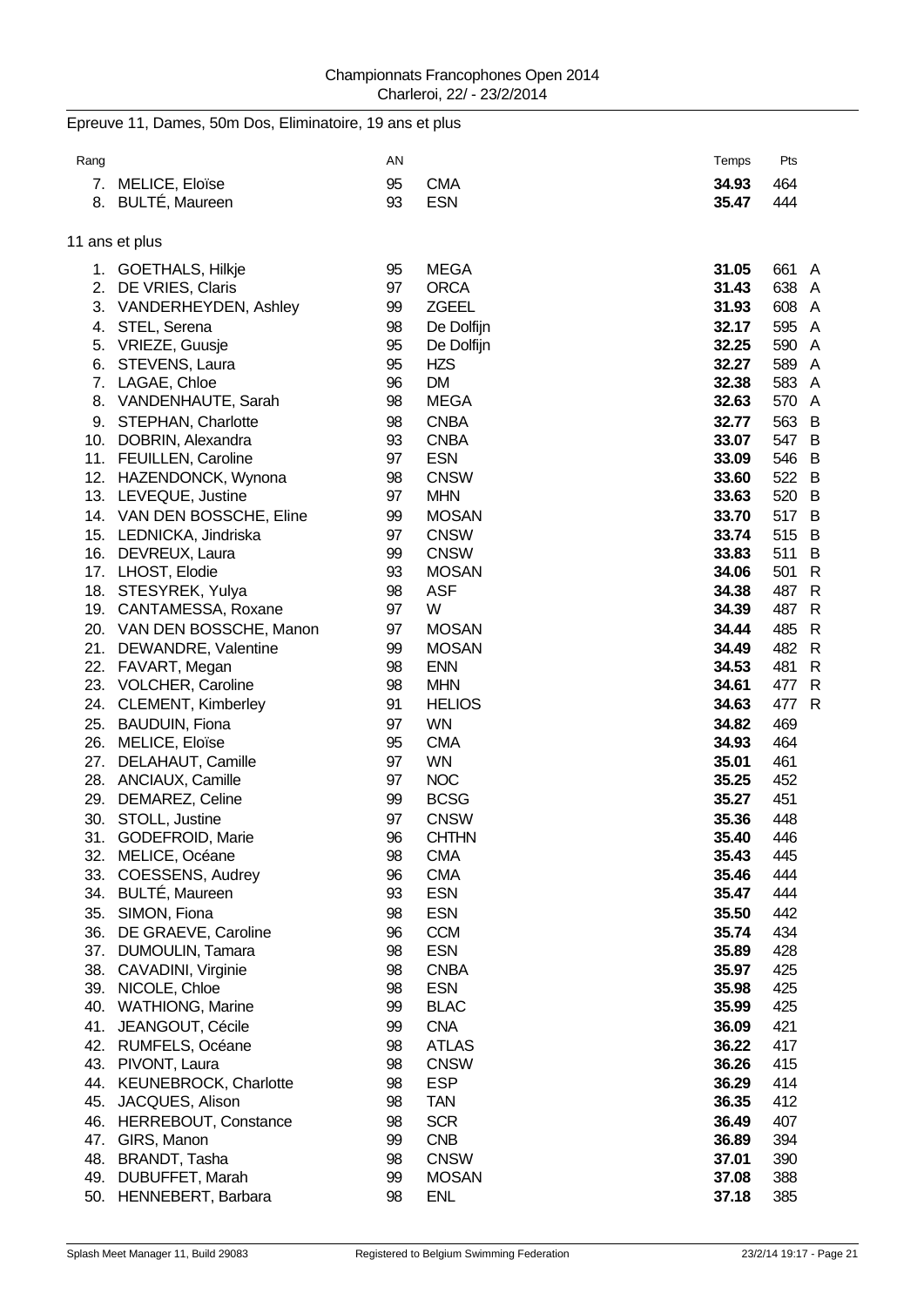### Epreuve 11, Dames, 50m Dos, Eliminatoire, 11 ans et plus

| Rang     |                                   | AN |               | Temps | Pts |
|----------|-----------------------------------|----|---------------|-------|-----|
| 51.      | <b>CASTAIGNE, Justine</b>         | 96 | <b>CNA</b>    | 37.29 | 382 |
| 52.      | FREUVILLE, Margot                 | 99 | <b>ESN</b>    | 37.30 | 381 |
| 53.      | HENNEBERT, Alyssa                 | 96 | <b>ENL</b>    | 37.37 | 379 |
| 54.      | DELCOURT, Morgan                  | 98 | <b>TAN</b>    | 37.84 | 365 |
| 55.      | DONNELLY, Claire                  | 98 | <b>WN</b>     | 38.25 | 354 |
| 56.      | DELAHAUT, Katya                   | 99 | <b>ESN</b>    | 38.50 | 347 |
| 57.      | <b>HEUKEMES, Marie</b>            | 99 | SSSV          | 38.78 | 339 |
|          | 58. CATTELAIN, Emeline            | 99 | <b>HELIOS</b> | 38.84 | 338 |
| 59.      | JOVENEAU, Cheyenne                | 99 | DM.           | 38.86 | 337 |
| 60.      | VANHOEYMISSEN, Charline           | 99 | <b>BOUST</b>  | 39.04 | 333 |
| 61.      | <b>BESEME, Bérénice</b>           | 99 | <b>NST</b>    | 39.11 | 331 |
|          | WUILLEM, Sannerie                 | 99 | <b>RBP</b>    | 39.11 | 331 |
| 63.      | RIZZOLI, Elodie                   | 96 | <b>CNA</b>    | 39.21 | 328 |
| 64.      | <b>CARPIN, Violette</b>           | 97 | <b>ENL</b>    | 39.22 | 328 |
| 65.      | CUVELLIEZ, Lucie                  | 98 | <b>WN</b>     | 39.33 | 325 |
| 66.      | JAMAR DE BOLSEE, Mathilde         | 98 | <b>ATLAS</b>  | 39.36 | 324 |
|          | 67. CALET, Malorie                | 99 | <b>HELIOS</b> | 40.41 | 300 |
| forf.nd. | MODZELEWSKA, Dominika             | 98 | <b>BLAC</b>   |       |     |
|          | forf.nd. EZQUER ECHANDIA, Pauline | 97 | <b>BCSG</b>   |       |     |
|          | forf.nd. VANDENBORGHT, Valentine  | 98 | <b>SCR</b>    |       |     |

| Epreuve 12        |                                                                                        |    | Messieurs, 50m Brasse | 11 ans et plus                |       |  |  |
|-------------------|----------------------------------------------------------------------------------------|----|-----------------------|-------------------------------|-------|--|--|
| 22/2/14           |                                                                                        |    |                       | Liste résultats Eliminatoires |       |  |  |
|                   | T.L. - C F 2014 : 15: 40.34; 16: 39.48; 17: 38.61; 18: 37.90; 19 +: 36.42; gén.: 33.54 |    |                       |                               |       |  |  |
| Points: FINA 2013 |                                                                                        |    |                       |                               |       |  |  |
| Rang              |                                                                                        | AN |                       | Temps                         | Pts   |  |  |
| 15 ans            |                                                                                        |    |                       |                               |       |  |  |
|                   | 1. CLAYSON, Thomas                                                                     | 99 | <b>BLAC</b>           | 33.81                         | 490 R |  |  |
|                   | 2. HUPPERTZ, Stefan                                                                    | 99 | <b>SSSV</b>           | 35.15                         | 436   |  |  |
| 3.                | COUNOY, Hugo                                                                           | 99 | <b>BCSG</b>           | 36.31                         | 396   |  |  |
| 4.                | LUCASSEN, Loïc                                                                         | 99 | <b>NCH</b>            | 37.54                         | 358   |  |  |
| 5.                | BIAD, Karim                                                                            | 99 | <b>CMA</b>            | 38.70                         | 327   |  |  |
| 6.                | WAUTHOZ, Julien                                                                        | 99 | <b>ENW</b>            | 40.29                         | 290   |  |  |
| 7.                | THIANGE, Cyril                                                                         | 99 | <b>SCR</b>            | 41.97                         | 256   |  |  |
| 16 ans            |                                                                                        |    |                       |                               |       |  |  |
| 1.                | GNEEV, Daniil                                                                          | 98 | <b>SDUCHOR</b>        | 31.94                         | 582 A |  |  |
|                   | 2. PIERARD, Geoffrey                                                                   | 98 | <b>ENW</b>            | 36.07                         | 404   |  |  |
|                   | 3. MAWAIT, Maxime                                                                      | 98 | <b>CNJ</b>            | 36.15                         | 401   |  |  |
|                   | <b>HEYERES, Lucas</b>                                                                  | 98 | VN                    | 36.15                         | 401   |  |  |
| 5.                | <b>THONAR, Mathieu</b>                                                                 | 98 | <b>BOUST</b>          | 37.00                         | 374   |  |  |
| 6.                | <b>BOURSEAU, Lucas</b>                                                                 | 98 | VN                    | 38.41                         | 334   |  |  |
| 7.                | CALLEWAERT, Corentin                                                                   | 98 | <b>RBP</b>            | 38.90                         | 322   |  |  |
| 8.                | LOUVEAU, Julien                                                                        | 98 | W                     | 39.24                         | 313   |  |  |
| 9.                | MODAVE, Eliot                                                                          | 98 | <b>EMBOU</b>          | 39.65                         | 304   |  |  |
|                   | 10. FOSSEPREZ, Nicolas                                                                 | 98 | <b>CNA</b>            | 40.73                         | 280   |  |  |
|                   | forf.nd. FAZEKAS ABEL DORIAN, Ishtvan                                                  | 98 | <b>ASF</b>            |                               |       |  |  |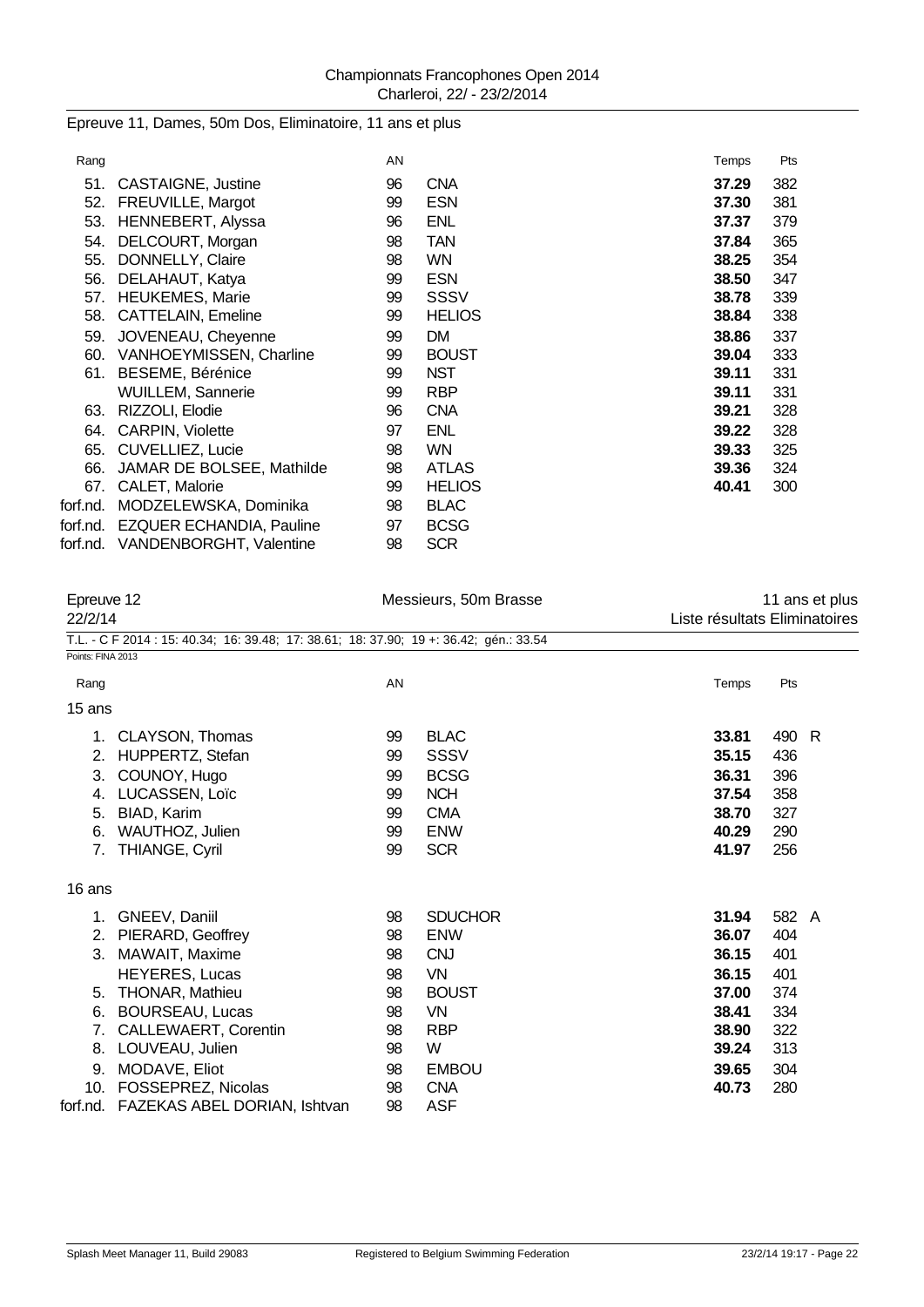### Epreuve 12, Messieurs, 50m Brasse, Eliminatoire

| 17 - 18 ans |                                                  |          |                             |                |            |
|-------------|--------------------------------------------------|----------|-----------------------------|----------------|------------|
|             | 1. HUBERTY, Mathieu                              | 96       | <b>LSC</b>                  | 31.54          | 604 A      |
| 2.          | MÜLLER, Matthias                                 | 96       | <b>SSSV</b>                 | 31.92          | 583 A      |
|             | 3. VANGOETSENHOVEN, Dries                        | 97       | <b>STT</b>                  | 32.00          | 578 B      |
|             | 4. BOULLE, Romain                                | 97       | <b>CNSW</b>                 | 32.48          | 553 B      |
| 5.          | <b>HUPPERTZ, Matthias</b>                        | 97       | <b>SSSV</b>                 | 32.62          | 546 B      |
| 6.          | HOUGARDY, Loic                                   | 97       | <b>ENW</b>                  | 32.63          | 546 B      |
| 7.          | REMY-PAQUAY, Alexis                              | 97       | VN                          | 33.96          | 484 R      |
| 8.          | DUBUC, Armand                                    | 97       | EC                          | 33.97          | 483 R      |
| 9.          | MABILLE, Loic                                    | 97       | <b>ENL</b>                  | 34.18          | 475 R      |
|             | 10. VERBAUWHEDE, Tristan                         | 96       | <b>CNSW</b>                 | 34.88          | 447        |
|             | 11. MAROT, Emile                                 | 97       | <b>CNHUY</b>                | 35.45          | 425        |
|             | 12. HANIN, Matthieu                              | 96       | <b>CNA</b>                  | 35.61          | 420        |
|             | 13. WISEUR, Valentin                             | 96       | <b>MHN</b>                  | 35.81          | 413        |
|             | 14. VIESLET, Thomas                              | 97       | <b>LGN</b>                  | 36.35          | 394        |
|             | 15. NUREDINI, Florent                            | 96       | <b>CNHUY</b>                | 36.45          | 391        |
|             | 16. ROISEUX, Antoine                             | 96       | <b>CEBENA</b>               | 36.98          | 375        |
|             | 17. HEUKEMES, Louis                              | 97       | SSSV<br>EC                  | 37.51<br>37.54 | 359        |
|             | 18. PETIT, Christopher<br>19. SOUPART, Guillaume | 96<br>97 | <b>MHN</b>                  | 37.59          | 358<br>357 |
|             | 20. DEMEZ, Florian                               | 97       | EN                          | 38.32          | 337        |
|             | 21. GILLET, Florian                              | 96       | <b>CEBENA</b>               | 40.39          | 287        |
|             |                                                  |          |                             |                |            |
|             | 19 ans et plus                                   |          |                             |                |            |
|             | 1. COREELMAN, Jonas                              | 91       | <b>DM</b>                   | 30.25          | 685 A      |
|             | 2. GRADINARU, Andrei                             | 95       | <b>FAR</b>                  | 30.34          | 679 A      |
|             | 3. CABROL, Maxime                                | 95       | <b>CNBA</b>                 | 31.10          | 630 A      |
| 4.          | EMONDS-ALT, Thibault                             | 93       | <b>MOSAN</b>                | 31.35          | 615 A      |
| 5.          | OLSEN, Antoine                                   | 87       | <b>NST</b>                  | 31.93          | 582 A      |
| 6.          | GHYSENS, Renaud                                  | 93       | <b>MOSAN</b>                | 32.00          | 578 B      |
| 7.          | DE VRIES, Jesse                                  | 95       | De Dolfijn                  | 32.21          | 567 B      |
| 8.          | VIEJO, Yulen                                     | 95       | <b>CNBA</b>                 | 32.36          | 559 B      |
| 9.          | JANON, Thibault                                  | 90       | <b>ESN</b>                  | 32.72          | 541 B      |
| 10.         | PEREZ, Leo                                       | 94       | EC                          | 32.74          | 540 R      |
| 11.         | <b>CROUQUET, Adrien</b>                          | 94       | <b>NST</b>                  | 32.92          | 531 R      |
|             | 12. CHAPELLE, Maxime                             | 93       | VN                          | 33.56          | 501<br>R   |
|             | 13. LENAERTS, Michael                            | 91       | <b>CNBA</b>                 | 34.09          | 478 R      |
|             | 14. FEUSI, Felix                                 | 91       | <b>CNBA</b>                 | 34.19          | 474        |
|             | 15. JACQUERIE, Paul                              | 94       | HN                          | 34.23          | 472        |
|             | 16. JANON, Guillaume                             | 95       | <b>ESN</b>                  | 34.74          | 452        |
|             | 17. DE MEUNYNCK, Ivan                            | 91       | <b>WN</b>                   | 35.07          | 439        |
|             | 18. DIGNEFFE, Sébastien                          | 93       | <b>DGH</b>                  | 35.89          | 410        |
|             | 19. PARMENTIER, Aymeric                          | 93       | <b>WN</b>                   | 36.52          | 389        |
|             | 20. ARDENOY, Roy                                 | 92       | <b>DGH</b>                  | 36.63          | 385        |
|             | 21. ROLDAN SIMON, Adrien<br>22. HARDY, Joris     | 90<br>95 | <b>HELIOS</b><br><b>NCH</b> | 36.94<br>37.35 | 376<br>364 |
|             | 23. DEVILLE, Michael                             | 92       | <b>DGH</b>                  | 39.91          |            |
|             | forf.nd. DELPLACE, Erik                          | 78       | <b>MHN</b>                  |                | 298        |
|             |                                                  |          |                             |                |            |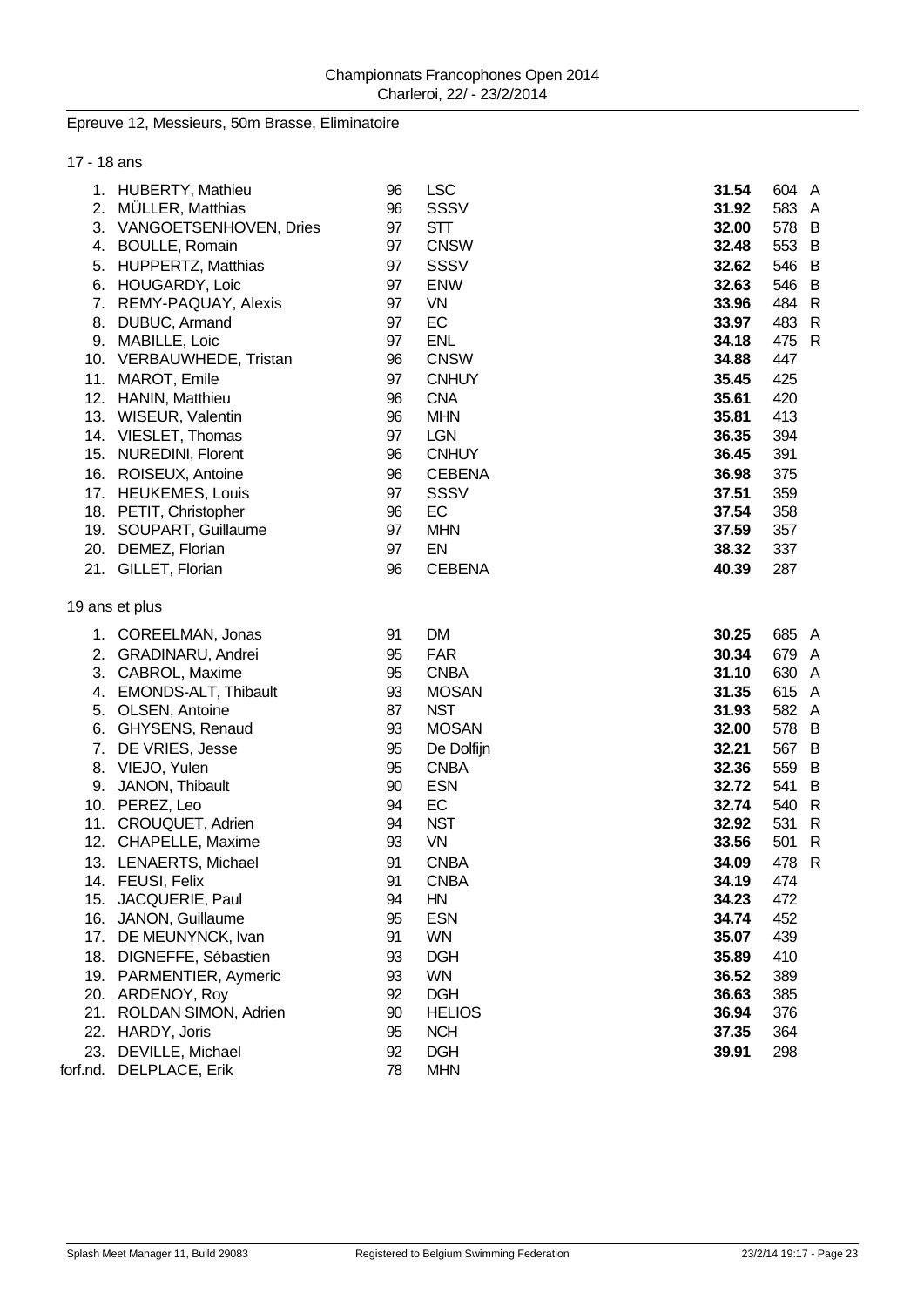### Epreuve 12, Messieurs, 50m Brasse, Eliminatoire

|     | 11 ans et plus           |    |                |       |       |
|-----|--------------------------|----|----------------|-------|-------|
|     | 1. COREELMAN, Jonas      | 91 | <b>DM</b>      | 30.25 | 685 A |
|     | 2. GRADINARU, Andrei     | 95 | <b>FAR</b>     | 30.34 | 679 A |
|     | 3. CABROL, Maxime        | 95 | <b>CNBA</b>    | 31.10 | 630 A |
|     | 4. EMONDS-ALT, Thibault  | 93 | <b>MOSAN</b>   | 31.35 | 615 A |
| 5.  | <b>HUBERTY, Mathieu</b>  | 96 | <b>LSC</b>     | 31.54 | 604 A |
| 6.  | MÜLLER, Matthias         | 96 | <b>SSSV</b>    | 31.92 | 583 A |
|     | 7. OLSEN, Antoine        | 87 | <b>NST</b>     | 31.93 | 582 A |
|     | 8. GNEEV, Daniil         | 98 | <b>SDUCHOR</b> | 31.94 | 582 A |
|     | 9. GHYSENS, Renaud       | 93 | <b>MOSAN</b>   | 32.00 | 578 B |
|     | VANGOETSENHOVEN, Dries   | 97 | <b>STT</b>     | 32.00 | 578 B |
|     | 11. DE VRIES, Jesse      | 95 | De Dolfijn     | 32.21 | 567 B |
|     | 12. VIEJO, Yulen         | 95 | <b>CNBA</b>    | 32.36 | 559 B |
|     | 13. BOULLE, Romain       | 97 | <b>CNSW</b>    | 32.48 | 553 B |
|     | 14. HUPPERTZ, Matthias   | 97 | <b>SSSV</b>    | 32.62 | 546 B |
|     | 15. HOUGARDY, Loic       | 97 | <b>ENW</b>     | 32.63 | 546 B |
|     | 16. JANON, Thibault      | 90 | <b>ESN</b>     | 32.72 | 541 B |
|     | 17. PEREZ, Leo           | 94 | EC             | 32.74 | 540 R |
|     | 18. CROUQUET, Adrien     | 94 | <b>NST</b>     | 32.92 | 531 R |
|     | 19. CHAPELLE, Maxime     | 93 | VN             | 33.56 | 501 R |
|     | 20. CLAYSON, Thomas      | 99 | <b>BLAC</b>    | 33.81 | 490 R |
|     | 21. REMY-PAQUAY, Alexis  | 97 | <b>VN</b>      | 33.96 | 484 R |
|     | 22. DUBUC, Armand        | 97 | EC             | 33.97 | 483 R |
|     | 23. LENAERTS, Michael    | 91 | <b>CNBA</b>    | 34.09 | 478 R |
|     | 24. MABILLE, Loic        | 97 | <b>ENL</b>     | 34.18 | 475 R |
|     | 25. FEUSI, Felix         | 91 | <b>CNBA</b>    | 34.19 | 474   |
|     | 26. JACQUERIE, Paul      | 94 | HN             | 34.23 | 472   |
|     | 27. JANON, Guillaume     | 95 | <b>ESN</b>     | 34.74 | 452   |
|     | 28. VERBAUWHEDE, Tristan | 96 | <b>CNSW</b>    | 34.88 | 447   |
|     | 29. DE MEUNYNCK, Ivan    | 91 | <b>WN</b>      | 35.07 | 439   |
|     | 30. HUPPERTZ, Stefan     | 99 | SSSV           | 35.15 | 436   |
|     | 31. MAROT, Emile         | 97 | <b>CNHUY</b>   | 35.45 | 425   |
|     | 32. HANIN, Matthieu      | 96 | <b>CNA</b>     | 35.61 | 420   |
|     | 33. WISEUR, Valentin     | 96 | <b>MHN</b>     | 35.81 | 413   |
|     | 34. DIGNEFFE, Sébastien  | 93 | <b>DGH</b>     | 35.89 | 410   |
|     | 35. PIERARD, Geoffrey    | 98 | <b>ENW</b>     | 36.07 | 404   |
|     | 36. MAWAIT, Maxime       | 98 | <b>CNJ</b>     | 36.15 | 401   |
|     | <b>HEYERES, Lucas</b>    | 98 | VN             | 36.15 | 401   |
| 38. | COUNOY, Hugo             | 99 | <b>BCSG</b>    | 36.31 | 396   |
|     | 39. VIESLET, Thomas      | 97 | <b>LGN</b>     | 36.35 | 394   |
| 40. | <b>NUREDINI, Florent</b> | 96 | <b>CNHUY</b>   | 36.45 | 391   |
| 41. | PARMENTIER, Aymeric      | 93 | <b>WN</b>      | 36.52 | 389   |
| 42. | ARDENOY, Roy             | 92 | <b>DGH</b>     | 36.63 | 385   |
| 43. | ROLDAN SIMON, Adrien     | 90 | <b>HELIOS</b>  | 36.94 | 376   |
| 44. | ROISEUX, Antoine         | 96 | <b>CEBENA</b>  | 36.98 | 375   |
| 45. | THONAR, Mathieu          | 98 | <b>BOUST</b>   | 37.00 | 374   |
| 46. | HARDY, Joris             | 95 | <b>NCH</b>     | 37.35 | 364   |
| 47. | <b>HEUKEMES, Louis</b>   | 97 | <b>SSSV</b>    | 37.51 | 359   |
| 48. | LUCASSEN, Loïc           | 99 | <b>NCH</b>     | 37.54 | 358   |
|     | PETIT, Christopher       | 96 | EC             | 37.54 | 358   |
| 50. | SOUPART, Guillaume       | 97 | <b>MHN</b>     | 37.59 | 357   |
| 51. | DEMEZ, Florian           | 97 | EN             | 38.32 | 337   |
| 52. | <b>BOURSEAU, Lucas</b>   | 98 | <b>VN</b>      | 38.41 | 334   |
| 53. | BIAD, Karim              | 99 | <b>CMA</b>     | 38.70 | 327   |
|     | 54. CALLEWAERT, Corentin | 98 | <b>RBP</b>     | 38.90 | 322   |
| 55. | LOUVEAU, Julien          | 98 | W              | 39.24 | 313   |
|     |                          |    |                |       |       |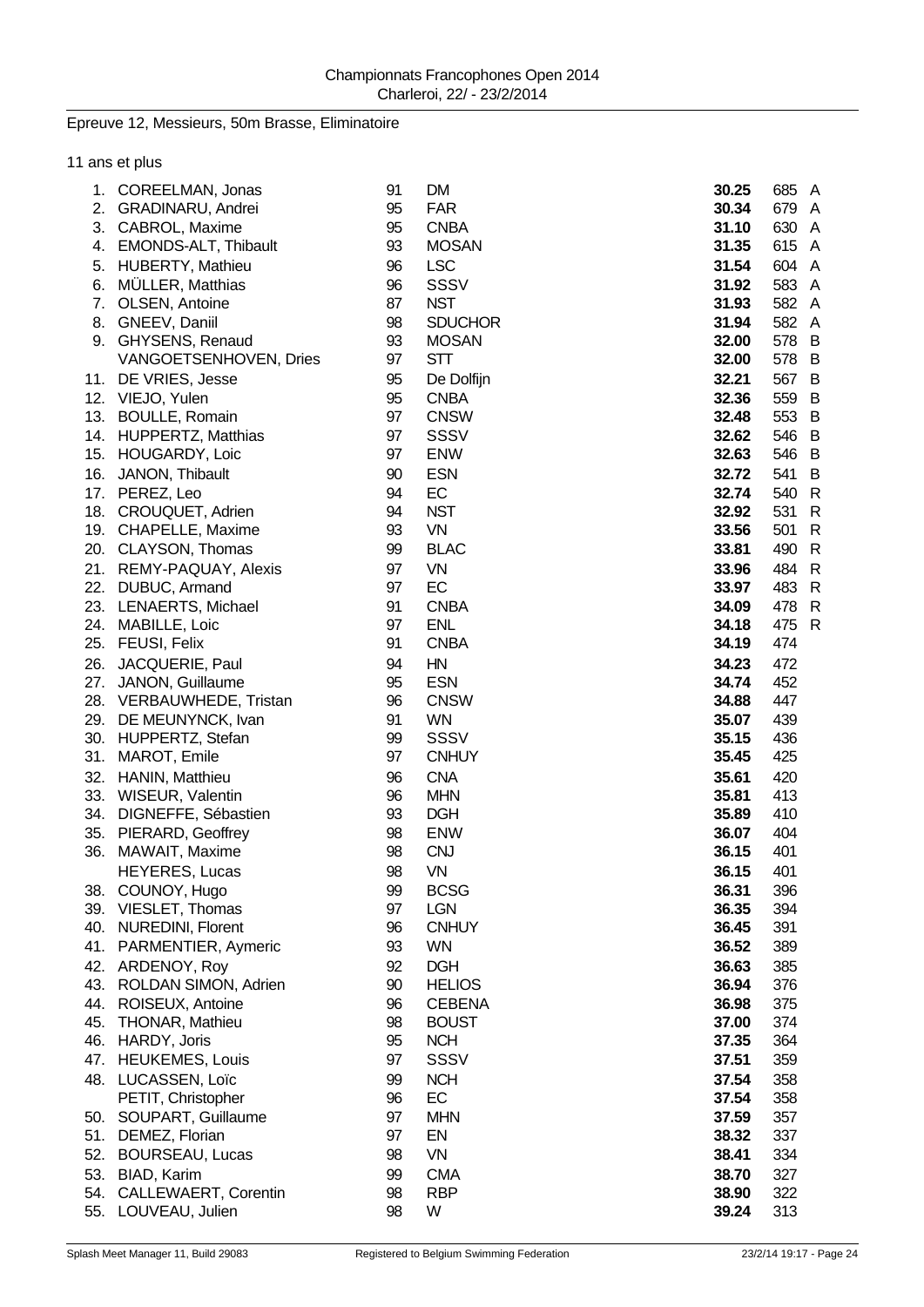| Rang |                                       | AN |               | Temps | Pts |
|------|---------------------------------------|----|---------------|-------|-----|
|      | 56. MODAVE, Eliot                     | 98 | <b>EMBOU</b>  | 39.65 | 304 |
|      | 57. DEVILLE, Michael                  | 92 | <b>DGH</b>    | 39.91 | 298 |
|      | 58. WAUTHOZ, Julien                   | 99 | <b>ENW</b>    | 40.29 | 290 |
|      | 59. GILLET, Florian                   | 96 | <b>CEBENA</b> | 40.39 | 287 |
|      | 60. FOSSEPREZ, Nicolas                | 98 | <b>CNA</b>    | 40.73 | 280 |
|      | 61. THIANGE, Cyril                    | 99 | <b>SCR</b>    | 41.97 | 256 |
|      | forf.nd. DELPLACE, Erik               | 78 | <b>MHN</b>    |       |     |
|      | forf.nd. FAZEKAS ABEL DORIAN, Ishtvan | 98 | ASF           |       |     |

| Epreuve 13<br>22/2/14<br>Points: FINA 2013 |                                                   |       |         |             | Filles, 800m Libre       |       | 11 - 14 ans<br>Liste résultats |          |     |
|--------------------------------------------|---------------------------------------------------|-------|---------|-------------|--------------------------|-------|--------------------------------|----------|-----|
|                                            |                                                   |       |         |             |                          |       |                                |          |     |
| Rang                                       |                                                   |       |         | AN          |                          |       |                                | Temps    | Pts |
| 11 ans                                     |                                                   |       |         |             |                          |       |                                |          |     |
|                                            | 1. GARCIA ZAMORA, Ilona<br>1:19.90 200m:<br>100m: |       | 1:24.90 | 03<br>400m: | <b>CHTHN</b><br>2:48.41  | 800m: | 5:36.20                        | 11:09.41 | 402 |
|                                            | 2. VALLÉE, Laurane<br>1:19.81<br>100m:            | 200m: | 1:27.82 | 03<br>400m: | <b>ESP</b><br>2:58.80    | 800m: | 5:50.04                        | 11:36.47 | 357 |
|                                            | 3. NORIEGA BURRILL, Aygul<br>100m:<br>1:25.59     | 200m: | 1:31.72 | 03<br>400m: | <b>CNSW</b><br>3:04.43   | 800m: | 6:01.11                        | 12:02.85 | 319 |
| 12 ans                                     |                                                   |       |         |             |                          |       |                                |          |     |
|                                            | 1. CHRISTIAENS, Clea<br>100m: 1:14.07             | 200m: | 1:21.58 | 02<br>400m: | <b>ENW</b><br>2:47.09    | 800m: | 5:30.49                        | 10:53.23 | 432 |
|                                            | 2. CALET, Perrine<br>100m:<br>1:19.91             | 200m: | 1:23.61 | 02<br>400m: | <b>HELIOS</b><br>2:47.57 | 800m: | 5:31.74                        | 11:02.83 | 414 |
|                                            | 3. ZERAIDI, Kenza<br>100m:<br>1:17.90             | 200m: | 1:23.35 | 02<br>400m: | <b>CNBA</b><br>2:49.40   | 800m: | 5:32.53                        | 11:03.18 | 413 |
|                                            | 4. MICHELS, Chloé<br>1:19.52<br>100m:             | 200m: | 1:25.47 | 02<br>400m: | <b>DM</b><br>2:50.09     | 800m: | 5:28.92                        | 11:04.00 | 412 |
|                                            | 5. BALDO, Kyliane<br>100m: 1:17.93                | 200m: | 1:24.70 | 02<br>400m: | <b>PSL</b><br>2:49.18    | 800m: | 5:33.99                        | 11:05.80 | 408 |
|                                            | 6. PINT, Emelyne<br>100m: 1:20.94                 | 200m: | 1:24.69 | 02<br>400m: | <b>CHTHN</b><br>2:50.81  | 800m: | 5:33.98                        | 11:10.42 | 400 |
|                                            | 7. SIX, Claire<br>100m:<br>1:19.83                | 200m: | 1:24.42 | 02<br>400m: | <b>DM</b><br>2:52.09     | 800m: | 5:35.50                        | 11:11.84 | 397 |
|                                            | 8. MAKA, Emilie<br>100m: 1:22.46                  | 200m: | 1:28.82 | 02<br>400m: | <b>ESN</b><br>2:58.06    | 800m: | 5:47.10                        | 11:36.44 | 357 |
|                                            | 9. JOVENEAU, Jewel<br>100m:<br>1:19.34            | 200m: | 1:22.24 | 02<br>400m: | <b>DM</b><br>3:03.42     | 800m: | 5:52.57                        | 11:37.57 | 355 |
|                                            | 10. SCHUTZ, Alina<br>1:21.71<br>100m:             | 200m: | 1:28.24 | 02<br>400m: | <b>LGN</b><br>3:00.20    | 800m: | 6:01.39                        | 11:51.54 | 334 |
|                                            | 11. BEN NAIM, Nisserine<br>100m: 1:21.75          | 200m: | 1:28.84 | 02<br>400m: | <b>CNBA</b><br>3:01.90   | 800m: | 6:01.41                        | 11:53.90 | 331 |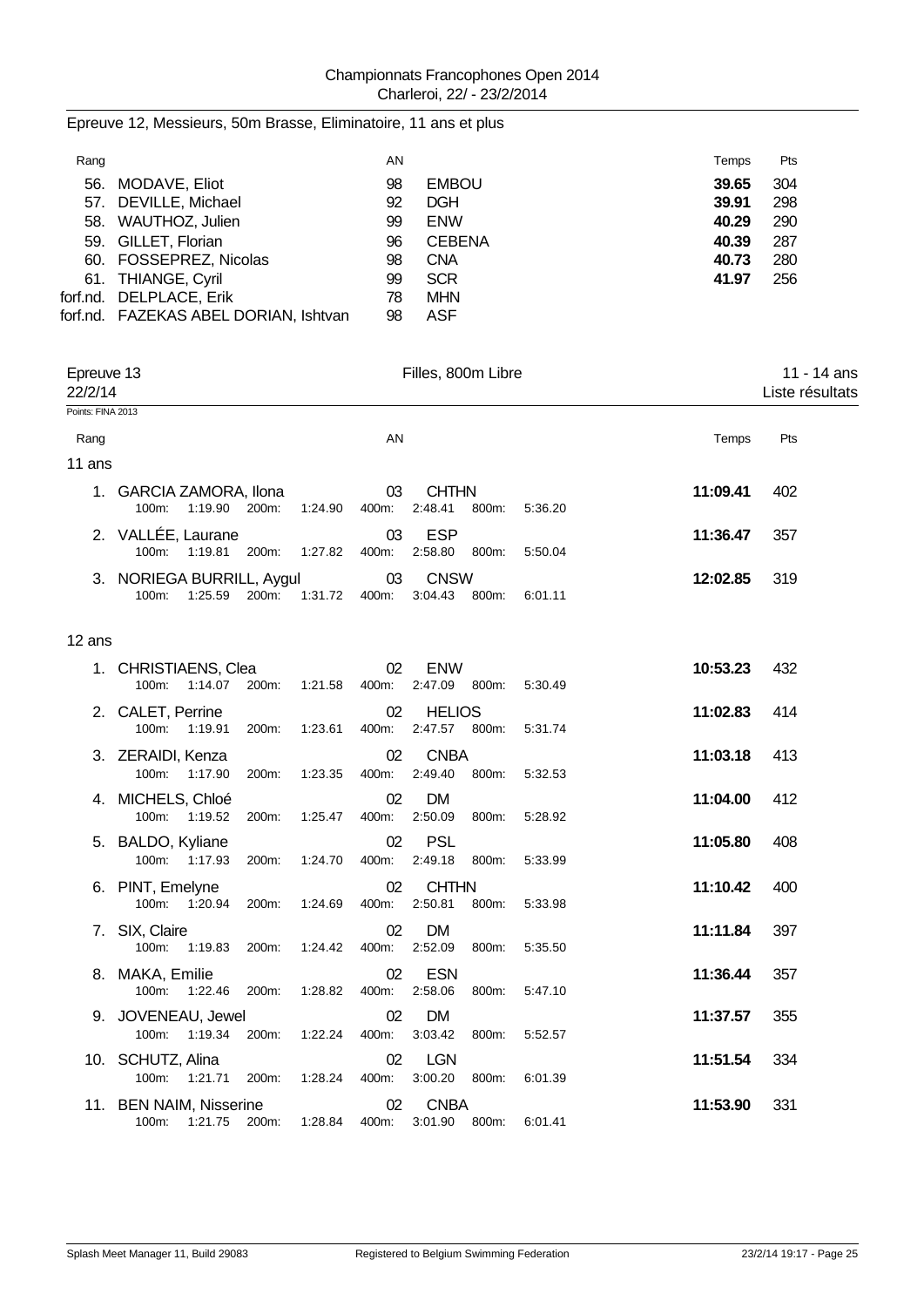### Epreuve 13, Filles, 800m Libre

#### 13 ans

| 1. BAUDOUX, Camille<br>2. KULIK, Daria<br>100m: 1:12.67 200m: 1:18.55 400m: |                             | 01<br>01 | <b>HELIOS</b><br><b>CNBA</b><br>2:41.20 800m: |       | 5:20.30 | 10:26.04<br>10:32.72 | 491<br>476 |
|-----------------------------------------------------------------------------|-----------------------------|----------|-----------------------------------------------|-------|---------|----------------------|------------|
| 3. LEDNICKA, Hanka<br>100m: 1:16.53 200m: 1:21.58 400m:                     |                             | 01       | <b>CNSW</b><br>2:44.03 800m:                  |       | 5:19.70 | 10:41.84             | 456        |
| 4. WATHIONG, Océane<br>$100m$ :                                             | 1:15.06 200m: 1:20.93 400m: | 01       | <b>BLAC</b><br>2:42.81                        | 800m: | 5:23.47 | 10:42.27             | 455        |
| 5. FLAS, Camille<br>100m: 1:13.37 200m: 1:17.85 400m:                       |                             | 01       | <b>PSL</b><br>2:50.50                         | 800m: | 5:32.80 | 10:54.52             | 430        |
| 6. GARCIA ZAMORA, Salomé 01<br>$100m$ :                                     | 1:15.96 200m: 1:22.76 400m: |          | <b>CHTHN</b><br>2:50.39                       | 800m: | 5:35.29 | 11:04.40             | 411        |
| 7. LETTE, Laura<br>$100m$ :                                                 | 1:16.58 200m: 1:23.66 400m: | 01       | HN<br>2:48.77                                 | 800m: | 5:44.31 | 11:13.32             | 395        |
| 8. NYSTAZOS, Maeva 61<br>100m: 1:19.94 200m: 1:26.82 400m:                  |                             |          | <b>HELIOS</b><br>2:53.55 800m:                |       | 5:39.34 | 11:19.65             | 384        |
| 9. VANNESPENNE, Romane<br>100m: 1:22.05 200m: 1:29.22 400m:                 |                             | 01       | <b>ESN</b><br>2:53.81                         | 800m: | 5:38.06 | 11:23.14             | 378        |
| 10. MARION, Gladys<br>100m:<br>1:20.71 200m:                                | 1:26.77 400m:               | 01       | <b>ESN</b><br>2:55.86                         | 800m: | 5:44.82 | 11:28.16             | 370        |
| 11. MINSOUL, Charlotte<br>1:19.39 200m:<br>100m:                            | 1:27.50 400m:               | 01       | <b>NCH</b><br>2:53.62                         | 800m: | 5:49.27 | 11:29.78             | 367        |

#### 14 ans

| 1. BONNET, Eva            |               |                  | $00\,$          | <b>HELIOS</b> |       |               | 9:48.45  | 591 |
|---------------------------|---------------|------------------|-----------------|---------------|-------|---------------|----------|-----|
| 100m: 1:08.98 200m:       |               |                  | 1:14.73  400m:  | 2:30.67       |       | 800m: 4:54.07 |          |     |
| 2. DE LOOF, Laurianne     |               |                  | $\sim$ 00       | DM.           |       |               | 9:53.80  | 576 |
| 100m                      | 1:09.80 200m: | 1:14.92          | 400m:           | 2:29.96       |       | 800m: 4:59.12 |          |     |
| 3. BROWN, Lily            |               |                  | 00 <sub>o</sub> | <b>PSL</b>    |       |               | 10:06.66 | 540 |
| 100m: 1:09.41 200m:       |               |                  | 1:14.79  400m:  | 2:31.59       |       | 800m: 5:10.87 |          |     |
| 4. GABRIEL, Estelle       |               |                  | 00              | – PSL         |       |               | 10:22.71 | 499 |
| 100m: 1:11.93 200m:       |               | 1:18.10          | 400m:           | 2:36.40       | 800m: | 5:16.28       |          |     |
| 5. LAM, Elise             |               |                  | 00              | PSL           |       |               | 10:23.31 | 498 |
| 100m: 1:13.14 200m:       |               | 1:17.47          | 400m:           | 2:37.61       | 800m: | 5:15.09       |          |     |
| 6. PAGANELLI, Sarah       |               |                  | $_{00}$         | <b>NCA</b>    |       |               | 10:38.41 | 463 |
| 100m: 1:16.30 200m:       |               | 1:20.28          | 400m:           | 2:42.22       | 800m: | 5:19.61       |          |     |
| 7. INGLESE, Eva           |               |                  | 00 <sup>°</sup> | <b>CNBA</b>   |       |               | 10:48.73 | 441 |
| 1:12.46<br>$100m$ :       |               | 1:19.99<br>200m: | 400m:           | 2:48.01       | 800m: | 5:28.27       |          |     |
| 8. PIETTE, Britney        |               |                  | 00 <sup>°</sup> | <b>HELIOS</b> |       |               | 11:22.64 | 379 |
| 100m: 1:21.27 200m:       |               | 1:25.94          | 400m:           | 2:52.46       | 800m: | 5:42.97       |          |     |
| forf.nd. MARLAIR, Natacha |               |                  | 00 <sup>°</sup> | <b>MOSAN</b>  |       |               |          |     |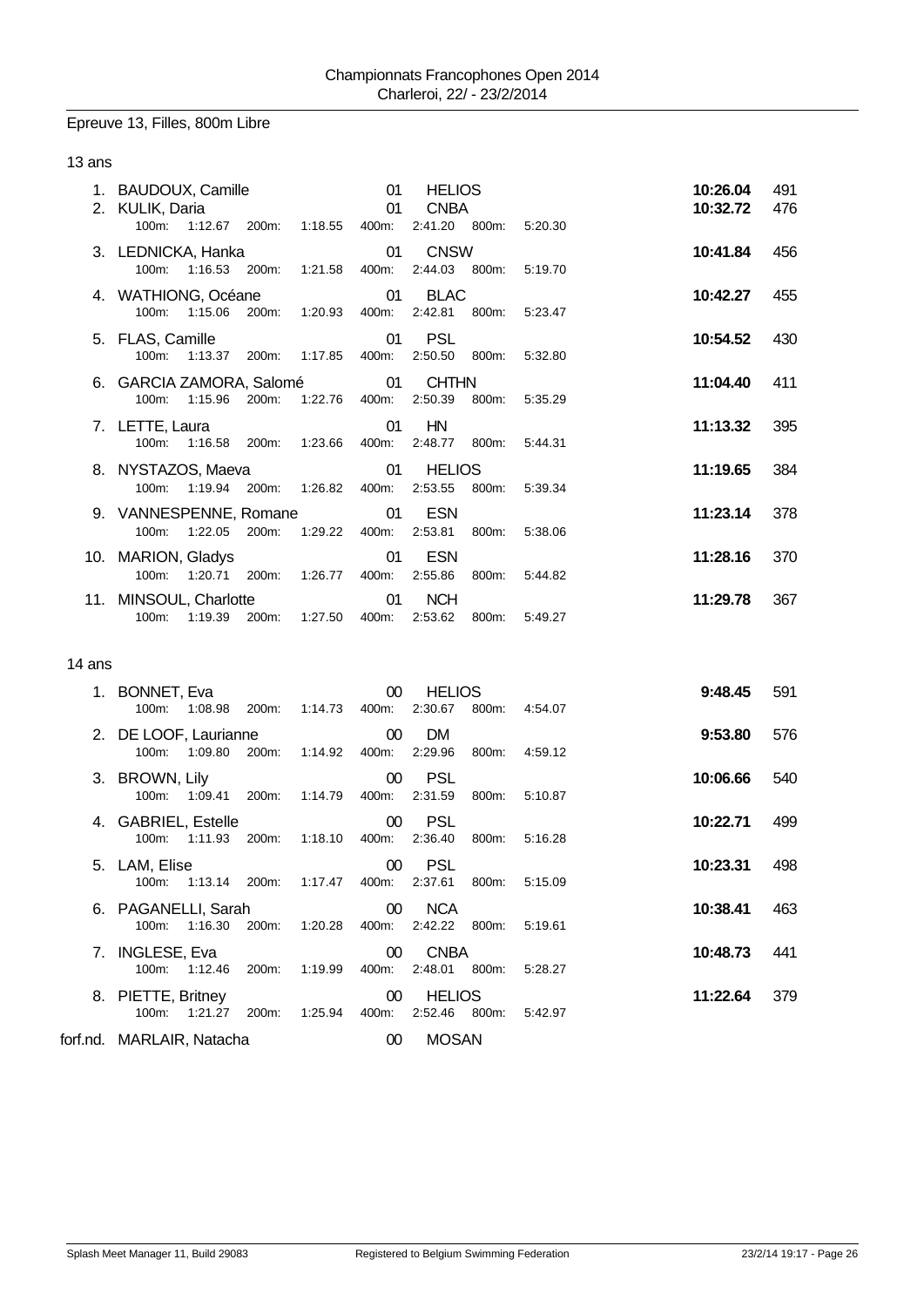| Epreuve 14<br>Dames, 800m Libre<br>22/2/14 |                                                                                                         |               |         |             |                               |       |                             |       | 11 ans et plus<br>Liste résultats |          |     |
|--------------------------------------------|---------------------------------------------------------------------------------------------------------|---------------|---------|-------------|-------------------------------|-------|-----------------------------|-------|-----------------------------------|----------|-----|
|                                            | T.L. - C F 2014 : 15: 11:02.71; 16: 10:43.61; 17: 10:39.76; 18: 10:15.64; 19 +: 10:12.66; gén.: 9:41.83 |               |         |             |                               |       |                             |       |                                   |          |     |
| Points: FINA 2013                          |                                                                                                         |               |         |             |                               |       |                             |       |                                   |          |     |
| Rang                                       |                                                                                                         |               |         | AN          |                               |       |                             |       |                                   | Temps    | Pts |
| 15 ans                                     |                                                                                                         |               |         |             |                               |       |                             |       |                                   |          |     |
|                                            | 1. DAWANS, Axelle<br>100m:<br>1:07.37                                                                   | 200m:         | 1:12.13 | 99<br>400m: | <b>PSL</b><br>2:25.00         | 800m: | 4:47.40                     |       |                                   | 9:31.90  | 644 |
|                                            | 2. PONTEUR, Ellen<br>50m:<br>32.99                                                                      | 100m:         | 34.78   | 99<br>200m: | <b>MEGA</b><br>1:11.20 400m:  |       | 2:23.96                     | 800m: | 4:49.90                           | 9:32.83  | 641 |
|                                            | 3. VOOS, Marie<br>100m:<br>1:12.28                                                                      | 200m:         | 1:17.42 | 99<br>400m: | <b>BLAC</b><br>2:38.05 800m:  |       | 5:18.61                     |       |                                   | 10:26.36 | 490 |
|                                            | 4. VAN OUDENHOVE, Naïs<br>100m:<br>1:17.01                                                              | 200m:         | 1:22.36 | 99<br>400m: | <b>CNSW</b><br>2:44.41        | 800m: | 5:25.00                     |       |                                   | 10:48.78 | 441 |
| 16 ans                                     |                                                                                                         |               |         |             |                               |       |                             |       |                                   |          |     |
|                                            | 1. D'AGOSTINO, Léa<br>1:07.59<br>100m:                                                                  | 200m:         | 1:12.38 | 98<br>400m: | <b>NCA</b><br>2:23.99         | 800m: | 4:48.09                     |       |                                   | 9:32.05  | 644 |
|                                            | 2. DUSSORT, Marie<br>50m:<br>32.44                                                                      | 100m:         | 35.08   | 98<br>200m: | <b>CNBA</b><br>1:11.78  400m: |       | 2:25.31                     | 800m: | 4:48.13                           | 9:32.74  | 642 |
|                                            | 3. YAX, Bénédicte<br>100m:<br>1:07.25                                                                   | 200m:         | 1:12.59 | 98<br>400m: | <b>CNBA</b><br>2:27.45        | 800m: | 4.46.35                     |       |                                   | 9:33.64  | 639 |
|                                            | 4. KERKENI, Sonia<br>100m:<br>1:08.07                                                                   | 200m:         | 1:12.99 | 98<br>400m: | <b>ESP</b><br>2:28.47         | 800m: | 4:58.32                     |       |                                   | 9:47.85  | 593 |
|                                            | 5. CAVADINI, Virginie<br>100m:                                                                          | 1:11.55 200m: | 1:16.40 | 98<br>400m: | <b>CNBA</b><br>2:32.61 800m:  |       | 5:02.51                     |       |                                   | 10:03.07 | 549 |
|                                            | 6. VAN DESSEL, Erika<br>100m:<br>1:10.91                                                                | 200m:         | 1:16.33 | 98<br>400m: | <b>HELIOS</b><br>2:32.63      | 800m: | 5:03.27                     |       |                                   | 10:03.14 | 549 |
| 17 - 18 ans                                |                                                                                                         |               |         |             |                               |       |                             |       |                                   |          |     |
|                                            | 1. MATTENS, Edith<br>50m:<br>32.07                                                                      | 100m:         | 33.22   | 97<br>200m: | <b>KZK</b><br>1:07.91         | 400m: | 2:16.71                     | 800m: | 4:37.72                           | 9:07.63  | 734 |
|                                            | 2. VERKAIK, Cynthia<br>50m:                                                                             | 31.02 100m:   | 34.07   | 96<br>200m: | <b>ORCA</b><br>1:09.23        | 400m: | 2:20.61                     | 800m: | 4:44.02                           | 9:18.95  | 690 |
|                                            | 3. MIDREZ, Noémie<br>32.72<br>50m:                                                                      | 100m:         | 34.54   | 96<br>200m: | VN<br>1:10.19  400m:          |       | 2:23.86                     | 800m: | 4:50.66                           | 9:31.97  | 644 |
|                                            | 4. EZQUER ECHANDIA, Pauline<br>100m:<br>1:11.99                                                         | 200m:         | 1:17.84 | 97<br>400m: | <b>BCSG</b><br>2:37.52 800m:  |       | 5:14.99                     |       |                                   | 10:22.34 | 500 |
|                                            | 19 ans et plus                                                                                          |               |         |             |                               |       |                             |       |                                   |          |     |
|                                            | 1. MULLER, Aurélie<br>50m:<br>31.31                                                                     | 100m:         | 33.59   | 90<br>200m: | <b>CNBA</b><br>1:08.23  400m: |       | 2:15.67                     | 800m: | 4:30.55                           | 8:59.35  | 768 |
|                                            | 2. CLEMENT, Kimberley<br>33.50<br>50m:                                                                  | 100m:         | 35.87   | 91          | <b>HELIOS</b>                 |       | 200m: 1:13.71 400m: 2:26.21 | 800m: | 4:54.57                           | 9:43.86  | 606 |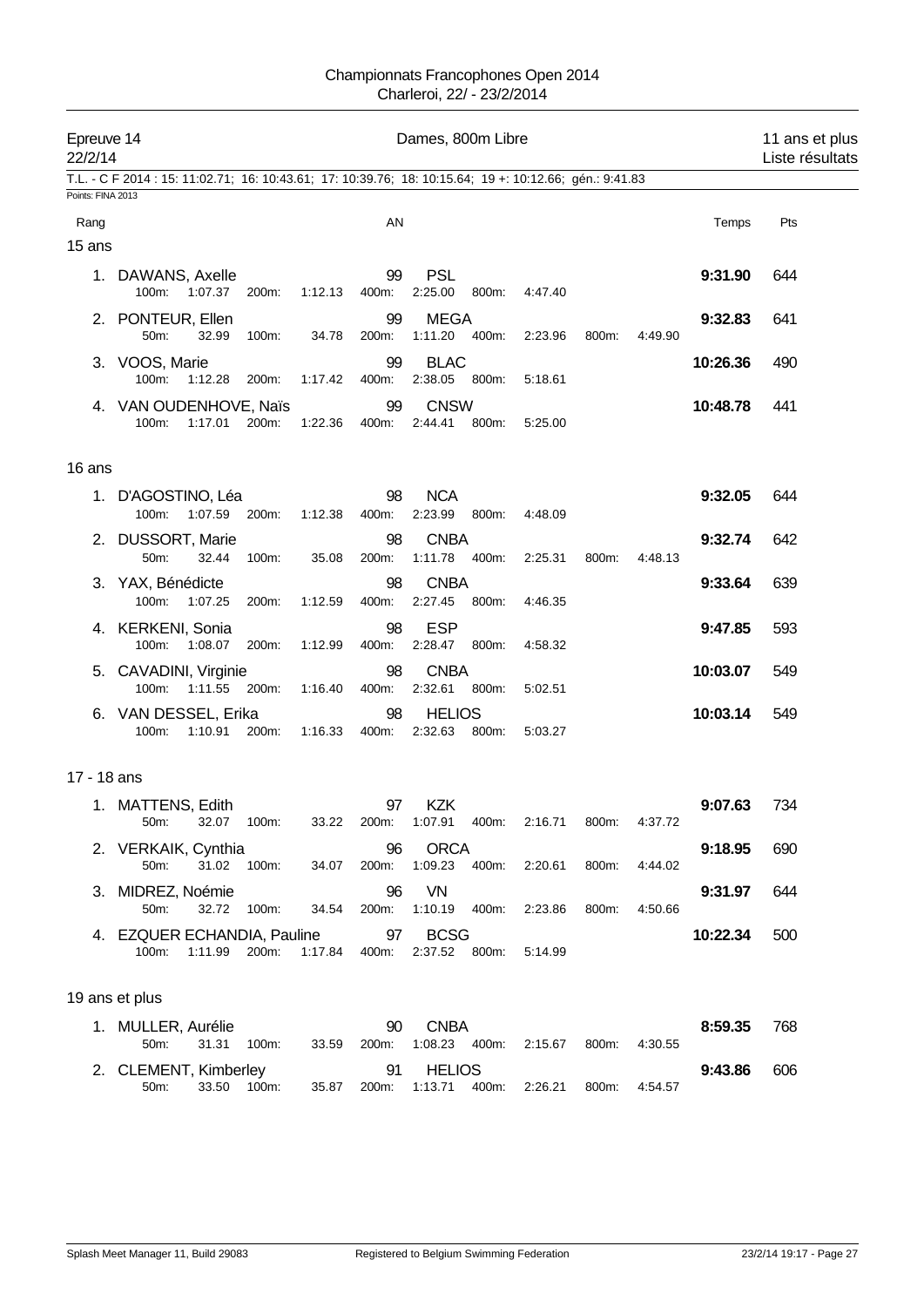# Epreuve 14, Dames, 800m Libre

### 11 ans et plus

| 1. MULLER, Aurélie<br>50m:<br>31.31<br>100m:                 | 33.59   | 90<br>200m: | <b>CNBA</b><br>1:08.23            | 400m: 2:15.67 | 800m: | 4:30.55 | 8:59.35  | 768 |
|--------------------------------------------------------------|---------|-------------|-----------------------------------|---------------|-------|---------|----------|-----|
| 2. MATTENS, Edith<br>50m:<br>32.07<br>100m:                  | 33.22   | 97<br>200m: | <b>KZK</b><br>1:07.91<br>400m:    | 2:16.71       | 800m: | 4:37.72 | 9:07.63  | 734 |
| 3. VERKAIK, Cynthia<br>100m:<br>50m:<br>31.02                | 34.07   | 96<br>200m: | <b>ORCA</b><br>1:09.23<br>400m:   | 2:20.61       | 800m: | 4:44.02 | 9:18.95  | 690 |
| 4. DAWANS, Axelle<br>100m:<br>1:07.37<br>200m:               | 1:12.13 | 99<br>400m: | <b>PSL</b><br>2:25.00<br>800m:    | 4.47.40       |       |         | 9:31.90  | 644 |
| 5. MIDREZ, Noémie<br>50m:<br>32.72<br>100m:                  | 34.54   | 96<br>200m: | VN.<br>1:10.19<br>400m:           | 2:23.86       | 800m: | 4:50.66 | 9:31.97  | 644 |
| 6. D'AGOSTINO, Léa<br>100m:<br>1:07.59<br>200 <sub>m</sub> : | 1:12.38 | 98<br>400m: | <b>NCA</b><br>2:23.99<br>800m:    | 4:48.09       |       |         | 9:32.05  | 644 |
| 7. DUSSORT, Marie<br>50m:<br>32.44<br>100m:                  | 35.08   | 98<br>200m: | <b>CNBA</b><br>1:11.78  400m:     | 2:25.31       | 800m: | 4:48.13 | 9:32.74  | 642 |
| 8. PONTEUR, Ellen<br>50m:<br>32.99<br>100m:                  | 34.78   | 99<br>200m: | <b>MEGA</b><br>1:11.20 400m:      | 2:23.96       | 800m: | 4:49.90 | 9:32.83  | 641 |
| 9. YAX, Bénédicte<br>100m:<br>1:07.25<br>200m:               | 1:12.59 | 98<br>400m: | <b>CNBA</b><br>2:27.45<br>800m:   | 4:46.35       |       |         | 9:33.64  | 639 |
| 10. DUMONT, Valentine<br>100m:<br>1:07.39<br>200m:           | 1:12.62 | 00<br>400m: | <b>NOC</b><br>2:27.13<br>800m:    | 4:53.43       |       |         | 9:40.57  | 616 |
| 11. CLEMENT, Kimberley<br>50m:<br>33.50<br>100m:             | 35.87   | 91<br>200m: | <b>HELIOS</b><br>1:13.71<br>400m: | 2:26.21       | 800m: | 4:54.57 | 9:43.86  | 606 |
| 12. KERKENI, Sonia<br>100m:<br>1:08.07 200m:                 | 1:12.99 | 98<br>400m: | <b>ESP</b><br>2:28.47 800m:       | 4:58.32       |       |         | 9:47.85  | 593 |
| 13. CAVADINI, Virginie<br>100m:<br>1:11.55<br>200m:          | 1:16.40 | 98<br>400m: | <b>CNBA</b><br>2:32.61<br>800m:   | 5:02.51       |       |         | 10:03.07 | 549 |
| 14. VAN DESSEL, Erika<br>100m:<br>1:10.91<br>200m:           | 1:16.33 | 98<br>400m: | <b>HELIOS</b><br>2:32.63<br>800m: | 5:03.27       |       |         | 10:03.14 | 549 |
| 15. EZQUER ECHANDIA, Pauline<br>$100m$ :<br>1:11.99<br>200m: | 1:17.84 | 97<br>400m: | <b>BCSG</b><br>2:37.52<br>800m:   | 5:14.99       |       |         | 10:22.34 | 500 |
| 16. VOOS, Marie<br>100m:<br>1:12.28 200m:                    | 1:17.42 | 99<br>400m: | <b>BLAC</b><br>2:38.05<br>800m:   | 5:18.61       |       |         | 10:26.36 | 490 |
| 17. VAN OUDENHOVE, Naïs<br>100m: 1:17.01 200m: 1:22.36       |         | 99<br>400m: | <b>CNSW</b><br>2:44.41<br>800m:   | 5.25.00       |       |         | 10:48.78 | 441 |

| Epreuve 15<br>22/2/14 |                               |       |          |       |                          | Messieurs, 200m Brasse                                                                             |         | 11 ans et plus<br>Liste résultats Eliminatoires |
|-----------------------|-------------------------------|-------|----------|-------|--------------------------|----------------------------------------------------------------------------------------------------|---------|-------------------------------------------------|
|                       |                               |       |          |       |                          | T.L. - C F 2014 : 15: 3:12.75; 16: 3:09.72; 17: 3:05.92; 18: 3:02.47; 19 +: 2:56.08; gén.: 2:42.76 |         |                                                 |
| Points: FINA 2013     |                               |       |          |       |                          |                                                                                                    |         |                                                 |
| Rang                  |                               |       |          |       | AN                       |                                                                                                    | Temps   | Pts                                             |
| 15 ans                |                               |       |          |       |                          |                                                                                                    |         |                                                 |
|                       | STAVART, Corentin<br>$50m$ :  | 35.82 | 100m:    | 38.69 | 99<br>200m:              | <b>BOUST</b><br>1:18.88                                                                            | 2:33.39 | 567 A                                           |
|                       | 2. CLAYSON, Thomas<br>$50m$ : | 34.95 | $100m$ : | 39.98 | 99<br>200m:              | <b>BLAC</b><br>1:20.68                                                                             | 2:35.61 | 543 B                                           |
| 3.                    | HUPPERTZ, Stefan<br>50m       | 37.59 | $100m$ : | 42.73 | 99<br>200 <sub>m</sub> : | SSSV<br>1:26.86                                                                                    | 2:47.18 | 438 R                                           |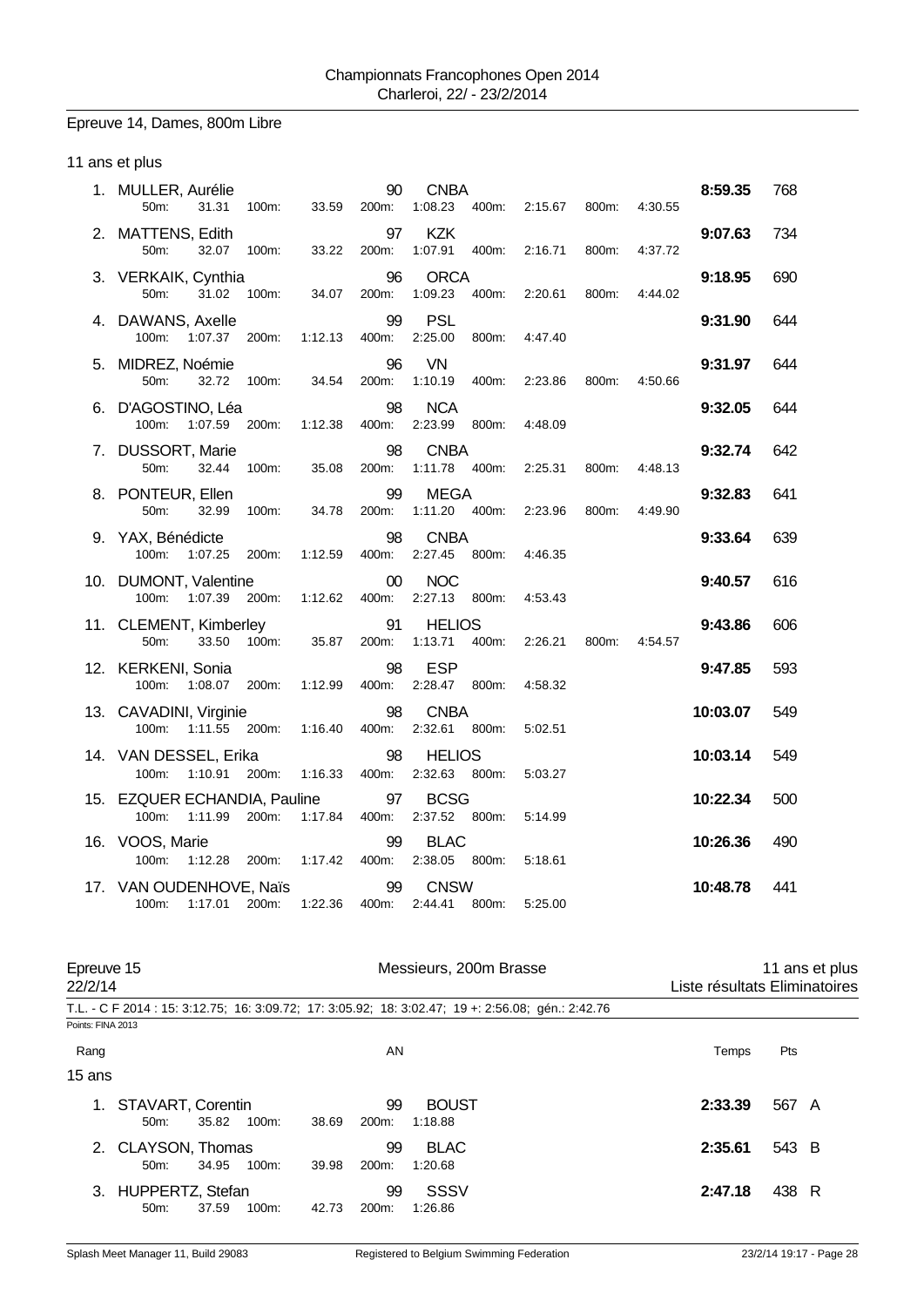| Rang        |                                                          | AN                |                                                                                                                   | Temps   | Pts   |
|-------------|----------------------------------------------------------|-------------------|-------------------------------------------------------------------------------------------------------------------|---------|-------|
|             | 4. LUCASSEN, Loïc<br>39.34 100m:<br>50m:<br>44.87        | 99<br>200m:       | <b>NCH</b><br>1:31.49                                                                                             | 2:55.70 | 377   |
| 5.          | SEBILLE, Corenthin<br>50m:<br>44.36<br>40.28<br>100m:    | 99<br>200m:       | <b>ENL</b><br>1:31.52                                                                                             | 2:56.16 | 374   |
| 6.          | <b>BIAD, Karim</b><br>50m:<br>40.76<br>100m:<br>47.79    | 99<br>200m:       | <b>CMA</b><br>1:35.37                                                                                             | 3:03.92 | 329   |
| 16 ans      |                                                          |                   |                                                                                                                   |         |       |
| 1.          | GNEEV, Daniil<br>50m:<br>35.03<br>39.55<br>100m:         | 98<br>200m:       | <b>SDUCHOR</b><br>1:17.63                                                                                         | 2:32.21 | 581 A |
|             | 2. PIERARD, Geoffrey<br>50m:<br>37.05 100m:<br>40.74     | 98<br>200m:       | <b>ENW</b><br>1:24.34                                                                                             | 2:42.13 | 480 B |
|             | 3. HEYERES, Lucas<br>50m:<br>38.72<br>100m:<br>42.80     | 98<br>200m:       | VN<br>1:29.47                                                                                                     | 2:50.99 | 409   |
|             | 4. MAWAIT, Maxime<br>50m:<br>38.47 100m:<br>43.84        | 98<br>200m:       | <b>CNJ</b><br>1:31.94                                                                                             | 2:54.25 | 387   |
| 5.          | THONAR, Mathieu<br>50m:<br>41.58<br>100m:<br>44.15       | 98<br>200m:       | <b>BOUST</b><br>1:30.56                                                                                           | 2:56.29 | 373   |
| 6.          | LOUVEAU, Julien<br>50m:<br>39.86<br>100m:<br>44.45       | 98<br>200m:       | W<br>1:32.43                                                                                                      | 2:56.74 | 371   |
|             | 7. MODAVE, Eliot<br>50m:<br>42.43<br>100m:<br>47.93      | 98<br>200m:       | <b>EMBOU</b><br>1:39.59                                                                                           | 3:09.95 | 298   |
|             | disq. DISIÈRE, Thibeaut                                  | 98                | <b>ESP</b><br>SW 7.6 - Arrivée ou virage non simultanément des 2 mains / et ou mains non séparées<br><b>BOUST</b> |         |       |
|             | forf.nd. DE COCK, Justin                                 | 98                |                                                                                                                   |         |       |
| 17 - 18 ans |                                                          |                   |                                                                                                                   |         |       |
|             | 1. DAL, Thomas<br>50m:<br>100m:<br>36.85<br>35.58        | 97<br>200m:       | DM<br>1:16.95                                                                                                     | 2:29.38 | 614 A |
| 2.          | MÜLLER, Matthias<br>100m:<br>50m:<br>34.67<br>38.14      | 96<br>200m:       | SSSV<br>1:19.88                                                                                                   | 2:32.69 | 575 A |
|             | 3. HUBERTY, Mathieu<br>50m:<br>34.84<br>100m:<br>38.82   | 96<br>200m:       | <b>LSC</b><br>1:19.84                                                                                             | 2:33.50 | 566 A |
| 4.          | TRAP, Alexander<br>50m:<br>34.77 100m:                   | 97<br>39.56 200m: | <b>STT</b><br>1:21.56                                                                                             | 2:35.89 | 540 B |
|             | 5. HOUGARDY, Loic<br>50m:<br>35.19<br>100m:<br>40.82     | 97<br>200m:       | <b>ENW</b><br>1:24.30                                                                                             | 2:40.31 | 497 B |
|             | 6. DUBUC, Armand<br>50m:<br>36.23<br>100m:<br>40.62      | 97<br>200m:       | EC<br>1:25.51                                                                                                     | 2:42.36 | 478 B |
|             | 7. MATAIGNE, Martin<br>37.54 100m:<br>50m:<br>41.73      | 97<br>200m:       | <b>NCA</b><br>1:25.22                                                                                             | 2:44.49 | 460 B |
|             | 8. BOULLE, Romain<br>50m:<br>36.87<br>42.79<br>100m:     | 97<br>200m:       | <b>CNSW</b><br>1:24.94                                                                                            | 2:44.60 | 459 R |
|             | 9. REMY-PAQUAY, Alexis<br>50m:<br>36.22 100m:<br>41.49   | 97<br>200m:       | VN<br>1:28.98                                                                                                     | 2:46.69 | 442 R |
|             | 10. MAROT, Emile<br>50m:<br>37.67 100m:<br>42.86         | 97<br>200m:       | <b>CNHUY</b><br>1:28.46                                                                                           | 2:48.99 | 424   |
|             | 11. VERBAUWHEDE, Tristan<br>50m:<br>39.55 100m:<br>43.22 | 96<br>200m:       | <b>CNSW</b><br>1:26.37                                                                                            | 2:49.14 | 423   |

Epreuve 15, Garçons, 200m Brasse, Eliminatoire, 15 ans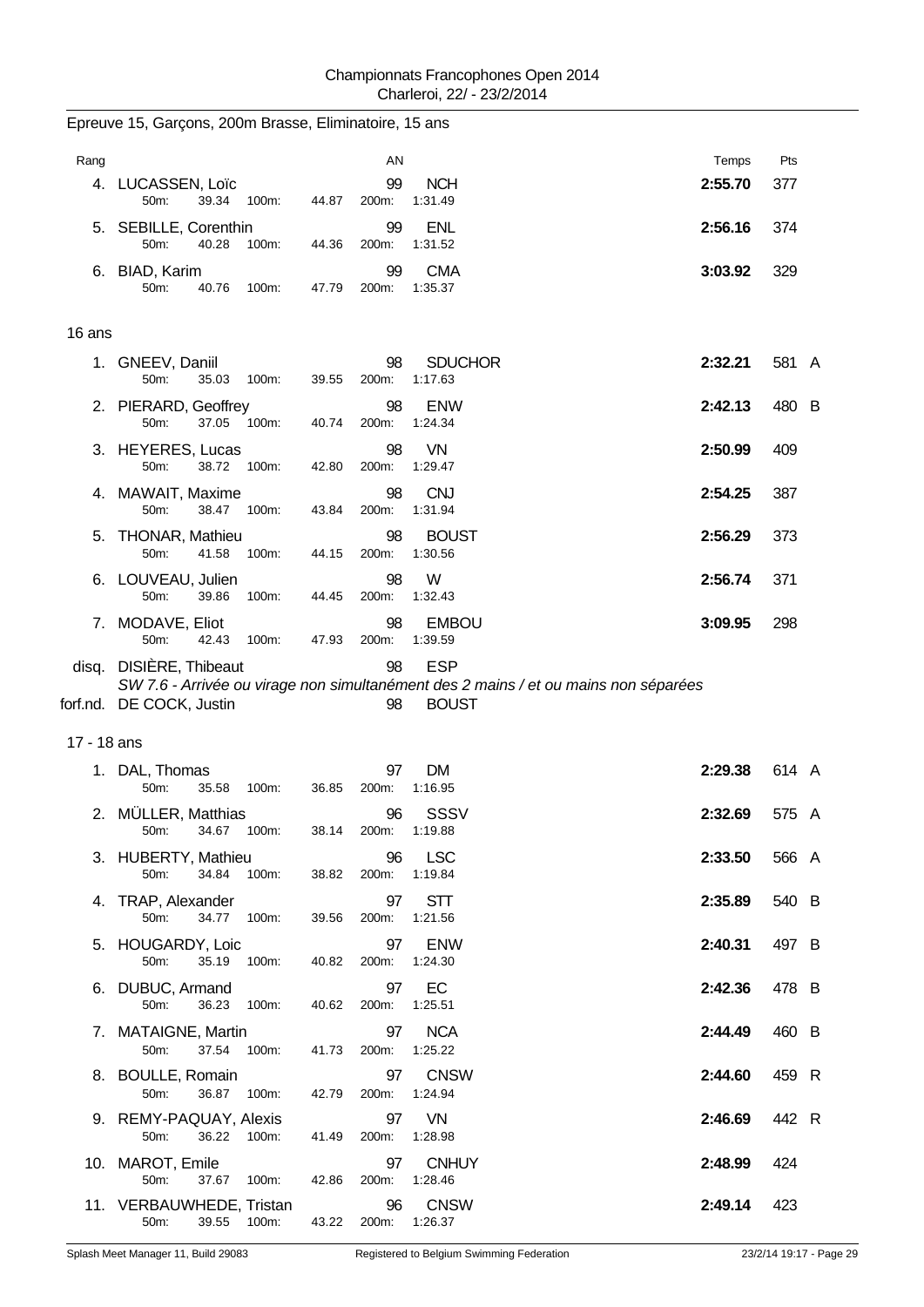| Rang |                                                                                                 |       | AN             |                                     | Temps   | Pts   |
|------|-------------------------------------------------------------------------------------------------|-------|----------------|-------------------------------------|---------|-------|
|      | 12. SIMONS, Maxence<br>38.20 100m:<br>50m:                                                      | 43.22 | 97<br>200m:    | <b>NCH</b><br>1:28.14               | 2:49.56 | 420   |
|      | 13. MABILLE, Loic<br>50m:<br>39.60<br>100m:                                                     | 44.51 | 97<br>200m:    | <b>ENL</b><br>1:29.10               | 2:53.21 | 394   |
|      | 14. PETIT, Christopher<br>50m:<br>39.47 100m:                                                   | 44.78 | 96<br>200m:    | EC<br>1:33.47                       | 2:57.72 | 365   |
|      | 15. NUREDINI, Florent<br>37.36 100m:<br>50m:                                                    | 43.95 | 96<br>200m:    | <b>CNHUY</b><br>1:36.52             | 2:57.83 | 364   |
|      | 16. SOUPART, Guillaume<br>50m:<br>41.39 100m:                                                   | 46.29 | 97<br>200m:    | <b>MHN</b><br>1:35.95               | 3:03.63 | 330   |
|      | forf.nd. HEUKEMES, Louis<br>forf.nd. EMBRECHTS, Victor<br>forf.nd. CHICA GUZMAN, Daniel Eduardo |       | 97<br>97<br>97 | SSSV<br><b>BRABO</b><br><b>CNBA</b> |         |       |
|      | 19 ans et plus                                                                                  |       |                |                                     |         |       |
|      | 1. COREELMAN, Jonas<br>32.28 100m:<br>50m:                                                      | 34.79 | 91<br>200m:    | DM<br>1:09.65                       | 2:16.72 | 801 A |
|      | 2. LEYSSENS, Jonas<br>50m:<br>34.17 100m:                                                       | 38.08 | 95<br>200m:    | <b>MEGA</b><br>1:17.63              | 2:29.88 | 608 A |
|      | 3. MATTELAER, Mathieu<br>50m:<br>34.98<br>100m:                                                 | 38.09 | 91<br>200m:    | <b>GOLD</b><br>1:18.79              | 2:31.86 | 585 A |
|      | 4. CABROL, Maxime<br>50m:<br>35.30 100m:                                                        | 38.04 | 95<br>200m:    | <b>CNBA</b><br>1:20.22              | 2:33.56 | 565 B |
|      | 5. VIEJO, Yulen<br>50m:<br>34.64<br>100m:                                                       | 39.78 | 95<br>200m:    | <b>CNBA</b><br>1:22.99              | 2:37.41 | 525 B |
| 6.   | DE VRIES, Jesse<br>50m:<br>36.19<br>100m:                                                       | 41.79 | 95<br>200m:    | De Dolfijn<br>1:26.89               | 2:44.87 | 457 R |
|      | 7. CHAPELLE, Maxime<br>35.49<br>50m:<br>100m:                                                   | 41.39 | 93<br>200m:    | VN<br>1:28.81                       | 2:45.69 | 450 R |
| 8.   | PEREZ, Leo<br>37.17 100m:<br>50m:                                                               | 42.04 | 94<br>200m:    | EC<br>1:26.50                       | 2:45.71 | 450 R |
|      | 9. JANON, Thibault<br>50m:<br>37.02<br>100m:                                                    | 41.98 | 90<br>200m:    | <b>ESN</b><br>1:27.51               | 2:46.51 | 443 R |
|      | 10. JACOB, Geoffrey<br>37.23<br>50m:<br>100m:                                                   | 42.69 | 88<br>200m:    | HN<br>1:26.94                       | 2:46.86 | 441 R |
|      | 11. FEUSI, Felix<br>50m:<br>36.17<br>100m:                                                      | 41.37 | 91<br>200m:    | <b>CNBA</b><br>1:29.67              | 2:47.21 | 438   |
|      | 11 ans et plus                                                                                  |       |                |                                     |         |       |
|      | 1. COREELMAN, Jonas<br>50m:<br>32.28<br>100m:                                                   | 34.79 | 91<br>200m:    | <b>DM</b><br>1:09.65                | 2:16.72 | 801 A |
|      | 2. DAL, Thomas<br>50m:<br>35.58<br>100m:                                                        | 36.85 | 97<br>200m:    | <b>DM</b><br>1:16.95                | 2:29.38 | 614 A |
|      | 3. LEYSSENS, Jonas<br>50m:<br>34.17 100m:                                                       | 38.08 | 95<br>200m:    | <b>MEGA</b><br>1:17.63              | 2:29.88 | 608 A |
| 4.   | MATTELAER, Mathieu<br>50m:<br>34.98<br>100m:                                                    | 38.09 | 91<br>200m:    | <b>GOLD</b><br>1:18.79              | 2:31.86 | 585 A |
| 5.   | GNEEV, Daniil<br>50m:<br>35.03<br>100m:                                                         | 39.55 | 98<br>200m:    | <b>SDUCHOR</b><br>1:17.63           | 2:32.21 | 581 A |

Epreuve 15, Garçons, 200m Brasse, Eliminatoire, 17 - 18 ans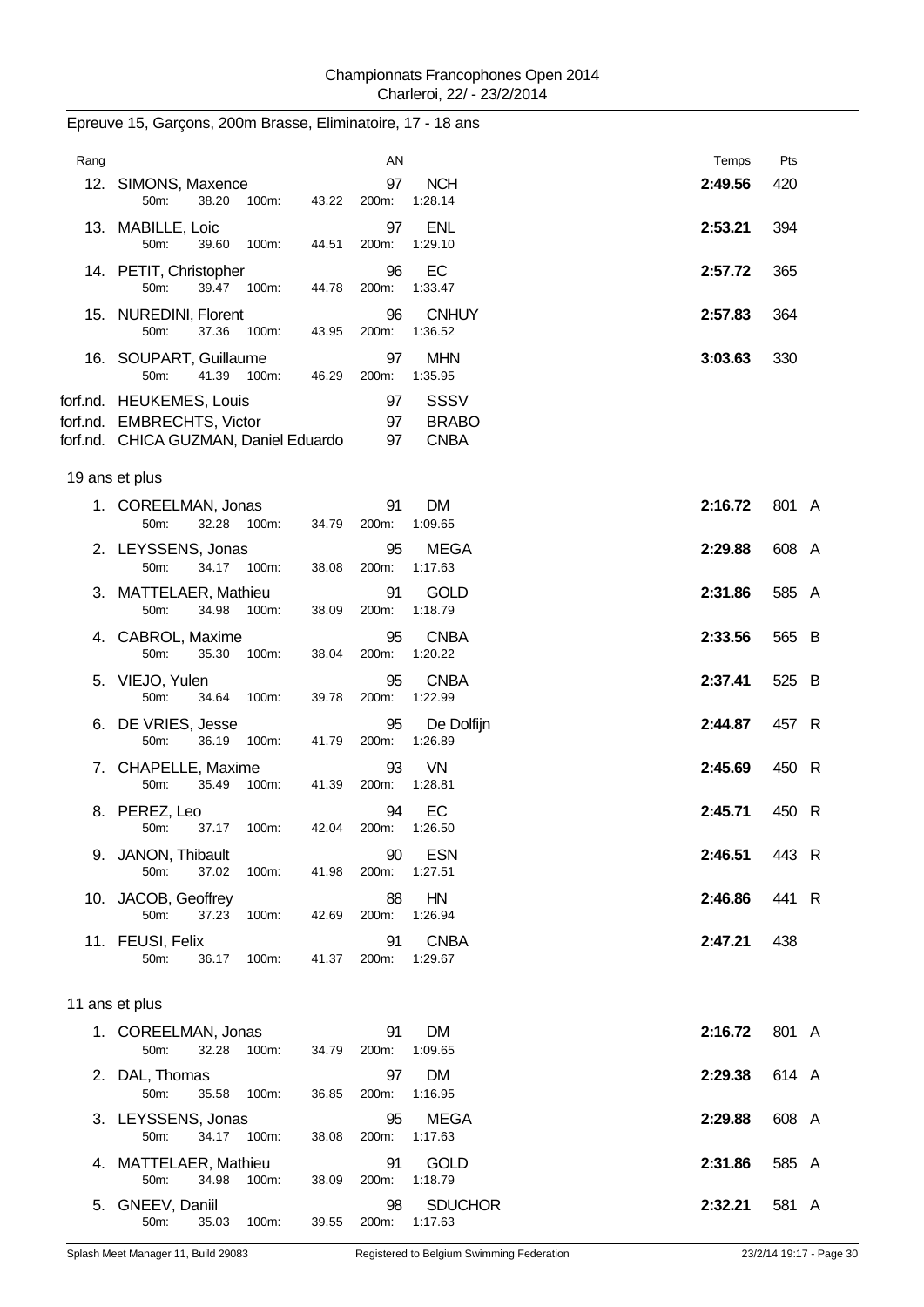| Rang |                                                 |       | AN          |                         | Temps   | Pts   |
|------|-------------------------------------------------|-------|-------------|-------------------------|---------|-------|
|      | 6. MÜLLER, Matthias<br>34.67 100m:<br>50m:      | 38.14 | 96<br>200m: | <b>SSSV</b><br>1:19.88  | 2:32.69 | 575 A |
|      | 7. STAVART, Corentin<br>35.82<br>50m:<br>100m:  | 38.69 | 99<br>200m: | <b>BOUST</b><br>1:18.88 | 2:33.39 | 567 A |
|      | 8. HUBERTY, Mathieu<br>34.84 100m:<br>50m:      | 38.82 | 96<br>200m: | <b>LSC</b><br>1:19.84   | 2:33.50 | 566 A |
|      | 9. CABROL, Maxime<br>50m:<br>35.30 100m:        | 38.04 | 95<br>200m: | <b>CNBA</b><br>1:20.22  | 2:33.56 | 565 B |
|      | 10. CLAYSON, Thomas<br>50m:<br>34.95<br>100m:   | 39.98 | 99<br>200m: | <b>BLAC</b><br>1:20.68  | 2:35.61 | 543 B |
|      | 11. TRAP, Alexander<br>50m:<br>34.77<br>100m:   | 39.56 | 97<br>200m: | <b>STT</b><br>1:21.56   | 2:35.89 | 540 B |
|      | 12. VIEJO, Yulen<br>50m:<br>34.64 100m:         | 39.78 | 95<br>200m: | <b>CNBA</b><br>1:22.99  | 2:37.41 | 525 B |
|      | 13. HOUGARDY, Loic<br>50m:<br>35.19<br>100m:    | 40.82 | 97<br>200m: | <b>ENW</b><br>1:24.30   | 2:40.31 | 497 B |
|      | 14. PIERARD, Geoffrey<br>37.05 100m:<br>50m:    | 40.74 | 98<br>200m: | <b>ENW</b><br>1:24.34   | 2:42.13 | 480 B |
|      | 15. DUBUC, Armand<br>50m:<br>36.23<br>100m:     | 40.62 | 97<br>200m: | EC<br>1:25.51           | 2:42.36 | 478 B |
|      | 16. MATAIGNE, Martin<br>50m:<br>37.54<br>100m:  | 41.73 | 97<br>200m: | <b>NCA</b><br>1:25.22   | 2:44.49 | 460 B |
|      | 17. BOULLE, Romain<br>50m:<br>36.87<br>100m:    | 42.79 | 97<br>200m: | <b>CNSW</b><br>1:24.94  | 2:44.60 | 459 R |
|      | 18. DE VRIES, Jesse<br>50m:<br>36.19<br>100m:   | 41.79 | 95<br>200m: | De Dolfijn<br>1:26.89   | 2:44.87 | 457 R |
|      | 19. CHAPELLE, Maxime<br>50m:<br>35.49<br>100m:  | 41.39 | 93<br>200m: | VN<br>1:28.81           | 2:45.69 | 450 R |
|      | 20. PEREZ, Leo<br>37.17<br>100m:<br>50m:        | 42.04 | 94<br>200m: | EC<br>1:26.50           | 2:45.71 | 450 R |
|      | 21. JANON, Thibault<br>37.02<br>100m:<br>50m:   | 41.98 | 90<br>200m: | <b>ESN</b><br>1:27.51   | 2:46.51 | 443 R |
|      | 22. REMY-PAQUAY, Alexis<br>50m:<br>36.22 100m:  | 41.49 | 97<br>200m: | VN<br>1:28.98           | 2:46.69 | 442 R |
|      | 23. JACOB, Geoffrey<br>50m:<br>37.23<br>100m:   | 42.69 | 88<br>200m: | HN<br>1:26.94           | 2:46.86 | 441 R |
|      | 24. HUPPERTZ, Stefan<br>50m:<br>37.59<br>100m:  | 42.73 | 99<br>200m: | SSSV<br>1:26.86         | 2:47.18 | 438 R |
|      | 25. FEUSI, Felix<br>50m:<br>36.17 100m:         | 41.37 | 91<br>200m: | <b>CNBA</b><br>1:29.67  | 2:47.21 | 438   |
|      | 26. MAROT, Emile<br>50m:<br>37.67<br>100m:      | 42.86 | 97<br>200m: | <b>CNHUY</b><br>1:28.46 | 2:48.99 | 424   |
|      | 27. VERBAUWHEDE, Tristan<br>39.55 100m:<br>50m: | 43.22 | 96<br>200m: | <b>CNSW</b><br>1:26.37  | 2:49.14 | 423   |
|      | 28. SIMONS, Maxence<br>38.20 100m:<br>50m:      | 43.22 | 97<br>200m: | <b>NCH</b><br>1:28.14   | 2:49.56 | 420   |
|      | 29. HEYERES, Lucas<br>38.72<br>50m:<br>100m:    | 42.80 | 98<br>200m: | VN<br>1:29.47           | 2:50.99 | 409   |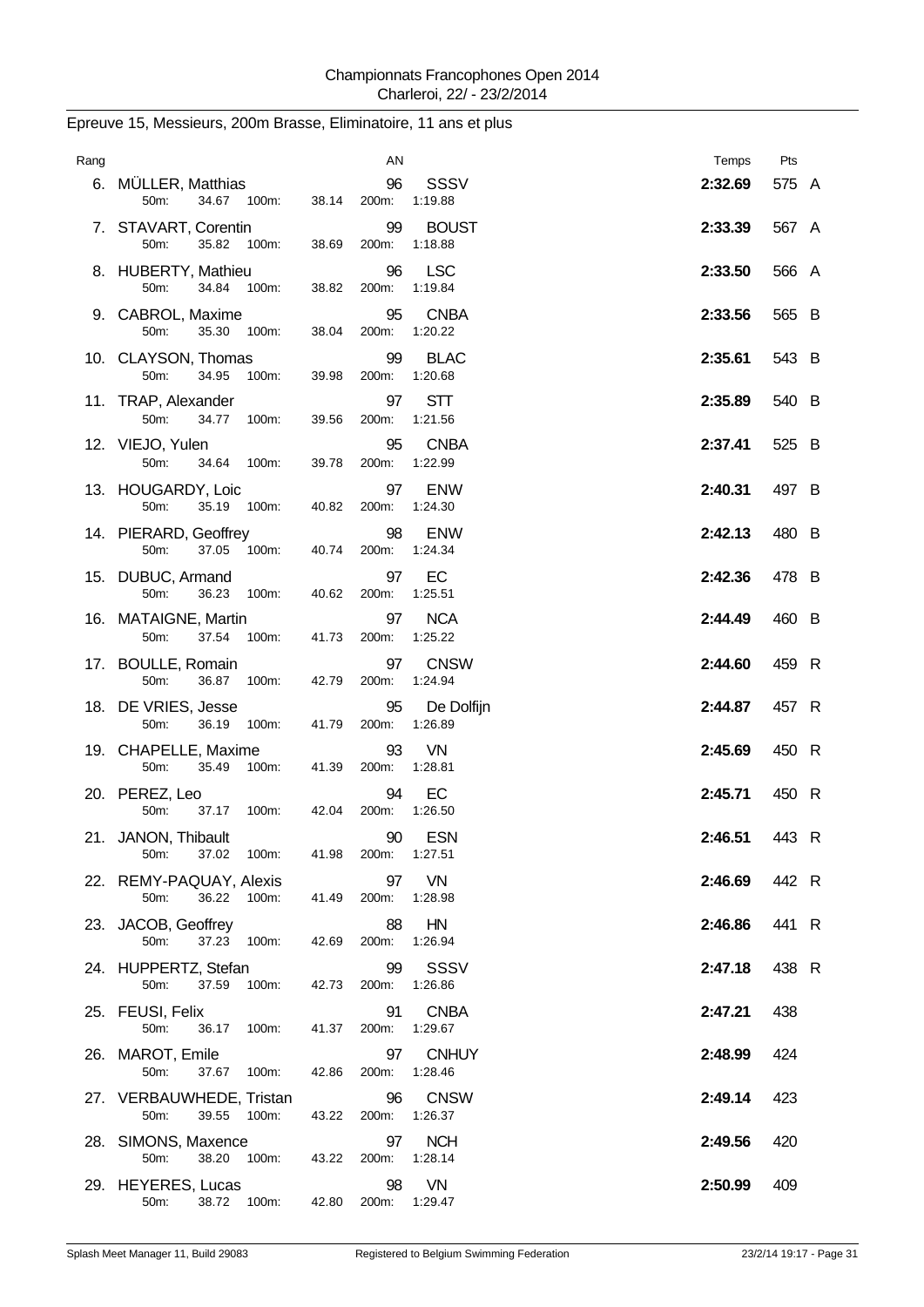| Rang                  |                                                                                                                             |       |       | AN                   |                                                     |                                                                                     | Temps                         | Pts   |                |
|-----------------------|-----------------------------------------------------------------------------------------------------------------------------|-------|-------|----------------------|-----------------------------------------------------|-------------------------------------------------------------------------------------|-------------------------------|-------|----------------|
|                       | 30. MABILLE, Loic<br>50m:<br>39.60                                                                                          | 100m: | 44.51 | 97<br>200m:          | <b>ENL</b><br>1:29.10                               |                                                                                     | 2:53.21                       | 394   |                |
|                       | 31. MAWAIT, Maxime<br>50m:<br>38.47                                                                                         | 100m: | 43.84 | 98<br>200m:          | <b>CNJ</b><br>1:31.94                               |                                                                                     | 2:54.25                       | 387   |                |
|                       | 32. LUCASSEN, Loïc<br>50m:<br>39.34                                                                                         | 100m: | 44.87 | 99<br>200m:          | <b>NCH</b><br>1:31.49                               |                                                                                     | 2:55.70                       | 377   |                |
|                       | 33. SEBILLE, Corenthin<br>40.28<br>50m:                                                                                     | 100m: | 44.36 | 99<br>200m:          | <b>ENL</b><br>1:31.52                               |                                                                                     | 2:56.16                       | 374   |                |
|                       | 34. THONAR, Mathieu<br>50m:<br>41.58                                                                                        | 100m: | 44.15 | 98<br>200m:          | <b>BOUST</b><br>1:30.56                             |                                                                                     | 2:56.29                       | 373   |                |
|                       | 35. LOUVEAU, Julien<br>50m:<br>39.86                                                                                        | 100m: | 44.45 | 98<br>200m:          | W<br>1:32.43                                        |                                                                                     | 2:56.74                       | 371   |                |
|                       | 36. PETIT, Christopher<br>50m:<br>39.47                                                                                     | 100m: | 44.78 | 96<br>200m:          | EC<br>1:33.47                                       |                                                                                     | 2:57.72                       | 365   |                |
|                       | 37. NUREDINI, Florent<br>50m:<br>37.36                                                                                      | 100m: | 43.95 | 96<br>200m:          | <b>CNHUY</b><br>1:36.52                             |                                                                                     | 2:57.83                       | 364   |                |
|                       | 38. SOUPART, Guillaume<br>50m:<br>41.39                                                                                     | 100m: | 46.29 | 97<br>200m:          | <b>MHN</b><br>1:35.95                               |                                                                                     | 3:03.63                       | 330   |                |
|                       | 39. BIAD, Karim<br>50m:<br>40.76                                                                                            |       |       | 99<br>200m:          | <b>CMA</b><br>1:35.37                               |                                                                                     | 3:03.92                       | 329   |                |
|                       | 40. MODAVE, Eliot                                                                                                           | 100m: | 47.79 | 98                   | <b>EMBOU</b>                                        |                                                                                     | 3:09.95                       | 298   |                |
|                       | 50m:<br>42.43<br>disq. DISIÈRE, Thibeaut                                                                                    | 100m: | 47.93 | 200m:<br>98          | 1:39.59<br><b>ESP</b>                               |                                                                                     |                               |       |                |
|                       | forf.nd. HEUKEMES, Louis<br>forf.nd. EMBRECHTS, Victor<br>forf.nd. CHICA GUZMAN, Daniel Eduardo<br>forf.nd. DE COCK, Justin |       |       | 97<br>97<br>97<br>98 | SSSV<br><b>BRABO</b><br><b>CNBA</b><br><b>BOUST</b> | SW 7.6 - Arrivée ou virage non simultanément des 2 mains / et ou mains non séparées |                               |       |                |
| Epreuve 16<br>22/2/14 |                                                                                                                             |       |       |                      | Dames, 100m Papillon                                |                                                                                     | Liste résultats Eliminatoires |       | 11 ans et plus |
| Points: FINA 2013     | T.L. - C F 2014 : 15: 1:22.35; 16: 1:20.20; 17: 1:16.90; 18: 1:14.01; 19 +: 1:12.94; gén.: 1:10.79                          |       |       |                      |                                                     |                                                                                     |                               |       |                |
| Rang                  |                                                                                                                             |       |       | AN                   |                                                     |                                                                                     | Temps                         | Pts   |                |
| 15 ans                |                                                                                                                             |       |       |                      |                                                     |                                                                                     |                               |       |                |
|                       | 1. MEERE, Joleen<br>50m:<br>32.73                                                                                           | 100m: | 37.85 | 99                   | <b>DDAT</b>                                         |                                                                                     | 1:10.58                       | 498 R |                |
|                       | 2. DEFRAINE, Claris<br>50m:<br>32.79                                                                                        | 100m: | 37.94 | 99                   | <b>ESN</b>                                          |                                                                                     | 1:10.73                       | 495 R |                |
|                       | 3. VAN DEN BOSSCHE, Eline<br>50m:<br>32.80                                                                                  | 100m: | 37.98 | 99                   | <b>MOSAN</b>                                        |                                                                                     | 1:10.78                       | 494 R |                |
|                       | 4. REINQUIN, Justine<br>50m:<br>35.04                                                                                       | 100m: | 38.21 | 99                   | <b>DM</b>                                           |                                                                                     | 1:13.25                       | 446   |                |
|                       | 5. ETIENNE, Marie<br>34.61<br>50m:                                                                                          | 100m: | 38.84 | 99                   | <b>EMBOU</b>                                        |                                                                                     | 1:13.45                       | 442   |                |
|                       | 6. KAMEL, Joy<br>50m:<br>35.77                                                                                              | 100m: | 38.81 | 99                   | <b>DM</b>                                           |                                                                                     | 1:14.58                       | 422   |                |
|                       | 7. FALLAISE, Sarah<br>50m:<br>34.10                                                                                         | 100m: | 42.48 | 99                   | W                                                   |                                                                                     | 1:16.58                       | 390   |                |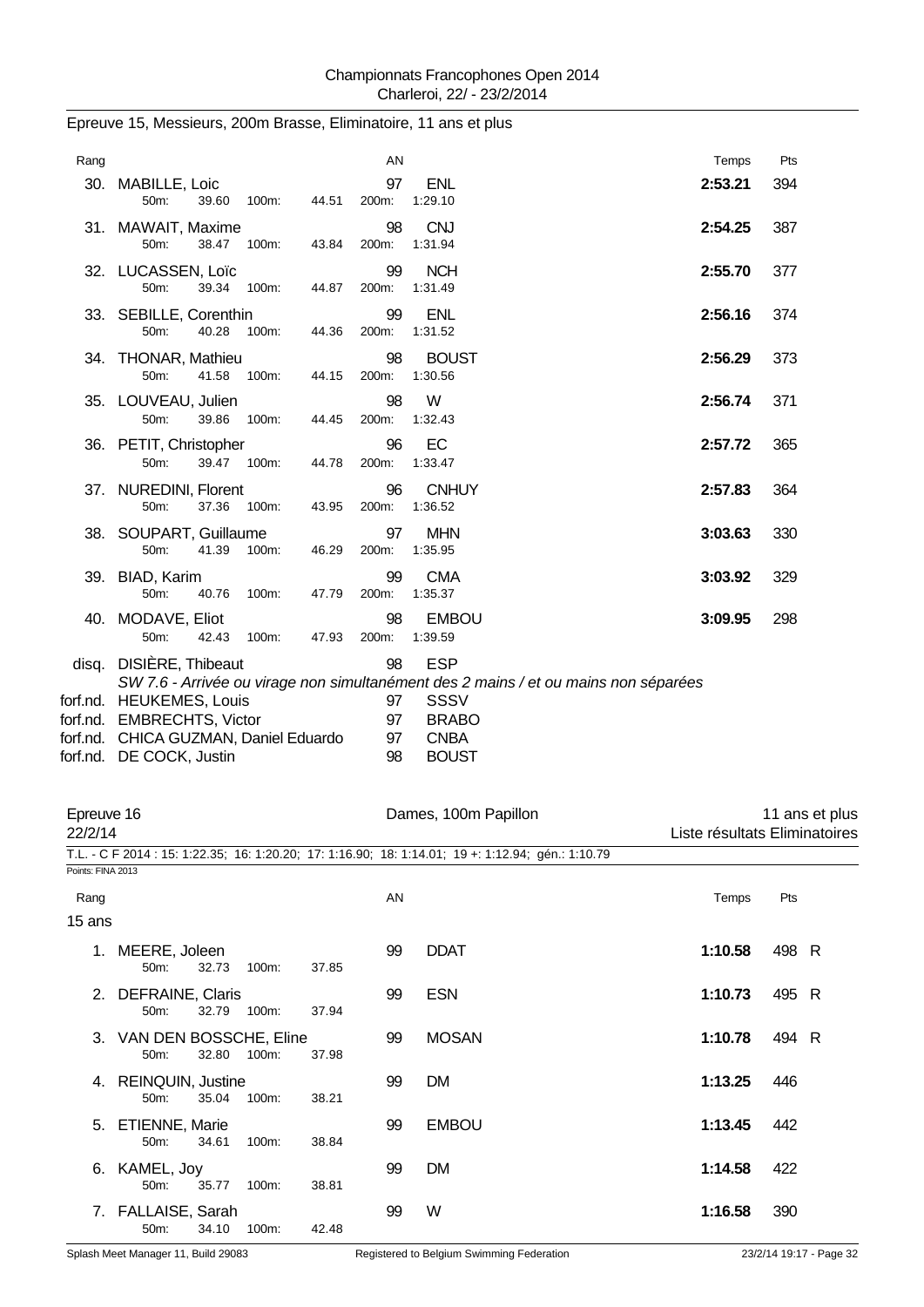| Rang   | 8. DEMAREZ, Celine                                                |                | AN<br>99 | <b>BCSG</b>   | Temps<br>1:19.43 | Pts<br>350 |
|--------|-------------------------------------------------------------------|----------------|----------|---------------|------------------|------------|
|        | 50m:<br>35.58 100m:<br>9. DELAHAUT, Romane<br>50m:<br>36.86 100m: | 43.85<br>43.44 | 99       | <b>WN</b>     | 1:20.30          | 338        |
|        | 10. BECKMANN, Anais<br>38.21<br>50m:<br>100m:                     | 44.87          | 99       | <b>CNB</b>    | 1:23.08          | 305        |
|        | 11. WUILLEM, Sannerie<br>50m:<br>38.52 100m:                      | 46.42          | 99       | <b>RBP</b>    | 1:24.94          | 286        |
|        | 12. TCHALTSEV, Elisa<br>50m:<br>40.51 100m:                       | 48.65          | 99       | <b>RBP</b>    | 1:29.16          | 247        |
| 16 ans |                                                                   |                |          |               |                  |            |
|        | 1. GILLET, Victoria<br>30.92<br>50m:<br>100m:                     | 34.75          | 98       | <b>PSL</b>    | 1:05.67          | 619 A      |
|        | 2. DE BOCK, Sonia<br>50m:<br>30.83<br>100m:                       | 35.84          | 98       | <b>BRABO</b>  | 1:06.67          | 591 A      |
|        | 3. VANDENHAUTE, Sarah<br>50m:<br>31.24<br>100m:                   | 36.52          | 98       | <b>MEGA</b>   | 1:07.76          | 563 B      |
|        | 4. BOCKEN, Anne<br>50m:<br>33.37<br>100m:                         | 36.98          | 98       | <b>PSL</b>    | 1:10.35          | 503 R      |
|        | 5. SIMON, Fiona<br>50m:<br>32.37<br>100m:                         | 38.78          | 98       | <b>ESN</b>    | 1:11.15          | 487 R      |
|        | 6. MARCHAL, Léa<br>50m:<br>32.98<br>100m:                         | 38.28          | 98       | <b>NCA</b>    | 1:11.26          | 484        |
|        | 7. VAN DESSEL, Erika<br>34.22<br>100m:<br>50m:                    | 39.67          | 98       | <b>HELIOS</b> | 1:13.89          | 434        |
|        | 8. MELICE, Océane<br>50m:<br>27.91<br>100m:                       | 46.01          | 98       | <b>CMA</b>    | 1:13.92          | 434        |
|        | 9. LENAERTZ, Kiara<br>50m:<br>34.28<br>100m:                      | 40.34          | 98       | <b>SCR</b>    | 1:14.62          | 422        |
|        | 10. FAVART, Manon<br>35.25<br>50m:<br>100m:                       | 39.83          | 98       | <b>ENN</b>    | 1:15.08          | 414        |
|        | 11. JACQUES, Alison<br>50m:<br>33.94<br>100m:                     | 42.24          | 98       | <b>TAN</b>    | 1:16.18          | 396        |
|        | 12. RUMFELS, Océane<br>36.25<br>100m:<br>50m:                     | 40.39          | 98       | <b>ATLAS</b>  | 1:16.64          | 389        |
|        | 13. GILBERT, Juliette<br>50m:<br>35.77<br>100m:                   | 41.16          | 98       | <b>WN</b>     | 1:16.93          | 385        |
|        | 14. JEVENS, Clodagh<br>35.47 100m:<br>50m:                        | 41.51          | 98       | <b>WN</b>     | 1:16.98          | 384        |
|        | 15. BACCAUW, Manon<br>37.00<br>50m:<br>100m:                      | 41.52          | 98       | <b>MHN</b>    | 1:18.52          | 362        |
|        | 16. FRANCAUX, Alice<br>50m:<br>37.60<br>100m:                     | 42.97          | 98       | <b>ONS</b>    | 1:20.57          | 335        |
|        | 17. ALEXANDRE, Anaïs<br>39.00 100m:<br>50m:                       | 45.05          | 98       | <b>EMBOU</b>  | 1:24.05          | 295        |

### Epreuve 16, Filles, 100m Papillon, Eliminatoire, 15 ans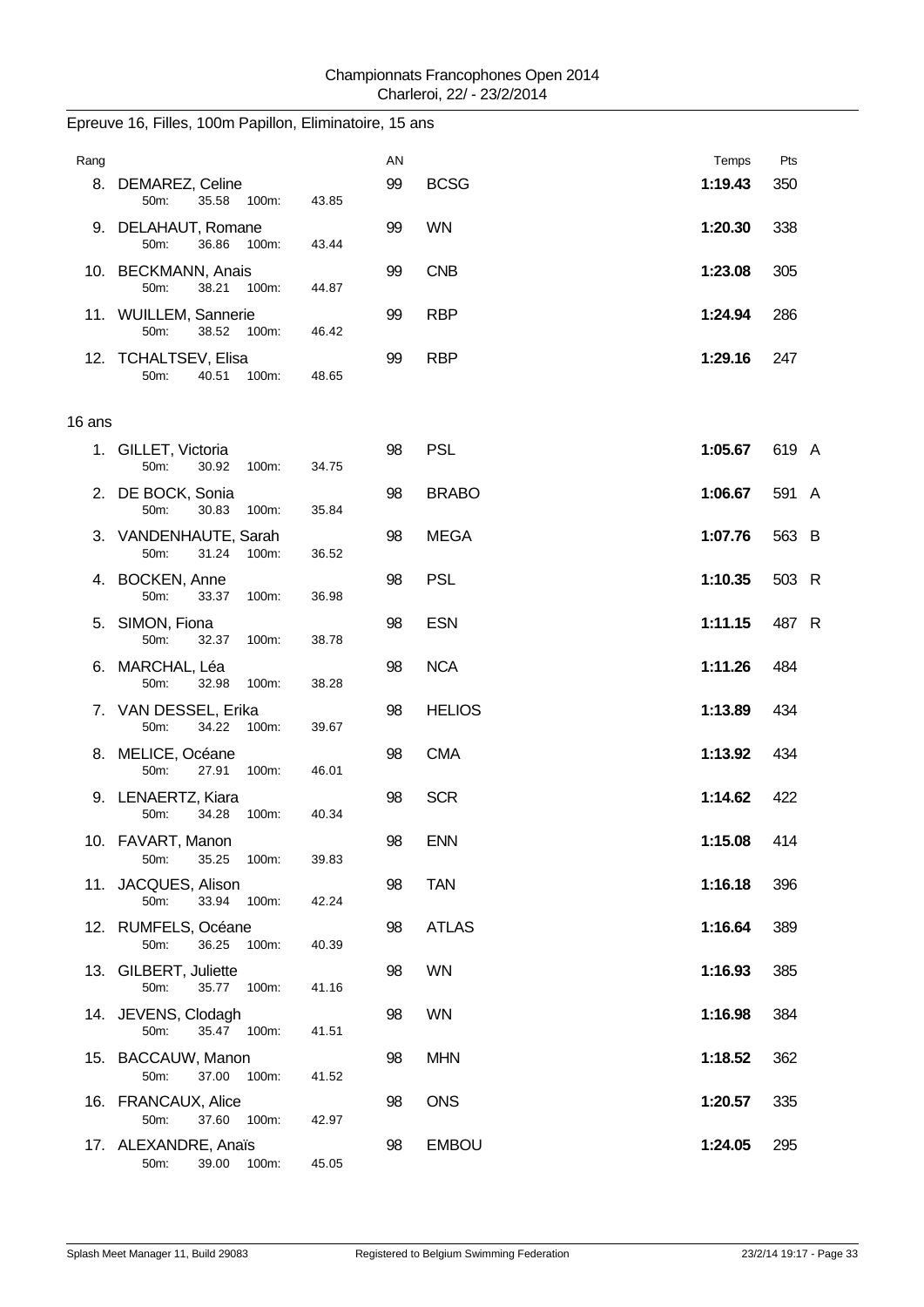## Epreuve 16, Dames, 100m Papillon, Eliminatoire

| 17 - 18 ans |                                                   |       |    |              |         |       |
|-------------|---------------------------------------------------|-------|----|--------------|---------|-------|
|             | 1. GRANDJEAN, Joan<br>30.64<br>100m:<br>50m:      | 34.10 | 96 | <b>PSL</b>   | 1:04.74 | 646 A |
|             | 2. DAUBA, Camille<br>50m:<br>31.05<br>100m:       | 35.28 | 97 | <b>NCA</b>   | 1:06.33 | 601 A |
|             | 3. HARZE, Marine<br>50m:<br>32.38<br>100m:        | 35.29 | 97 | <b>ATLAS</b> | 1:07.67 | 566 B |
|             | 4. HUYBREGHS, Lotte<br>32.05<br>50m:<br>100m:     | 36.47 | 97 | <b>STT</b>   | 1:08.52 | 545 B |
|             | 5. LEDNICKA, Jindriska<br>50m:<br>32.47<br>100m:  | 36.84 | 97 | <b>CNSW</b>  | 1:09.31 | 526 B |
|             | 6. DE VRIES, Claris<br>33.25<br>50m:<br>100m:     | 37.95 | 97 | <b>ORCA</b>  | 1:11.20 | 486 R |
|             | 7. BULTE, Manon<br>50m:<br>33.07<br>100m:         | 39.81 | 97 | <b>ESN</b>   | 1:12.88 | 453   |
|             | 8. NEY, Laurine<br>50m:<br>33.78<br>100m:         | 41.17 | 96 | <b>NCA</b>   | 1:14.95 | 416   |
|             | 19 ans et plus                                    |       |    |              |         |       |
|             | 1. LECLUYSE, Fanny<br>26.55<br>100m:<br>50m:      | 36.80 | 92 | <b>DM</b>    | 1:03.35 | 690 A |
|             | 2. DEVILLE, Alexandra<br>31.14<br>50m:<br>100m:   | 33.67 | 95 | <b>CNBA</b>  | 1:04.81 | 644 A |
|             | 3. DOBRIN, Alexandra<br>50m:<br>31.36<br>100m:    | 34.15 | 93 | <b>CNBA</b>  | 1:05.51 | 623 A |
|             | 4. TOUATI, Assia<br>50m:<br>30.67<br>100m:        | 36.22 | 95 | <b>CNBA</b>  | 1:06.89 | 586 A |
|             | 5. LECHEIN, Eline<br>50m:<br>32.39<br>100m:       | 36.46 | 92 | <b>CNBA</b>  | 1:08.85 | 537 B |
|             | 6. STEVENS, Laura<br>32.05<br>100m:<br>50m:       | 37.80 | 95 | <b>HZS</b>   | 1:09.85 | 514 B |
|             | 7. LEPOMME, Anne-Sophie<br>50m:<br>33.20<br>100m: | 36.84 | 86 | <b>NST</b>   | 1:10.04 | 510 R |
|             | 8. BAUM, Sydney<br>50m:<br>32.24<br>100m:         | 38.82 | 93 | <b>BOUST</b> | 1:11.06 | 488 R |
|             | 9. PIRON, Noémie<br>50m:<br>35.17<br>100m:        | 39.94 | 95 | <b>ESN</b>   | 1:15.11 | 414   |
|             | 11 ans et plus                                    |       |    |              |         |       |
|             | 1. LECLUYSE, Fanny<br>50m:<br>26.55<br>100m:      | 36.80 | 92 | <b>DM</b>    | 1:03.35 | 690 A |
|             | 2. GRANDJEAN, Joan<br>30.64<br>50m:<br>100m:      | 34.10 | 96 | <b>PSL</b>   | 1:04.74 | 646 A |
|             | 3. DEVILLE, Alexandra<br>31.14 100m:<br>50m:      | 33.67 | 95 | <b>CNBA</b>  | 1:04.81 | 644 A |
|             | 4. DOBRIN, Alexandra<br>50m:<br>31.36<br>100m:    | 34.15 | 93 | <b>CNBA</b>  | 1:05.51 | 623 A |
|             | 5. GILLET, Victoria<br>50m:<br>30.92 100m:        | 34.75 | 98 | <b>PSL</b>   | 1:05.67 | 619 A |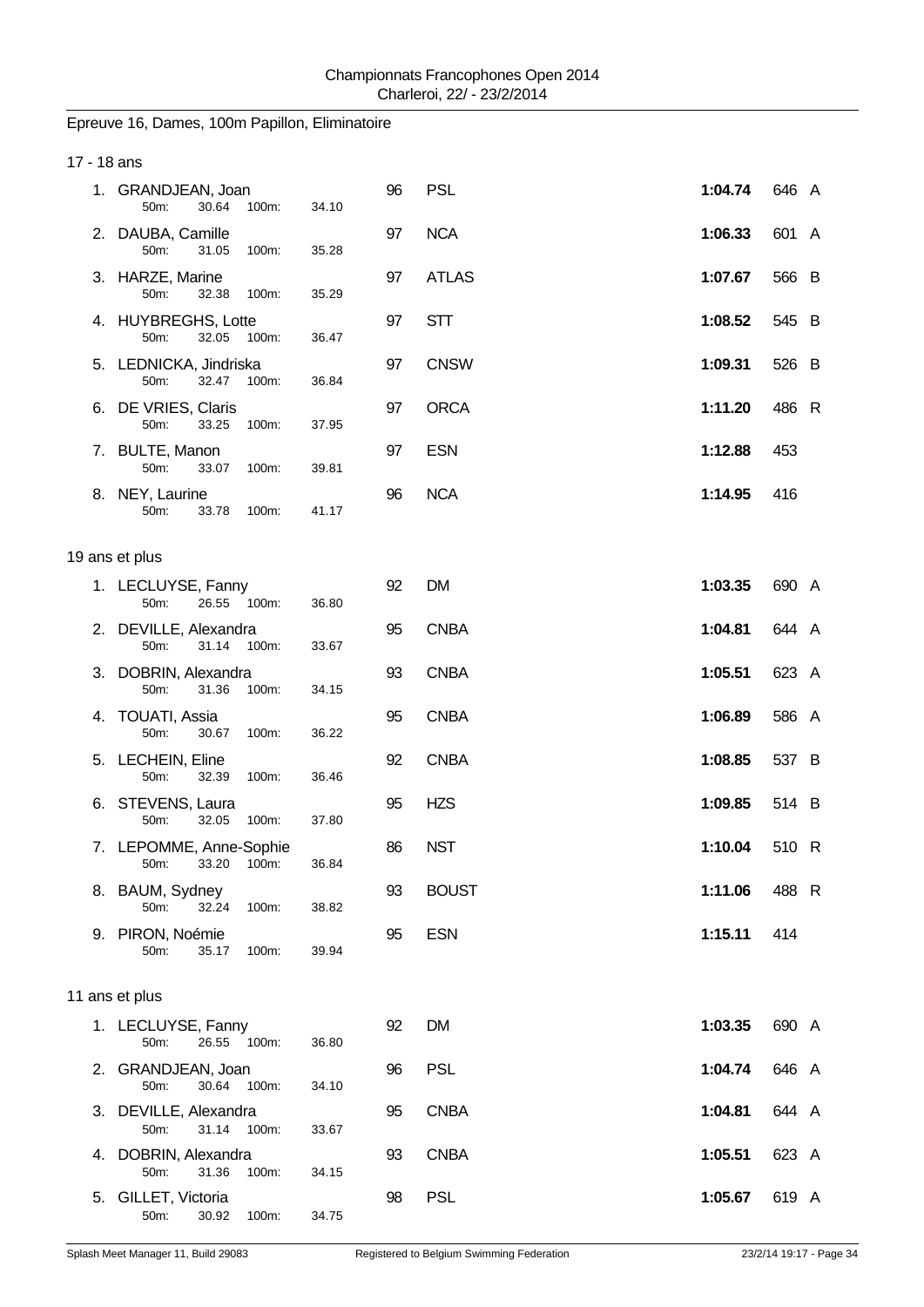| Rang |                                                      |       | AN     |               | Temps   | Pts   |  |
|------|------------------------------------------------------|-------|--------|---------------|---------|-------|--|
|      | 6. DAUBA, Camille<br>50m:<br>31.05<br>100m:          | 35.28 | 97     | <b>NCA</b>    | 1:06.33 | 601 A |  |
|      | 7. DE BOCK, Sonia<br>50m:<br>30.83<br>100m:          | 35.84 | 98     | <b>BRABO</b>  | 1:06.67 | 591 A |  |
|      | 8. TOUATI, Assia<br>50m:<br>30.67<br>100m:           | 36.22 | 95     | <b>CNBA</b>   | 1:06.89 | 586 A |  |
|      | 9. PITTERI, Maria-Cristina<br>32.38<br>100m:<br>50m: | 34.54 | $00\,$ | <b>SCC</b>    | 1:06.92 | 585 B |  |
|      | 10. HARZE, Marine<br>50m:<br>32.38<br>100m:          | 35.29 | 97     | <b>ATLAS</b>  | 1:07.67 | 566 B |  |
|      | 11. VANDENHAUTE, Sarah<br>31.24 100m:<br>50m:        | 36.52 | 98     | <b>MEGA</b>   | 1:07.76 | 563 B |  |
|      | 12. DUMONT, Juliette<br>32.13<br>50m:<br>100m:       | 36.14 | $00\,$ | <b>EMBOU</b>  | 1:08.27 | 551 B |  |
|      | 13. HUYBREGHS, Lotte<br>32.05<br>50m:<br>100m:       | 36.47 | 97     | <b>STT</b>    | 1:08.52 | 545 B |  |
|      | 14. LECHEIN, Eline<br>50m:<br>32.39<br>100m:         | 36.46 | 92     | <b>CNBA</b>   | 1:08.85 | 537 B |  |
|      | 15. LEDNICKA, Jindriska<br>50m:<br>32.47<br>100m:    | 36.84 | 97     | <b>CNSW</b>   | 1:09.31 | 526 B |  |
|      | 16. STEVENS, Laura<br>50m:<br>32.05<br>100m:         | 37.80 | 95     | <b>HZS</b>    | 1:09.85 | 514 B |  |
|      | 17. LEPOMME, Anne-Sophie<br>50m:<br>33.20<br>100m:   | 36.84 | 86     | <b>NST</b>    | 1:10.04 | 510 R |  |
|      | 18. BOCKEN, Anne<br>50m:<br>33.37<br>100m:           | 36.98 | 98     | <b>PSL</b>    | 1:10.35 | 503 R |  |
|      | 19. MEERE, Joleen<br>50m:<br>32.73<br>100m:          | 37.85 | 99     | <b>DDAT</b>   | 1:10.58 | 498 R |  |
|      | 20. DEFRAINE, Claris<br>32.79<br>100m:<br>50m:       | 37.94 | 99     | <b>ESN</b>    | 1:10.73 | 495 R |  |
|      | 21. VAN DEN BOSSCHE, Eline<br>32.80<br>100m:<br>50m: | 37.98 | 99     | <b>MOSAN</b>  | 1:10.78 | 494 R |  |
|      | 22. BAUM, Sydney<br>50m:<br>32.24<br>100m:           | 38.82 | 93     | <b>BOUST</b>  | 1:11.06 | 488 R |  |
|      | 23. SIMON, Fiona<br>50m:<br>32.37<br>100m:           | 38.78 | 98     | <b>ESN</b>    | 1:11.15 | 487 R |  |
|      | 24. DE VRIES, Claris<br>50m:<br>33.25<br>100m:       | 37.95 | 97     | <b>ORCA</b>   | 1:11.20 | 486 R |  |
|      | 25. MARCHAL, Léa<br>50m:<br>100m:<br>32.98           | 38.28 | 98     | <b>NCA</b>    | 1:11.26 | 484   |  |
|      | 26. BULTE, Manon<br>50m:<br>33.07<br>100m:           | 39.81 | 97     | <b>ESN</b>    | 1:12.88 | 453   |  |
|      | 27. REINQUIN, Justine<br>50m:<br>35.04<br>100m:      | 38.21 | 99     | <b>DM</b>     | 1:13.25 | 446   |  |
|      | 28. ETIENNE, Marie<br>50m:<br>34.61<br>100m:         | 38.84 | 99     | <b>EMBOU</b>  | 1:13.45 | 442   |  |
|      | 29. VAN DESSEL, Erika<br>50m:<br>34.22<br>100m:      | 39.67 | 98     | <b>HELIOS</b> | 1:13.89 | 434   |  |

### Epreuve 16, Dames, 100m Papillon, Eliminatoire, 11 ans et plus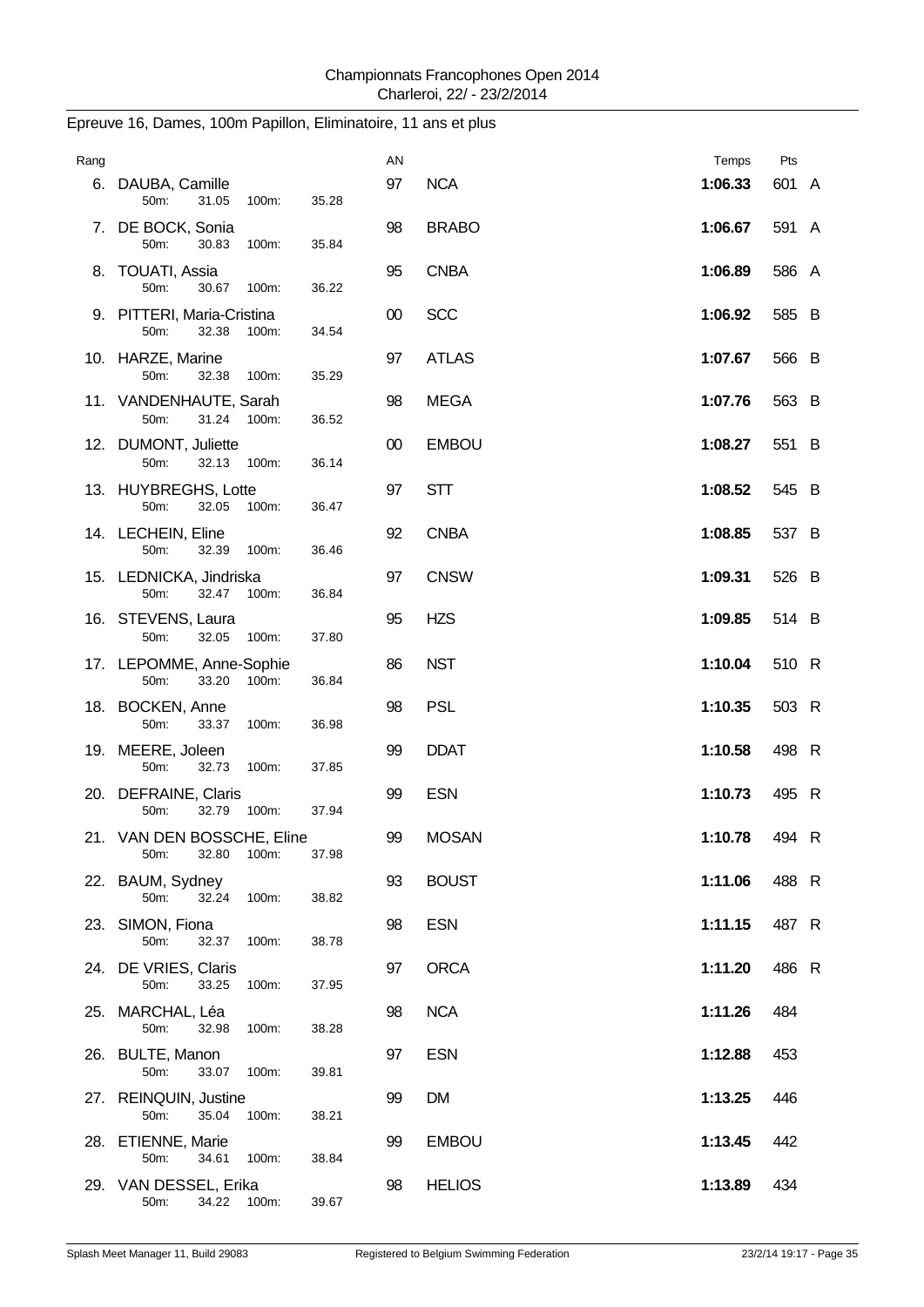| Rang |                                                 |       | AN |              | Temps   | Pts |
|------|-------------------------------------------------|-------|----|--------------|---------|-----|
|      | 30. MELICE, Océane<br>50m:<br>27.91<br>100m:    | 46.01 | 98 | <b>CMA</b>   | 1:13.92 | 434 |
|      | 31. KAMEL, Joy<br>50m:<br>35.77<br>100m:        | 38.81 | 99 | <b>DM</b>    | 1:14.58 | 422 |
|      | 32. LENAERTZ, Kiara<br>50m:<br>34.28<br>100m:   | 40.34 | 98 | <b>SCR</b>   | 1:14.62 | 422 |
|      | 33. NEY, Laurine<br>50m:<br>33.78<br>100m:      | 41.17 | 96 | <b>NCA</b>   | 1:14.95 | 416 |
|      | 34. FAVART, Manon<br>50m:<br>35.25<br>100m:     | 39.83 | 98 | <b>ENN</b>   | 1:15.08 | 414 |
|      | 35. PIRON, Noémie<br>50m:<br>35.17<br>100m:     | 39.94 | 95 | <b>ESN</b>   | 1:15.11 | 414 |
|      | 36. JACQUES, Alison<br>50m:<br>33.94<br>100m:   | 42.24 | 98 | <b>TAN</b>   | 1:16.18 | 396 |
|      | 37. FALLAISE, Sarah<br>50m:<br>34.10<br>100m:   | 42.48 | 99 | W            | 1:16.58 | 390 |
|      | 38. RUMFELS, Océane<br>50m:<br>36.25<br>100m:   | 40.39 | 98 | <b>ATLAS</b> | 1:16.64 | 389 |
|      | 39. GILBERT, Juliette<br>50m:<br>35.77<br>100m: | 41.16 | 98 | <b>WN</b>    | 1:16.93 | 385 |
|      | 40. JEVENS, Clodagh<br>50m:<br>35.47 100m:      | 41.51 | 98 | <b>WN</b>    | 1:16.98 | 384 |
|      | 41. BACCAUW, Manon<br>50m:<br>37.00<br>100m:    | 41.52 | 98 | <b>MHN</b>   | 1:18.52 | 362 |
|      | 42. DEMAREZ, Celine<br>50m:<br>35.58<br>100m:   | 43.85 | 99 | <b>BCSG</b>  | 1:19.43 | 350 |
|      | 43. DELAHAUT, Romane<br>50m:<br>36.86<br>100m:  | 43.44 | 99 | <b>WN</b>    | 1:20.30 | 338 |
|      | 44. FRANCAUX, Alice<br>37.60<br>100m:<br>50m:   | 42.97 | 98 | <b>ONS</b>   | 1:20.57 | 335 |
|      | 45. BECKMANN, Anais<br>38.21<br>100m:<br>50m:   | 44.87 | 99 | <b>CNB</b>   | 1:23.08 | 305 |
|      | 46. ALEXANDRE, Anaïs<br>39.00<br>50m:<br>100m:  | 45.05 | 98 | <b>EMBOU</b> | 1:24.05 | 295 |
|      | 47. WUILLEM, Sannerie<br>50m:<br>38.52<br>100m: | 46.42 | 99 | <b>RBP</b>   | 1:24.94 | 286 |
|      | 48. TCHALTSEV, Elisa<br>50m:<br>40.51<br>100m:  | 48.65 | 99 | <b>RBP</b>   | 1:29.16 | 247 |

### Epreuve 16, Dames, 100m Papillon, Eliminatoire, 11 ans et plus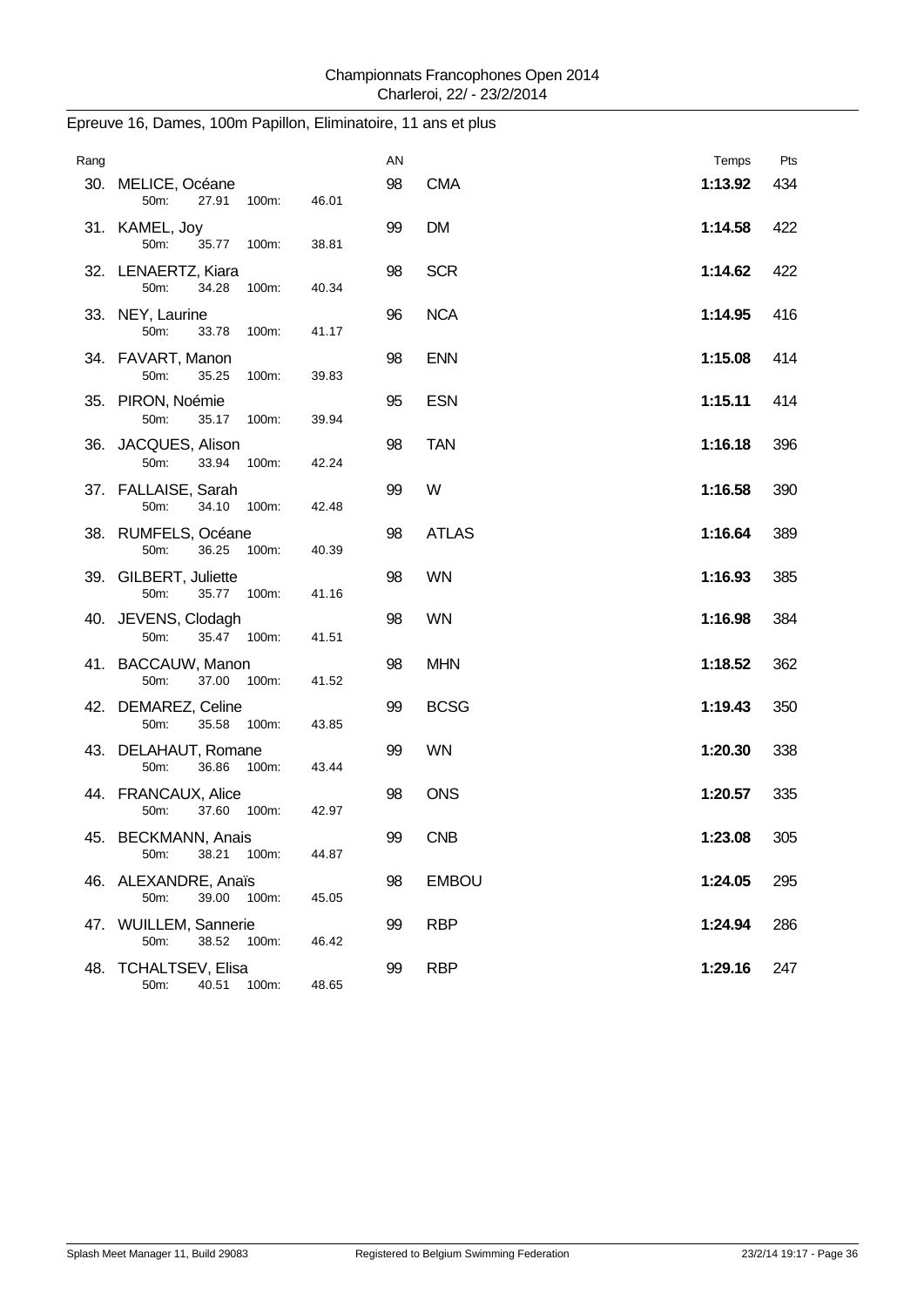#### Championnats Francophones Open 2014 Charleroi, 22/ - 23/2/2014

| Epreuve 17<br>22/2/14 | T.L. - C F 2014 : 15: 1:06.51; 16: 1:04.93; 17: 1:03.36; 18: 1:02.18; 19 +: 1:00.36; gén.: 56.10 |       |    | Messieurs, 100m Libre | Liste résultats Eliminatoires | 11 ans et plus |
|-----------------------|--------------------------------------------------------------------------------------------------|-------|----|-----------------------|-------------------------------|----------------|
| Points: FINA 2013     |                                                                                                  |       |    |                       |                               |                |
| Rang<br>15 ans        |                                                                                                  |       | AN |                       | Temps                         | Pts            |
|                       | 1. BERTRAND, Amaury<br>50m:<br>28.36<br>100m:                                                    | 30.07 | 99 | <b>ONS</b>            | 58.43                         | 517            |
|                       | 2. FEUILLEN, David<br>50m:<br>27.97<br>100m:                                                     | 31.09 | 99 | <b>ESN</b>            | 59.06                         | 501            |
|                       | 3. BAUDOUX, Valentin<br>50m:<br>28.63<br>100m:                                                   | 30.84 | 99 | <b>HELIOS</b>         | 59.47                         | 490            |
|                       | 4. KOBAYASHI, Ryuji<br>50m:<br>29.12 100m:                                                       | 30.45 | 99 | <b>CNSW</b>           | 59.57                         | 488            |
|                       | 5. LEDNICKY, Vit<br>50m:<br>28.93<br>100m:                                                       | 30.78 | 99 | <b>CNSW</b>           | 59.71                         | 484            |
|                       | 6. WIRTZ, Valentin<br>50m:<br>100m:<br>28.48                                                     | 31.35 | 99 | <b>CNBA</b>           | 59.83                         | 481            |
|                       | 7. MERTENS, Lucas<br>50m:<br>29.52<br>100m:                                                      | 31.56 | 99 | <b>PSL</b>            | 1:01.08                       | 453            |
|                       | 8. MORIAU, Thibault<br>50m:<br>30.25<br>100m:                                                    | 31.48 | 99 | <b>CNSW</b>           | 1:01.73                       | 438            |
|                       | 9. BIAD, Karim<br>50m:<br>30.25<br>100m:                                                         | 31.93 | 99 | <b>CMA</b>            | 1:02.18                       | 429            |
|                       | 10. VERVONDEL, Jesens<br>30.52 100m:<br>50m:                                                     | 31.87 | 99 | <b>MOSAN</b>          | 1:02.39                       | 425            |
|                       | 11. DOUKMANI, Zakariya<br>50m:<br>30.50<br>100m:                                                 | 33.42 | 99 | HN                    | 1:03.92                       | 395            |
|                       | 12. COUNOY, Hugo<br>50m:<br>30.63<br>100m:                                                       | 33.46 | 99 | <b>BCSG</b>           | 1:04.09                       | 392            |
|                       | 13. VIELVOYE, Martin<br>50m: 31.34 100m:                                                         | 33.12 | 99 | <b>DWST</b>           | 1:04.46                       | 385            |
|                       | 14. VEKEMANS, Kilian<br>32.11<br>50m:<br>100m:                                                   | 33.55 | 99 | <b>EMBOU</b>          | 1:05.66                       | 364            |
|                       | 15. THIANGE, Cyril<br>50m:<br>32.24<br>100m:                                                     | 34.59 | 99 | <b>SCR</b>            | 1:06.83                       | 345            |
|                       | 16. MEURANT, Rémy<br>50m:<br>32.99 100m:                                                         | 34.17 | 99 | <b>HELIOS</b>         | 1:07.16                       | 340            |
|                       | 17. LEDECQ, Nicolas<br>50m:<br>33.08<br>100m:                                                    | 35.50 | 99 | <b>BOUST</b>          | 1:08.58                       | 320            |
|                       | forf.nd. WERTZ, Sascha                                                                           |       | 99 | <b>COUNTRY</b>        |                               |                |
| 16 ans                |                                                                                                  |       |    |                       |                               |                |
|                       | 1. THIRY, Simon<br>50m:<br>26.49 100m:                                                           | 29.05 | 98 | W                     | 55.54                         | 602 B          |
|                       | 2. FAZEKAS ABEL DORIAN, Ishtvan<br>27.38 100m:<br>50m:                                           | 28.91 | 98 | <b>ASF</b>            | 56.29                         | 578 R          |
|                       | 3. BIERBERG, Grégory<br>50m:<br>26.99 100m:                                                      | 29.33 | 98 | <b>VN</b>             | 56.32                         | 577 R          |
|                       | 4. GONCALVES, Joshua<br>28.29 100m:<br>50m:                                                      | 28.70 | 98 | <b>CNSW</b>           | 56.99                         | 557            |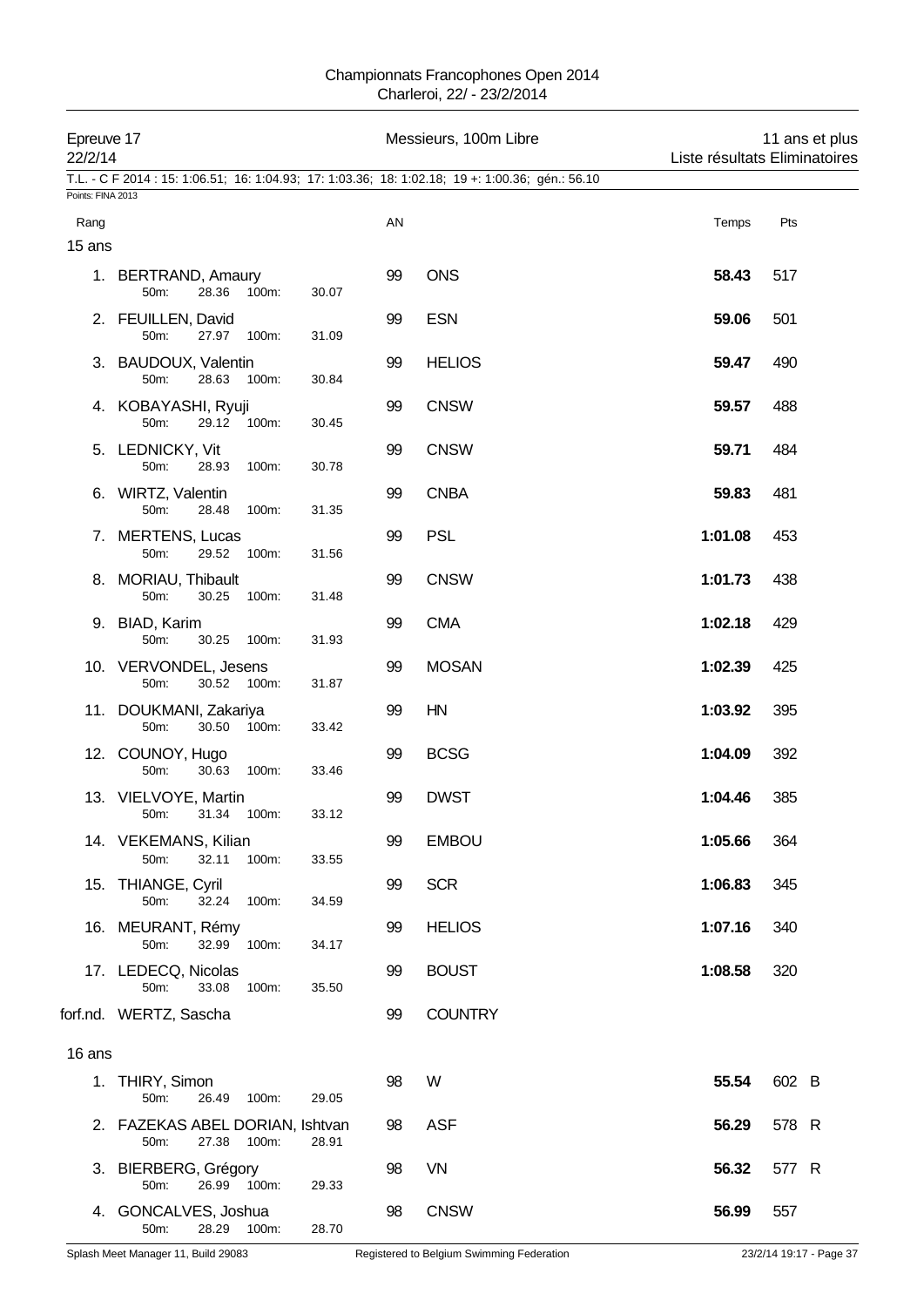| Rang |                                                       |       | AN |               | Temps   | Pts |
|------|-------------------------------------------------------|-------|----|---------------|---------|-----|
|      | 5. AERTS-BANCKEN, Martin<br>50m:<br>27.28 100m:       | 30.81 | 98 | <b>ATLAS</b>  | 58.09   | 526 |
|      | 6. XHONNEUX, Thomas<br>50m:<br>28.60 100m:            | 29.72 | 98 | <b>ATLAS</b>  | 58.32   | 520 |
|      | 7. DOS SANTOS, Sam<br>50m:<br>28.52<br>100m:          | 30.22 | 98 | <b>CNBA</b>   | 58.74   | 509 |
|      | 8. BAUDUIN, Liam<br>50m:<br>29.52<br>100m:            | 30.43 | 98 | <b>BOUST</b>  | 59.95   | 479 |
|      | 9. THYS, Elias<br>50m:<br>28.89<br>100m:              | 31.19 | 98 | <b>ENW</b>    | 1:00.08 | 475 |
|      | 10. AMBROES, benjamin<br>28.86<br>100m:<br>50m:       | 31.25 | 98 | <b>ENN</b>    | 1:00.11 | 475 |
|      | 11. MOUALHI, Yanni<br>50m:<br>29.18<br>100m:          | 31.18 | 98 | <b>ENL</b>    | 1:00.36 | 469 |
|      | 12. COUASNARD, Maxime<br>50m:<br>29.08<br>100m:       | 31.43 | 98 | <b>DM</b>     | 1:00.51 | 465 |
|      | 13. INNES, Timothee<br>50m:<br>28.93<br>100m:         | 31.64 | 98 | <b>ENW</b>    | 1:00.57 | 464 |
|      | 14. PIRE, Clément<br>50m:<br>29.34<br>100m:           | 31.36 | 98 | CAB           | 1:00.70 | 461 |
|      | 15. LHEUREUX, Tom<br>50m:<br>29.97<br>100m:           | 31.00 | 98 | <b>BOUST</b>  | 1:00.97 | 455 |
|      | 16. ABIB, Driss<br>50m:<br>29.55<br>100m:             | 31.72 | 98 | <b>CNSW</b>   | 1:01.27 | 448 |
|      | 17. DOLYAN, David<br>50m:<br>29.22<br>100m:           | 32.35 | 98 | <b>CNBA</b>   | 1:01.57 | 442 |
|      | 18. THUMAS, Arthur<br>50m:<br>29.39<br>100m:          | 32.38 | 98 | <b>WN</b>     | 1:01.77 | 437 |
|      | 19. CHEVREMONT, Etienne<br>29.59<br>100m:<br>50m:     | 32.21 | 98 | VN            | 1:01.80 | 437 |
|      | 20. BALLINGER, Guillaume<br>30.05<br>100m:<br>50m:    | 31.90 | 98 | <b>CNBA</b>   | 1:01.95 | 434 |
|      | 21. GOIRE, Adrien<br>50m:<br>30.69<br>100m:           | 31.28 | 98 | <b>EMBOU</b>  | 1:01.97 | 433 |
|      | 22. JACQUEMYN, Gabriel<br>50m:<br>30.11<br>100m:      | 32.07 | 98 | <b>CNJ</b>    | 1:02.18 | 429 |
|      | 23. TABI, Zaccaria<br>30.22<br>50m:<br>100m:          | 32.20 | 98 | <b>HELIOS</b> | 1:02.42 | 424 |
|      | 24. DOLIVIER, Cyril<br>50m:<br>29.61<br>100m:         | 33.01 | 98 | <b>ENL</b>    | 1:02.62 | 420 |
|      | 25. BOURSEAU, Lucas<br>50m:<br>29.19<br>100m:         | 34.00 | 98 | VN            | 1:03.19 | 409 |
|      | 26. SIMOENS, Jerome<br>50m:<br>30.32 100m:            | 33.09 | 98 | <b>HELIOS</b> | 1:03.41 | 404 |
|      | 27. CORREIA DUARTE, Pedro Jose<br>50m:<br>32.00 100m: | 32.14 | 98 | <b>MOSAN</b>  | 1:04.14 | 391 |
|      | 28. CALLEWAERT, Corentin<br>50m:<br>32.63 100m:       | 33.93 | 98 | <b>RBP</b>    | 1:06.56 | 350 |

## Epreuve 17, Garçons, 100m Libre, Eliminatoire, 16 ans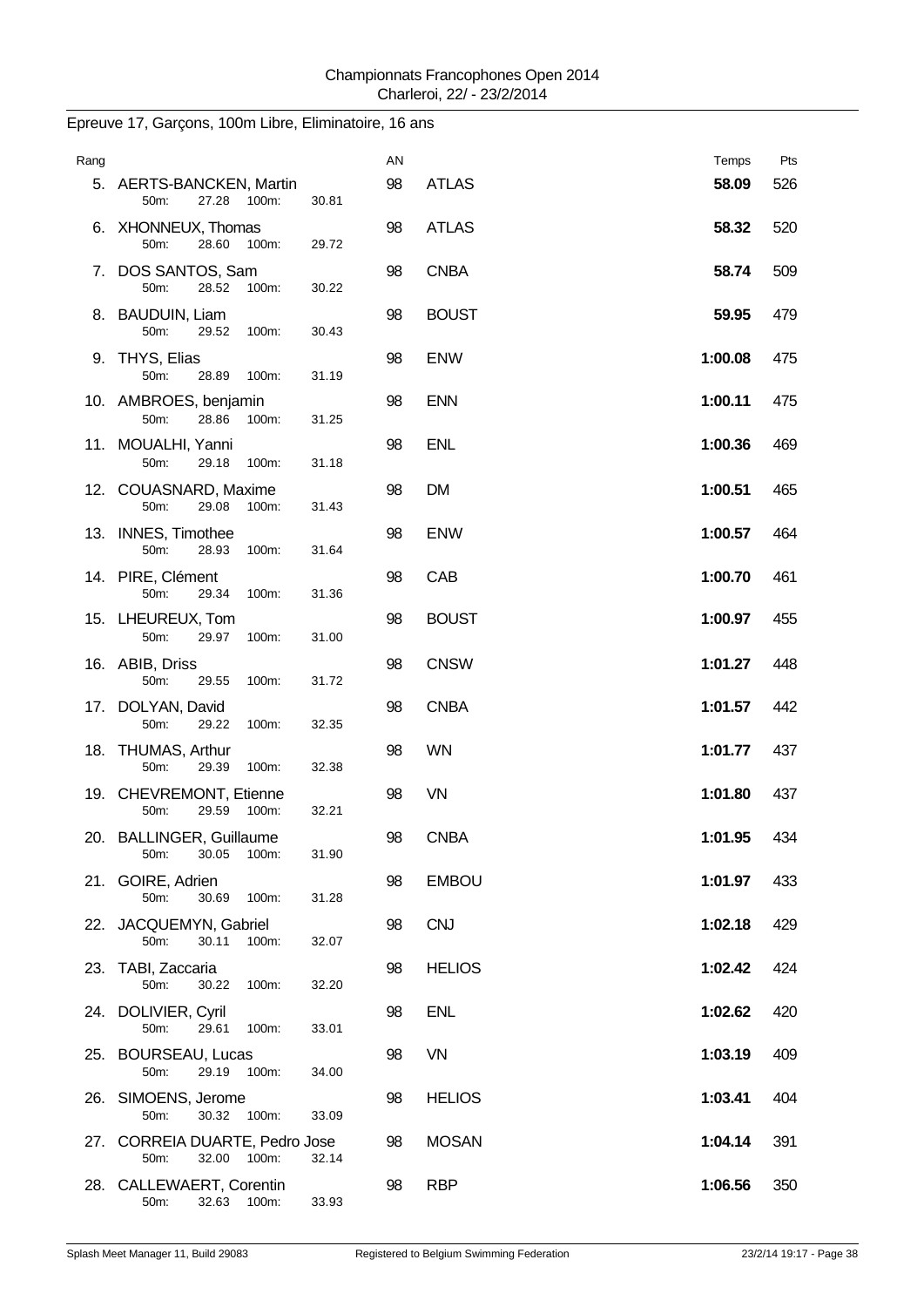| Rang        |                                                        |       | AN |               | Temps   | Pts   |
|-------------|--------------------------------------------------------|-------|----|---------------|---------|-------|
|             | 28. DECUYPERE, Felix<br>50m:<br>32.40<br>100m:         | 34.16 | 98 | <b>WN</b>     | 1:06.56 | 350   |
|             | 30. DUWEZ, julien<br>50m:<br>31.79<br>100m:            | 35.48 | 98 | <b>NOC</b>    | 1:07.27 | 339   |
| 17 - 18 ans |                                                        |       |    |               |         |       |
|             | 1. BORISAVLJEVIC, Alexis<br>26.82 100m:<br>50m:        | 26.55 | 97 | <b>BEST</b>   | 53.37   | 679 A |
|             | 2. ARKANIYA, Zaur<br>50m:<br>25.97<br>100m:            | 28.73 | 97 | <b>ASF</b>    | 54.70   | 630 A |
|             | 3. MALACHI, Constantin<br>26.22<br>50m:<br>100m:       | 28.74 | 97 | <b>LSC</b>    | 54.96   | 621 A |
|             | 4. VAN AUDEKERKE, Nils<br>26.52 100m:<br>50m:          | 28.59 | 96 | <b>TSZ</b>    | 55.11   | 616 B |
|             | 5. BORISAVLJEVIC, Valentin<br>27.25 100m:<br>50m:      | 27.92 | 97 | <b>BEST</b>   | 55.17   | 614 B |
|             | 6. KUIPERS, Richard<br>50m:<br>26.57<br>100m:          | 29.22 | 97 | <b>ORCA</b>   | 55.79   | 594 B |
|             | 7. MAROT, Joseph<br>50m:<br>27.65<br>100m:             | 29.26 | 96 | <b>CNHUY</b>  | 56.91   | 560 R |
|             | 8. COUPE, Thomas<br>50m:<br>28.22<br>100m:             | 29.14 | 97 | <b>BOUST</b>  | 57.36   | 546   |
|             | 9. IEMMOLO, Romain<br>27.90<br>50m:<br>100m:           | 29.73 | 97 | <b>MOSAN</b>  | 57.63   | 539   |
|             | 10. HANIN, Matthieu<br>50m:<br>27.35<br>100m:          | 30.35 | 96 | <b>CNA</b>    | 57.70   | 537   |
|             | 11. HUTZEMAKERS, Julien<br>50m:<br>28.27 100m:         | 29.91 | 97 | <b>ATLAS</b>  | 58.18   | 524   |
|             | 12. AERTS-BANCKEN, Guillaume<br>27.70<br>50m:<br>100m: | 30.60 | 96 | <b>ATLAS</b>  | 58.30   | 520   |
|             | 13. LOOP, Romain<br>50m:<br>29.03<br>100m:             | 29.92 | 97 | <b>VN</b>     | 58.95   | 503   |
|             | 14. ALDRIC, Martial<br>50m:<br>28.78<br>100m:          | 30.20 | 97 | <b>HELIOS</b> | 58.98   | 503   |
|             | 15. WISEUR, Valentin<br>28.35<br>50m:<br>100m:         | 30.77 | 96 | <b>MHN</b>    | 59.12   | 499   |
|             | 16. DE GRATIE, Yannick<br>50m:<br>28.67 100m:          | 31.03 | 96 | <b>RBP</b>    | 59.70   | 485   |
|             | 17. BARNSTIJN, Alexandre<br>50m:<br>28.79<br>100m:     | 31.21 | 96 | <b>CNBA</b>   | 1:00.00 | 477   |
|             | 18. FAUVART, Adrien<br>50m:<br>28.70<br>100m:          | 31.48 | 97 | EC            | 1:00.18 | 473   |
|             | 19. VOLCHER, Steven<br>29.02<br>50m:<br>100m:          | 31.18 | 97 | <b>MHN</b>    | 1:00.20 | 473   |
|             | 20. ANSELAIN, Benoit<br>29.52<br>50m:<br>100m:         | 31.15 | 96 | <b>ESP</b>    | 1:00.67 | 462   |
|             | 21. D'ANGELO, Lisandro<br>50m:<br>29.41<br>100m:       | 31.31 | 97 | <b>ENL</b>    | 1:00.72 | 461   |

## Epreuve 17, Garçons, 100m Libre, Eliminatoire, 16 ans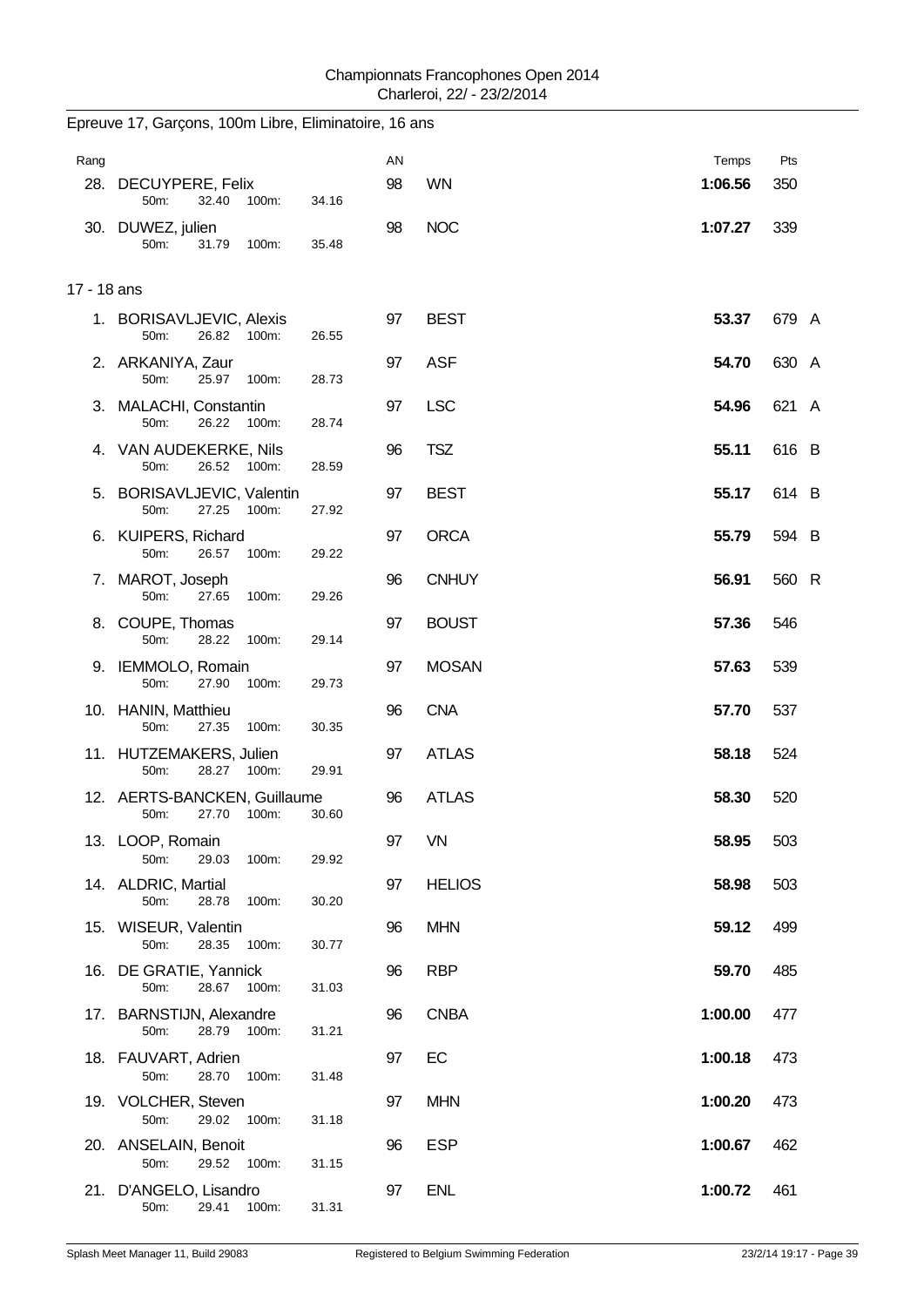| Rang |                                                             |       | AN       |                           | Temps   | Pts   |
|------|-------------------------------------------------------------|-------|----------|---------------------------|---------|-------|
|      | 22. DAWANS, Audric<br>29.53 100m:<br>50m:                   | 31.33 | 97       | <b>PSL</b>                | 1:00.86 | 457   |
|      | 23. VIESLET, Thomas<br>29.20<br>50m:<br>100m:               | 31.98 | 97       | <b>LGN</b>                | 1:01.18 | 450   |
|      | 24. ZERAIDI, Amine<br>50m:<br>29.83<br>100m:                | 31.56 | 96       | <b>CNBA</b>               | 1:01.39 | 446   |
|      | 25. POPGEORGIEV, Georgi<br>29.54 100m:<br>50m:              | 31.96 | 96       | <b>RBP</b>                | 1:01.50 | 443   |
|      | 26. WILLEMART, François<br>50 <sub>m</sub> :<br>29.73 100m: | 31.94 | 97       | CAB                       | 1:01.67 | 440   |
|      | 27. LARSY, Julien<br>50m:<br>29.68<br>100m:                 | 32.01 | 96       | <b>ESP</b>                | 1:01.69 | 439   |
|      | 28. GULLENTOPS, Simon<br>29.73<br>50m:<br>100m:             | 32.05 | 97       | <b>LSC</b>                | 1:01.78 | 437   |
|      | 29. GUEUNING, Louis<br>50m:<br>30.72 100m:                  | 31.09 | 97       | <b>BOUST</b>              | 1:01.81 | 437   |
|      | 30. RAQUET, Damien<br>50m:<br>29.06<br>100m:                | 32.94 | 97       | <b>CNBA</b>               | 1:02.00 | 433   |
|      | 31. VERBAUWHEDE, Tristan<br>50m:<br>30.71<br>100m:          | 31.37 | 96       | <b>CNSW</b>               | 1:02.08 | 431   |
|      | 32. DEMEZ, Florian<br>50m:<br>30.19<br>100m:                | 31.99 | 97       | EN                        | 1:02.18 | 429   |
|      | 33. MEURANT, Jason<br>50m:<br>30.09 100m:                   | 32.25 | 97       | <b>ENL</b>                | 1:02.34 | 426   |
|      | 34. DEFOURNY, Guillaume<br>30.69 100m:<br>50m:              | 33.13 | 97       | <b>NCH</b>                | 1:03.82 | 397   |
|      | 35. ROISEUX, Antoine<br>50m:<br>30.41 100m:                 | 34.23 | 96       | <b>CEBENA</b>             | 1:04.64 | 382   |
|      | 36. ATTARD, Matthias<br>31.68<br>100m:<br>50m:              | 33.28 | 96       | <b>RBP</b>                | 1:04.96 | 376   |
|      | forf.nd. VISÉE, Corentin<br>forf.nd. SORET, Lucas           |       | 97<br>97 | <b>BCSG</b><br><b>PSL</b> |         |       |
|      | 19 ans et plus                                              |       |          |                           |         |       |
|      | 1. DEOLET, Timothy<br>26.24 100m:<br>50m:                   | 26.65 | 95       | <b>MEGA</b>               | 52.89   | 697 A |
|      | 2. ANDRIEN, Maxime<br>50m:<br>26.30<br>100m:                | 26.75 | 94       | <b>ESN</b>                | 53.05   | 691 A |
|      | 3. CABROL, Alexis<br>50m:<br>26.04<br>100m:                 | 27.07 | 91       | <b>CNBA</b>               | 53.11   | 689 A |
|      | 4. DE BOER, Thom<br>50m:<br>26.15<br>100m:                  | 27.57 | 91       | De Dolfijn                | 53.72   | 665 A |
|      | 5. DELVOIE, Cédric<br>50m:<br>25.89<br>100m:                | 28.07 | 92       | <b>MOSAN</b>              | 53.96   | 657 A |
|      | 6. DE WILDE, Gilles<br>50m:<br>26.84<br>100m:               | 28.21 | 90       | <b>MEGA</b>               | 55.05   | 618 B |
|      | 7. BRUSTEN, Arthur<br>50m:<br>26.39 100m:                   | 29.15 | 95       | <b>ONS</b>                | 55.54   | 602 B |

# Epreuve 17, Garçons, 100m Libre, Eliminatoire, 17 - 18 ans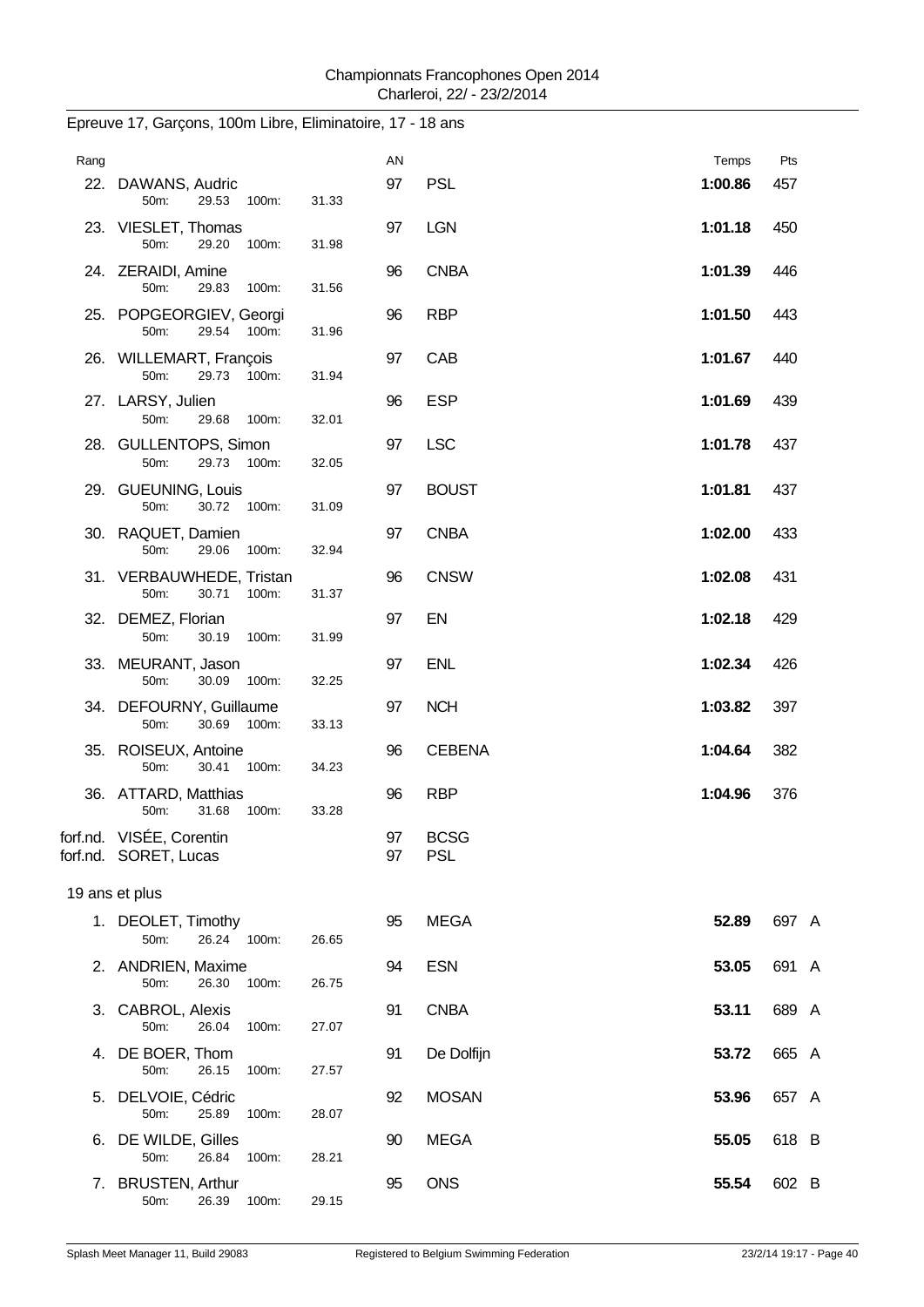| Rang |                                                    |       | AN |               | Temps   | Pts   |  |
|------|----------------------------------------------------|-------|----|---------------|---------|-------|--|
|      | 8. FREDRIK, Ramon<br>26.88<br>100m:<br>50m:        | 28.84 | 94 | <b>ORCA</b>   | 55.72   | 596 B |  |
|      | 9. HEERSBRANDT, François<br>50m:<br>23.43<br>100m: | 32.48 | 89 | <b>NST</b>    | 55.91   | 590 B |  |
|      | 10. LENAERTS, Michael<br>27.24 100m:<br>50m:       | 28.87 | 91 | <b>CNBA</b>   | 56.11   | 584 R |  |
|      | 11. JACQUERIE, Pierre<br>50m:<br>27.32 100m:       | 28.82 | 88 | HN            | 56.14   | 583 R |  |
|      | 12. CROUQUET, Adrien<br>50m:<br>26.86<br>100m:     | 29.33 | 94 | <b>NST</b>    | 56.19   | 581 R |  |
|      | 13. ROGGEMAN, Guillaume<br>26.63 100m:<br>50m:     | 30.13 | 93 | <b>WN</b>     | 56.76   | 564 R |  |
|      | 14. MOUREAU, Charles<br>27.59<br>50m:<br>100m:     | 29.35 | 95 | <b>ESN</b>    | 56.94   | 559 R |  |
|      | 15. DAVID, Mathieu<br>50m:<br>27.05<br>100m:       | 30.33 | 95 | <b>WN</b>     | 57.38   | 546   |  |
|      | 16. CABROL, Maxime<br>50m:<br>27.87<br>100m:       | 29.64 | 95 | <b>CNBA</b>   | 57.51   | 542   |  |
|      | 17. GASTALDELLO, Marvin<br>50m:<br>28.41<br>100m:  | 29.29 | 91 | <b>MOSAN</b>  | 57.70   | 537   |  |
|      | 18. FLOREAN, Remy<br>50m:<br>27.96 100m:           | 30.09 | 86 | <b>CNBA</b>   | 58.05   | 527   |  |
|      | 19. JANON, Guillaume<br>50m:<br>28.05<br>100m:     | 31.00 | 95 | <b>ESN</b>    | 59.05   | 501   |  |
|      | 20. LEMAINE, Kevin<br>50m:<br>28.35<br>100m:       | 30.73 | 95 | <b>WN</b>     | 59.08   | 500   |  |
|      | 21. HERMAN, Hugues<br>29.06<br>50m:<br>100m:       | 30.83 | 66 | <b>CMA</b>    | 59.89   | 480   |  |
|      | 22. TABI, Mehdi<br>50m:<br>28.65<br>100m:          | 31.51 | 95 | <b>HELIOS</b> | 1:00.16 | 474   |  |
|      | 23. DE POTTER, Quentin<br>50m:<br>28.39<br>100m:   | 31.86 | 94 | <b>BOUST</b>  | 1:00.25 | 471   |  |
|      | 24. VIEJO, Yulen<br>28.61<br>50m:<br>100m:         | 32.63 | 95 | <b>CNBA</b>   | 1:01.24 | 449   |  |
|      | 25. DE MEUNYNCK, Ivan<br>29.66<br>50m:<br>100m:    | 31.97 | 91 | <b>WN</b>     | 1:01.63 | 440   |  |
|      | 26. LONGDOZ, Enki<br>50m:<br>29.09<br>100m:        | 32.77 | 95 | <b>MOSAN</b>  | 1:01.86 | 436   |  |
|      | 27. HARDY, Joris<br>50m:<br>28.90<br>100m:         | 32.97 | 95 | <b>NCH</b>    | 1:01.87 | 435   |  |
|      | 28. ARDENOY, Roy<br>30.64<br>50m:<br>100m:         | 31.91 | 92 | <b>DGH</b>    | 1:02.55 | 421   |  |
|      | 29. ROLDAN SIMON, Adrien<br>50m:<br>29.74 100m:    | 33.17 | 90 | <b>HELIOS</b> | 1:02.91 | 414   |  |
|      | 30. DEVILLE, Michael<br>50m:<br>29.84<br>100m:     | 33.26 | 92 | <b>DGH</b>    | 1:03.10 | 410   |  |
|      | 31. DIGNEFFE, Sébastien<br>50m: 30.60 100m:        | 33.20 | 93 | <b>DGH</b>    | 1:03.80 | 397   |  |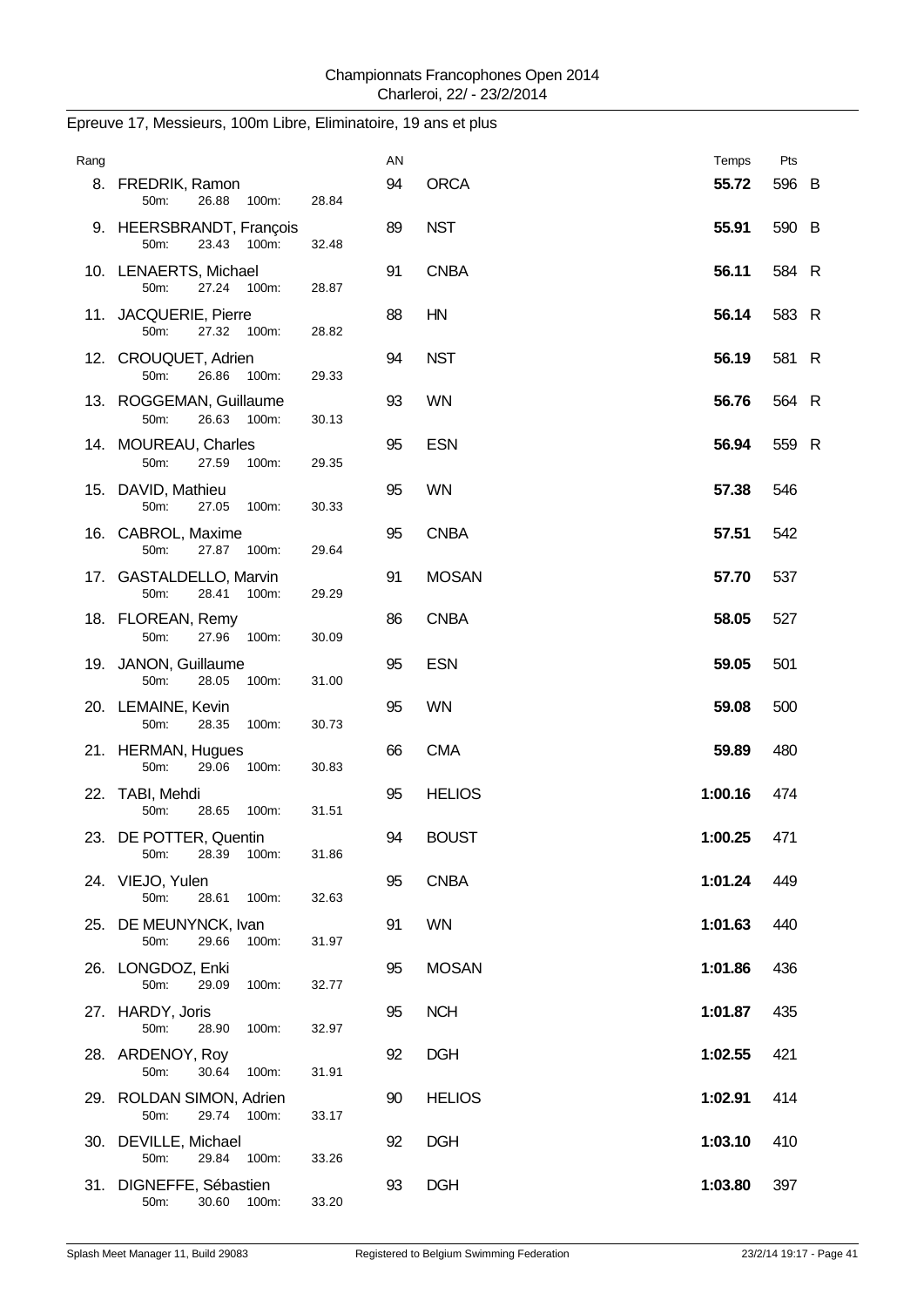### Epreuve 17, Messieurs, 100m Libre, Eliminatoire

|    | 11 ans et plus                                             |       |    |              |       |       |  |
|----|------------------------------------------------------------|-------|----|--------------|-------|-------|--|
|    | 1. DEOLET, Timothy<br>26.24<br>100m:<br>50m:               | 26.65 | 95 | <b>MEGA</b>  | 52.89 | 697 A |  |
|    | 2. ANDRIEN, Maxime<br>50m:<br>26.30<br>100m:               | 26.75 | 94 | <b>ESN</b>   | 53.05 | 691 A |  |
|    | 3. CABROL, Alexis<br>50m:<br>26.04<br>100m:                | 27.07 | 91 | <b>CNBA</b>  | 53.11 | 689 A |  |
|    | 4. BORISAVLJEVIC, Alexis<br>50m:<br>26.82<br>100m:         | 26.55 | 97 | <b>BEST</b>  | 53.37 | 679 A |  |
| 5. | DE BOER, Thom<br>50m:<br>26.15<br>100m:                    | 27.57 | 91 | De Dolfijn   | 53.72 | 665 A |  |
|    | 6. DELVOIE, Cédric<br>50m:<br>25.89<br>100m:               | 28.07 | 92 | <b>MOSAN</b> | 53.96 | 657 A |  |
|    | 7. ARKANIYA, Zaur<br>50m:<br>25.97<br>100m:                | 28.73 | 97 | <b>ASF</b>   | 54.70 | 630 A |  |
|    | 8. MALACHI, Constantin<br>26.22<br>50m:<br>100m:           | 28.74 | 97 | <b>LSC</b>   | 54.96 | 621 A |  |
|    | 9. DE WILDE, Gilles<br>26.84<br>50m:<br>100m:              | 28.21 | 90 | <b>MEGA</b>  | 55.05 | 618 B |  |
|    | 10. VAN AUDEKERKE, Nils<br>50m:<br>26.52<br>100m:          | 28.59 | 96 | <b>TSZ</b>   | 55.11 | 616 B |  |
|    | 11. BORISAVLJEVIC, Valentin<br>27.25<br>50m:<br>100m:      | 27.92 | 97 | <b>BEST</b>  | 55.17 | 614 B |  |
|    | 12. THIRY, Simon<br>50m:<br>26.49<br>100m:                 | 29.05 | 98 | W            | 55.54 | 602 B |  |
|    | <b>BRUSTEN, Arthur</b><br>50m:<br>26.39<br>100m:           | 29.15 | 95 | <b>ONS</b>   | 55.54 | 602 B |  |
|    | 14. FREDRIK, Ramon<br>50m:<br>26.88<br>100m:               | 28.84 | 94 | <b>ORCA</b>  | 55.72 | 596 B |  |
|    | 15. KUIPERS, Richard<br>26.57 100m:<br>50m:                | 29.22 | 97 | <b>ORCA</b>  | 55.79 | 594 B |  |
|    | 16. HEERSBRANDT, François<br>50m:<br>23.43<br>100m:        | 32.48 | 89 | <b>NST</b>   | 55.91 | 590 B |  |
|    | 17. LENAERTS, Michael<br>27.24 100m:<br>50m:               | 28.87 | 91 | <b>CNBA</b>  | 56.11 | 584 R |  |
|    | 18. JACQUERIE, Pierre<br>27.32<br>100m:<br>50m:            | 28.82 | 88 | HN           | 56.14 | 583 R |  |
|    | 19. CROUQUET, Adrien<br>50m:<br>26.86<br>100m:             | 29.33 | 94 | <b>NST</b>   | 56.19 | 581 R |  |
|    | 20. FAZEKAS ABEL DORIAN, Ishtvan<br>27.38<br>100m:<br>50m: | 28.91 | 98 | <b>ASF</b>   | 56.29 | 578 R |  |
|    | 21. BIERBERG, Grégory<br>26.99<br>50m:<br>100m:            | 29.33 | 98 | VN           | 56.32 | 577 R |  |
|    | 22. ROGGEMAN, Guillaume<br>50m:<br>26.63<br>100m:          | 30.13 | 93 | <b>WN</b>    | 56.76 | 564 R |  |
|    | 23. MAROT, Joseph<br>50m:<br>27.65<br>100m:                | 29.26 | 96 | <b>CNHUY</b> | 56.91 | 560 R |  |
|    | 24. MOUREAU, Charles<br>50m:<br>27.59<br>100m:             | 29.35 | 95 | <b>ESN</b>   | 56.94 | 559 R |  |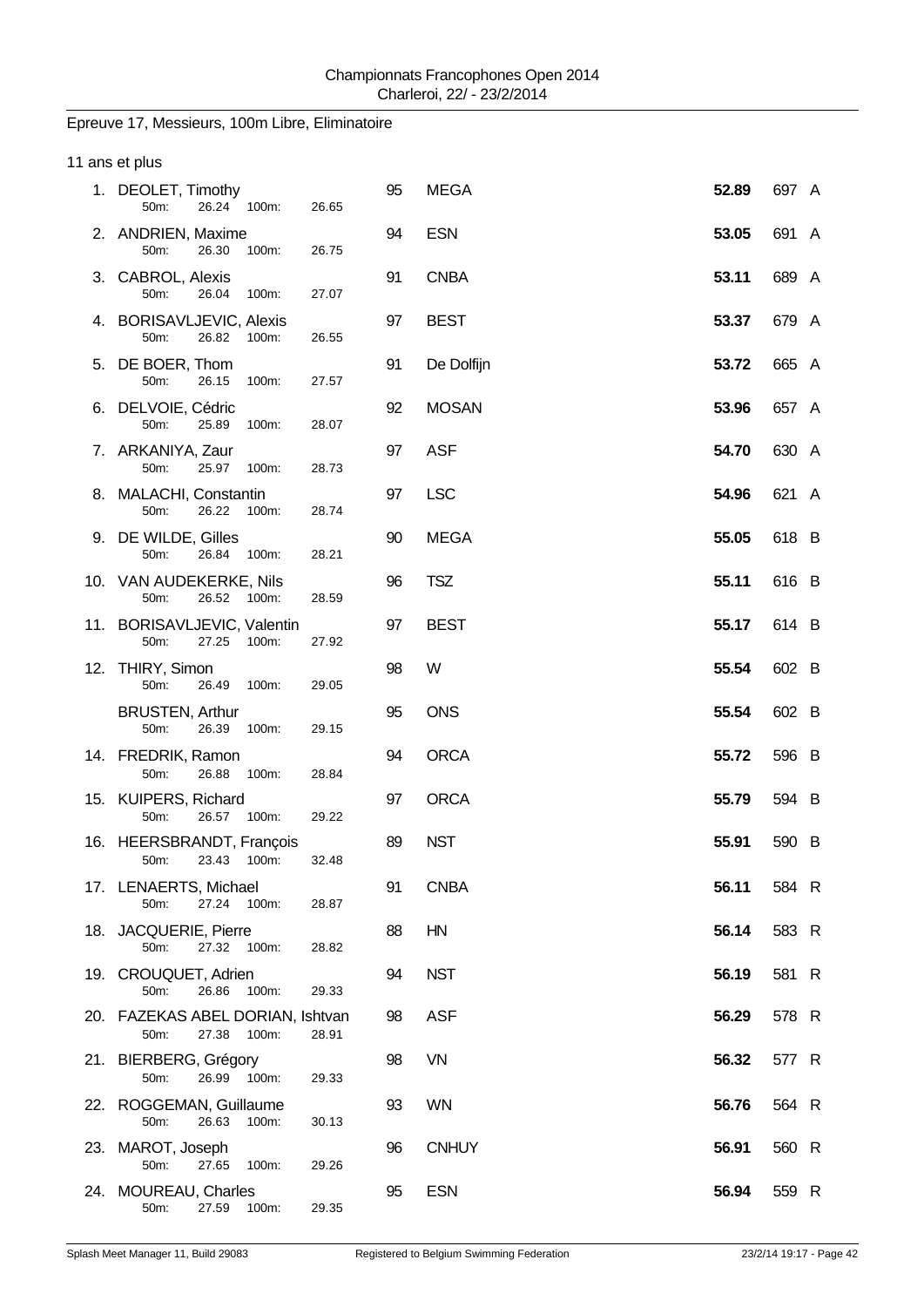| Rang |                                                        |       | AN |               | Temps | Pts |
|------|--------------------------------------------------------|-------|----|---------------|-------|-----|
|      | 25. GONCALVES, Joshua<br>28.29<br>100m:<br>50m:        | 28.70 | 98 | <b>CNSW</b>   | 56.99 | 557 |
|      | 26. COUPE, Thomas<br>50m:<br>28.22<br>100m:            | 29.14 | 97 | <b>BOUST</b>  | 57.36 | 546 |
|      | 27. DAVID, Mathieu<br>50m:<br>27.05<br>100m:           | 30.33 | 95 | <b>WN</b>     | 57.38 | 546 |
|      | 28. CABROL, Maxime<br>27.87<br>100m:<br>50m:           | 29.64 | 95 | <b>CNBA</b>   | 57.51 | 542 |
|      | 29. IEMMOLO, Romain<br>50m:<br>27.90<br>100m:          | 29.73 | 97 | <b>MOSAN</b>  | 57.63 | 539 |
|      | 30. HANIN, Matthieu<br>50m:<br>27.35<br>100m:          | 30.35 | 96 | <b>CNA</b>    | 57.70 | 537 |
|      | GASTALDELLO, Marvin<br>28.41<br>50m:<br>100m:          | 29.29 | 91 | <b>MOSAN</b>  | 57.70 | 537 |
|      | 32. FLOREAN, Remy<br>50m:<br>27.96<br>100m:            | 30.09 | 86 | <b>CNBA</b>   | 58.05 | 527 |
|      | 33. AERTS-BANCKEN, Martin<br>27.28<br>50m:<br>100m:    | 30.81 | 98 | <b>ATLAS</b>  | 58.09 | 526 |
|      | 34. HUTZEMAKERS, Julien<br>28.27 100m:<br>50m:         | 29.91 | 97 | <b>ATLAS</b>  | 58.18 | 524 |
|      | 35. AERTS-BANCKEN, Guillaume<br>50m:<br>27.70<br>100m: | 30.60 | 96 | <b>ATLAS</b>  | 58.30 | 520 |
|      | 36. XHONNEUX, Thomas<br>50m:<br>28.60<br>100m:         | 29.72 | 98 | <b>ATLAS</b>  | 58.32 | 520 |
|      | 37. BERTRAND, Amaury<br>50m:<br>28.36<br>100m:         | 30.07 | 99 | <b>ONS</b>    | 58.43 | 517 |
|      | 38. DOS SANTOS, Sam<br>28.52<br>50m:<br>100m:          | 30.22 | 98 | <b>CNBA</b>   | 58.74 | 509 |
|      | 39. LOOP, Romain<br>50m:<br>100m:<br>29.03             | 29.92 | 97 | VN            | 58.95 | 503 |
|      | 40. ALDRIC, Martial<br>50m:<br>28.78<br>100m:          | 30.20 | 97 | <b>HELIOS</b> | 58.98 | 503 |
|      | 41. JANON, Guillaume<br>50m:<br>28.05<br>100m:         | 31.00 | 95 | <b>ESN</b>    | 59.05 | 501 |
|      | 42. FEUILLEN, David<br>50m:<br>27.97<br>100m:          | 31.09 | 99 | <b>ESN</b>    | 59.06 | 501 |
|      | 43. LEMAINE, Kevin<br>50m:<br>28.35<br>100m:           | 30.73 | 95 | <b>WN</b>     | 59.08 | 500 |
|      | 44. WISEUR, Valentin<br>50m:<br>28.35<br>100m:         | 30.77 | 96 | <b>MHN</b>    | 59.12 | 499 |
|      | 45. BAUDOUX, Valentin<br>50m:<br>28.63<br>100m:        | 30.84 | 99 | <b>HELIOS</b> | 59.47 | 490 |
|      | 46. KOBAYASHI, Ryuji<br>50m:<br>29.12 100m:            | 30.45 | 99 | <b>CNSW</b>   | 59.57 | 488 |
|      | 47. DE GRATIE, Yannick<br>50m:<br>28.67<br>100m:       | 31.03 | 96 | <b>RBP</b>    | 59.70 | 485 |
|      | 48. LEDNICKY, Vit<br>50m:<br>28.93 100m:               | 30.78 | 99 | <b>CNSW</b>   | 59.71 | 484 |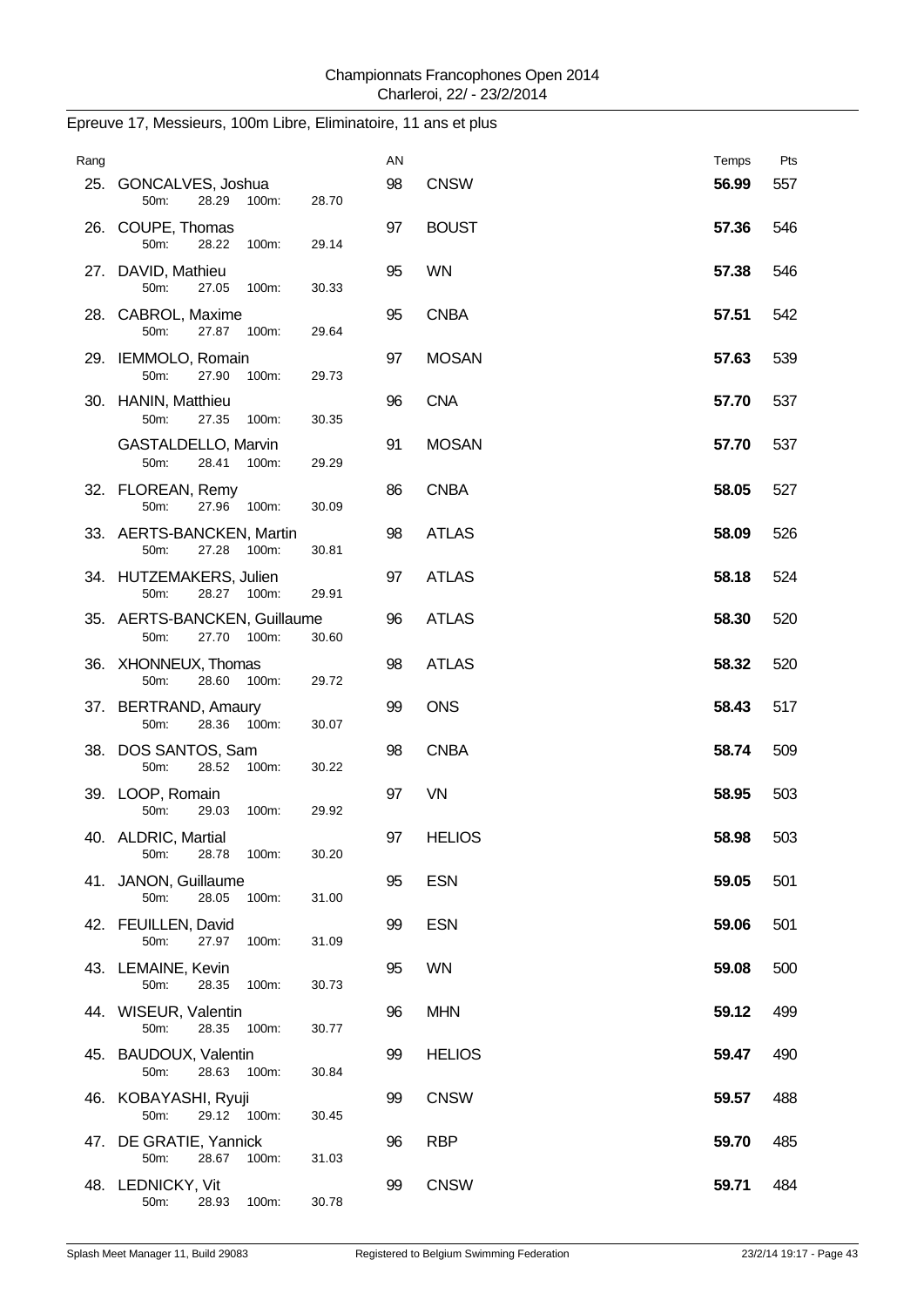| Rang |                                                    |       | AN |               | Temps   | Pts |
|------|----------------------------------------------------|-------|----|---------------|---------|-----|
|      | 49. WIRTZ, Valentin<br>50m:<br>28.48<br>100m:      | 31.35 | 99 | <b>CNBA</b>   | 59.83   | 481 |
|      | 50. HERMAN, Hugues<br>50m:<br>29.06<br>100m:       | 30.83 | 66 | <b>CMA</b>    | 59.89   | 480 |
|      | 51. BAUDUIN, Liam<br>50m:<br>29.52<br>100m:        | 30.43 | 98 | <b>BOUST</b>  | 59.95   | 479 |
|      | 52. BARNSTIJN, Alexandre<br>28.79<br>100m:<br>50m: | 31.21 | 96 | <b>CNBA</b>   | 1:00.00 | 477 |
|      | 53. THYS, Elias<br>50m:<br>28.89<br>100m:          | 31.19 | 98 | <b>ENW</b>    | 1:00.08 | 475 |
|      | 54. AMBROES, benjamin<br>50m:<br>28.86<br>100m:    | 31.25 | 98 | <b>ENN</b>    | 1:00.11 | 475 |
|      | 55. TABI, Mehdi<br>50m:<br>28.65<br>100m:          | 31.51 | 95 | <b>HELIOS</b> | 1:00.16 | 474 |
|      | 56. FAUVART, Adrien<br>50m:<br>28.70<br>100m:      | 31.48 | 97 | EC            | 1:00.18 | 473 |
|      | 57. VOLCHER, Steven<br>50m:<br>29.02<br>100m:      | 31.18 | 97 | <b>MHN</b>    | 1:00.20 | 473 |
|      | 58. DE POTTER, Quentin<br>50m:<br>28.39<br>100m:   | 31.86 | 94 | <b>BOUST</b>  | 1:00.25 | 471 |
|      | 59. MOUALHI, Yanni<br>50m:<br>29.18<br>100m:       | 31.18 | 98 | <b>ENL</b>    | 1:00.36 | 469 |
|      | 60. COUASNARD, Maxime<br>50m:<br>29.08<br>100m:    | 31.43 | 98 | <b>DM</b>     | 1:00.51 | 465 |
|      | 61. INNES, Timothee<br>50m:<br>28.93<br>100m:      | 31.64 | 98 | <b>ENW</b>    | 1:00.57 | 464 |
|      | 62. ANSELAIN, Benoit<br>50m:<br>29.52<br>100m:     | 31.15 | 96 | <b>ESP</b>    | 1:00.67 | 462 |
|      | 63. PIRE, Clément<br>29.34<br>100m:<br>50m:        | 31.36 | 98 | CAB           | 1:00.70 | 461 |
|      | 64. D'ANGELO, Lisandro<br>29.41<br>100m:<br>50m:   | 31.31 | 97 | <b>ENL</b>    | 1:00.72 | 461 |
|      | 65. DAWANS, Audric<br>50m:<br>29.53<br>100m:       | 31.33 | 97 | <b>PSL</b>    | 1:00.86 | 457 |
|      | 66. LHEUREUX, Tom<br>50m:<br>29.97<br>100m:        | 31.00 | 98 | <b>BOUST</b>  | 1:00.97 | 455 |
|      | 67. MERTENS, Lucas<br>50m:<br>29.52<br>100m:       | 31.56 | 99 | <b>PSL</b>    | 1:01.08 | 453 |
|      | 68. VIESLET, Thomas<br>50m:<br>29.20<br>100m:      | 31.98 | 97 | <b>LGN</b>    | 1:01.18 | 450 |
|      | 69. VIEJO, Yulen<br>50m:<br>28.61<br>100m:         | 32.63 | 95 | <b>CNBA</b>   | 1:01.24 | 449 |
|      | 70. ABIB, Driss<br>50m:<br>29.55<br>100m:          | 31.72 | 98 | <b>CNSW</b>   | 1:01.27 | 448 |
|      | 71. ZERAIDI, Amine<br>50m:<br>29.83<br>100m:       | 31.56 | 96 | <b>CNBA</b>   | 1:01.39 | 446 |
|      | 72. POPGEORGIEV, Georgi<br>50m:<br>29.54 100m:     | 31.96 | 96 | <b>RBP</b>    | 1:01.50 | 443 |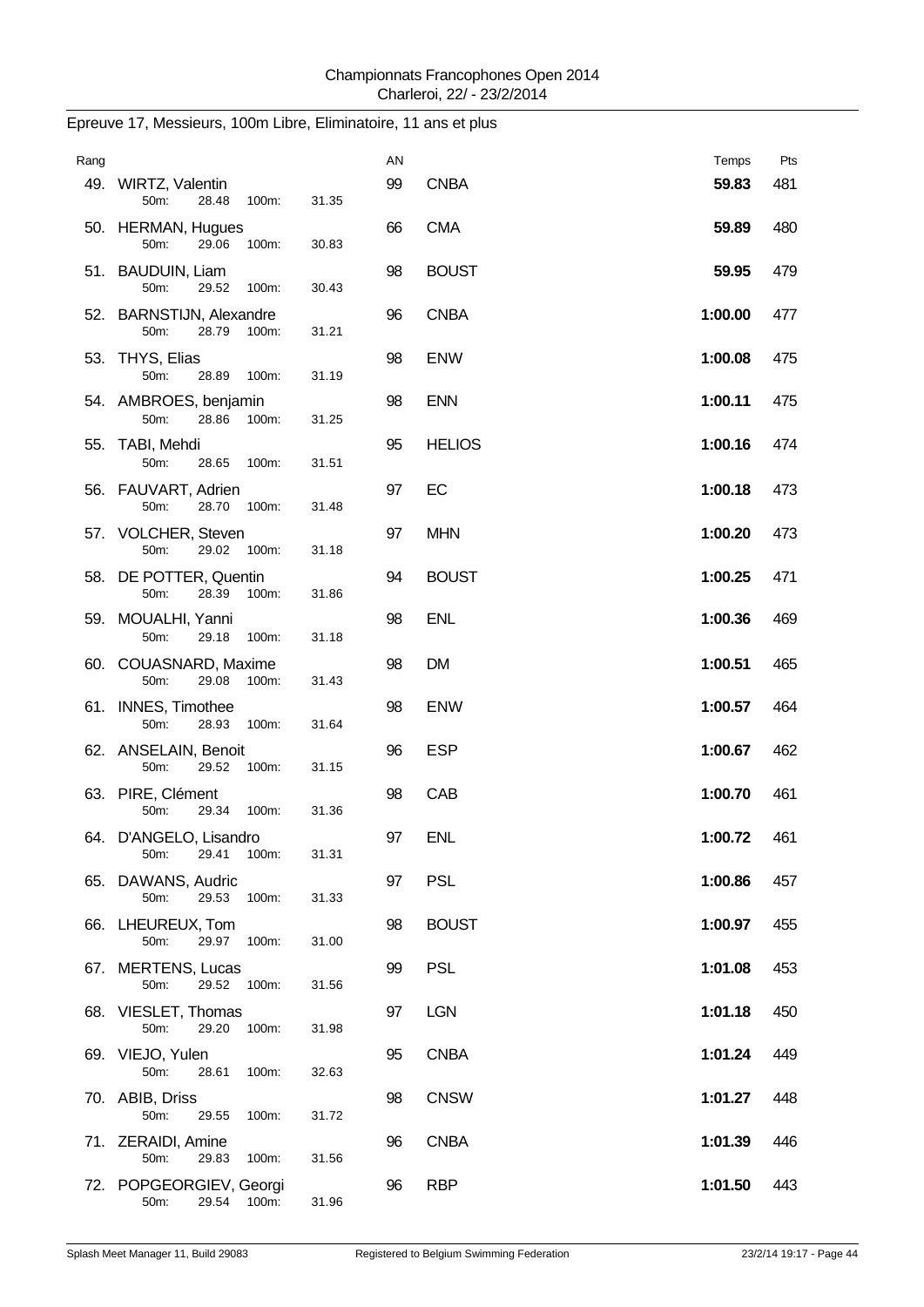| Rang |                                                    |       | AN |               | Temps   | Pts |
|------|----------------------------------------------------|-------|----|---------------|---------|-----|
|      | 73. DOLYAN, David<br>50m:<br>29.22<br>100m:        | 32.35 | 98 | <b>CNBA</b>   | 1:01.57 | 442 |
|      | 74. DE MEUNYNCK, Ivan<br>29.66<br>50m:<br>100m:    | 31.97 | 91 | <b>WN</b>     | 1:01.63 | 440 |
|      | 75. WILLEMART, François<br>50m:<br>29.73<br>100m:  | 31.94 | 97 | CAB           | 1:01.67 | 440 |
|      | 76. LARSY, Julien<br>50m:<br>29.68<br>100m:        | 32.01 | 96 | <b>ESP</b>    | 1:01.69 | 439 |
|      | 77. MORIAU, Thibault<br>50m:<br>30.25<br>100m:     | 31.48 | 99 | <b>CNSW</b>   | 1:01.73 | 438 |
|      | 78. THUMAS, Arthur<br>50m:<br>29.39<br>100m:       | 32.38 | 98 | <b>WN</b>     | 1:01.77 | 437 |
|      | 79. GULLENTOPS, Simon<br>29.73<br>50m:<br>100m:    | 32.05 | 97 | <b>LSC</b>    | 1:01.78 | 437 |
|      | 80. CHEVREMONT, Etienne<br>29.59<br>50m:<br>100m:  | 32.21 | 98 | <b>VN</b>     | 1:01.80 | 437 |
|      | 81. GUEUNING, Louis<br>50m:<br>30.72<br>100m:      | 31.09 | 97 | <b>BOUST</b>  | 1:01.81 | 437 |
|      | 82. LONGDOZ, Enki<br>50m:<br>29.09<br>100m:        | 32.77 | 95 | <b>MOSAN</b>  | 1:01.86 | 436 |
|      | 83. HARDY, Joris<br>50m:<br>28.90<br>100m:         | 32.97 | 95 | <b>NCH</b>    | 1:01.87 | 435 |
|      | 84. BALLINGER, Guillaume<br>50m:<br>30.05<br>100m: | 31.90 | 98 | <b>CNBA</b>   | 1:01.95 | 434 |
|      | 85. GOIRE, Adrien<br>50m:<br>30.69<br>100m:        | 31.28 | 98 | <b>EMBOU</b>  | 1:01.97 | 433 |
|      | 86. RAQUET, Damien<br>50m:<br>29.06<br>100m:       | 32.94 | 97 | <b>CNBA</b>   | 1:02.00 | 433 |
|      | 87. VERBAUWHEDE, Tristan<br>30.71<br>100m:<br>50m: | 31.37 | 96 | <b>CNSW</b>   | 1:02.08 | 431 |
|      | 88. DEMEZ, Florian<br>30.19<br>50m:<br>100m:       | 31.99 | 97 | EN            | 1:02.18 | 429 |
|      | JACQUEMYN, Gabriel<br>50m:<br>30.11<br>100m:       | 32.07 | 98 | <b>CNJ</b>    | 1:02.18 | 429 |
|      | BIAD, Karim<br>50m:<br>30.25<br>100m:              | 31.93 | 99 | <b>CMA</b>    | 1:02.18 | 429 |
|      | 91. MEURANT, Jason<br>50m:<br>30.09<br>100m:       | 32.25 | 97 | <b>ENL</b>    | 1:02.34 | 426 |
|      | 92. VERVONDEL, Jesens<br>30.52<br>50m:<br>100m:    | 31.87 | 99 | <b>MOSAN</b>  | 1:02.39 | 425 |
|      | 93. TABI, Zaccaria<br>50m:<br>30.22<br>100m:       | 32.20 | 98 | <b>HELIOS</b> | 1:02.42 | 424 |
|      | 94. ARDENOY, Roy<br>50m:<br>30.64<br>100m:         | 31.91 | 92 | <b>DGH</b>    | 1:02.55 | 421 |
|      | 95. DOLIVIER, Cyril<br>50m:<br>29.61<br>100m:      | 33.01 | 98 | <b>ENL</b>    | 1:02.62 | 420 |
|      | 96. ROLDAN SIMON, Adrien<br>50m:<br>29.74 100m:    | 33.17 | 90 | <b>HELIOS</b> | 1:02.91 | 414 |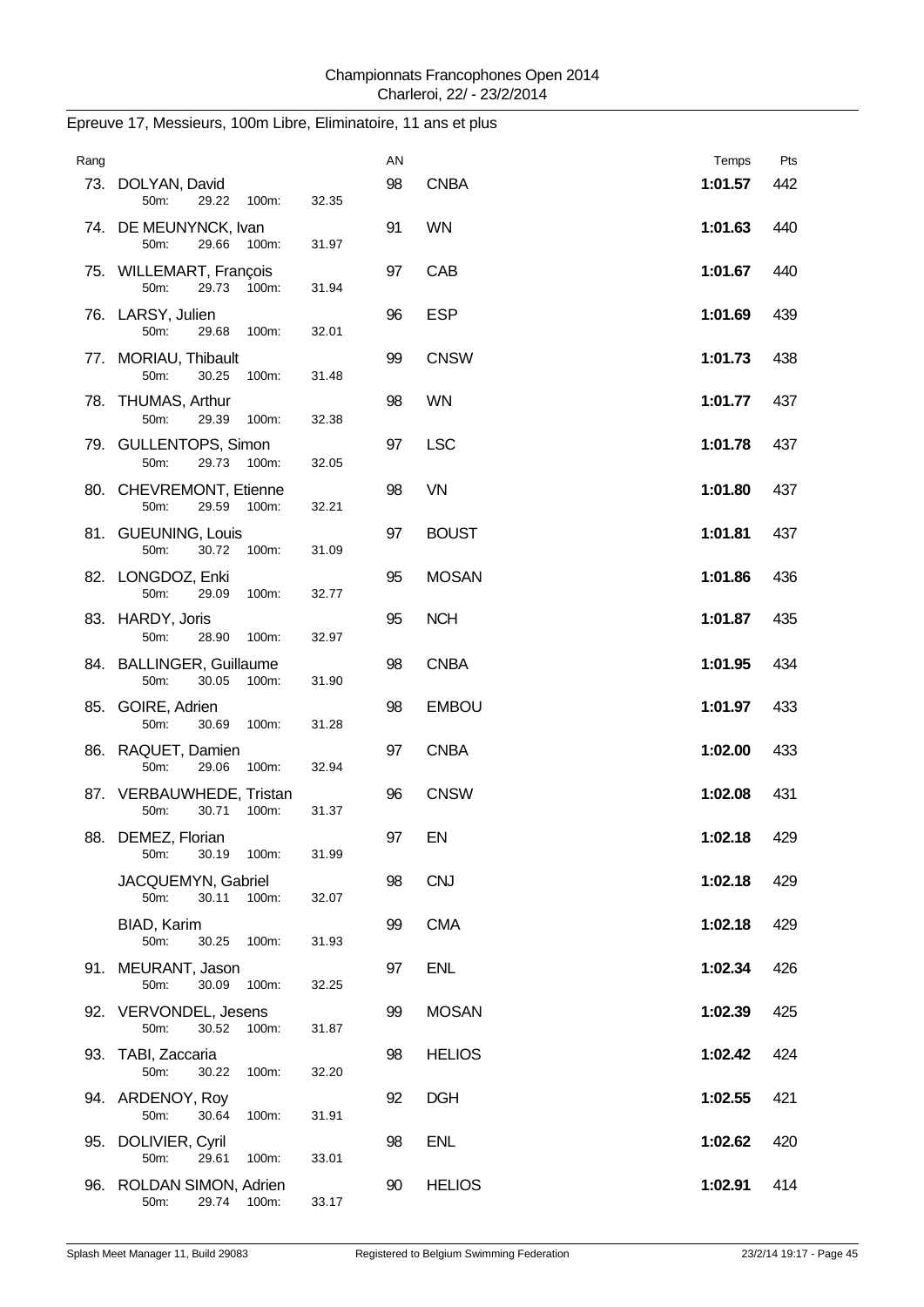| Rang |                                                                             |       | AN             |                                             | Temps   | Pts |
|------|-----------------------------------------------------------------------------|-------|----------------|---------------------------------------------|---------|-----|
|      | 97. DEVILLE, Michael<br>50m:<br>29.84 100m:                                 | 33.26 | 92             | <b>DGH</b>                                  | 1:03.10 | 410 |
|      | 98. BOURSEAU, Lucas<br>50m:<br>29.19<br>100m:                               | 34.00 | 98             | VN                                          | 1:03.19 | 409 |
|      | 99. SIMOENS, Jerome<br>50m:<br>30.32 100m:                                  | 33.09 | 98             | <b>HELIOS</b>                               | 1:03.41 | 404 |
|      | 100. DIGNEFFE, Sébastien<br>50m:<br>30.60<br>100m:                          | 33.20 | 93             | <b>DGH</b>                                  | 1:03.80 | 397 |
|      | 101. DEFOURNY, Guillaume<br>50m:<br>30.69<br>100m:                          | 33.13 | 97             | <b>NCH</b>                                  | 1:03.82 | 397 |
|      | 102. DOUKMANI, Zakariya<br>50m:<br>30.50<br>100m:                           | 33.42 | 99             | HN                                          | 1:03.92 | 395 |
|      | 103. COUNOY, Hugo<br>50m:<br>30.63<br>100m:                                 | 33.46 | 99             | <b>BCSG</b>                                 | 1:04.09 | 392 |
|      | 104. CORREIA DUARTE, Pedro Jose<br>32.00<br>100m:<br>50m:                   | 32.14 | 98             | <b>MOSAN</b>                                | 1:04.14 | 391 |
|      | 105. VIELVOYE, Martin<br>50m:<br>31.34 100m:                                | 33.12 | 99             | <b>DWST</b>                                 | 1:04.46 | 385 |
|      | 106. ROISEUX, Antoine<br>50m:<br>30.41<br>100m:                             | 34.23 | 96             | <b>CEBENA</b>                               | 1:04.64 | 382 |
|      | 107. ATTARD, Matthias<br>50m:<br>31.68 100m:                                | 33.28 | 96             | <b>RBP</b>                                  | 1:04.96 | 376 |
|      | 108. VEKEMANS, Kilian                                                       |       | 99             | <b>EMBOU</b>                                | 1:05.66 | 364 |
|      | 50m:<br>32.11 100m:<br>109. CALLEWAERT, Corentin                            | 33.55 | 98             | <b>RBP</b>                                  | 1:06.56 | 350 |
|      | 50m:<br>32.63 100m:<br>DECUYPERE, Felix                                     | 33.93 | 98             | <b>WN</b>                                   | 1:06.56 | 350 |
|      | 50m:<br>32.40<br>100m:                                                      | 34.16 |                |                                             | 1:06.83 |     |
|      | 111. THIANGE, Cyril<br>50m:<br>32.24 100m:                                  | 34.59 | 99             | <b>SCR</b>                                  |         | 345 |
|      | 112. MEURANT, Rémy<br>32.99<br>50m:<br>100m:                                | 34.17 | 99             | <b>HELIOS</b>                               | 1:07.16 | 340 |
|      | 113. DUWEZ, julien<br>50m:<br>31.79<br>100m:                                | 35.48 | 98             | <b>NOC</b>                                  | 1:07.27 | 339 |
|      | 114. LEDECQ, Nicolas<br>50m:<br>33.08<br>100m:                              | 35.50 | 99             | <b>BOUST</b>                                | 1:08.58 | 320 |
|      | forf.nd. WERTZ, Sascha<br>forf.nd. VISÉE, Corentin<br>forf.nd. SORET, Lucas |       | 99<br>97<br>97 | <b>COUNTRY</b><br><b>BCSG</b><br><b>PSL</b> |         |     |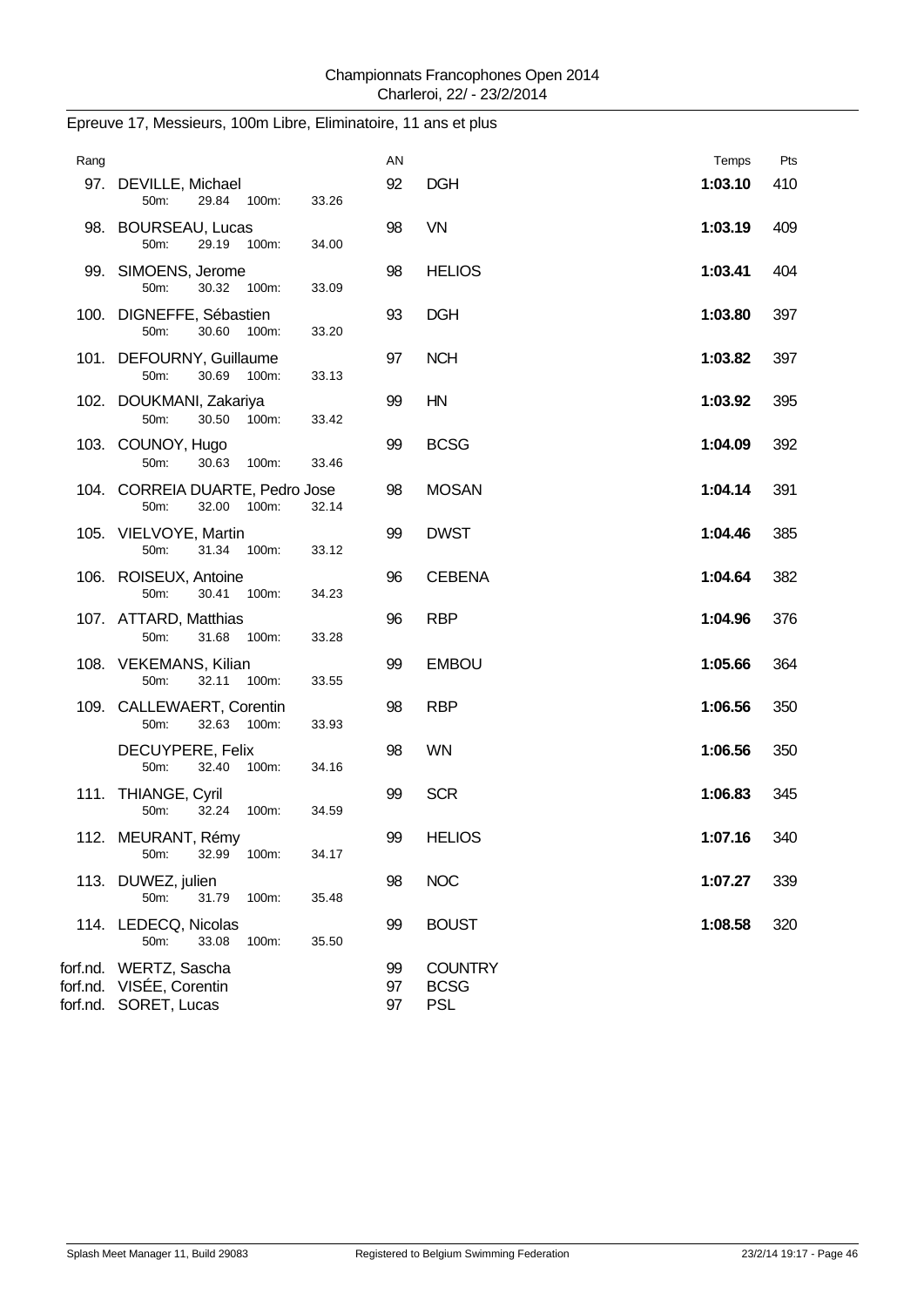#### Championnats Francophones Open 2014 Charleroi, 22/ - 23/2/2014

| Epreuve 1<br>22/2/14 |                                       |             |       |       |                     | Dames, 200m Libre        |  |         | 11 ans et plus<br>Liste résultats Finales |  |
|----------------------|---------------------------------------|-------------|-------|-------|---------------------|--------------------------|--|---------|-------------------------------------------|--|
| Points: FINA 2013    |                                       |             |       |       |                     |                          |  |         |                                           |  |
| Rang                 |                                       |             |       |       | AN                  |                          |  | Temps   | Pts                                       |  |
| Finale A             |                                       |             |       |       |                     |                          |  |         |                                           |  |
|                      | 1. TOUATI, Assia<br>50m:              | 29.19       | 100m: | 31.71 | 95<br>200m:         | <b>CNBA</b><br>1:03.40   |  | 2:04.30 | 750                                       |  |
|                      | 2. MULLER, Aurélie<br>50m:            | 30.06       | 100m: | 31.59 | 90<br>200m:         | <b>CNBA</b><br>1:04.43   |  | 2:06.08 | 719                                       |  |
|                      | 3. KRAAIJEVELD, Ilse<br>50m:          | 29.41       | 100m: | 31.66 | 90<br>200m:         | <b>ORCA</b><br>1:05.45   |  | 2:06.52 | 712                                       |  |
|                      | 4. BYNENS, Nathalie<br>50m:           | 29.73       | 100m: | 32.65 | 93<br>200m:         | <b>HZS</b><br>1:05.95    |  | 2:08.33 | 682                                       |  |
|                      | 5. MIDREZ, Noémie<br>50m:             | 31.05       | 100m: | 32.64 | 96<br>200m:         | VN<br>1:06.28            |  | 2:09.97 | 656                                       |  |
|                      | CAVADINI, Caroline<br>50m:            | 30.98       | 100m: | 33.32 | 90<br>200m:         | <b>CNBA</b><br>1:05.67   |  | 2:09.97 | 656                                       |  |
|                      | 7. YAX, Bénédicte<br>50m:             | 30.27       | 100m: | 31.98 | 98<br>200m:         | <b>CNBA</b><br>1:07.97   |  | 2:10.22 | 653                                       |  |
|                      | 8. HUYBREGHS, Nele<br>50m:            | 30.40       | 100m: | 33.95 | 95<br>200m:         | <b>STT</b><br>1:08.63    |  | 2:12.98 | 613                                       |  |
| <b>Finale B</b>      |                                       |             |       |       |                     |                          |  |         |                                           |  |
|                      | 9. ROMANINI, Aurelie<br>50m:          | 30.96 100m: |       | 33.04 | 87<br>200m:         | <b>BOUST</b><br>1:07.56  |  | 2:11.56 | 633                                       |  |
|                      | 10. LOUNES-CHERIF, Alison<br>50m:     | 31.04 100m: |       | 33.72 | 99<br>200m:         | DM<br>1:09.23            |  | 2:13.99 | 599                                       |  |
|                      | 11. DAWANS, Axelle<br>50m:            | 32.02       | 100m: | 34.57 | 99<br>200m:         | <b>PSL</b><br>1:07.68    |  | 2:14.27 | 595                                       |  |
|                      | 12. DUMONT, Juliette<br>50m:          | 31.44       | 100m: | 34.56 | $00\,$<br>200m:     | <b>EMBOU</b><br>1:08.33  |  | 2:14.33 | 594                                       |  |
|                      | 13. KHIYARA, Inès<br>50m: 31.13 100m: |             |       | 34.07 | 98<br>200m: 1:09.44 | <b>PSL</b>               |  | 2:14.64 | 590                                       |  |
|                      | 14. KERKENI, Sonia<br>50m:            | 31.06       | 100m: | 34.08 | 98<br>200m:         | <b>ESP</b><br>1:09.60    |  | 2:14.74 | 589                                       |  |
|                      | 15. VANDERHEYDEN, Ashley<br>50m:      | 31.21       | 100m: | 34.48 | 99<br>200m:         | <b>ZGEEL</b><br>1:10.88  |  | 2:16.57 | 566                                       |  |
|                      | 16. CLEMENT, Kimberley<br>50m:        | 31.25 100m: |       | 35.01 | 91<br>200m:         | <b>HELIOS</b><br>1:11.48 |  | 2:17.74 | 551                                       |  |
|                      |                                       |             |       |       |                     |                          |  |         |                                           |  |

| Epreuve 2<br>22/2/14 | Messieurs, 400m Libre | 11 ans et plus<br>Liste résultats Finales |  |  |
|----------------------|-----------------------|-------------------------------------------|--|--|
| Points: FINA 2013    |                       |                                           |  |  |
| Rang                 | AN                    | Pts<br>Temps                              |  |  |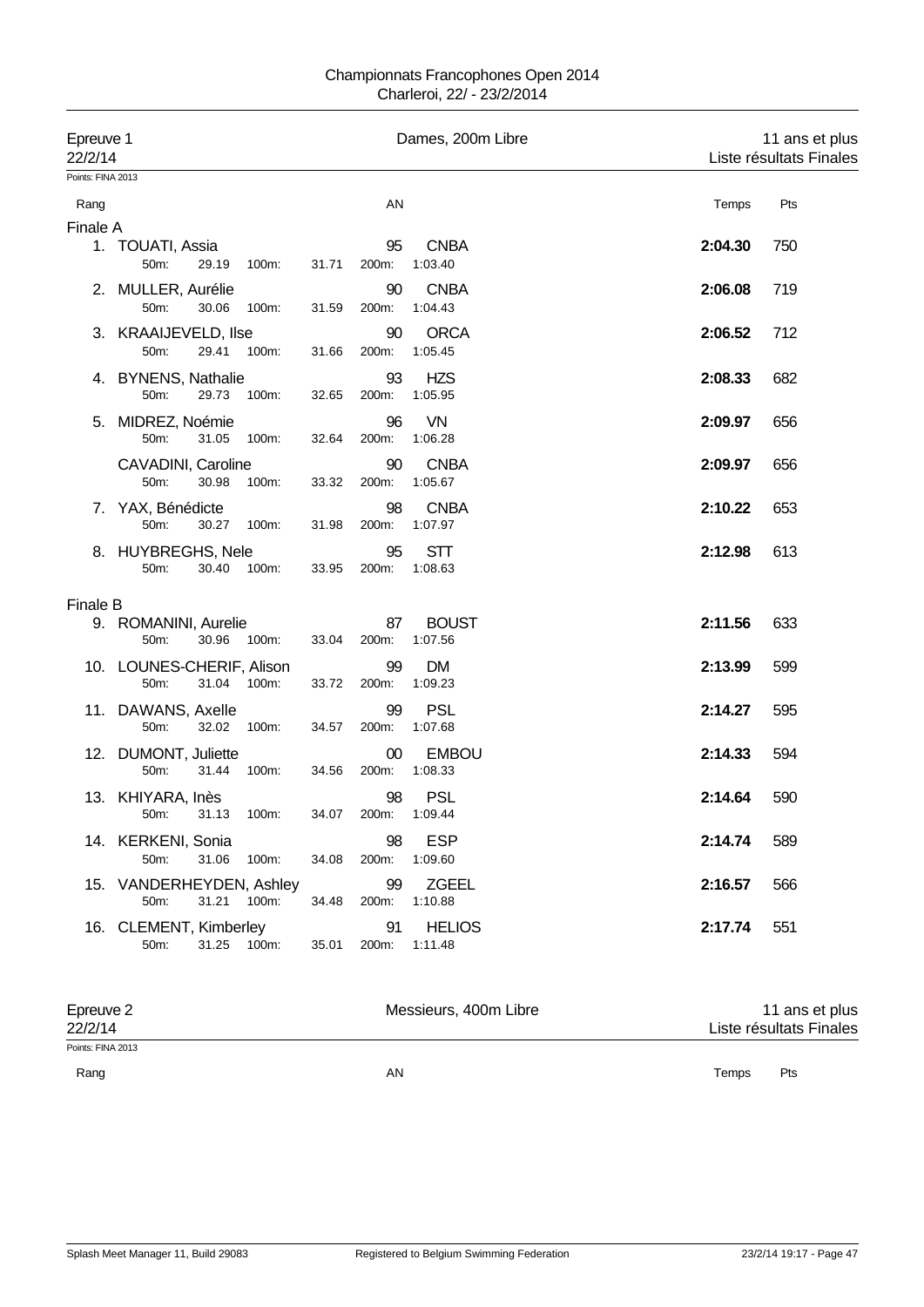Epreuve 2, Messieurs, 400m Libre, Finale

| Finale A |                           |       |          |       |                    |               |       |         |         |          |
|----------|---------------------------|-------|----------|-------|--------------------|---------------|-------|---------|---------|----------|
|          | VAN AUDEKERKE, Nils       |       |          |       | 96                 | <b>TSZ</b>    |       |         | 4:06.58 | 710 JA1  |
| 2.       | <b>MATTELAER, Mathieu</b> |       |          |       | 91                 | <b>GOLD</b>   |       |         | 4:06.58 | 710 JA 2 |
| 3.       | TRAP, Alexander           |       |          |       | 97                 | <b>STT</b>    |       |         | 4:11.75 | 667      |
|          | $50m$ :                   | 28.60 | $100m$ : | 30.50 | 200m:              | 1:04.03       | 400m: | 2:08.62 |         |          |
| 4.       | SORET, Lucas              |       |          |       | 97                 | <b>PSL</b>    |       |         | 4:16.41 | 632      |
|          | 50m:                      | 28.80 | 100m:    | 31.72 | 200m:              | 1:04.05       | 400m: | 2:11.84 |         |          |
| 5.       | DAL, Lucas                |       |          |       | 99                 | <b>DM</b>     |       |         | 4:17.65 | 623      |
|          | 50m                       | 29.77 | $100m$ : | 32.14 | 200m:              | 1:05.77       | 400m: | 2:09.97 |         |          |
| 6.       | COUPE, Thomas             |       |          |       | 97                 | <b>BOUST</b>  |       |         | 4:26.57 | 562      |
|          | $50m$ :                   | 30.15 | $100m$ : | 33.23 | 200m:              | 19:07.37      | 400m: |         |         |          |
| 7.       | <b>ALDRIC, Martial</b>    |       |          |       | 97                 | <b>HELIOS</b> |       |         | 4:26.85 | 560      |
|          | 50m:                      | 30.85 | $100m$ : | 34.05 | 200m:              | 1:08.84       | 400m: | 2:13.11 |         |          |
| 8.       | <b>WIRTZ, Valentin</b>    |       |          |       | 99                 | <b>CNBA</b>   |       |         | 4:28.19 | 552      |
|          | 50m:                      | 29.85 | 100m:    | 33.33 | 200 <sub>m</sub> : | 1:08.22       | 400m: | 2:16.79 |         |          |

|                   | Epreuve 3<br>22/2/14                                                |       |    | Dames, 100m Brasse |         | 11 ans et plus<br>Liste résultats Finales |  |
|-------------------|---------------------------------------------------------------------|-------|----|--------------------|---------|-------------------------------------------|--|
| Points: FINA 2013 |                                                                     |       |    |                    |         |                                           |  |
| Rang              |                                                                     |       | AN |                    | Temps   | Pts                                       |  |
| Finale A          | 1. LECLUYSE, Fanny<br>33.38 100m:<br>50m:                           | 36.16 | 92 | <b>DM</b>          | 1:09.54 | 796                                       |  |
|                   | 2. ELZERMAN, Anouk<br>100m:<br>50m:<br>33.81                        | 37.91 | 90 | De Dolfijn         | 1:11.72 | 725                                       |  |
|                   | 3. MICHELS, Lise<br>50m:<br>35.14<br>100m:                          | 37.63 | 99 | <b>DM</b>          | 1:12.77 | 694                                       |  |
|                   | 4. BOMMER, Sanne<br>50m:<br>35.63<br>100m:                          | 39.95 | 95 | De Dolfijn         | 1:15.58 | 620                                       |  |
|                   | 5. VRIEZE, Guusje<br>50m:<br>36.64<br>100m:                         | 42.78 | 95 | De Dolfijn         | 1:19.42 | 534                                       |  |
|                   | 6. FOSSE, Chloé<br>50m:<br>37.49<br>100m:                           | 42.25 | 96 | <b>CNBA</b>        | 1:19.74 | 528                                       |  |
|                   | 7. MURPHY, Anya<br>50m:<br>37.95<br>100m:                           | 42.15 | 98 | <b>WN</b>          | 1:20.10 | 520                                       |  |
|                   | 8. VAN GINDERACHTER, Justine<br>38.36<br>100m:<br>50 <sub>m</sub> : | 42.30 | 98 | <b>BOUST</b>       | 1:20.66 | 510                                       |  |
| <b>Finale B</b>   |                                                                     |       |    |                    |         |                                           |  |
|                   | 9. HASANVA ELVIRA, Salim<br>37.45<br>100m:<br>50m:                  | 41.02 | 98 | <b>ASF</b>         | 1:18.47 | 554                                       |  |
|                   | 10. HARZE, Marine<br>50m:<br>39.59<br>100m:                         | 42.62 | 97 | <b>ATLAS</b>       | 1:22.21 | 481                                       |  |
|                   | 11. KRIMPELBEIN, Celina-Marie<br>50m:<br>39.03<br>100m:             | 43.55 | 98 | <b>DWST</b>        | 1:22.58 | 475                                       |  |
|                   | 12. GREGOIRE, Raphaëlle<br>50m:<br>39.32 100m:                      | 43.33 | 98 | VN                 | 1:22.65 | 474                                       |  |
|                   | 13. BEAUVOIS, Aurélie<br>50m:<br>38.89<br>100m:                     | 44.06 | 97 | <b>BOUST</b>       | 1:22.95 | 469                                       |  |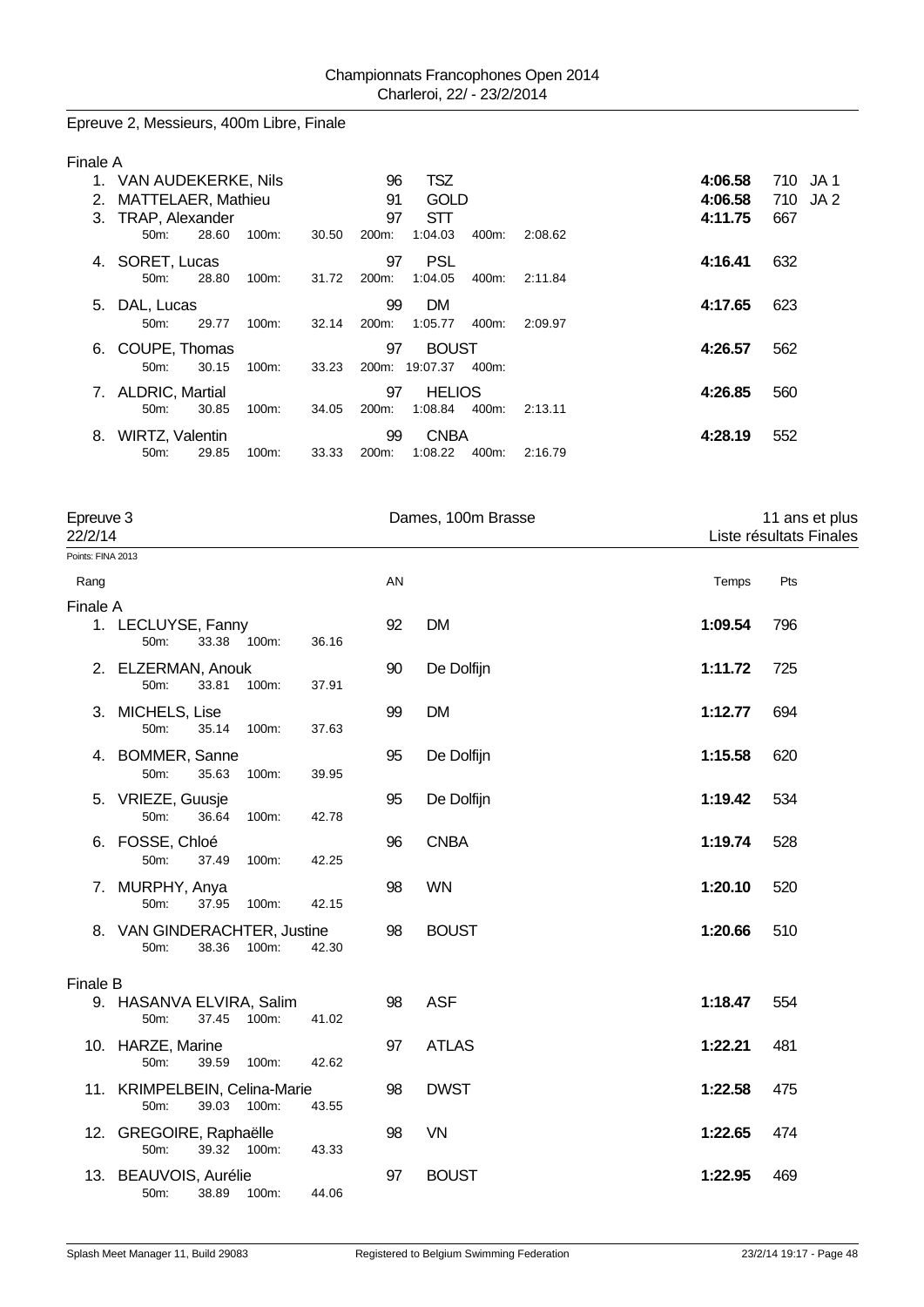|      | Epreuve 3, Dames, 100m Brasse, Finale, 11 ans et plus |          |       |    |              |         |     |
|------|-------------------------------------------------------|----------|-------|----|--------------|---------|-----|
| Rang |                                                       |          |       | ΑN |              | Temps   | Pts |
|      | 14. KHIYARA, Inès<br>39.13<br>$50m$ :                 | $100m$ : | 44.23 | 98 | <b>PSL</b>   | 1:23.36 | 462 |
|      | 15. VAN DEN BOSSCHE, Manon<br>39.26<br>$50m$ :        | $100m$ : | 44.19 | 97 | <b>MOSAN</b> | 1:23.45 | 460 |
|      | 16. DELMOTTE, Elodie<br>41.12<br>$50m$ :              | 100m:    | 44.49 | 99 | <b>BOUST</b> | 1:25.61 | 426 |

| Epreuve 4<br>22/2/14 |                                                                            |                            | Messieurs, 200m Papillon             |                    | 11 ans et plus<br>Liste résultats Finales |  |  |
|----------------------|----------------------------------------------------------------------------|----------------------------|--------------------------------------|--------------------|-------------------------------------------|--|--|
| Points: FINA 2013    |                                                                            |                            |                                      |                    |                                           |  |  |
| Rang                 |                                                                            | AN                         |                                      | Temps              | Pts                                       |  |  |
| Finale A             |                                                                            |                            |                                      |                    |                                           |  |  |
|                      | 1. ANDRIEN, Maxime<br>27.61 100m:<br>50m:                                  | 94<br>31.86<br>200m:       | <b>ESN</b><br>1:05.84                | 2:05.31            | 704                                       |  |  |
|                      | 2. VANHUYS, Logan<br>50m:<br>29.48<br>100m:                                | 97<br>33.86<br>200m:       | <b>DM</b><br>1:07.33                 | 2:10.67            | 621                                       |  |  |
|                      | 3. AERTS-BANCKEN, Guillaume<br>28.92 100m:<br>50m:                         | 96<br>33.47<br>200m:       | <b>ATLAS</b><br>1:09.00              | 2:11.39            | 611                                       |  |  |
|                      | 4. VANGOETSENHOVEN, Dries<br>50m:<br>29.47 100m:                           | 97<br>34.54<br>200m:       | <b>STT</b><br>1:08.04                | 2:12.05            | 602                                       |  |  |
|                      | 5. BIERBERG, Grégory<br>29.45 100m:<br>50m:                                | 98<br>34.58<br>200m:       | <b>VN</b><br>1:12.41                 | 2:16.44            | 545                                       |  |  |
|                      | 6. VAN AUDEKERKE, Nils<br>29.79 100m:<br>50m:                              | 96<br>34.90<br>200m:       | <b>TSZ</b><br>1:12.10                | 2:16.79            | 541                                       |  |  |
|                      | 7. FRIPPIAT, Florian<br>30.70<br>50m:<br>100m:                             | 98<br>36.68<br>200m:       | <b>NCA</b><br>1:15.03                | 2:22.41            | 480                                       |  |  |
|                      | 8. XHONNEUX, Thomas<br>50m:<br>30.75 100m:                                 | 98<br>200m:<br>36.89       | <b>ATLAS</b><br>1:21.69              | 2:29.33            | 416                                       |  |  |
| Finale B             |                                                                            |                            |                                      |                    |                                           |  |  |
|                      | 9. GASTALDELLO, Marvin<br>30.99 100m:<br>50m:                              | 91<br>35.05<br>200m:       | <b>MOSAN</b><br>1:14.56              | 2:20.60            | 498                                       |  |  |
|                      | 10. BALLINGER, Guillaume<br>11. MATAIGNE, Martin<br>50m:<br>32.01<br>100m: | 98<br>97<br>36.98<br>200m: | <b>CNBA</b><br><b>NCA</b><br>1:17.67 | 2:26.60<br>2:26.66 | 440<br>439                                |  |  |
|                      | 12. JACOB, Geoffrey<br>31.90<br>50m:<br>100m:                              | 88<br>200m:<br>36.59       | HN<br>1:18.20                        | 2:26.69            | 439                                       |  |  |
|                      | 13. BAUDOUX, Valentin<br>32.37 100m:<br>50m:                               | 99<br>200m:<br>36.63       | <b>HELIOS</b><br>1:19.69             | 2:28.69            | 421                                       |  |  |
|                      | 14. DE SMET, Guillaume<br>32.25 100m:<br>$50m$ :                           | 99<br>200m:<br>37.07       | <b>BLAC</b><br>1:20.73               | 2:30.05            | 410                                       |  |  |
|                      | forf.nd. LAGAE, Remy                                                       | 99                         | <b>DM</b>                            |                    |                                           |  |  |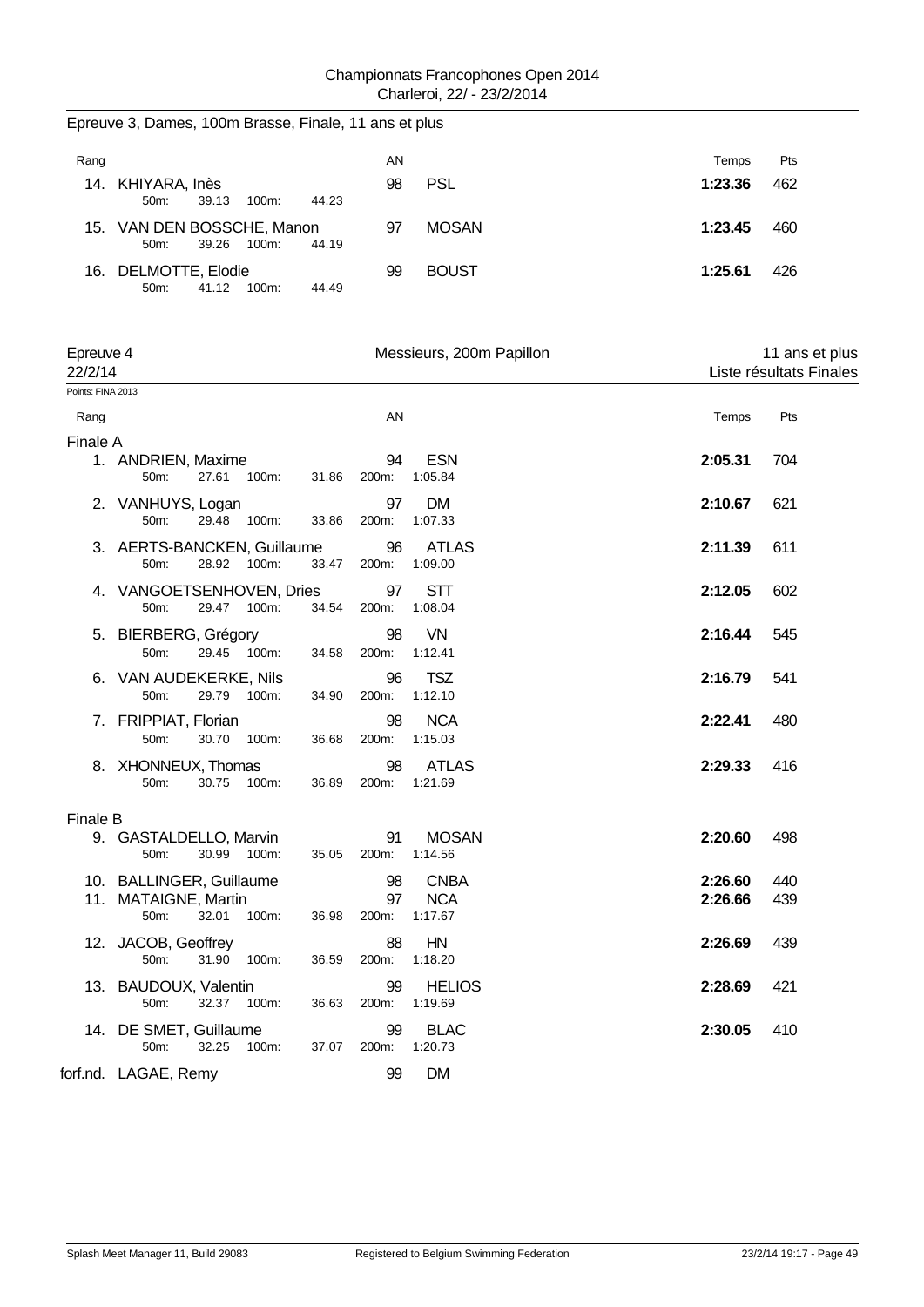| Epreuve 5<br>22/2/14 |                                              |       |       |       |             | Dames, 400m 4 nages     |         | 11 ans et plus<br>Liste résultats Finales |  |  |
|----------------------|----------------------------------------------|-------|-------|-------|-------------|-------------------------|---------|-------------------------------------------|--|--|
| Points: FINA 2013    |                                              |       |       |       |             |                         |         |                                           |  |  |
| Rang                 |                                              |       |       |       | AN          |                         | Temps   | Pts                                       |  |  |
| <b>Finale A</b>      |                                              |       |       |       |             |                         |         |                                           |  |  |
| 1.                   | VERKAIK, Cynthia<br>50m:                     | 32.27 | 100m: | 35.76 | 96<br>400m: | <b>ORCA</b><br>3:52.17  | 5:00.20 | 714                                       |  |  |
| 2.                   | GRANDJEAN, Joan<br>50m:                      | 32.60 | 100m: | 37.13 | 96<br>400m: | <b>PSL</b><br>4:01.78   | 5:11.51 | 639                                       |  |  |
| 3.                   | DAUBA, Camille<br>50m:                       | 32.35 | 100m: | 38.07 | 97<br>400m: | <b>NCA</b><br>4:03.57   | 5:13.99 | 624                                       |  |  |
| 4.                   | DE BOCK, Sonia<br>50 <sub>m</sub> :          | 32.75 | 100m: | 39.19 | 98<br>400m: | <b>BRABO</b><br>4:08.78 | 5:20.72 | 586                                       |  |  |
| 5.                   | MEERE, Joleen<br>50 <sub>m</sub> :           | 33.85 | 100m: | 40.51 | 99<br>400m: | <b>DDAT</b><br>4:10.36  | 5:24.72 | 564                                       |  |  |
| 6.                   | DEVILLE, Alexandra<br>50m:                   | 32.74 | 100m: | 41.10 | 95<br>400m: | <b>CNBA</b><br>4:18.33  | 5:32.17 | 527                                       |  |  |
|                      | 7. LEPOMME, Anne-Sophie<br>50m:              | 34.75 | 100m: | 39.84 | 86<br>400m: | <b>NST</b><br>4:19.89   | 5:34.48 | 516                                       |  |  |
| disg.                | GILLET, Victoria<br>SW 4.4 - Départ anticipé |       |       |       | 98          | <b>PSL</b>              |         |                                           |  |  |

| Epreuve 6<br>22/2/14 |                                         |       |       |         |    | Messieurs, 200m 4 nages | 11 ans et plus<br>Liste résultats Finales |     |
|----------------------|-----------------------------------------|-------|-------|---------|----|-------------------------|-------------------------------------------|-----|
| Points: FINA 2013    |                                         |       |       |         |    |                         |                                           |     |
| Rang                 |                                         |       |       |         | AN |                         | Temps                                     | Pts |
| Finale A             |                                         |       |       |         |    |                         |                                           |     |
|                      | 1. MATTELAER, Mathieu<br>$50m$ :        | 29.16 | 200m: | 1:39.94 | 91 | <b>GOLD</b>             | 2:09.10                                   | 688 |
|                      | 2. BORISAVLJEVIC, Alexis<br>50m:        | 28.28 | 200m: | 1:42.56 | 97 | <b>BEST</b>             | 2:10.84                                   | 661 |
|                      | 3. DAL, Thomas<br>50m:                  | 29.20 | 200m: | 1:41.90 | 97 | <b>DM</b>               | 2:11.10                                   | 657 |
|                      | 4. FREDRIK, Ramon<br>50m:               | 29.13 | 200m: | 1:47.69 | 94 | <b>ORCA</b>             | 2:16.82                                   | 578 |
|                      | 5. MÜLLER, Matthias<br>50m:             | 29.50 | 200m: | 1:50.36 | 96 | <b>SSSV</b>             | 2:19.86                                   | 541 |
|                      | 6. DAL, Lucas<br>50m:                   | 30.23 | 200m: | 1:50.09 | 99 | <b>DM</b>               | 2:20.32                                   | 536 |
|                      | 7. THIRY, Simon<br>50m:                 | 30.33 | 200m: | 1:53.79 | 98 | W                       | 2:24.12                                   | 494 |
|                      | 8. MOUREAU, Charles<br>50m:             | 30.49 | 200m: | 1:53.93 | 95 | <b>ESN</b>              | 2:24.42                                   | 491 |
| <b>Finale B</b>      |                                         |       |       |         |    |                         |                                           |     |
|                      | 9. FAZEKAS ABEL DORIAN, Ishtvan<br>50m: | 30.01 | 200m: | 1:49.89 | 98 | <b>ASF</b>              | 2:19.90                                   | 541 |
|                      | 10. DUNESME, Loic<br>50m:               | 30.73 | 200m: | 1:55.89 | 96 | <b>MHN</b>              | 2:26.62                                   | 470 |
|                      | 11. HUPPERTZ, Stefan<br>50m:            | 32.29 | 200m: | 1:55.70 | 99 | SSSV                    | 2:27.99                                   | 457 |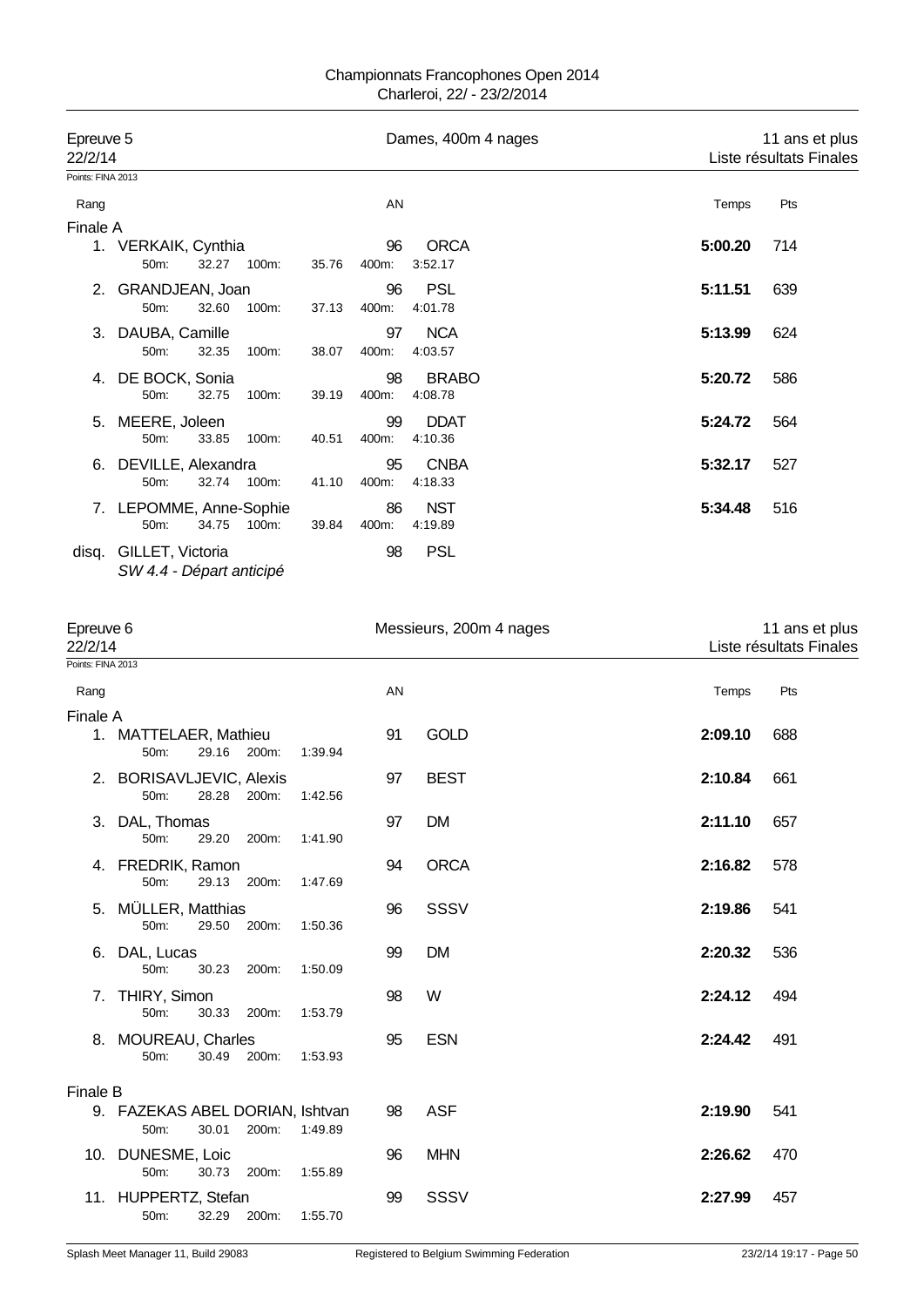|      |                                |       |                    | Epreuve 6, Messieurs, 200m 4 nages, Finale, 11 ans et plus |    |               |         |     |
|------|--------------------------------|-------|--------------------|------------------------------------------------------------|----|---------------|---------|-----|
| Rang |                                |       |                    |                                                            | ΑN |               | Temps   | Pts |
| 12.  | <b>MATAIGNE, Martin</b><br>50m | 31.29 | 200m:              | 1:57.81                                                    | 97 | <b>NCA</b>    | 2:29.10 | 446 |
| 13.  | WIRTZ, Valentin<br>$50m$ :     | 31.35 | 200m:              | 1:58.80                                                    | 99 | <b>CNBA</b>   | 2:30.15 | 437 |
|      | 14. ALDRIC, Martial<br>$50m$ : | 31.11 | 200 <sub>m</sub> : | 2:00.20                                                    | 97 | <b>HELIOS</b> | 2:31.31 | 427 |
|      | forf.nd. DE SMET, Guillaume    |       |                    |                                                            | 99 | <b>BLAC</b>   |         |     |

| Epreuve 7                           |                           |           | Dames, 200m Dos     | 11 ans et plus          |                         |  |
|-------------------------------------|---------------------------|-----------|---------------------|-------------------------|-------------------------|--|
| 22/2/14                             |                           |           |                     |                         | Liste résultats Finales |  |
| Points: FINA 2013                   |                           |           |                     |                         |                         |  |
| Rang                                |                           | <b>AN</b> |                     | Temps                   | Pts                     |  |
| Finale A                            |                           |           |                     |                         |                         |  |
| 1.                                  | STEVENS, Laura            | 95        | <b>HZS</b>          | 2:23.14                 | 651                     |  |
| 2.                                  | DOBRIN, Alexandra         | 93        | <b>CNBA</b>         | 2:25.62                 | 618                     |  |
| 3.                                  | DE VRIES, Claris          | 97        | <b>ORCA</b>         | 2:25.66                 | 617                     |  |
| 4.                                  | <b>BOCKEN, Anne</b>       | 98        | <b>PSL</b>          | 2:27.32                 | 597                     |  |
| 5.                                  | <b>GOETHALS, Hilkje</b>   | 95        | <b>MEGA</b>         | 2:28.67                 | 581                     |  |
| 6.                                  | LHOST, Elodie             | 93        | <b>MOSAN</b>        | 2:31.86                 | 545                     |  |
| 7.                                  | JUNGLING, Florence        | 99        | <b>PSL</b>          | 2:32.06                 | 543                     |  |
|                                     | 8. FEUILLEN, Caroline     | 97        | <b>ESN</b>          | 2:36.07                 | 502                     |  |
| <b>Finale B</b>                     |                           |           |                     |                         |                         |  |
|                                     | 9. STEL, Serena           | 98        | De Dolfijn          | 2:27.70                 | 592                     |  |
|                                     | 10. VANLEYNSEELE, Sara    | 97        | <b>BRABO</b>        | 2:29.30                 | 573                     |  |
| 11.                                 | JORIS, Lindsay            | 98        | <b>HZS</b>          | 2:31.40                 | 550                     |  |
| 12.                                 | DELAHAUT, Camille         | 97        | <b>WN</b>           | 2:33.42                 | 528                     |  |
|                                     | 13. LEDNICKA, Jindriska   | 97        | <b>CNSW</b>         | 2:34.81                 | 514                     |  |
| 14.                                 | D'AGOSTINO, Léa           | 98        | <b>NCA</b>          | 2:35.36                 | 509                     |  |
| 15.                                 | SIMON, Fiona              | 98        | <b>ESN</b>          | 2:37.09                 | 492                     |  |
| 16.                                 | <b>CLEMENT, Kimberley</b> | 91        | <b>HELIOS</b>       | 2:42.75                 | 442                     |  |
| Epreuve 8                           |                           |           | Messieurs, 100m Dos |                         | 11 ans et plus          |  |
| 22/2/14<br><b>D.J.L. FILLA 0040</b> |                           |           |                     | Liste résultats Finales |                         |  |

| Points: FINA 2013 |                           |    |              |         |     |
|-------------------|---------------------------|----|--------------|---------|-----|
| Rang              |                           | AN |              | Temps   | Pts |
| Finale A          |                           |    |              |         |     |
|                   | CABROL, Alexis            | 91 | <b>CNBA</b>  | 58.98   | 682 |
| 2.                | DAVID, Mathieu            | 95 | <b>WN</b>    | 1:01.08 | 614 |
| 3.                | TRAP, Alexander           | 97 | STT          | 1:01.35 | 606 |
| 4.                | AERTS-BANCKEN, Martin     | 98 | <b>ATLAS</b> | 1:01.49 | 602 |
| 5.                | MARCOURT, Alexandre       | 99 | <b>PSL</b>   | 1:01.68 | 597 |
| 6.                | SORET, Lucas              | 97 | <b>PSL</b>   | 1:01.94 | 589 |
|                   | <b>HUPPERTZ, Matthias</b> | 97 | SSSV         | 1:03.89 | 537 |
| 8.                | MATTELAER, Mathieu        | 91 | <b>GOLD</b>  | 1:10.40 | 401 |
| Finale B          |                           |    |              |         |     |
| 9.                | DAWANS, Audric            | 97 | <b>PSL</b>   | 1:04.97 | 510 |
| 10.               | DURIEUX, Damien           | 99 | <b>NCA</b>   | 1:05.83 | 491 |
| 11.               | FEUILLEN, David           | 99 | <b>ESN</b>   | 1:06.13 | 484 |
| 12.               | <b>GUEUNING, Louis</b>    | 97 | <b>BOUST</b> | 1:06.16 | 483 |
| 13.               | MAROT, Joseph             | 96 | <b>CNHUY</b> | 1:06.75 | 471 |
|                   |                           |    |              |         |     |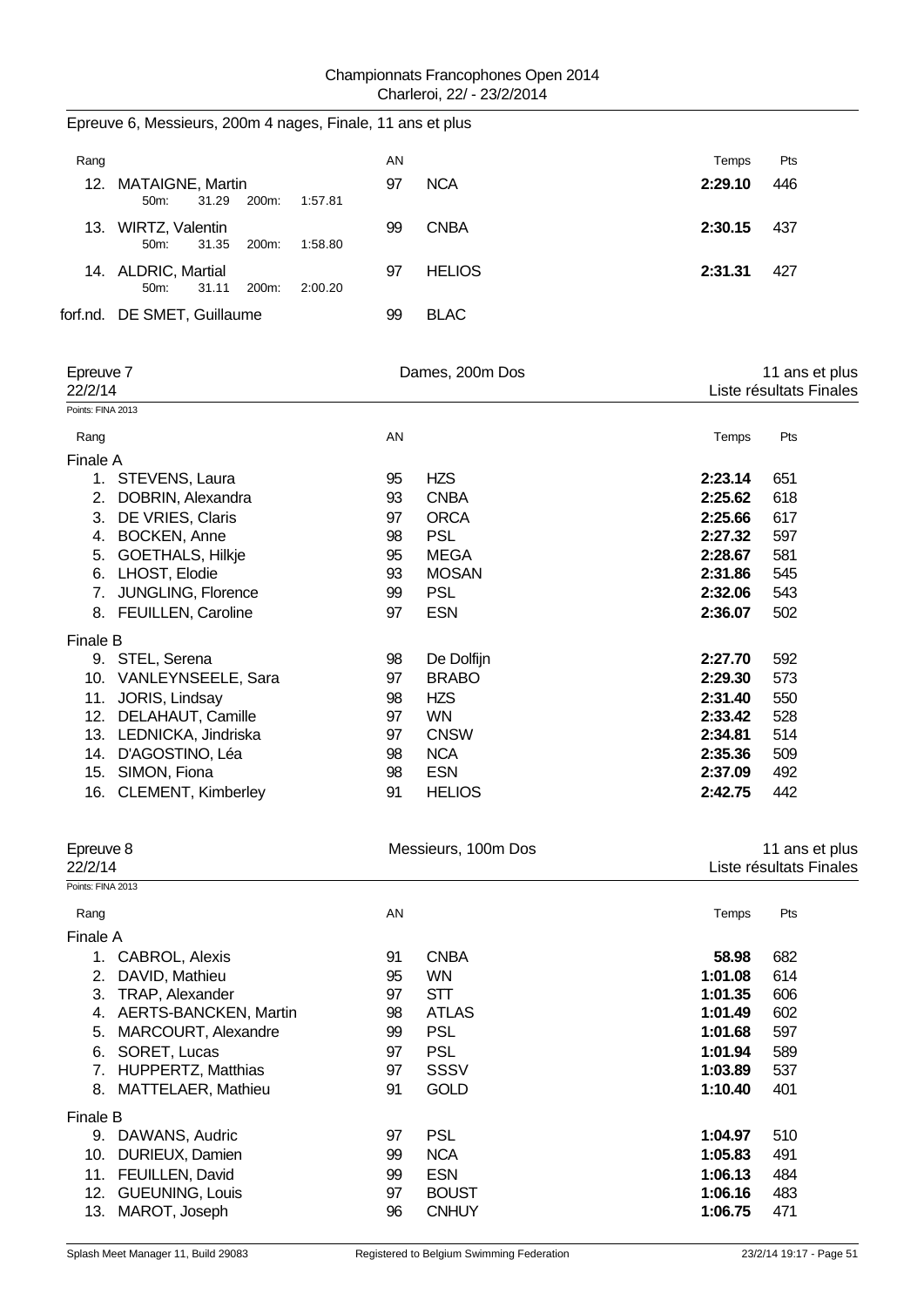| Epreuve 8, Messieurs, 100m Dos, Finale, 11 ans et plus |          |                             |                |                         |
|--------------------------------------------------------|----------|-----------------------------|----------------|-------------------------|
| Rang                                                   | AN       |                             | Temps          | Pts                     |
| 14. JANON, Guillaume                                   | 95       | <b>ESN</b>                  | 1:07.30        | 459                     |
| 15. HUTZEMAKERS, Julien                                | 97       | <b>ATLAS</b>                | 1:07.68        | 451                     |
| forf.nd. INNES, Timothee                               | 98       | <b>ENW</b>                  |                |                         |
|                                                        |          |                             |                |                         |
| Epreuve 9                                              |          | Dames, 50m Libre            |                | 11 ans et plus          |
| 22/2/14<br>Points: FINA 2013                           |          |                             |                | Liste résultats Finales |
|                                                        |          |                             |                |                         |
| Rang                                                   | AN       |                             | Temps          | Pts                     |
| Finale A                                               |          |                             |                |                         |
| 1. KRAAIJEVELD, Ilse                                   | 90       | <b>ORCA</b>                 | 26.94          | 683                     |
| 2. TOUATI, Assia                                       | 95       | <b>CNBA</b>                 | 27.12          | 669                     |
| 3. ROMANINI, Aurelie                                   | 87       | <b>BOUST</b><br><b>ASF</b>  | 27.22<br>28.26 | 662<br>592              |
| 4. HASANVA ELVIRA, Salim                               | 98       |                             | 28.31          |                         |
| 5. SCHOEMANS, Céline                                   | 96<br>93 | <b>LSC</b><br><b>HZS</b>    | 28.37          | 588<br>585              |
| 6. BYNENS, Nathalie<br>7. CAVADINI, Caroline           | 90       | <b>CNBA</b>                 | 28.67          | 567                     |
| 8. BAUM, Sydney                                        | 93       | <b>BOUST</b>                | 28.93          | 551                     |
|                                                        |          |                             |                |                         |
| Finale B                                               |          |                             |                |                         |
| 9. HUYBREGHS, Lotte                                    | 97       | <b>STT</b>                  | 28.14          | 599                     |
| 10. HUYBREGHS, Nele                                    | 95       | <b>STT</b>                  | 28.33          | 587                     |
| 11. MEERE, Joleen                                      | 99       | <b>DDAT</b>                 | 28.61          | 570                     |
| 12. HARZE, Marine                                      | 97<br>98 | <b>ATLAS</b><br><b>CNBA</b> | 28.66<br>28.88 | 567<br>554              |
| 13. YAX, Bénédicte<br>14. BULTE, Manon                 | 97       | <b>ESN</b>                  | 28.95          | 550                     |
| 15. KERKENI, Sonia                                     | 98       | <b>ESP</b>                  | 29.04          | 545                     |
| 16. KAMEL, Joy                                         | 99       | <b>DM</b>                   | 29.69          | 510                     |
|                                                        |          |                             |                |                         |
| Epreuve 10                                             |          | Messieurs, 50m Papillon     |                | 11 ans et plus          |
| 22/2/14                                                |          |                             |                | Liste résultats Finales |
| Points: FINA 2013                                      |          |                             |                |                         |
| Rang                                                   | AN       |                             | Temps          | Pts                     |
| Finale A                                               |          |                             |                |                         |
| 1. DE WILDE, Gilles                                    | 90       | <b>MEGA</b>                 | 25.09          | 714                     |
| 2. HEERSBRANDT, François                               | 89       | <b>NST</b>                  | 25.30          | 696                     |
| 3. ANDRIEN, Maxime                                     | 94       | <b>ESN</b>                  | 25.73          | 662                     |
| 4. DELVOIE, Cédric                                     | 92       | <b>MOSAN</b>                | 26.03          | 639                     |
| 5. DE BOER, Thom                                       | 91       | De Dolfijn                  | 26.31          | 619                     |
| 6. OLSEN, Antoine                                      | 87       | <b>NST</b>                  | 26.40          | 613                     |
| 7. AERTS-BANCKEN, Guillaume                            | 96       | <b>ATLAS</b>                | 27.19          | 561                     |
| 8. HUPPERTZ, Matthias                                  | 97       | SSSV                        | 27.81          | 524                     |
| Finale B                                               |          |                             |                |                         |
| 9. BORISAVLJEVIC, Alexis                               | 97       | <b>BEST</b>                 | 26.77          | 588                     |
| 10. ARKANIYA, Zaur                                     | 97       | <b>ASF</b>                  | 26.91          | 579                     |
| 11. JACQUERIE, Pierre                                  | 88       | HN                          | 27.10          | 566                     |
| 12. BORISAVLJEVIC, Valentin                            | 97       | <b>BEST</b>                 | 27.18          | 562                     |
| 13. FLOREAN, Remy                                      | 86       | <b>CNBA</b>                 | 27.65          | 533                     |
| 14. FRIPPIAT, Florian                                  | 98       | <b>NCA</b>                  | 28.21          | 502                     |
| 15. BIERBERG, Grégory                                  | 98       | <b>VN</b>                   | 28.25          | 500                     |
| 16. LENAERTS, Michael                                  | 91       | <b>CNBA</b>                 | 28.27          | 499                     |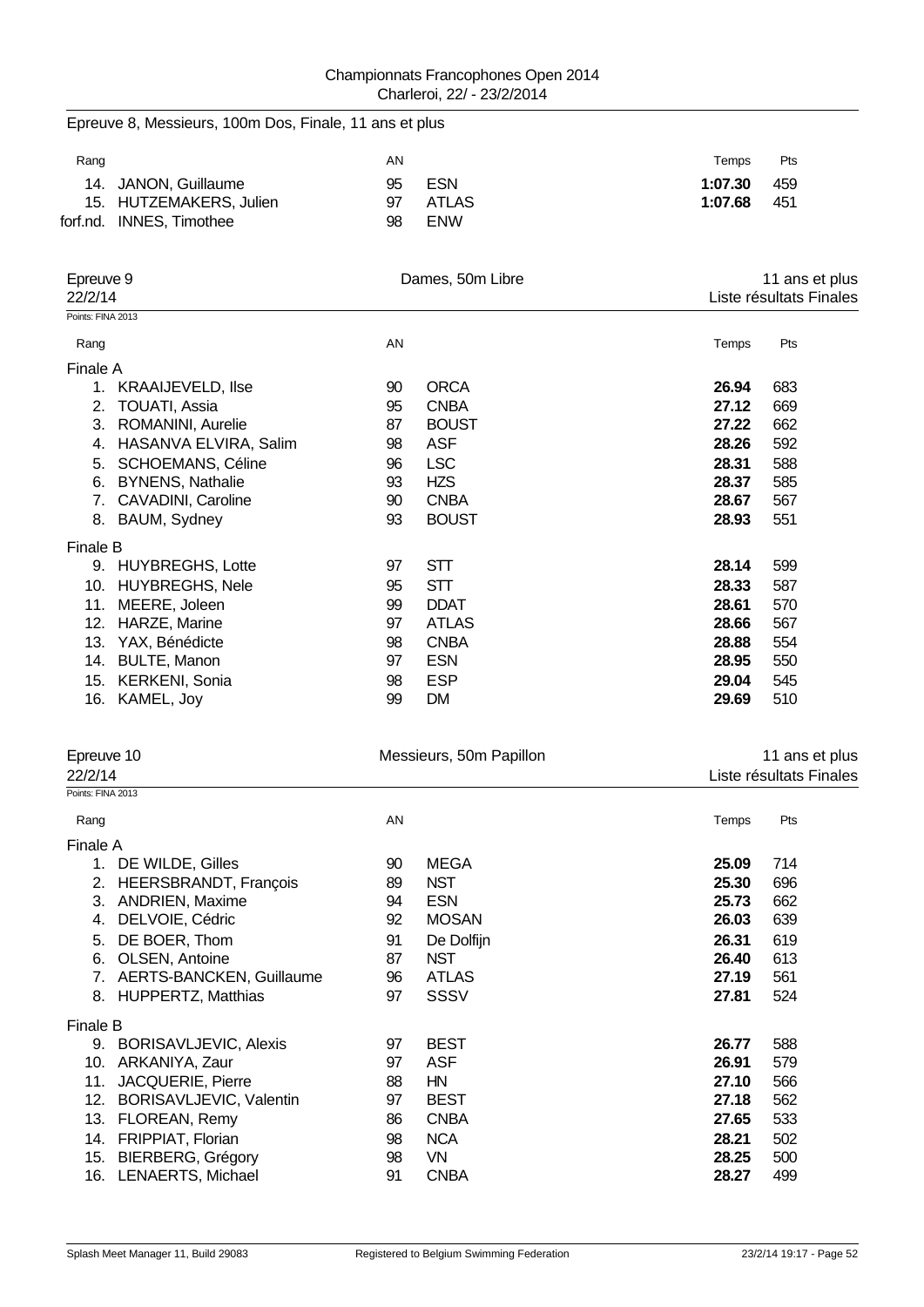#### Championnats Francophones Open 2014 Charleroi, 22/ - 23/2/2014

| Epreuve 11<br>22/2/14                      |    | Dames, 50m Dos        |       | 11 ans et plus<br>Liste résultats Finales |
|--------------------------------------------|----|-----------------------|-------|-------------------------------------------|
| Points: FINA 2013                          |    |                       |       |                                           |
| Rang                                       | AN |                       | Temps | Pts                                       |
| <b>Finale A</b>                            |    |                       |       |                                           |
| 1. GOETHALS, Hilkje                        | 95 | <b>MEGA</b>           | 30.91 | 670                                       |
| DE VRIES, Claris<br>2.                     | 97 | <b>ORCA</b>           | 31.28 | 647                                       |
| VANDERHEYDEN, Ashley<br>3.                 | 99 | <b>ZGEEL</b>          | 32.09 | 599                                       |
| LAGAE, Chloe<br>4.                         | 96 | <b>DM</b>             | 32.17 | 595                                       |
| <b>STEPHAN, Charlotte</b><br>5.            | 98 | <b>CNBA</b>           | 32.39 | 583                                       |
| 6. FEUILLEN, Caroline                      | 97 | <b>ESN</b>            | 32.76 | 563                                       |
| LEVEQUE, Justine<br>7.                     | 97 | <b>MHN</b>            | 33.52 | 526                                       |
| HAZENDONCK, Wynona<br>8.                   | 98 | <b>CNSW</b>           | 34.03 | 502                                       |
| <b>Finale B</b>                            |    |                       |       |                                           |
| 9. STEVENS, Laura                          | 95 | <b>HZS</b>            | 31.89 | 610                                       |
| 10. VRIEZE, Guusje                         | 95 | De Dolfijn            | 32.52 | 576                                       |
| 11. VAN DEN BOSSCHE, Eline                 | 99 | <b>MOSAN</b>          | 33.52 | 526                                       |
| 12. LEDNICKA, Jindriska                    | 97 | <b>CNSW</b>           | 33.61 | 521                                       |
| LHOST, Elodie                              | 93 | <b>MOSAN</b>          | 33.61 | 521                                       |
| 14. STEL, Serena                           | 98 | De Dolfijn            | 33.89 | 509                                       |
| 15. DEVREUX, Laura                         | 99 | <b>CNSW</b>           | 34.14 | 497                                       |
| 16. CANTAMESSA, Roxane                     | 97 | W                     | 34.58 | 479                                       |
| Epreuve 12                                 |    | Messieurs, 50m Brasse |       | 11 ans et plus                            |
| 22/2/14                                    |    |                       |       | Liste résultats Finales                   |
| Points: FINA 2013                          |    |                       |       |                                           |
| Rang                                       | AN |                       | Temps | Pts                                       |
| <b>Finale A</b>                            |    |                       |       |                                           |
| 1. COREELMAN, Jonas                        | 91 | <b>DM</b>             | 30.03 | 700                                       |
| <b>GRADINARU, Andrei</b><br>2.             | 95 | <b>FAR</b>            | 30.11 | 694                                       |
| CABROL, Maxime<br>3.                       | 95 | <b>CNBA</b>           | 31.09 | 631                                       |
| EMONDS-ALT, Thibault<br>4.                 | 93 | <b>MOSAN</b>          | 31.39 | 613                                       |
| <b>HUBERTY, Mathieu</b><br>5.              | 96 | <b>LSC</b>            | 31.59 | 601                                       |
| GNEEV, Daniil<br>6.                        | 98 | <b>SDUCHOR</b>        | 32.63 | 546                                       |
| OLSEN, Antoine<br>7.                       | 87 | <b>NST</b>            | 33.34 | 511                                       |
| GHYSENS, Renaud<br>8.                      | 93 | <b>MOSAN</b>          | 34.07 | 479                                       |
| <b>Finale B</b>                            |    |                       |       |                                           |
| 9. VIEJO, Yulen                            | 95 | <b>CNBA</b>           | 32.55 | 550                                       |
| DE VRIES, Jesse<br>10.                     | 95 | De Dolfijn            | 32.56 | 549                                       |
| 11.<br><b>BOULLE, Romain</b>               | 97 | <b>CNSW</b>           | 32.72 | 541                                       |
| JANON, Thibault<br>12.                     | 90 | <b>ESN</b>            | 32.93 | 531                                       |
| HOUGARDY, Loic<br>13.                      | 97 | <b>ENW</b>            | 33.01 | 527                                       |
| 14.<br>CROUQUET, Adrien                    | 94 | <b>NST</b>            | 33.33 | 512                                       |
| 15.<br>CLAYSON, Thomas<br>CHAPELLE, Maxime | 99 | <b>BLAC</b>           | 33.92 | 486                                       |
| 16.                                        | 93 | <b>VN</b>             | 33.94 | 485                                       |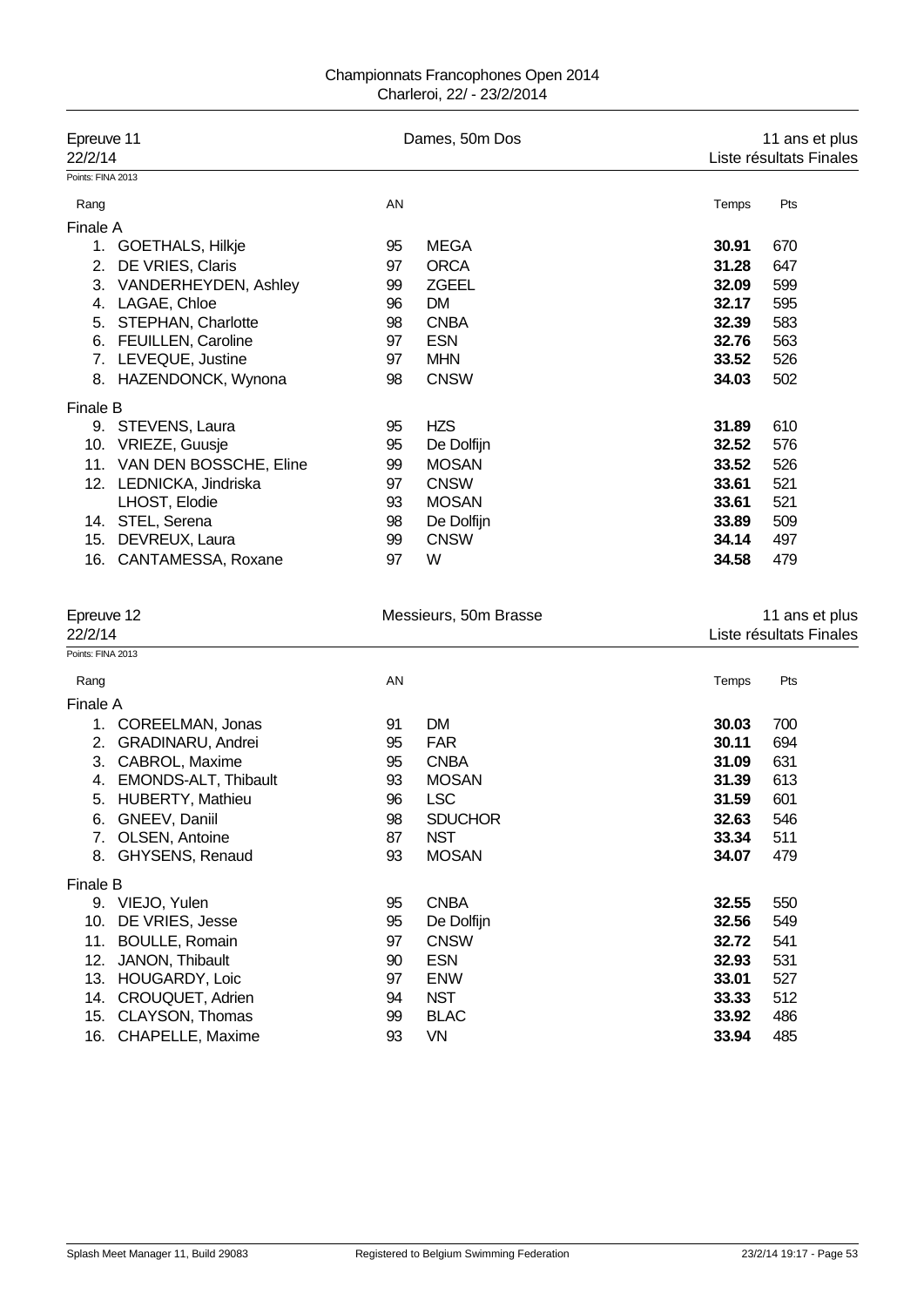| 22/2/14           | Epreuve 14<br>Dames, 800m Libre                                                                         |               |         |             |                               |       |                             |       | 11 ans et plus<br>Liste résultats |          |     |
|-------------------|---------------------------------------------------------------------------------------------------------|---------------|---------|-------------|-------------------------------|-------|-----------------------------|-------|-----------------------------------|----------|-----|
|                   | T.L. - C F 2014 : 15: 11:02.71; 16: 10:43.61; 17: 10:39.76; 18: 10:15.64; 19 +: 10:12.66; gén.: 9:41.83 |               |         |             |                               |       |                             |       |                                   |          |     |
| Points: FINA 2013 |                                                                                                         |               |         |             |                               |       |                             |       |                                   |          |     |
| Rang              |                                                                                                         |               |         | AN          |                               |       |                             |       |                                   | Temps    | Pts |
| 15 ans            |                                                                                                         |               |         |             |                               |       |                             |       |                                   |          |     |
|                   | 1. DAWANS, Axelle<br>100m:<br>1:07.37                                                                   | 200m:         | 1:12.13 | 99<br>400m: | <b>PSL</b><br>2:25.00         | 800m: | 4:47.40                     |       |                                   | 9:31.90  | 644 |
|                   | 2. PONTEUR, Ellen<br>50m:<br>32.99                                                                      | 100m:         | 34.78   | 99<br>200m: | <b>MEGA</b><br>1:11.20 400m:  |       | 2:23.96                     | 800m: | 4:49.90                           | 9:32.83  | 641 |
|                   | 3. VOOS, Marie<br>100m:<br>1:12.28                                                                      | 200m:         | 1:17.42 | 99<br>400m: | <b>BLAC</b><br>2:38.05 800m:  |       | 5:18.61                     |       |                                   | 10:26.36 | 490 |
|                   | 4. VAN OUDENHOVE, Naïs<br>100m:<br>1:17.01                                                              | 200m:         | 1:22.36 | 99<br>400m: | <b>CNSW</b><br>2:44.41        | 800m: | 5:25.00                     |       |                                   | 10:48.78 | 441 |
| 16 ans            |                                                                                                         |               |         |             |                               |       |                             |       |                                   |          |     |
|                   | 1. D'AGOSTINO, Léa<br>1:07.59<br>100m:                                                                  | 200m:         | 1:12.38 | 98<br>400m: | <b>NCA</b><br>2:23.99         | 800m: | 4:48.09                     |       |                                   | 9:32.05  | 644 |
|                   | 2. DUSSORT, Marie<br>50m:<br>32.44                                                                      | 100m:         | 35.08   | 98<br>200m: | <b>CNBA</b><br>1:11.78  400m: |       | 2:25.31                     | 800m: | 4:48.13                           | 9:32.74  | 642 |
|                   | 3. YAX, Bénédicte<br>100m:<br>1:07.25                                                                   | 200m:         | 1:12.59 | 98<br>400m: | <b>CNBA</b><br>2:27.45        | 800m: | 4.46.35                     |       |                                   | 9:33.64  | 639 |
|                   | 4. KERKENI, Sonia<br>100m:<br>1:08.07                                                                   | 200m:         | 1:12.99 | 98<br>400m: | <b>ESP</b><br>2:28.47         | 800m: | 4:58.32                     |       |                                   | 9:47.85  | 593 |
|                   | 5. CAVADINI, Virginie<br>100m:                                                                          | 1:11.55 200m: | 1:16.40 | 98<br>400m: | <b>CNBA</b><br>2:32.61 800m:  |       | 5:02.51                     |       |                                   | 10:03.07 | 549 |
|                   | 6. VAN DESSEL, Erika<br>100m:<br>1:10.91                                                                | 200m:         | 1:16.33 | 98<br>400m: | <b>HELIOS</b><br>2:32.63      | 800m: | 5:03.27                     |       |                                   | 10:03.14 | 549 |
| 17 - 18 ans       |                                                                                                         |               |         |             |                               |       |                             |       |                                   |          |     |
|                   | 1. MATTENS, Edith<br>50m:<br>32.07                                                                      | 100m:         | 33.22   | 97<br>200m: | <b>KZK</b><br>1:07.91         | 400m: | 2:16.71                     | 800m: | 4:37.72                           | 9:07.63  | 734 |
|                   | 2. VERKAIK, Cynthia<br>50m:                                                                             | 31.02 100m:   | 34.07   | 96<br>200m: | <b>ORCA</b><br>1:09.23        | 400m: | 2:20.61                     | 800m: | 4:44.02                           | 9:18.95  | 690 |
|                   | 3. MIDREZ, Noémie<br>32.72<br>50m:                                                                      | 100m:         | 34.54   | 96<br>200m: | VN<br>1:10.19  400m:          |       | 2:23.86                     | 800m: | 4:50.66                           | 9:31.97  | 644 |
|                   | 4. EZQUER ECHANDIA, Pauline<br>100m:<br>1:11.99                                                         | 200m:         | 1:17.84 | 97<br>400m: | <b>BCSG</b><br>2:37.52 800m:  |       | 5:14.99                     |       |                                   | 10:22.34 | 500 |
|                   | 19 ans et plus                                                                                          |               |         |             |                               |       |                             |       |                                   |          |     |
|                   | 1. MULLER, Aurélie<br>50m:<br>31.31                                                                     | 100m:         | 33.59   | 90<br>200m: | <b>CNBA</b><br>1:08.23  400m: |       | 2:15.67                     | 800m: | 4:30.55                           | 8:59.35  | 768 |
|                   | 2. CLEMENT, Kimberley<br>33.50<br>50m:                                                                  | 100m:         | 35.87   | 91          | <b>HELIOS</b>                 |       | 200m: 1:13.71 400m: 2:26.21 | 800m: | 4:54.57                           | 9:43.86  | 606 |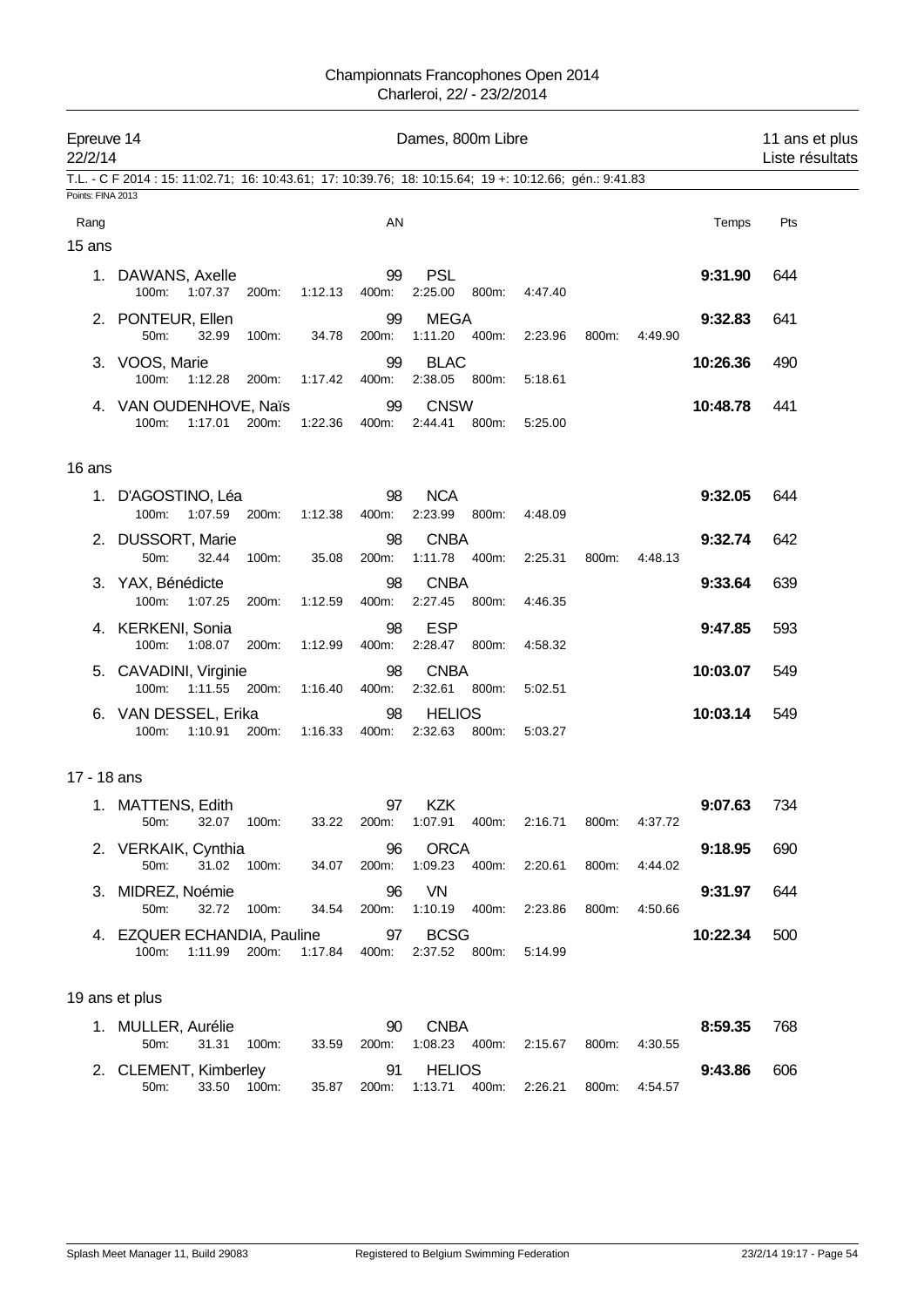# Epreuve 14, Dames, 800m Libre

### 11 ans et plus

| 1. MULLER, Aurélie<br>50m:<br>31.31               | 100m:<br>33.59   | 90<br>200m: | <b>CNBA</b><br>1:08.23<br>400m:   | 2:15.67 | 800m: | 4:30.55 | 8:59.35  | 768 |
|---------------------------------------------------|------------------|-------------|-----------------------------------|---------|-------|---------|----------|-----|
| 2. MATTENS, Edith<br>50m:<br>32.07 100m:          | 33.22            | 97<br>200m: | <b>KZK</b><br>1:07.91<br>400m:    | 2:16.71 | 800m: | 4:37.72 | 9:07.63  | 734 |
| 3. VERKAIK, Cynthia<br>31.02<br>50 <sub>m</sub> : | 100m:<br>34.07   | 96<br>200m: | <b>ORCA</b><br>1:09.23 400m:      | 2:20.61 | 800m: | 4:44.02 | 9:18.95  | 690 |
| 4. DAWANS, Axelle<br>100m:<br>1:07.37             | 200m:<br>1:12.13 | 99<br>400m: | <b>PSL</b><br>2:25.00<br>800m:    | 4:47.40 |       |         | 9:31.90  | 644 |
| 5. MIDREZ, Noémie<br>50m:<br>32.72                | 100m:<br>34.54   | 96<br>200m: | <b>VN</b><br>1:10.19<br>400m:     | 2:23.86 | 800m: | 4:50.66 | 9:31.97  | 644 |
| 6. D'AGOSTINO, Léa<br>100m:<br>1:07.59            | 200m:<br>1:12.38 | 98<br>400m: | <b>NCA</b><br>2:23.99<br>800m:    | 4:48.09 |       |         | 9:32.05  | 644 |
| 7. DUSSORT, Marie<br>50m:<br>32.44                | 100m:<br>35.08   | 98<br>200m: | <b>CNBA</b><br>1:11.78  400m:     | 2:25.31 | 800m: | 4:48.13 | 9:32.74  | 642 |
| 8. PONTEUR, Ellen<br>$50m$ :<br>32.99             | 100m:<br>34.78   | 99<br>200m: | <b>MEGA</b><br>1:11.20  400m:     | 2:23.96 | 800m: | 4:49.90 | 9:32.83  | 641 |
| 9. YAX, Bénédicte<br>100m:<br>1:07.25             | 1:12.59<br>200m: | 98<br>400m: | <b>CNBA</b><br>2:27.45<br>800m:   | 4:46.35 |       |         | 9:33.64  | 639 |
| 10. DUMONT, Valentine<br>1:07.39 200m:<br>100m:   | 1:12.62          | 00<br>400m: | <b>NOC</b><br>2:27.13<br>800m:    | 4:53.43 |       |         | 9:40.57  | 616 |
| 11. CLEMENT, Kimberley<br>50m:<br>33.50 100m:     | 35.87            | 91<br>200m: | <b>HELIOS</b><br>1:13.71<br>400m: | 2:26.21 | 800m: | 4:54.57 | 9:43.86  | 606 |
| 12. KERKENI, Sonia<br>100m:<br>1:08.07 200m:      | 1:12.99          | 98<br>400m: | <b>ESP</b><br>2:28.47 800m:       | 4:58.32 |       |         | 9:47.85  | 593 |
| 13. CAVADINI, Virginie<br>100m:<br>1:11.55        | 200m:<br>1:16.40 | 98<br>400m: | <b>CNBA</b><br>2:32.61 800m:      | 5:02.51 |       |         | 10:03.07 | 549 |
| 14. VAN DESSEL, Erika<br>1:10.91 200m:<br>100m:   | 1:16.33          | 98<br>400m: | <b>HELIOS</b><br>2:32.63 800m:    | 5:03.27 |       |         | 10:03.14 | 549 |
| 15. EZQUER ECHANDIA, Pauline<br>100m:<br>1:11.99  | 1:17.84<br>200m: | 97<br>400m: | <b>BCSG</b><br>2:37.52 800m:      | 5:14.99 |       |         | 10:22.34 | 500 |
| 16. VOOS, Marie<br>100m:<br>1:12.28 200m:         | 1:17.42          | 99<br>400m: | <b>BLAC</b><br>2:38.05 800m:      | 5:18.61 |       |         | 10:26.36 | 490 |
| 17. VAN OUDENHOVE, Naïs<br>100m: 1:17.01 200m:    | 1:22.36          | 99<br>400m: | <b>CNSW</b><br>800m:<br>2:44.41   | 5:25.00 |       |         | 10:48.78 | 441 |

| Epreuve 15<br>22/2/14 |                           |       |          |       | Messieurs, 200m Brasse |             | 11 ans et plus<br>Liste résultats Finales |     |  |
|-----------------------|---------------------------|-------|----------|-------|------------------------|-------------|-------------------------------------------|-----|--|
| Points: FINA 2013     |                           |       |          |       |                        |             |                                           |     |  |
| Rang                  |                           |       |          |       | AN                     |             | Temps                                     | Pts |  |
| Finale A              |                           |       |          |       |                        |             |                                           |     |  |
|                       | 1. COREELMAN, Jonas       |       |          |       | 91                     | <b>DM</b>   | 2:14.87                                   | 835 |  |
|                       | $50m$ :                   | 32.06 | $100m$ : | 33.32 | 200m:                  | 1:09.49     |                                           |     |  |
| 2.                    | DAL, Thomas               |       |          |       | 97                     | <b>DM</b>   | 2:25.05                                   | 671 |  |
|                       | 50m:                      | 33.65 | 100m:    | 36.31 | 200m:                  | 1:15.09     |                                           |     |  |
|                       | 3. LEYSSENS, Jonas        |       |          |       | 95                     | MEGA        | 2:27.93                                   | 632 |  |
|                       | $50m$ :                   | 34.74 | 100m:    | 37.86 | 200m:                  | 1:15.33     |                                           |     |  |
| 4.                    | <b>MATTELAER, Mathieu</b> |       |          |       | 91                     | <b>GOLD</b> | 2:29.55                                   | 612 |  |
|                       | 50m:                      | 34.83 | 100m:    | 37.67 | 200m:                  | 1:17.05     |                                           |     |  |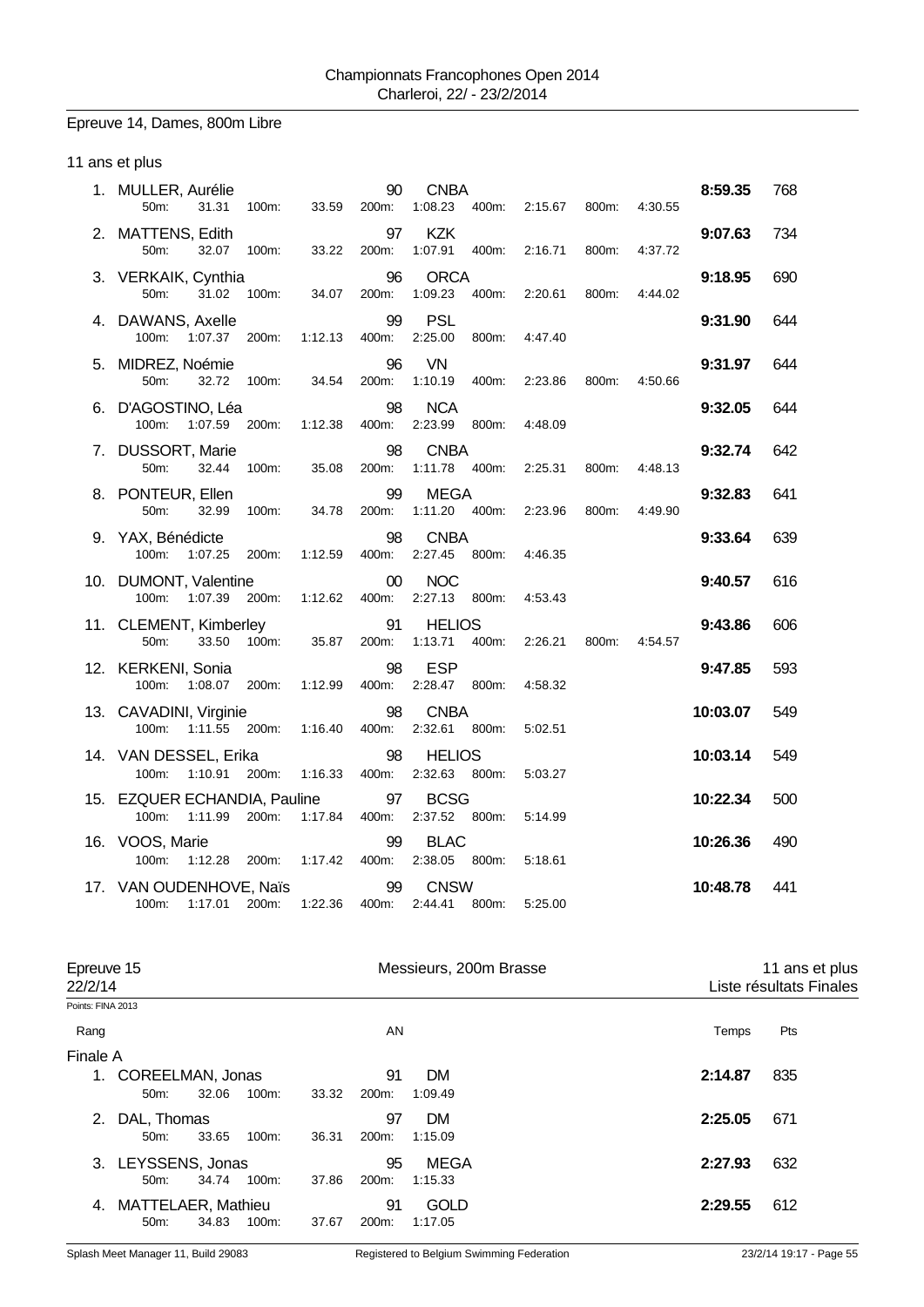| Rang     |                                                          | AN                   |                           | Temps   | Pts |
|----------|----------------------------------------------------------|----------------------|---------------------------|---------|-----|
|          | 5. HUBERTY, Mathieu<br>34.39 100m:<br>50 <sub>m</sub> :  | 96<br>39.52 200m:    | LSC<br>1:18.54            | 2:32.45 | 578 |
|          | 6. GNEEV, Daniil<br>50 <sub>m</sub> :<br>35.55 100m:     | 98<br>200m:<br>39.20 | <b>SDUCHOR</b><br>1:18.02 | 2:32.77 | 574 |
|          | 7. MÜLLER, Matthias<br>35.41 100m:<br>50 <sub>m</sub> :  | 96<br>200m:<br>38.69 | SSSV<br>1:18.89           | 2:32.99 | 572 |
|          | 8. STAVART, Corentin<br>35.79 100m:<br>50m:              | 99<br>39.64<br>200m: | <b>BOUST</b><br>1:20.36   | 2:35.79 | 541 |
| Finale B |                                                          |                      |                           |         |     |
|          | 9. CABROL, Maxime<br>34.83<br>50 <sub>m</sub> :<br>100m: | 95<br>36.84<br>200m: | <b>CNBA</b><br>1:16.81    | 2:28.48 | 625 |
|          | 10. CLAYSON, Thomas<br>37.14 100m:<br>50 <sub>m</sub> :  | 99<br>39.38<br>200m: | <b>BLAC</b><br>1:20.32    | 2:36.84 | 531 |
|          | 11. VIEJO, Yulen<br>35.90 100m:<br>$50m$ :               | 95<br>200m:<br>40.65 | <b>CNBA</b><br>1:24.29    | 2:40.84 | 492 |
|          | 12. HOUGARDY, Loic<br>35.44 100m:<br>50 <sub>m</sub> :   | 97<br>40.13<br>200m: | <b>ENW</b><br>1:25.36     | 2:40.93 | 491 |
|          | 13. CHAPELLE, Maxime<br>36.51 100m:<br>50m:              | 93<br>40.70<br>200m: | <b>VN</b><br>1:25.62      | 2:42.83 | 474 |
|          | 14. MATAIGNE, Martin<br>50 <sub>m</sub> :<br>37.38 100m: | 97<br>41.72<br>200m: | <b>NCA</b><br>1:24.36     | 2:43.46 | 469 |
|          | 15. BOULLE, Romain<br>37.39<br>50m:<br>100m:             | 97<br>41.88<br>200m: | <b>CNSW</b><br>1:26.38    | 2:45.65 | 450 |
|          | 16. PIERARD, Geoffrey<br>37.43 100m:<br>50m:             | 98<br>200m:<br>42.41 | <b>ENW</b><br>1:27.16     | 2:47.00 | 439 |

### Epreuve 15, Messieurs, 200m Brasse, Finale, 11 ans et plus

| Epreuve 16        |                                     |       |       |       |    | Dames, 100m Papillon | 11 ans et plus          |     |  |
|-------------------|-------------------------------------|-------|-------|-------|----|----------------------|-------------------------|-----|--|
| 22/2/14           |                                     |       |       |       |    |                      | Liste résultats Finales |     |  |
| Points: FINA 2013 |                                     |       |       |       |    |                      |                         |     |  |
| Rang              |                                     |       |       |       | AN |                      | Temps                   | Pts |  |
| Finale A          |                                     |       |       |       |    |                      |                         |     |  |
|                   | 1. LECLUYSE, Fanny<br>50m:          | 29.81 | 100m: | 32.15 | 92 | <b>DM</b>            | 1:01.96                 | 737 |  |
| 2.                | DOBRIN, Alexandra<br>50m:           | 30.85 | 100m: | 34.03 | 93 | <b>CNBA</b>          | 1:04.88                 | 642 |  |
| 3.                | TOUATI, Assia<br>50m:               | 30.65 | 100m: | 35.02 | 95 | <b>CNBA</b>          | 1:05.67                 | 619 |  |
| 4.                | GILLET, Victoria<br>50m:            | 30.85 | 100m: | 35.04 | 98 | <b>PSL</b>           | 1:05.89                 | 613 |  |
|                   | 5. DE BOCK, Sonia<br>50m:           | 31.54 | 100m: | 35.58 | 98 | <b>BRABO</b>         | 1:07.12                 | 580 |  |
| 6.                | DAUBA, Camille<br>50 <sub>m</sub> : | 31.00 | 100m: | 36.97 | 97 | <b>NCA</b>           | 1:07.97                 | 558 |  |
| 7.                | GRANDJEAN, Joan<br>50m:             | 31.71 | 100m: | 37.48 | 96 | <b>PSL</b>           | 1:09.19                 | 529 |  |
|                   | 8. DEVILLE, Alexandra<br>50m:       | 31.81 | 100m: | 37.70 | 95 | <b>CNBA</b>          | 1:09.51                 | 522 |  |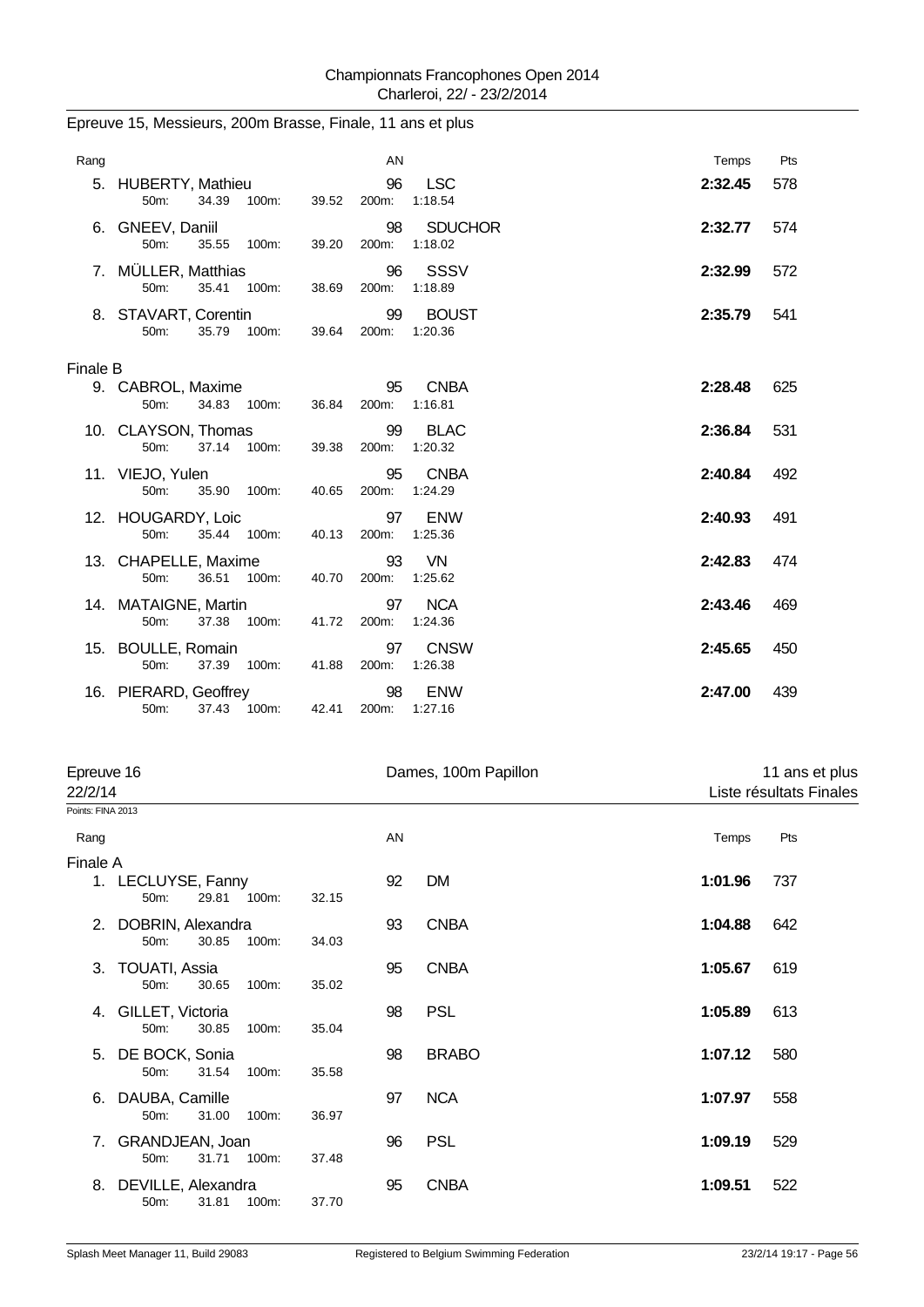## Epreuve 16, Dames, 100m Papillon, Finale, 11 ans et plus

| Rang     |                                                       |       | AN     |              | Temps   | Pts |  |  |
|----------|-------------------------------------------------------|-------|--------|--------------|---------|-----|--|--|
| Finale B |                                                       |       |        |              |         |     |  |  |
|          | 9. PITTERI, Maria-Cristina<br>32.04<br>50m:<br>100m:  | 34.43 | 00     | <b>SCC</b>   | 1:06.47 | 597 |  |  |
|          | 10. VANDENHAUTE, Sarah<br>31.52 100m:<br>50m:         | 35.81 | 98     | <b>MEGA</b>  | 1:07.33 | 574 |  |  |
|          | 11. HUYBREGHS, Lotte<br>31.31<br>100m:<br>$50m$ :     | 36.83 | 97     | <b>STT</b>   | 1:08.14 | 554 |  |  |
|          | 12. DUMONT, Juliette<br>100m:<br>32.90<br>50m:        | 35.36 | $00\,$ | <b>EMBOU</b> | 1:08.26 | 551 |  |  |
|          | 13. LECHEIN, Eline<br>32.40<br>$50m$ :<br>$100m$ :    | 36.74 | 92     | <b>CNBA</b>  | 1:09.14 | 530 |  |  |
|          | 14. LEDNICKA, Jindriska<br>33.52<br>100m:<br>50m      | 36.69 | 97     | <b>CNSW</b>  | 1:10.21 | 506 |  |  |
|          | 15. LEPOMME, Anne-Sophie<br>33.63<br>100m:<br>$50m$ : | 36.91 | 86     | <b>NST</b>   | 1:10.54 | 499 |  |  |
| 16.      | HARZE, Marine<br>33.37<br>100m:<br>$50m$ :            | 38.45 | 97     | <b>ATLAS</b> | 1:11.82 | 473 |  |  |

| Epreuve 17<br>22/2/14 |                                                        |       |    | Messieurs, 100m Libre |       | 11 ans et plus<br>Liste résultats Finales |  |
|-----------------------|--------------------------------------------------------|-------|----|-----------------------|-------|-------------------------------------------|--|
| Points: FINA 2013     |                                                        |       |    |                       |       |                                           |  |
| Rang                  |                                                        |       | AN |                       | Temps | Pts                                       |  |
| Finale A              |                                                        |       |    |                       |       |                                           |  |
|                       | 1. DEOLET, Timothy<br>25.32 100m:<br>50 <sub>m</sub> : | 26.46 | 95 | <b>MEGA</b>           | 51.78 | 743                                       |  |
|                       | 2. ANDRIEN, Maxime<br>50m:<br>26.12<br>100m:           | 26.96 | 94 | <b>ESN</b>            | 53.08 | 690                                       |  |
|                       | 3. DE BOER, Thom<br>50m:<br>25.96<br>100m:             | 27.42 | 91 | De Dolfijn            | 53.38 | 678                                       |  |
|                       | 4. CABROL, Alexis<br>50m:<br>26.45<br>100m:            | 27.16 | 91 | <b>CNBA</b>           | 53.61 | 669                                       |  |
| 5.                    | DELVOIE, Cédric<br>50m:<br>27.08<br>100m:              | 27.42 | 92 | <b>MOSAN</b>          | 54.50 | 637                                       |  |
| 6.                    | <b>MALACHI, Constantin</b><br>50m:<br>26.48<br>100m:   | 28.16 | 97 | <b>LSC</b>            | 54.64 | 632                                       |  |
|                       | 7. ARKANIYA, Zaur<br>50m:<br>26.27<br>100m:            | 28.67 | 97 | <b>ASF</b>            | 54.94 | 622                                       |  |
|                       | 8. THIRY, Simon<br>50m:<br>26.88<br>100m:              | 29.52 | 98 | W                     | 56.40 | 575                                       |  |
| <b>Finale B</b>       |                                                        |       |    |                       |       |                                           |  |
|                       | 9. KUIPERS, Richard<br>27.09<br>50m:<br>100m:          | 28.66 | 97 | <b>ORCA</b>           | 55.75 | 595                                       |  |
|                       | 10. FREDRIK, Ramon<br>50m:<br>27.70<br>100m:           | 28.25 | 94 | <b>ORCA</b>           | 55.95 | 589                                       |  |
|                       | 11. JACQUERIE, Pierre<br>50m:<br>27.05<br>100m:        | 29.17 | 88 | HN                    | 56.22 | 580                                       |  |
| 12.                   | CROUQUET, Adrien<br>50m:<br>100m:<br>27.40             | 28.90 | 94 | <b>NST</b>            | 56.30 | 578                                       |  |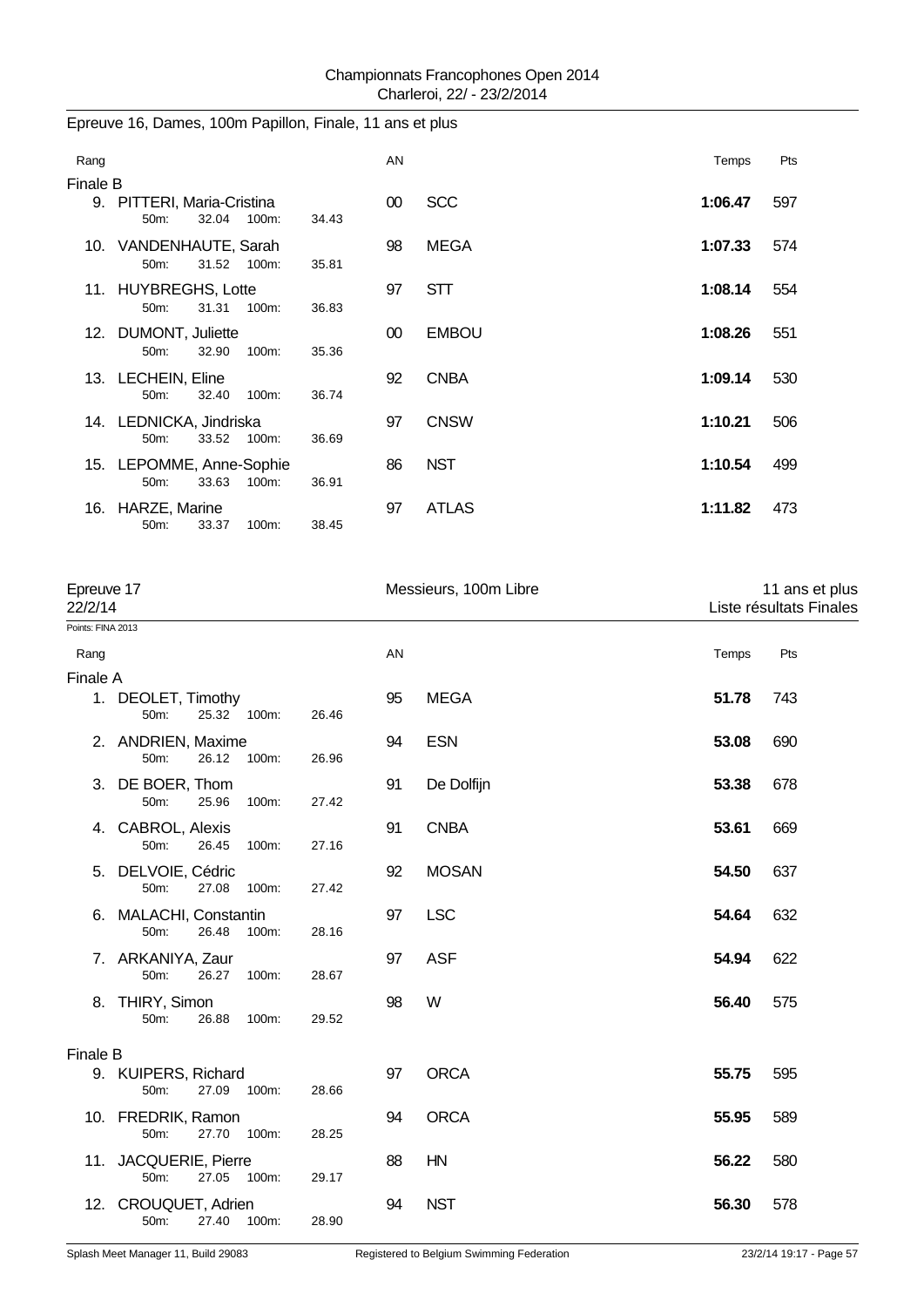| Rang                  |                                                            |          |       | AN |                          |                                         |          | Temps   | Pts                              |
|-----------------------|------------------------------------------------------------|----------|-------|----|--------------------------|-----------------------------------------|----------|---------|----------------------------------|
|                       | 13. LENAERTS, Michael<br>27.21<br>50m:<br>100m:            | 29.13    |       | 91 | <b>CNBA</b>              |                                         |          | 56.34   | 577                              |
|                       | 14. FAZEKAS ABEL DORIAN, Ishtvan<br>27.25<br>100m:<br>50m: | 29.30    |       | 98 | <b>ASF</b>               |                                         |          | 56.55   | 570                              |
|                       | 15. BRUSTEN, Arthur<br>50m:<br>26.75<br>100m:              | 30.69    |       | 95 | <b>ONS</b>               |                                         |          | 57.44   | 544                              |
| Epreuve 18<br>22/2/14 |                                                            |          |       |    |                          | Dames, 4 x 100m Libre                   |          |         | Cat. générale<br>Liste résultats |
| Points: FINA 2013     |                                                            |          |       |    |                          |                                         |          |         |                                  |
| Rang                  |                                                            |          |       |    |                          |                                         |          | Temps   | Pts                              |
| 1.                    | CNBA <sub>1</sub><br>YAX, Bénédicte<br>CAVADINI, Caroline  | 98<br>90 | 29.67 |    | <b>CNBA</b><br>1:00.73   | MULLER, Aurélie<br>TOUATI, Assia        | 90<br>95 | 4:01.39 | 674                              |
|                       | 2. PSL 1<br>GRANDJEAN, Joan<br>KHIYARA, Inès               | 96<br>98 | 30.78 |    | <b>PSL</b><br>1:03.57    | BOCKEN, Anne<br>GILLET, Victoria        | 98<br>98 | 4:10.19 | 606                              |
|                       | 3. NCA 1<br><b>BECKER, Lia</b><br>D'AGOSTINO, Léa          | 99<br>98 | 29.93 |    | <b>NCA</b><br>1:03.46    | MARCHAL, Léa<br>DAUBA, Camille          | 98<br>97 | 4:14.03 | 578                              |
|                       | 4. MOSAN 1                                                 |          |       |    | <b>MOSAN</b>             |                                         |          | 4:16.62 | 561                              |
|                       | LHOST, Elodie<br>VAN DEN BOSSCHE, Eline                    | 93<br>99 | 31.14 |    | 1:04.29                  | NEY, Sarah<br>VAN DEN BOSSCHE, Manon    | 93<br>97 |         |                                  |
|                       | 5. DM 1<br>KAMEL, Joy<br>REINQUIN, Justine                 | 99<br>99 | 32.00 |    | <b>DM</b><br>1:04.28     | MICHELS, Lise<br>LOUNES-CHERIF, Alison  | 99<br>99 | 4:16.79 | 560                              |
| 6.                    | ESN <sub>1</sub><br>FEUILLEN, Caroline<br>DEFRAINE, Claris | 97<br>99 | 30.96 |    | <b>ESN</b><br>1:04.77    | <b>BULTE, Manon</b><br>SIMON, Fiona     | 97<br>98 | 4:17.70 | 554                              |
|                       | 7. MHN 1<br>LEVEQUE, Justine<br>VOLCHER, Caroline          | 97<br>98 | 30.90 |    | <b>MHN</b><br>1:04.50    | COCU, Florine<br>DEFRENNE, Blandine     | 98<br>98 | 4:19.38 | 543                              |
| 8.                    | <b>HELIOS1</b><br><b>BONNET, Eva</b><br>CATTELAIN, Emeline | 00<br>99 | 29.82 |    | <b>HELIOS</b><br>1:02.30 | VAN DESSEL, Erika<br>CLEMENT, Kimberley | 98<br>91 | 4:22.59 | 524                              |
|                       | 9. CNBA 2                                                  |          |       |    | <b>CNBA</b>              |                                         |          | 4:22.62 | 523                              |
|                       | CAVADINI, Virginie<br><b>DUSSORT, Marie</b>                | 98<br>98 | 32.04 |    | 1:06.16                  | STEPHAN, Charlotte<br>DOBRIN, Alexandra | 98<br>93 |         |                                  |
|                       | 10. WN 1<br>DELAHAUT, Camille<br>MURPHY, Anya              | 97<br>98 | 32.67 |    | <b>WN</b><br>1:07.64     | JEVENS, Clodagh<br>KEZELMANN, Soraya    | 98<br>98 | 4:24.25 | 514                              |
|                       | forf.nd. CMA 1<br>forf.nd. ENL 1                           |          |       |    | <b>CMA</b><br><b>ENL</b> |                                         |          |         |                                  |